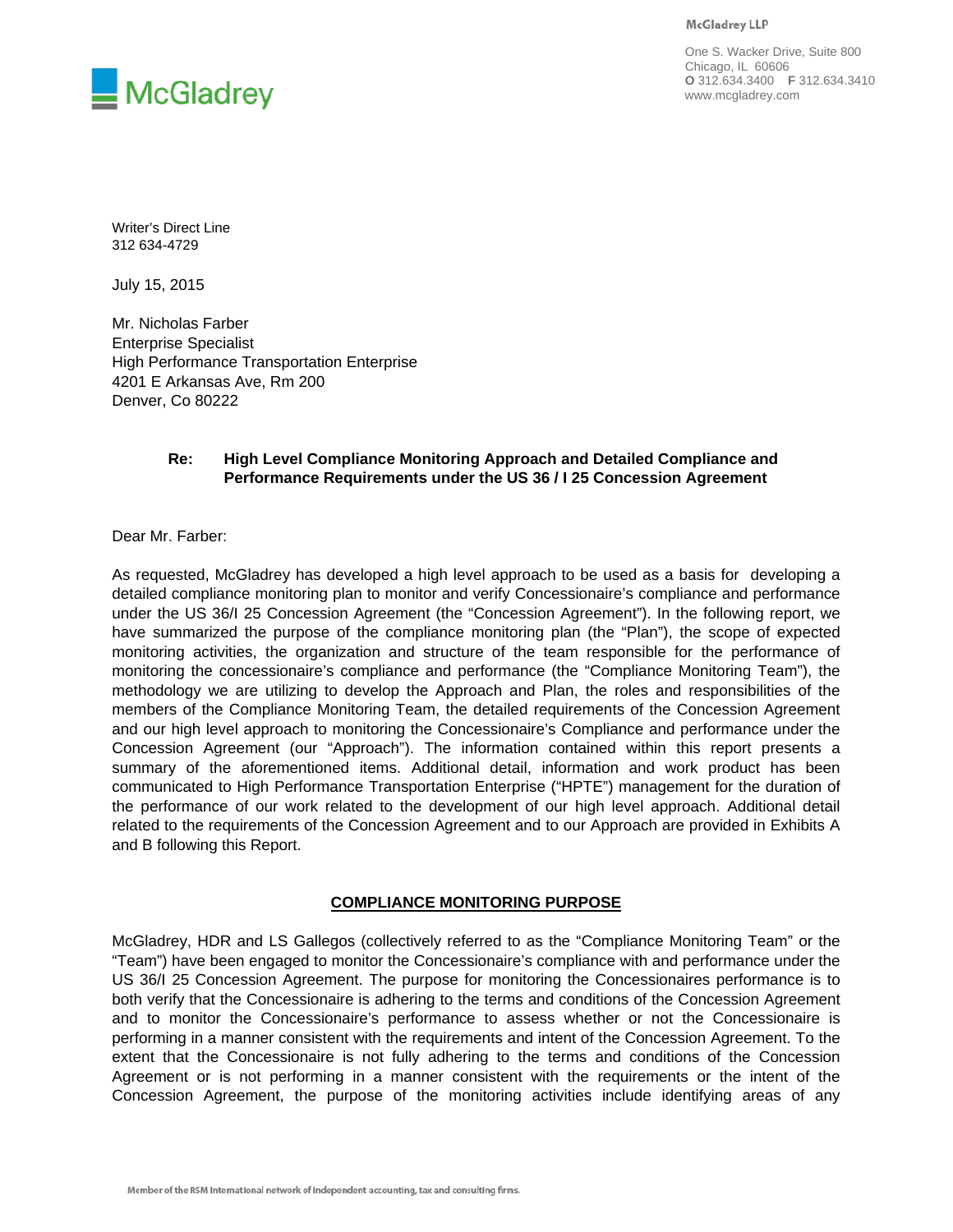significant noncompliance in a timely manner for the purposes of taking corrective active action to remediate significant non-compliance to the extent that it is found to exist. An ancillary benefit of our compliance monitoring activities is to observe potential opportunities for clarification or modification of requirements, performance measures, reporting or record keeping related to requirements and performance measures that will improve the efficiency and effectiveness of monitoring the Concessionaire's adherence and performance under the Concession Agreement. To the extent that the Compliance Monitoring Team identifies any such opportunities, the Team will communicate them to HPTE along with any related recommendations. Accordingly, the general purpose of compliance monitoring under the US 36 / I 25 Concession Agreement is to verify the Concessionaire's compliance and performance or identify noncompliance or nonperformance in a timely, effective and efficient manner.

# **SCOPE OF COMPLIANCE MONITORING ACTIVITIES**

McGladrey was engaged to monitor the Concessionaire's performance and financial results to ensure that the Concessionaire operates and maintains the concession in an appropriate manner, in compliance with the terms and conditions of the Concession Agreement and of HPTE in accordance with the Concession Agreement.

Based upon the needs identified by CDOT and HPTE and based upon McGladrey's review and understanding of the US 36/I 25 Concession Agreement, McGladrey understands that it is CDOT's and HPTE's intent to develop a risk-based, cost effective approach to identify and monitor the Concessionaire's Compliance and performance under the Concession Agreement. McGladrey understands that it is CDOT's and HPTE's intent to develop and implement a monitoring plan that considers the various degrees of risk related to the various terms and conditions of the Concession Agreement and focuses efforts and resources on the more significant risks of non-compliance or nonperformance.

Included in McGladrey's scope of work is developing a Plan to be used as a guide to monitor the Concessionaire's compliance with key Concession Agreement requirements and performance measures. As the Concession Agreement requirements consist of financial, compliance and operational requirements and performance measures, monitoring the scope of McGladrey's monitoring activities encompasses financial, compliance and technical monitoring activities. While McGladrey is primarily responsible for monitoring financial and compliance requirements and performance, McGladrey is not directly responsible for monitoring the technical aspects of the Concessionaire's adherence and performance under the Concession Agreement (LS Gallegos "LSG" has been engaged to provide monitoring of the technical aspects of the Concessionaire's performance). However, McGladrey has been asked to provide an additional level of monitoring of LSG's technical monitoring of the Concessionaire, providing HPTE with an additional layer of oversight of the Concessionaire's adherence to technical requirements. Accordingly, high level monitoring of LSG's technical monitoring is included within McGladrey's scope of work. This provides HPTE with both single point of reporting of Concessionaire's compliance, as well as full independent oversight of all Concessionaire compliance monitoring activities.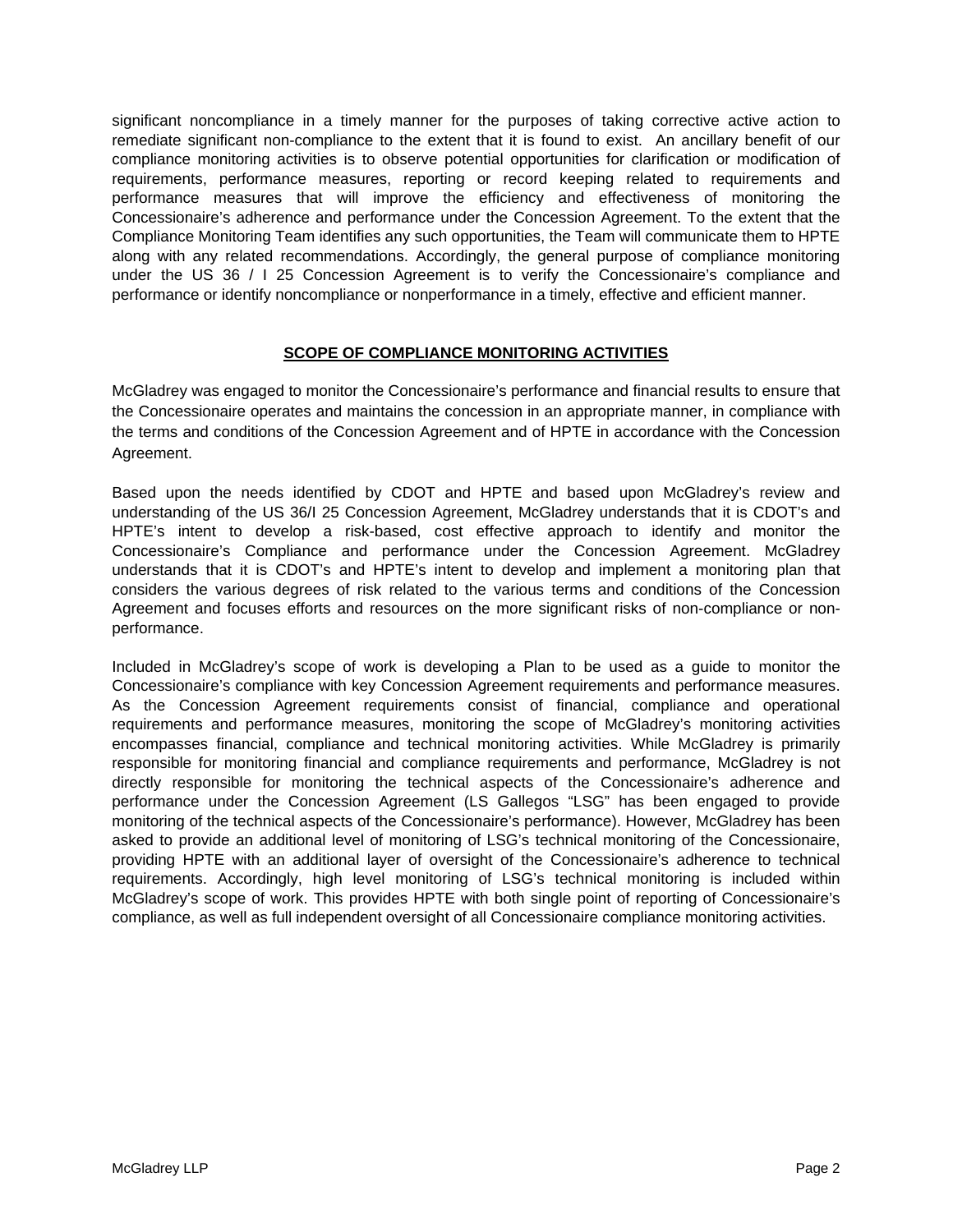# **COMPLIANCE MONITORING ORGANIZATION AND STRUCTURE**

The structure established by HPTE to monitor compliance and performance of the Concessionaire under the terms of the US 36 / I 25 Concession Agreement is depicted in the chart below.



As a result of the diverse and distinct expertise required to effectively monitor the various requirements of the Concession Agreement (Financial, Compliance and Technical), HPTE has engaged the services of McGladrey as financial consultants and HDR, Inc. as technical (transportation/engineering) consultants. In order to fulfill the requirements of their scope of work, HDR Inc. has subcontracted the technical monitoring of the Concession Agreement to LS Gallegos who will perform all technical monitoring activities. Although formally contracted by HDR, Inc., LSG will coordinate and report its activities with and to McGladrey, and McGladrey will provide monitoring of LSG's technical monitoring activities.

In order to fulfill our obligations under our scope of work to oversee and monitor the Concessionaire's compliance and performance, McGladrey will both consolidate the efforts and results of LSG's technical monitoring and will also provide monitoring, verification and reporting of LSG's technical monitoring activities to HPTE. Through this team structure, HPTE receives both centralized reporting of all Concessionaire Monitoring activities, as well as independent monitoring and oversight of LSG's technical monitoring activities.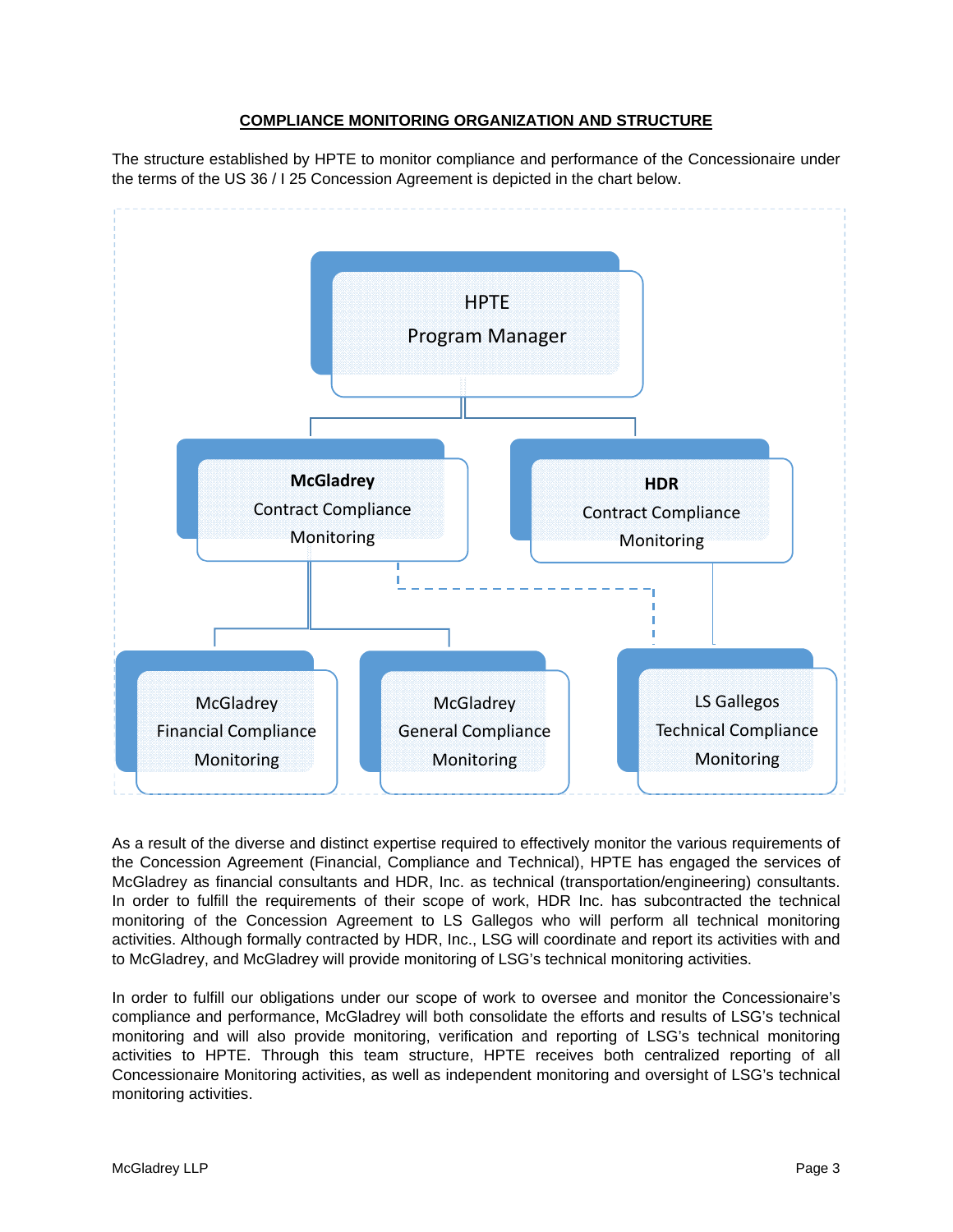# **METHODOLOGY USED TO DEVELOP COMPLIANCE MONITORING APPROACH**

The methodology used to develop the US 36 / I 25 Compliance Monitoring approach included the following key activities. First, the Team reviewed and abstracted all significant requirements of the US 36 / I 25 Concession Agreement. The review included a review of the terms and conditions of the general requirements of the Concession Agreement as well as a review of the requirements and performance measures of the various agreement schedules and attachments. As part of the review, the Team identified and listed both the significant requirements and the significant performance measures of the Concession Agreement. After listing all of the significant requirements and performance measures of the Concession Agreement, the Team then assessed the degree of risk presented by each requirement or performance measure into two categories. The risk categories assigned to each requirement or performance measure included "Low" and "Moderate" and "Above".

For the Low risk items, the Team assessed HTPE's ongoing monitoring activities and concluded that the ongoing day to day monitoring activities performed by HPTE were sufficient to effectively monitor Concessionaire adherence and that no additional or supplemental monitoring activities were required. For the items deemed Moderate or Above, the Team concluded that additional monitoring activities would be prudent based upon the level of risk considering the requirement, performance measure and anticipated ongoing day to day monitoring activities anticipated to be performed by HPTE on the Concessionaire.

For the items where additional monitoring activities were deemed appropriate, the Team assigned a "General Monitoring Category" and a "Requirement Type" to each requirement or performance measure. General Monitoring Categories included Financial, Compliance and Technical. In instances where requirements were a hybrid, a hybrid category was assigned. Requirement types were assigned based upon the nature of the requirement of performance measure. The General Monitoring Categories and Requirement Types were then used to determine and assign oversight responsibility for each requirement or performance measure to Team members based upon required expertise to best monitor the requirement or performance measure. The Team then assigned a minimum of two levels of oversight responsibility to each Moderate or Above risk level item.

After identifying the requirements and performance measures for additional monitoring, categorizing them and assigning the appropriate Team member for monitoring the various levels of oversight, the Team then developed a High Level Monitoring Approach for each requirement or performance measure for use in developing a detailed Compliance Monitoring Plan.

# **ROLES AND RESPONSIBILITIES OF COMPLIANCE MONITORING TEAM**

The primary roles and responsibilities of the Compliance Monitoring Team included the following:

# **COLLECTIVE ROLES AND RESPONSIBILITIES OF TEAM**

Collectively, the Compliance Monitoring Team's role is to monitor the Concessionaire's performance and financial results to ensure the Concessionaire operates and maintains the Concession Agreement in an appropriate manner and complies with the terms and conditions set by HPTE as well as the Project's debt holders for the existing Concessionaire and Project. As part of this, the Team will develop a framework/regime and provide ongoing compliance monitoring services relative to the Plenary Roads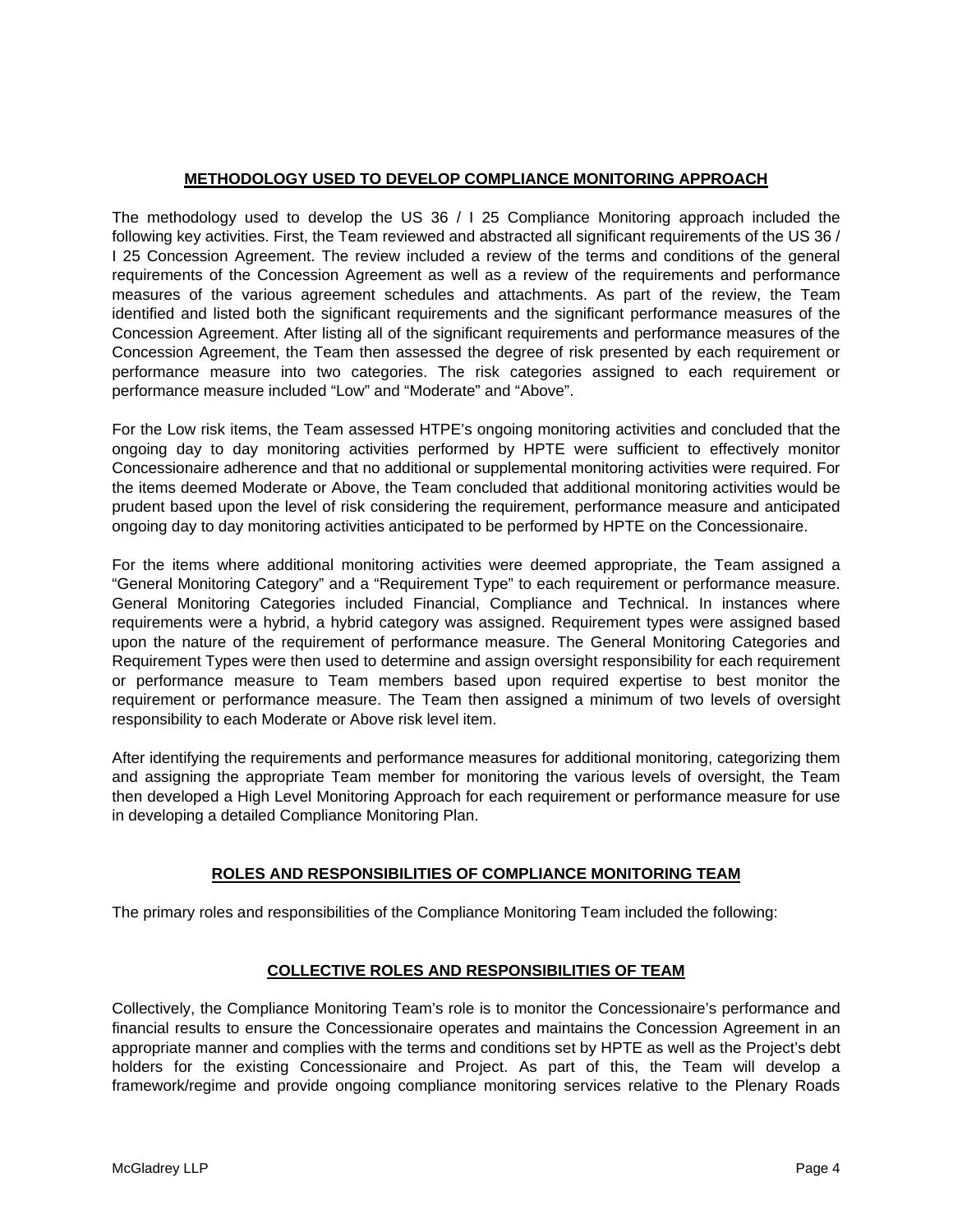Denver LLC Amended and Restated Concession Agreement for US 36 and the I-25 Managed Lanes. Significant deliverables include:

- 1) a high level outline of Concession Agreement monitoring and compliance approach,
- 2) a detailed itemization of key monitoring and compliance issues for incorporation into the Project Plan,
- 3) the identification of performance metrics for key monitoring and compliance issues,
- 4) a Project Plan for ongoing contract monitoring and compliance review,
- 5) a timeline for performing ongoing compliance monitoring activities,
- 6) ongoing compliance and performance monitoring,
- 7) periodic reporting of compliance monitoring activities,
- 8) ongoing project management activities, and
- 9) additional compliance monitoring services as required or requested.

The financial and compliance aspects of the above will be performed by McGladrey, while the technical aspects will be performed by LSG. Reporting will be consolidated and reported to HPTE in an integrated and consolidated manner.

## **MCGLADREY'S ROLE AND RESPONSIBILITIES**

McGladrey is primarily responsible for monitoring and verifying the Concessionaire's adherence to the financial and compliance requirements, as well as monitoring Concessionaire performance in comparison to performance measures outlined in the Concession Agreement. McGladrey's role and responsibilities for monitoring the Concession Agreement include 1) developing contract compliance monitoring activities, 2) performing ongoing compliance monitoring services, and 3) performing project management and reporting services related to contract monitoring activities.

McGladrey's role in developing contract compliance monitoring activities includes identifying the Concession Agreement requirements, assessing the levels of significance and risk presented by each requirement, determining those requirements that require additional ongoing monitoring activities, establishing a framework and regime for monitoring the Concessionaire's compliance and performance, and developing a Contract Compliance Monitoring Project Plan.

On an ongoing basis, McGladrey's role includes the performance compliance monitoring services in accordance with the developed Contract Compliance Monitoring Project Plan. In addition, McGladrey's role also includes monitoring of the completion of operational (technical) oversight activities performed by HDR / LS Gallegos and the integration of HDR/LS Gallegos' operational (technical) monitoring reporting into McGladrey's compliance monitoring reporting, and to provide HPTE with a central source of consolidated oversight reporting. Finally, McGladrey's role also includes various project management and other ad hoc compliance monitoring services as required to effectively monitor the Concessionaire's compliance to Concession Agreement requirements.

More specifically, McGladrey's key responsibilities include the following: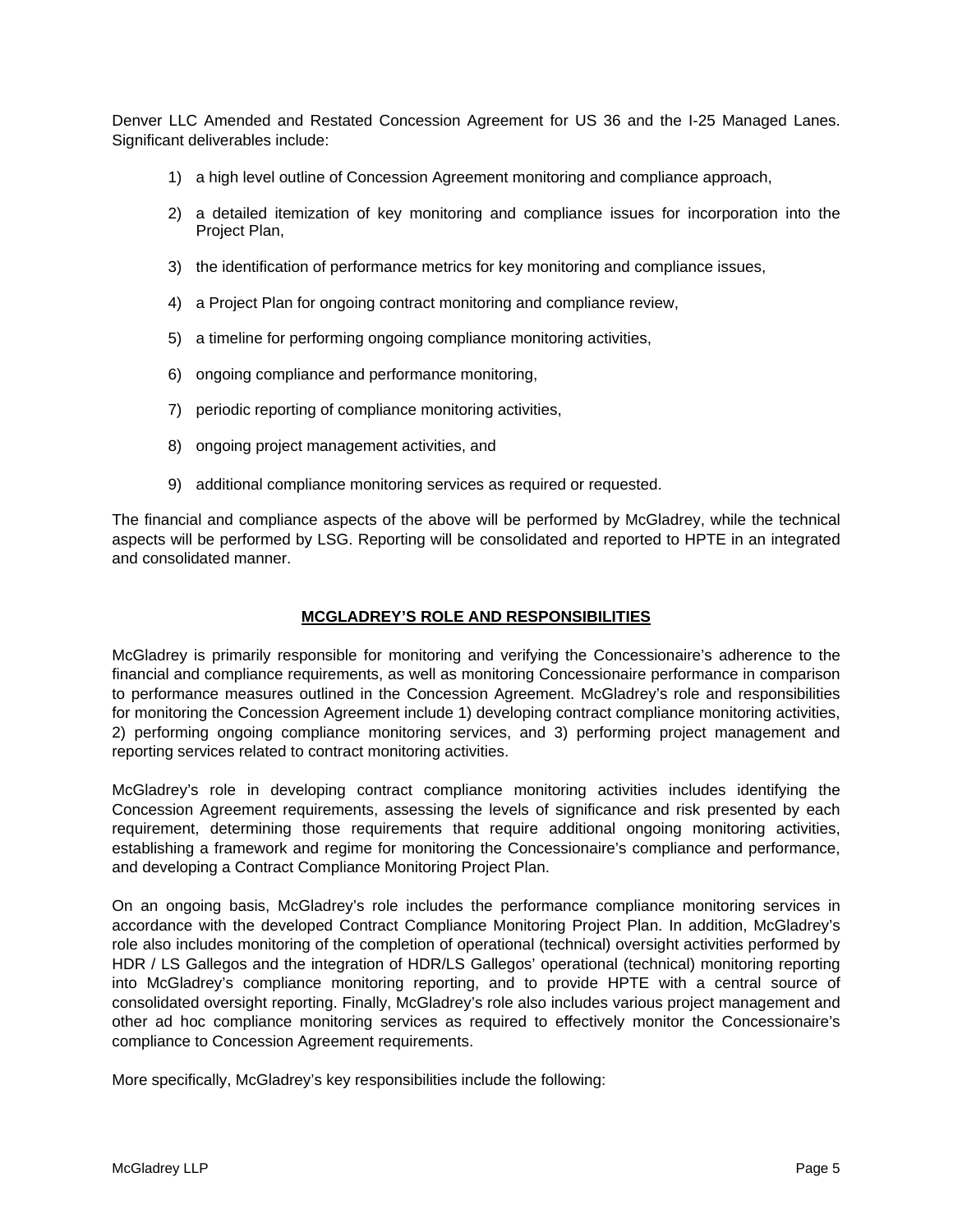- Developing a high level approach for monitoring Concessionaire's compliance to the Concession Agreement,
- Preparing a detailed itemization of key monitoring and compliance performance measures,
- Developing a detailed itemization of key monitoring and compliance issues for incorporation into project plan,
- Identifying key performance measures under the Concession Agreement for monitoring,
- Developing a contract monitoring and compliance review project plan for the ongoing monitoring of Concessionaire compliance,
- Preparing a detailed timeline for ongoing monitoring activities,
- Preparing detailed review procedures for the ongoing monitoring of Concessionaire's compliance,
- Delivering a formalized framework/regime for compliance monitoring and review,
- Providing ongoing monitoring of the Concessionaire in accordance with the developed project plan,
- Provide ongoing compliance monitoring reporting of financial, compliance and operational oversight activities,
- Provide issue resolution support as needed,
- Provide ongoing project management activities relative to compliance monitoring activities.

# **HDR/LS GALLEGOS ROLE AND RESPONSIBILITIES**

LS Gallegos' role in monitoring the Concession Agreement includes identifying the performance requirements and the frequency of performance monitoring activities related to the operational (technical) requirements and performance measures detailed in the Concession Agreement (particularly Schedules 6, 8, 25, and 26 of the Concession Agreement) as well as those related to the Concessionaire's various required plans (Operational Plan, Maintenance Plan, Safety Plan, Quality Plan, etc.). LSG's role also includes oversight and quality assurance of the Concessionaire's execution of the service performance requirements for roadway, toll, operations, and snow and ice control.

LSG will also monitor the Concessionaire's reporting and response to noncompliance occurrences and associated cure periods and track non-compliance points assessed as detailed in the Concession Agreement (specifically Schedule 10 of the Concession Agreement). As applicable, LSG will also review remedial plans to verify that the non-compliance events have been addressed as required in Schedule 10.

More specifically, LSG's role in overseeing and monitoring Concessionaire's compliance and performance under the Concession Agreement includes the following activities:

- Conduct a kickoff meeting with OMPD, HPTE, CDOT, McGladrey and the Concessionaire to initiate a basis for HPTE's goal of transparency and accountability related to the maintenance and operation of the US 36 / I25 corridors.
- Conduct a workshop(s) with OMPD, HPTE, CDOT, McGladrey and the Concessionaire to provide a summary of HDR's approach to developing and implementing the Quality Assurance Oversight Plan and expectations regarding the Concessionaire's maintenance and operations activities.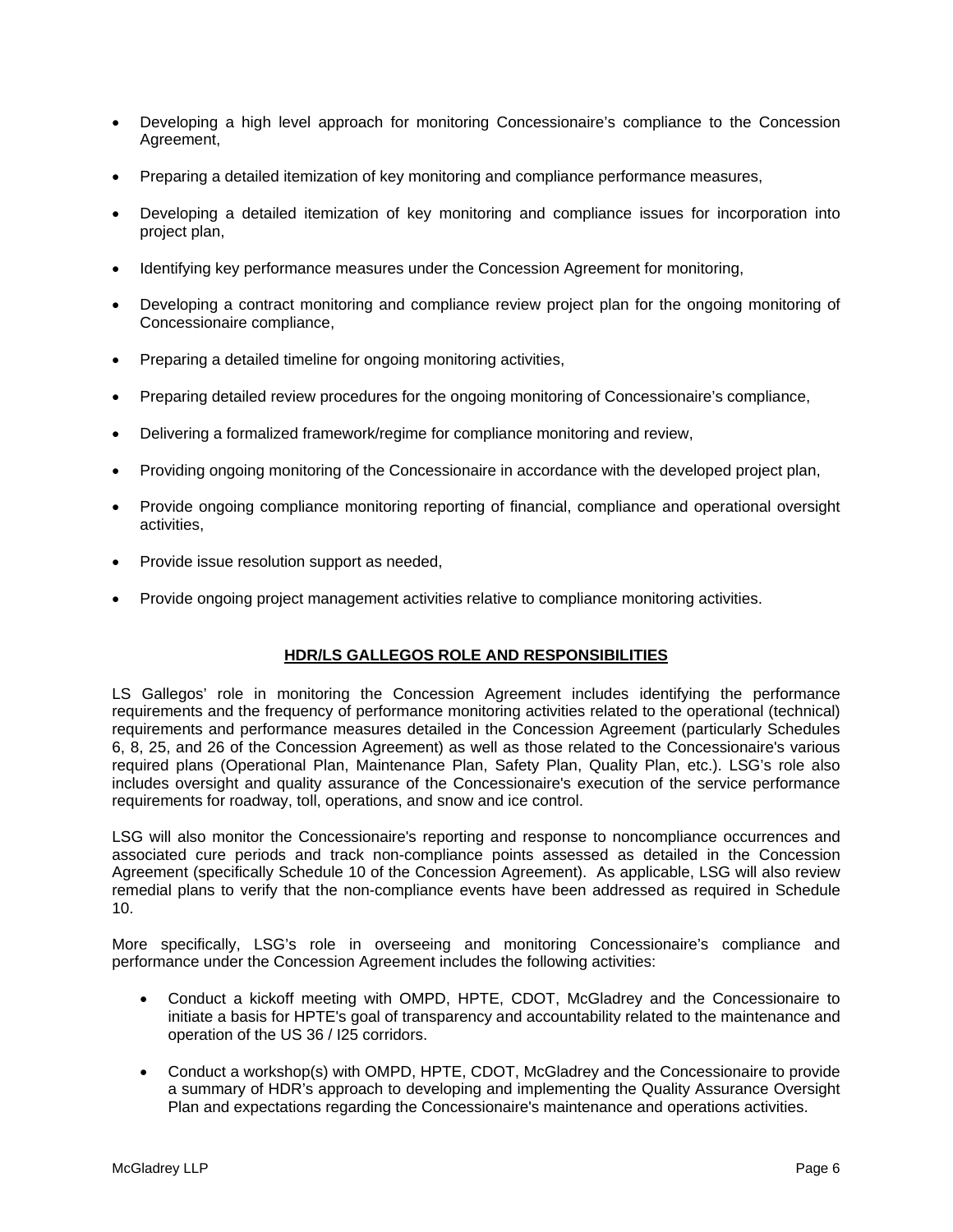- Review Concessionaire's Quality Assurance Oversight Plan, Concessionaire's Maintenance Management Plan, Operations Management Plan, Safety Plan, and Environmental Compliance Plan in accordance with CDOT, HPTE, other subject matter experts and the requirements of the Concession Agreement.
- The draft plan will include a list of service requirement tasks that will be monitored by HDR, as well as a risk-based matrix for the roadway, toll, operations, and snow and ice control service requirements.
- Monitor, review and assess Concessionaire's compliance with and performance of Concessionaire's maintenance activities under the Maintenance Plan and the requirements of the Concession Agreement.
- Monitor, review, and assess Concessionaire's compliance with and performance of Concessionaire's operating activities under the Operating Plan and the requirements of the Concession Agreement.
- Monitor, review and assess Concessionaire's compliance with and performance of quality assurance activities under the Concessionaire's Quality Plan and the requirements of the Concession Agreement.
- Monitor, review and assess Concessionaire's compliance with and performance of safety activities under the Concessionaire's Safety Plan and the requirements of the Concession Agreement.
- Review and assess the adequacy of Concessionaire's application of resources needed to operate and maintain the US 36 /I 25 asset in accordance with the requirements and performance standards established by the Concession Agreement.
- Perform project management activities necessary to execute and complete the services required to facilitate and execute the services contracted for.
- Design, establish and generate monthly quality assurance oversight reporting related to the oversight of the operational (technical) activities of the Concessionaire.
- Report, facilitate and coordinate operational (technical) oversight activities with the financial and compliance oversight provider (McGladrey).
- Other technical monitoring activities required from time to time to effectively monitor Concessionaire's compliance and performance under the Concession Agreement.

Throughout the project, McGladrey and HDR will coordinate oversight activities to verify that all key performance requirements and measures identified in the Concession Agreement are being monitored. Additionally, McGladrey and HDR will develop detailed requirement oversight plans and coordinate monitoring activities to ensure consistency and efficiency in the monitoring of Concessionaire's compliance with the Concession Agreement.

## **DETAILED REQUIREMENTS OF THE AGREEMENT**

Based upon the review and assessment of the terms and conditions of the US 36 / I25 Concession Agreement, the Team has identified and listed the significant requirements of the Concession Agreement. The process of doing so included McGladrey abstracting the general requirements of the Concession Agreement, performing an initial risk assessment of each requirement (as being "Low" or "Moderate" or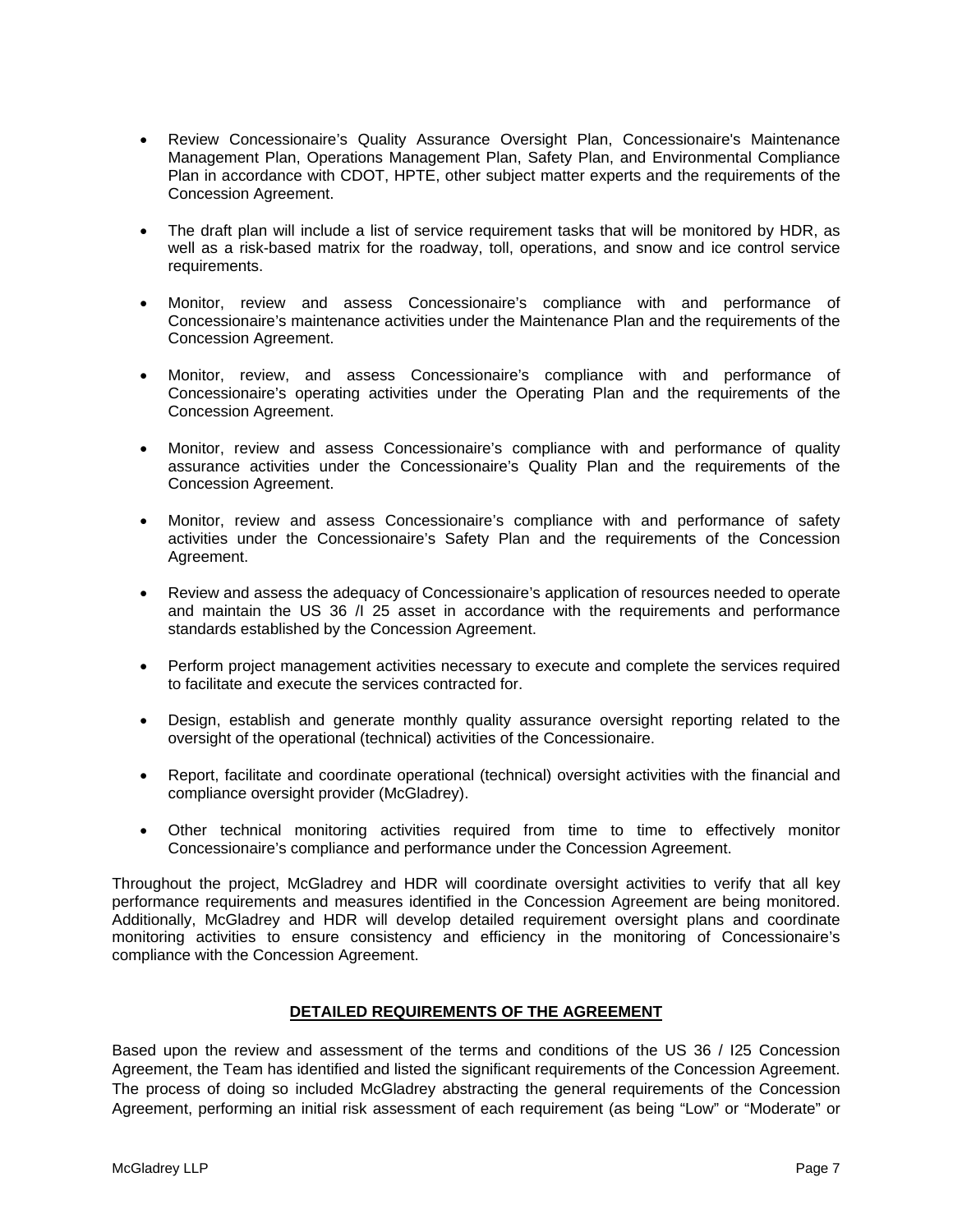"Above"), presenting, discussing and adjusting the requirements and risk levels with LSG, and presenting, discussing and adjusting the requirements and risk assessments to/with HPTE to obtain validation and concurrence. McGladrey also understands that HPTE consulted with various CDOT personnel as part of HPTE's process of validating McGladrey's assessment of Concession Agreement requirements.

Through this process, McGladrey has drafted a listing of detailed requirements of the US 36 / I 25 Concession Agreement that will be used as a basis for ongoing compliance monitoring of the Concession Agreement. While the Team has prepared a detailed listing of Concession Agreement requirements, the Team also understands that the risk levels assigned to the various requirements, or the requirements themselves, may change over time based upon project and program events or changes to the Concession Agreement. Additionally, refinement of various operational and technical requirements and performance measures remains in progress. Accordingly, ongoing refinement to the detailed requirements will take place in the near future, as well as over the term of the Concession Agreement. The detailed listing of Concession Agreement requirements as of the date of this letter are contained in Exhibit A following this letter. It is expected that the list will be modified over the duration of the monitoring activity performance period based upon any changes to the Concession Agreement and based upon program events.

# **HIGH LEVEL COMPLIANCE MONITORING APPROACH**

In order to monitor the US 36 / I 25 Concession Agreement Concessionaire's adherence to Agreement requirements and performance measures, McGladrey HDR and LS Gallegos have identified key Agreement requirements and key performance measures identified in the agreement that will be used to monitor the concessionaire's compliance and performance with the Agreement. In addition, McGladrey, HDR and LS Gallegos have also formulated a high level approach we anticipate will be used as a basis for the developing a detailed compliance monitoring project plan for monitoring the concessionaire's compliance and performance under the Agreement. The requirements, performance measures and anticipated high level approach to monitoring is detailed in Exhibits B and C following this Report. While the approach for each item is current as of the date of this letter, it is anticipated that the high level approach for monitoring each item will be may also be modified or amended over the duration of the compliance monitoring performance period.

If you have questions or comments related to this high level compliance monitoring approach, please advise.

Sincerely,

# **McGladrey LLP**

Larry W Schaedel

Larry W. Schaedel, CPA **Partner** National Contract Compliance Lead

Attachments: Exhibit A Exhibit B

McGladrey LLP **Page 8**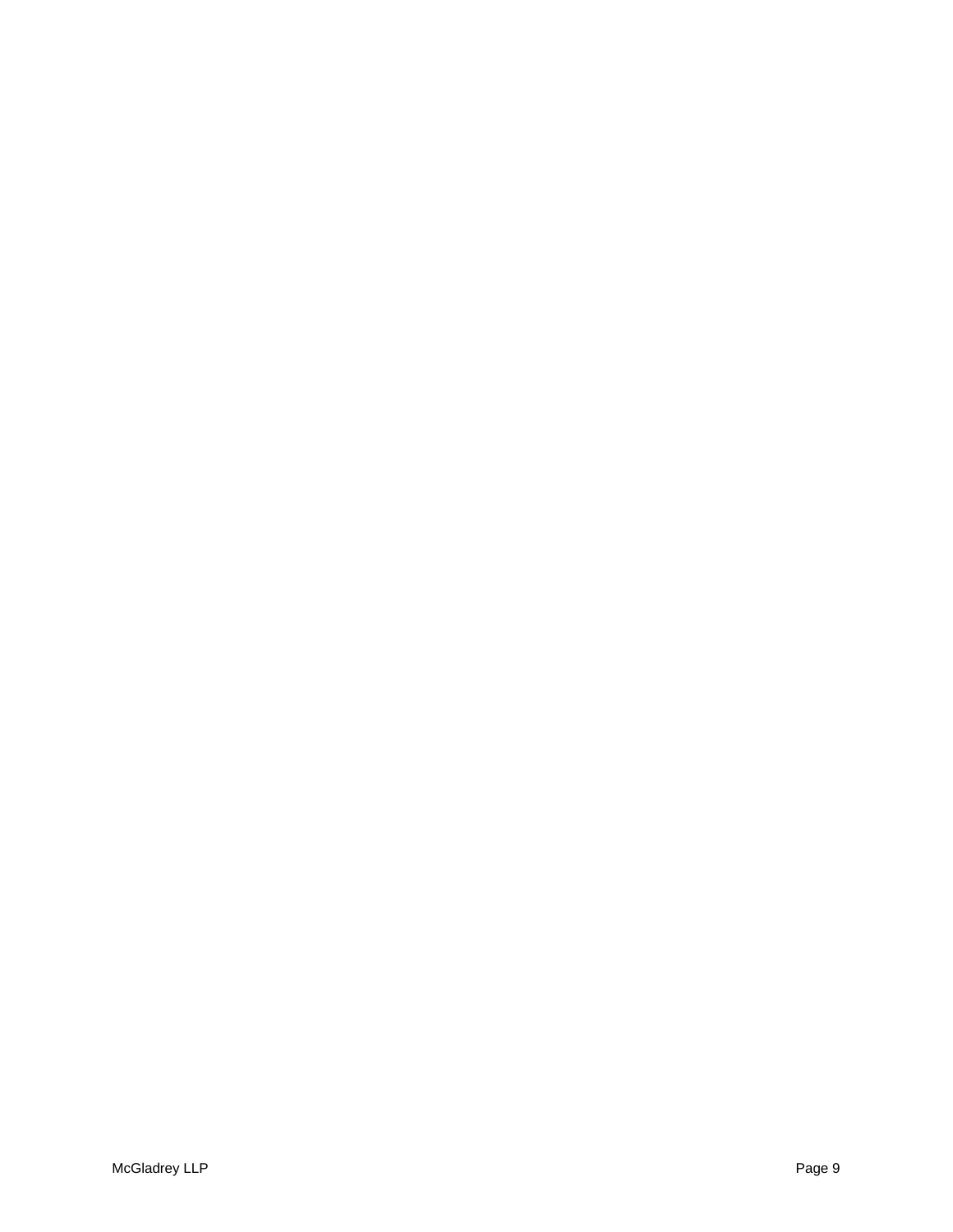**Prepared by McGladrey, LLP – As of July 15, 2015**

**Performance Metric(s) Additional Monitoring Risk Level Agreement Section Agreement Requirement Conclusion(if applicable) Page # (if applicable) PART 1: GENERAL PROVISIONS** $\mathbf S$ **1. INTERPRETATION OF THE CONTRACT**о се од 12 денови производите на 12 денови 22 денови 22 денови 22 денови 22 денови 22 денови 22 денови 22 дено 1.1 Definitions 2 Low Ongoing is Sufficient 1.2 Interpretation 2 Low Ongoing is Sufficient 1.3 Obligations to be Performed and exercise of rights at Each Party's Sole 3 Low Ongoing is Sufficient 1.4 Conflicts 3 Low Ongoing is Sufficient 1.5 Reference Documents 3 Low Ongoing is Sufficient 1.6 Acceptance 3 Low Ongoing is Sufficient 1.7 Indexation **Indexation** Financial Model is required to be indexed each year to reflect changes in the Consumer Price Index.<br>
Requirement Moderate or Above Provide Addt'l Monitoring<br>
Low Dngoing is Sufficient 1.8 Related Parties 4 Low Ongoing is Sufficient 1.9 Unreasonable withholding of Consent etc.<br>
1.10 Status of Amendment No.1 to the Concession Agreement<br>
1.10 Status of Amendment No.1 to the Concession Agreement 1.10 Status of Amendment No.1 to the Concession Agreement 5 Low Only 1.10 Status is Sufficient Theory of Sufficient Concession Agreement 6 Low Ongoing is Sufficient Theory of Sufficient American Congoing is Sufficient Theo **2. CONTRACT PERIOD, CONDITIONS PRECEDENT AND FINANCIAL CLOSE**<br>
<sup>2.1</sup> Contract Date **6** 2.1 Contract Date 6 Low Ongoing is Sufficient 2.2 Contract Period 6 Low Ongoing is Sufficient 2.3 Concessionaire Responsibility for Project Financing entertainment of the Concessional Concessionaire Responsibility for Project Financing entertainment of the Concessional Concessionaire Responsibility for Project Fina **Financial Close Procedures**  7 Low Ongoing is Sufficient 2.5 Project Financing Contracts; HPTE's Rights, Protections and Obligations **12.6** Project Financial Close Deadline Date and Outside Date of Ongoing is Sufficient **2.6** Financial Close Deadline Date and Outside Date of Con **Financial Close Deadline Date and Outside Date**  11 Low Ongoing is Sufficient 2.7 Financial Close Adjustment 13 Low Ongoing is Sufficient 2.8 The Direct Agreement <sup>14</sup> Low Ongoing is Sufficient 2.9 Conditions Precedent to the Commencement Date 15 Low Dongoing is Sufficient 2.10 Commencement of Phase 2 Work and I-25 Services15 Low Dongoing is Sufficient 2.11 Conditions Precedent to the Phase 1 Services Commencement Date15 Low Low Ongoing is Sufficient 2.12 Commencement of Phase 1 Services Upon completion of Phase 1, Concessionaire will commence snow and ice removal services Requirement 15 Moderate or Above Provide Addt'l Monitoring 2.13 Conditions Precedent to the Full Services Commencement Date HPTE will deliver notice of Conditions Precedent before concessionaire will commence Snow and Ice removal services. The service of the sequirement the control of the Moderate or Above Provide Addt'l Monitoring 2.14 Commencement of the Services in Full15 Ongoing is Sufficient<br>16 Low Dogoing is Sufficient 2.15 Waiver Rights 16 Low Ongoing is Sufficient **PART 2: INFORMATION AND ADMINISTRATION** $\sim$  17 **3. UNDERTAKINGS, REPRESENTATIONS AND WARRANTIES** 17 3.1 The Concessionaire's Undertakings Concessionaire undertakes to HPTE that it will a) carry out business activities related to the Project, b) inform HPTE of pending litigation, c) provide all Necessary Consents, d) provide personnel who are duly authorized to execute documents, e) provide project documentation that is complete, f) not commit Requirement 17 Moderate or Above Provide Addt'l Monitoring<br>17 Low Ongoing is Sufficient Prohibited Acts3.2 The Concessionaire's Warranties 17 Low Ongoing is Sufficient 3.3 HPTE's Warranties 19 Low Ongoing is Sufficient 3.4 False or Fraudulent Statements and Claims 20 Low Ongoing is Sufficient **INFORMATION PROVIDED BY HPTE**  20 Low Ongoing is Sufficient 4.1 Disclosed Data 20 Low Ongoing is Sufficient A.2 The Concessionaire's Investigation<br>
A Domain 20 Low Displays the Concessional of the Concessional Concessional Concessional Concessional Concession<br>
21 21 21 21 21 21 22 21 22 21 22 21 22 21 22 21 22 21 22 21 22 21 22 **5. ESCROWED BASE CASE FINANCIAL MODEL AND SOURCE CODE** $\mathsf E$  21 5.1 Submittal of Base Case Financial Model Concessionaire will submit base case Financial Model in accordance with part 2, Schedule 11. 21 Low Low Digoing is Sufficient 5.2 Source Code Escrow Concessionaire will escrow software source codes with Escrow Agent.<br>
Requirement 21 Moderate or Above Provide Addt'l Monitoring<br>
22 Low Dngoing is Sufficient 5.3 Confidentiality <sup>22</sup> Low Ongoing is Sufficient **6. AMENDMENT OF DOCUMENTS**S and the contract of the contract of the contract of the contract of the contract of the contract of the contract of the contract of the contract of the contract of the contract of the contract of the contract of the cont 6.1 Delivery of Documents <sup>22</sup> Low Ongoing is Sufficient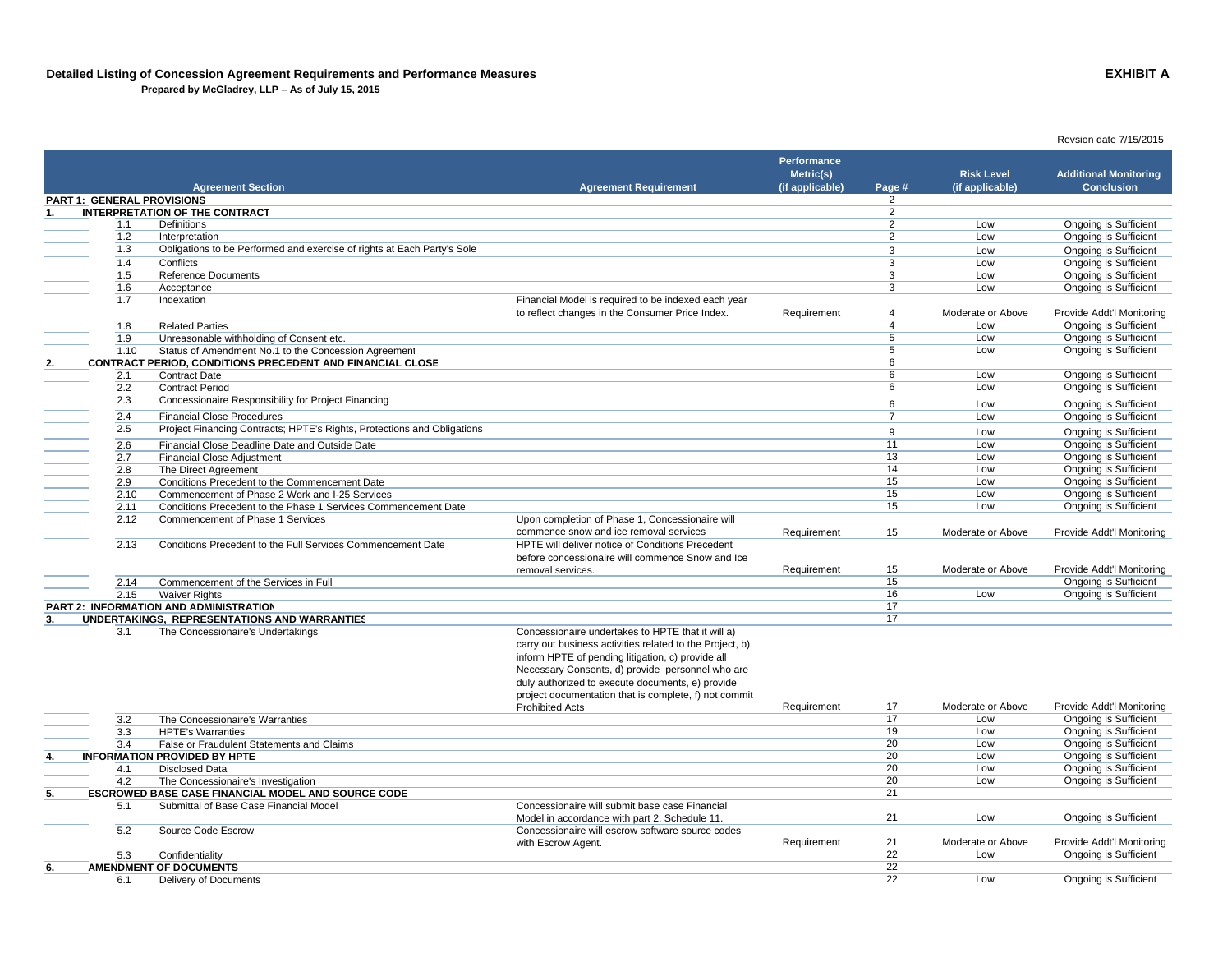**Prepared by McGladrey, LLP – As of July 15, 2015**

### **Agreement Section Agreement Requirement Performance Metric(s) (if applicable) Page # Risk Level (if applicable) Additional Monitoring Conclusion** 6.2 New Funding Agreements and Changes to Funding Agreements Concessionaire will not enter into new, or amend existing funding agreements without HPTE approval. Requirement 23 Moderate or Above Provide Addt'l Monitoring 6.3 Changes to Project Documents or Funding Agreement Not to Affect HPTE Liability <sup>24</sup> Low Ongoing is Sufficient 6.4 Copies of New or Amended Project Documents or Funding Agreements to be ProvidedIn the event of a new or changed funding agreement, concessionaire will deliver executed copy to HPTE within 10 days.<br>Requirement 24 Moderate or Above Provide Addt'l Monitoring<br>24 24 24 **7. REPRESENTATIVES OF THE PARTIES AND THE CONCESSIONAIRE'S PERSONNEL** $\blacksquare$ 7.1 HPTE's Representative 24 Low Ongoing is Sufficient  $\frac{7.2}{7.3}$  The Concessionaire's Representative Christianus and the Concessionaire's Representative Christianus Christianus and the Concessionaire's Representative Christianus and the Concessionaire's Representative Chri 7.3 Delegation of Representatives' Authority 25 Low Ongoing is Sufficient 7.4 Key Personnel 25 Low Ongoing is Sufficient 7.5 The Concessionaire's Design Staff **2002** Concessionaire's Design Staff Concessionaire's Design Staff Concessionaire's Design Staff Concessionaire's Design Staff Concessionaire's Design Staff Concessionaire's Design Sta 7.6 Refusal of Access (list of approved access) Concessionaire will maintain a list of parties with approved access to facilities and will refuse entry to Parties requirement 26 Moderate or Above Provide Addt'l Monitoring<br>27 **PART 3: PROPERTY**expression and the contract of the contract of the contract of the contract of the contract of the contract of the contract of the contract of the contract of the contract of the contract of the contract of the contract of

**8. OWNERSHIP AND USE OF PROPERTY**

|     |                             |                                                                       |                                                       |             | 27 | Low               | Ongoing is Sufficient        |
|-----|-----------------------------|-----------------------------------------------------------------------|-------------------------------------------------------|-------------|----|-------------------|------------------------------|
|     | 8.1                         | Concessionaire's License to Enter Land                                |                                                       |             | 27 | Low               | Ongoing is Sufficient        |
|     | 8.2                         | The Site                                                              |                                                       |             | 27 | Low               | Ongoing is Sufficient        |
|     | 8.3                         | The Site and the Managed Lanes                                        |                                                       |             | 28 | Low               | Ongoing is Sufficient        |
|     | 8.4                         | The Node 1 Building                                                   |                                                       |             | 28 | Low               | <b>Ongoing is Sufficient</b> |
|     | 8.5                         | 70th Avenue Maintenance Facility                                      |                                                       |             | 29 | Low               | <b>Ongoing is Sufficient</b> |
|     | 8.6                         | <b>Additional Property</b>                                            |                                                       |             | 29 | Low               | <b>Ongoing is Sufficient</b> |
|     | 8.7                         | Protests and Trespassers                                              |                                                       |             | 29 | Low               | <b>Ongoing is Sufficient</b> |
| 9.  |                             | <b>ENVIRONMENTAL REQUIREMENTS</b>                                     |                                                       |             | 29 |                   |                              |
|     | 9.1                         | <b>Environmental Requirements</b>                                     | TBD by LSG                                            | Requirement | 29 | Moderate or Above | Provide Addt'l Monitoring    |
|     | 9.2                         | <b>Environmental Manager</b>                                          | Concessionaire will provide a qualified environmental |             |    |                   |                              |
|     |                             |                                                                       | manage over the duration of the contract period.      | Requirement | 29 | Moderate or Above | Provide Addt'l Monitoring    |
|     | 9.3                         | Prevention                                                            |                                                       |             | 29 | Low               | Ongoing is Sufficient        |
|     | 9.4                         | Responsibility for Certain Hazardous Substances                       |                                                       |             | 30 | Low               | Ongoing is Sufficient        |
|     | 9.5                         | Comprehensive Environmental Response, Compensation, and Liability Act |                                                       |             |    |                   |                              |
|     | Agreement                   |                                                                       |                                                       |             | 31 | Low               | Ongoing is Sufficient        |
|     | <b>PART 4: CONSTRUCTION</b> |                                                                       |                                                       |             | 32 |                   |                              |
| 10. |                             | PROVISIONS APPLICABLE TO THE PERFORMANCE OF THE PHASE 2 WORK          |                                                       |             | 32 | Low               | Ongoing is Sufficient        |
| 11. | <b>CONSTRUCTION</b>         |                                                                       |                                                       |             | 32 |                   |                              |
|     | 11.1                        | Obligation to Complete                                                |                                                       |             | 32 | Low               | <b>Ongoing is Sufficient</b> |
|     | 11.2                        | <b>Overall Responsibility</b>                                         |                                                       |             | 33 | Low               | Ongoing is Sufficient        |
|     | 11.3                        | Phase 2 Work Stipulations                                             |                                                       |             | 33 | Low               | <b>Ongoing is Sufficient</b> |
| 12. |                             | <b>SITE AND SITE CONDITIONS</b>                                       |                                                       |             | 34 |                   |                              |
|     | 12.1                        | Site Investigation                                                    |                                                       |             | 34 | Low               | <b>Ongoing is Sufficient</b> |
|     | 12.2                        | <b>Site Condition Claims</b>                                          |                                                       |             | 34 | Low               | <b>Ongoing is Sufficient</b> |
|     | 12.3                        | Cost Associated with Maintaining Compliance of the Site               |                                                       |             | 34 | Low               | Ongoing is Sufficient        |
|     | 12.4                        | Governing and Adjoining Dimensions and Conditions                     |                                                       |             | 35 | Low               | Ongoing is Sufficient        |
|     | 12.5                        | Process to be Followed for Discovery of Certain Site Conditions       |                                                       |             | 35 | Low               | Ongoing is Sufficient        |
|     | 12.6                        | <b>Differing Site Conditions</b>                                      |                                                       |             | 36 | Low               | Ongoing is Sufficient        |
| 13. |                             | <b>REINSTATEMENT AND NECESSARY CONSENTS</b>                           |                                                       |             | 36 |                   |                              |
|     | 13.1                        | Reinstatement                                                         |                                                       |             | 36 | Low               | <b>Ongoing is Sufficient</b> |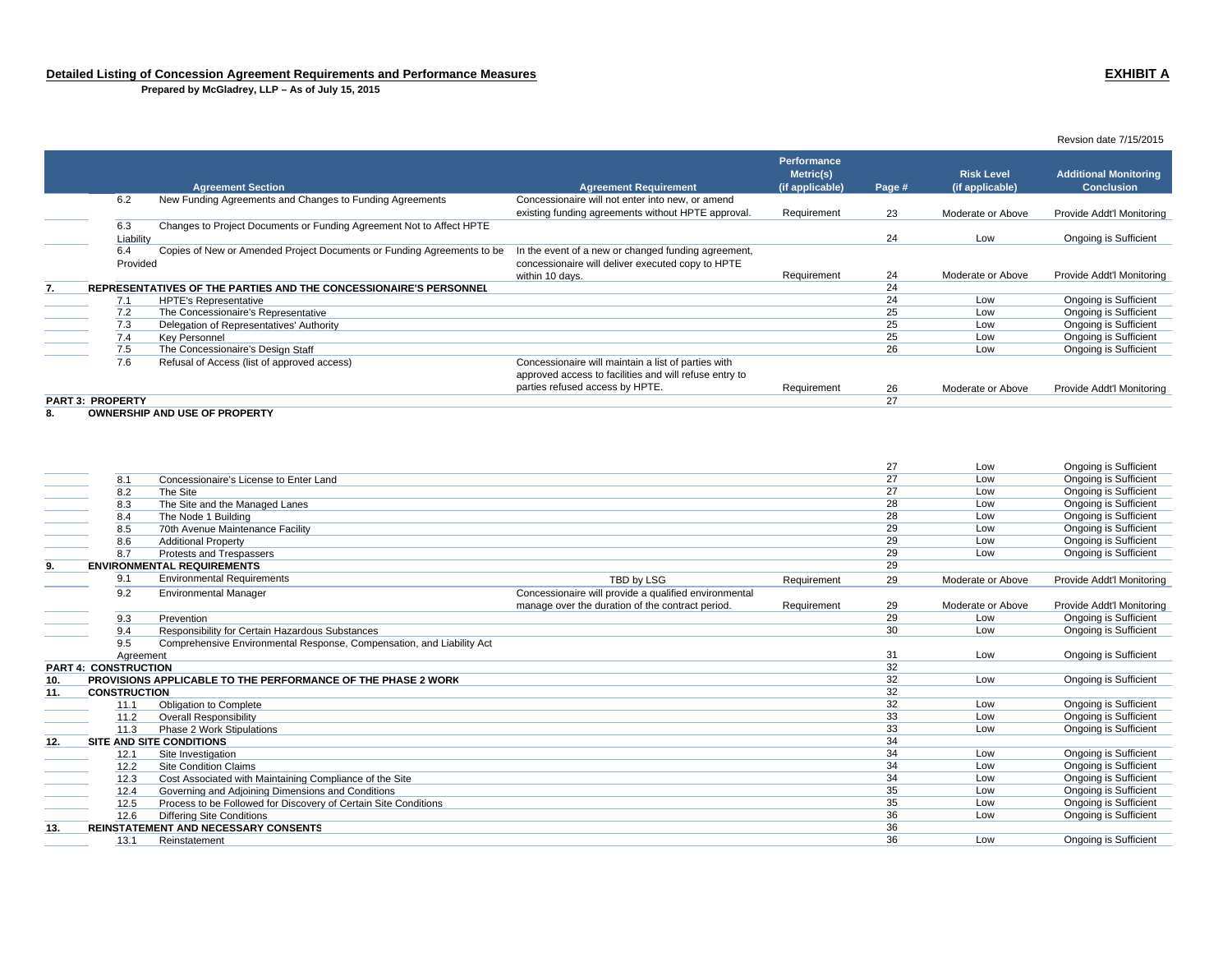**Prepared by McGladrey, LLP – As of July 15, 2015**

### **Agreement Section Agreement Requirement Performance Metric(s) (if applicable) Page # Risk Level (if applicable) Additional Monitoring Conclusion**13.2 Necessary Consents Concessionaire is responsible to 1) provide a list of necessary consents, 2) facilitate obtaining necessary consents from HPTE and 3) obtaining all necessary consents form HPTE.Requirement 37 Moderate or Above Provide Addt'l Monitoring **14. PROJECT DOCUMENTATION** $\mathsf{N}$ 14.1 Existing Design and Design Responsibility 37 Low Ongoing is Sufficient 14.2 Design Documents 38 Low Ongoing is Sufficient of the United States of Construction Proposals<br>
14.4 Obligations Unaffected by Review. Acceptance etc. <br>
14.4 Obligations Unaffected by Review. Acceptance etc. The United Dumanity of the United States of the United States of the United States of the United States of the United States of the United States of the United States of the United States of the United States of the United of the United States and Phase 2 Construction Work Construction Work Construction Work Construction Work Construction Work Construction Work 39 Low Ongoing is Sufficient Construction Work 2014 2015 2016 2017 2018 2016 2017 14.6 No Change to the Concessionaire's Proposals 14.7 Utilities 39 Low Ongoing is Sufficient 14.8 Federal Requirements 39 Low Ongoing is Sufficient 14.9 Disadvantaged Business Enterprises and Emerging Small Businesses 39 Low Ongoing is Sufficient **15. MANAGEMENT OF THE SITE**E and the contract of the contract of the contract of the contract of the contract of the contract of the contract of the contract of the contract of the contract of the contract of the contract of the contract of the cont 15.1 Cooperation with CDOT employees and Utilities 39 Low Ongoing is Sufficient 15.2 Permitting processes 40 Low Ongoing is Sufficient 15.3 Facilities and Equipment 40 Low Ongoing is Sufficient 15.4 Coordination with the Phase 1 Construction Work40 Low Dngoing is Sufficient **16. SUPERVISION AND REPORTING**G and the contract of  $41$ 16.1 Technical Representative 41 Low Ongoing is Sufficient 16.2 Phase 2 DB Schedule 41 Low Ongoing is Sufficient 16.3 Notification of Delays in Progress of the Phase 2 Work 16.4 Monthly Progress of the Phase 2 Work 16.4 Monthly Progress Reports of the Phase 2 Work 16.4 Monthly Progress Reports of the Phase 2 Work 16.4 Monthly Progres 16.4 Monthly Progress Reports <sup>42</sup> Low Ongoing is Sufficient Construction Period 42 Low Ongoing is Sufficient **17. MONITORING AND INSPECTION** $\sim$  42 17.1 Right of Inspection <sup>42</sup> Low Ongoing is Sufficient 17.2 Right to Open Up 43 Low Ongoing is Sufficient 17.3 Health and Safety Requirements <sup>44</sup> Low Ongoing is Sufficient 17.4 Supply of Information <sup>44</sup> Low Ongoing is Sufficient 17.5 Increased Monitoring <sup>44</sup> Low Ongoing is Sufficient 17.6 Inspection of the Facilities 44 Low Ongoing is Sufficient 17.7 The Concessionaire's Reasonable Assistance 44 Low Ongoing is Sufficient **18. DELAYS**s and the contract of the contract of the contract of the contract of the contract of the contract of the contract of the contract of the contract of the contract of the contract of the contract of the contract of the cont 18.1 Notice 44 Low Ongoing is Sufficient 18.2 Supply of Information concerning Delays 45 Low Ongoing is Sufficient 18.3 Duty to Mitigate 45 Low Ongoing is Sufficient 18.4 Time for Completion of the Phase 2 Work 18.1 Completion of the Phase 2 Work 19.1 Completion of the Phase 2 Work 19.1 Completion of the Phase 2 Work 19.1 Completion of the Phase 2 Work 19.1 Completion of the Phase 2 Wo **PART 5: COMMISSIONING AND COMPLETION** $\blacksquare$ **19. COMPLETION OF THE PHASE 2 CONSTRUCTION WORK** $\kappa$  and  $\kappa$  and  $\kappa$  and  $\kappa$  and  $\kappa$  and  $\kappa$  and  $\kappa$  and  $\kappa$  and  $\kappa$  and  $\kappa$  and  $\kappa$  and  $\kappa$  and  $\kappa$  and  $\kappa$  and  $\kappa$  and  $\kappa$  and  $\kappa$  and  $\kappa$  and  $\kappa$  and  $\kappa$  and  $\kappa$  and  $\kappa$  and 19.1 Notice by The Concessionaire The concessionaire will provide advance notice of Phase 2 Completion to HPTE at least 20 business days prior to its expected completion date of Phase 2 requirements. Requirement 46 Moderate or Above Provide Addt'l Monitoring 19.2 Correction of Non-Conformance Concessionaire will correct non-conforming Phase 2 work and provide written notice to HPTE of correction until all preliminary requirements have been met. Requirement 46 Moderate or Above Provide Addt'l Monitoring 19.3 Conditions to Issuance of Notice of Phase 2 Work Completion Concessionaire will provide HPTE with a sworn affidavit of completion for Phase 2 work in accordance with the requirements of 19.3. **Requirement** 47 Moderate or Above Provide Addt'l Monitoring<br>Concessionaire's sworn affidavit of completion of 19.4 Requirements of Affidavit of Phase 2 Work Completion Phase 2 work shall contain the specific verbiage contained in Part 5, section 19.4. The Contained Monocontained 47 Moderate or Above Provide Addt'l Monitoring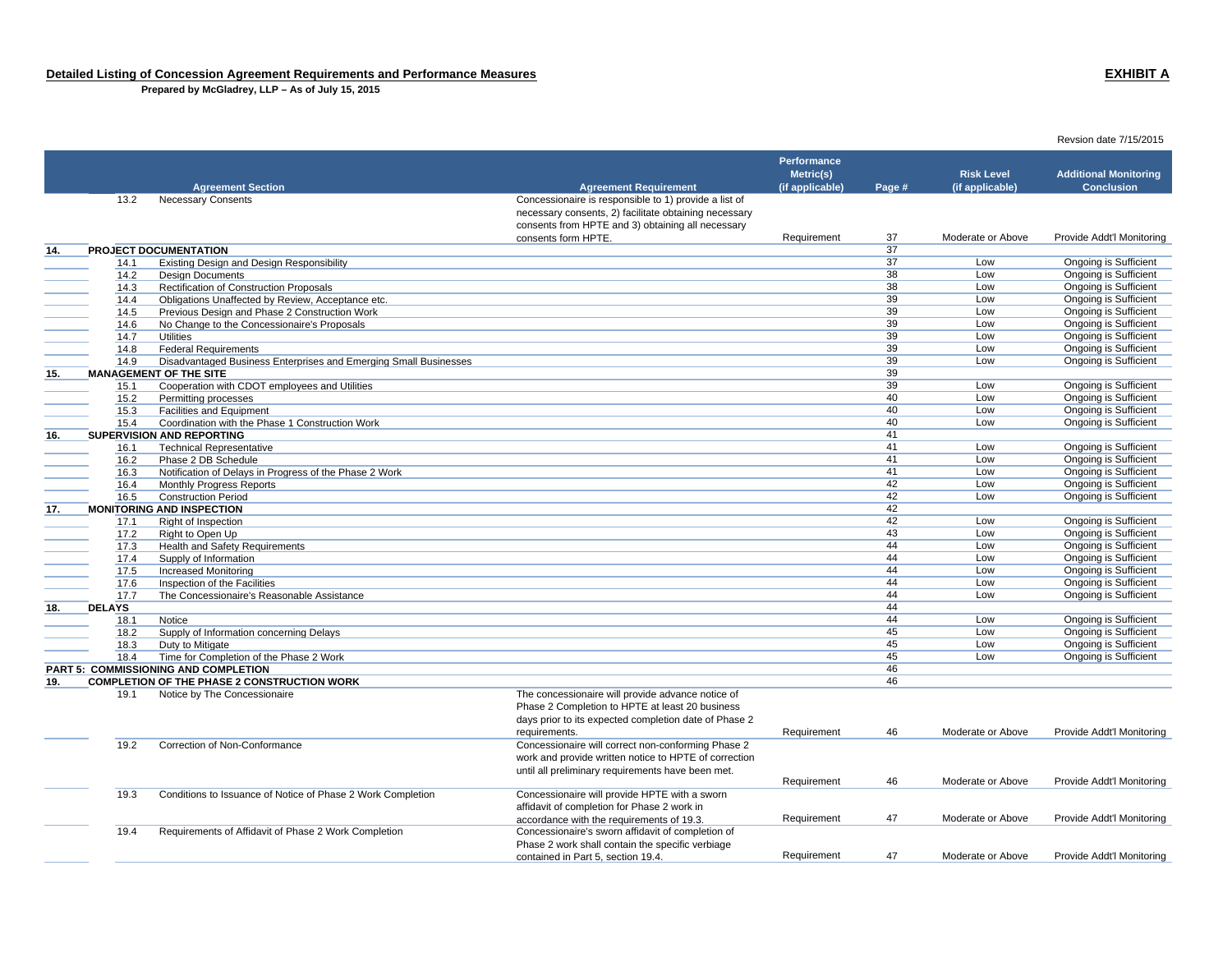**Prepared by McGladrey, LLP – As of July 15, 2015**

|     |                               |                                                                        |                                                                                                                                                                                                                                                                         |                    |          |                   | Revsion date 7/15/2015                                |
|-----|-------------------------------|------------------------------------------------------------------------|-------------------------------------------------------------------------------------------------------------------------------------------------------------------------------------------------------------------------------------------------------------------------|--------------------|----------|-------------------|-------------------------------------------------------|
|     |                               |                                                                        |                                                                                                                                                                                                                                                                         | <b>Performance</b> |          |                   |                                                       |
|     |                               |                                                                        |                                                                                                                                                                                                                                                                         | Metric(s)          |          | <b>Risk Level</b> | <b>Additional Monitoring</b>                          |
|     |                               | <b>Agreement Section</b>                                               | <b>Agreement Requirement</b>                                                                                                                                                                                                                                            | (if applicable)    | Page #   | (if applicable)   | <b>Conclusion</b>                                     |
|     | 19.5                          | Inspection and Issuance of Notice of Phase 2 Work Completion           | Upon receipt of Concessionaire's sworn affidavit of<br>completion of Phase 2 work, HPTE will perform a<br>final inspection and issue a Notice of Phase 2 Work<br>Completion once all requirements have been satisfied.                                                  |                    |          |                   |                                                       |
|     |                               |                                                                        |                                                                                                                                                                                                                                                                         | Requirement        | 48       | Moderate or Above | Provide Addt'l Monitoring                             |
|     | 19.6                          | Overpayments; No relief from continuing obligations                    |                                                                                                                                                                                                                                                                         |                    | 48       | Low               | <b>Ongoing is Sufficient</b>                          |
|     | 19.7                          | Effect of issue of Notice of Phase 2 Work Completion                   |                                                                                                                                                                                                                                                                         |                    | 49       | Low               | Ongoing is Sufficient                                 |
|     | 19.8                          | Punch List Items                                                       |                                                                                                                                                                                                                                                                         |                    | 49       | Low               | Ongoing is Sufficient                                 |
| 20. |                               | <b>LIQUIDATED DAMAGES AND FIRST SHARE OF I-25 AND PHASE 1 REVENUES</b> |                                                                                                                                                                                                                                                                         |                    | 50       |                   |                                                       |
|     | 20.1                          | Delay in Achieving Phase 2 Work Completion                             | Concessionaire must obtain completion of Phase 2<br>work by the Full services commencement date (or<br>liquidated damages will be due to HPTE).                                                                                                                         | Requirement        | 50       | Moderate or Above | Provide Addt'l Monitoring                             |
|     | 20.2                          | Obligation to pay Liquidated Damages and first share of Toll Revenues  | In the event that concessionaire fails to achieve<br>Phase 2 Completion by the Planned Full services<br>commencement date, Concessionaire shall pay<br>HPTE liquidated damages as prescribed in 20.2 of<br>the Agreement.                                               | Requirement        | 50       | Moderate or Above | Provide Addt'l Monitoring                             |
|     | 20.3                          | Capped Amounts                                                         | In the event that Concessionaire does not achieve<br>completion of Phase 2 Work by the full services<br>commencement date and liquidated damages are<br>due to HPTE, such liquidated damages shall not<br>exceed \$1,095,000 in relation to Section 20.2a or            |                    |          |                   |                                                       |
|     |                               |                                                                        | \$5,475,000 in relation to Section 20.2b.                                                                                                                                                                                                                               | Requirement        | 51       | Moderate or Above | Provide Addt'l Monitoring                             |
|     | 20.4<br>20.5                  | Reasonableness of Liquidated Damage Amounts<br>No Waiver               |                                                                                                                                                                                                                                                                         |                    | 51<br>51 | Low<br>Low        | Ongoing is Sufficient<br>Ongoing is Sufficient        |
|     | 20.6                          | Sums recoverable by deduction or by invoice                            | In the event that liquidated damages are due to HPTE<br>for failure to complete phase 2 Work by the full<br>services commencement date, amounts due shall be<br>deducted from amount due from HPTE, or paid within<br>10 business days of receipt of invoice from HPTE. | Requirement        | 51       | Moderate or Above | Provide Addt'l Monitoring                             |
| 21. |                               | <b>WARRANTIES IN RELATION TO PHASE 2 GP LANES</b>                      |                                                                                                                                                                                                                                                                         |                    | 52       |                   |                                                       |
|     | 21.1                          | Phase 2 GP Lane Warranties                                             |                                                                                                                                                                                                                                                                         |                    | 52       | Low               | Ongoing is Sufficient                                 |
|     | 21.2                          | Phase 2 GP Lane Warranty Term                                          |                                                                                                                                                                                                                                                                         |                    | 52       | Low               | Ongoing is Sufficient                                 |
|     | 21.3                          | <b>Corrective Work</b>                                                 | Concessionaire has 7 Business Days to agree with<br>HPTE when and how corrective work will be<br>accomplished; if not performed according, HPTE can<br>hire a third party.                                                                                              | Requirement        | 52       | Moderate or Above | Provide Addt'l Monitoring                             |
|     | 21.4                          | List of Warranty Work Items                                            |                                                                                                                                                                                                                                                                         |                    | 53       | Low               | <b>Ongoing is Sufficient</b>                          |
|     | 21.5                          | Costs of Correction of Work                                            |                                                                                                                                                                                                                                                                         |                    | 53       | Low               | <b>Ongoing is Sufficient</b>                          |
|     | 21.6                          | Warranty of Corrected Work                                             |                                                                                                                                                                                                                                                                         |                    | 53       | Low               | <b>Ongoing is Sufficient</b>                          |
|     | 21.7                          | Sub-Contractor Warranties for Phase 2 GP Lanes                         |                                                                                                                                                                                                                                                                         |                    | 53       | Low               | Ongoing is Sufficient                                 |
|     | 21.8                          | <b>Bikewavs</b>                                                        |                                                                                                                                                                                                                                                                         |                    | 54       | Low               | Ongoing is Sufficient                                 |
|     | 21.9                          | Intelligent Transportation Systems Maintenance                         | Intelligent Transportation Systems Maintenance must<br>be performed as specified in Section 19 of Schedule                                                                                                                                                              |                    |          |                   |                                                       |
|     |                               |                                                                        | 5.                                                                                                                                                                                                                                                                      | Requirement        | 54       | Moderate or Above | Provide Addt'l Monitoring                             |
|     | 21.10                         | No Limitation of Liability                                             |                                                                                                                                                                                                                                                                         |                    | 54<br>54 | Low<br>Low        | Ongoing is Sufficient                                 |
|     | 21.11<br>21.12                | <b>Warranty Beneficiaries</b><br><b>Disputes</b>                       |                                                                                                                                                                                                                                                                         |                    | 55       | Low               | Ongoing is Sufficient<br><b>Ongoing is Sufficient</b> |
|     | PART 6: PROVISION OF SERVICES |                                                                        |                                                                                                                                                                                                                                                                         |                    | 56       |                   |                                                       |
| 22. |                               | <b>OPERATION AND MAINTENANCE</b>                                       |                                                                                                                                                                                                                                                                         |                    | 56       |                   |                                                       |
|     |                               |                                                                        |                                                                                                                                                                                                                                                                         |                    |          |                   |                                                       |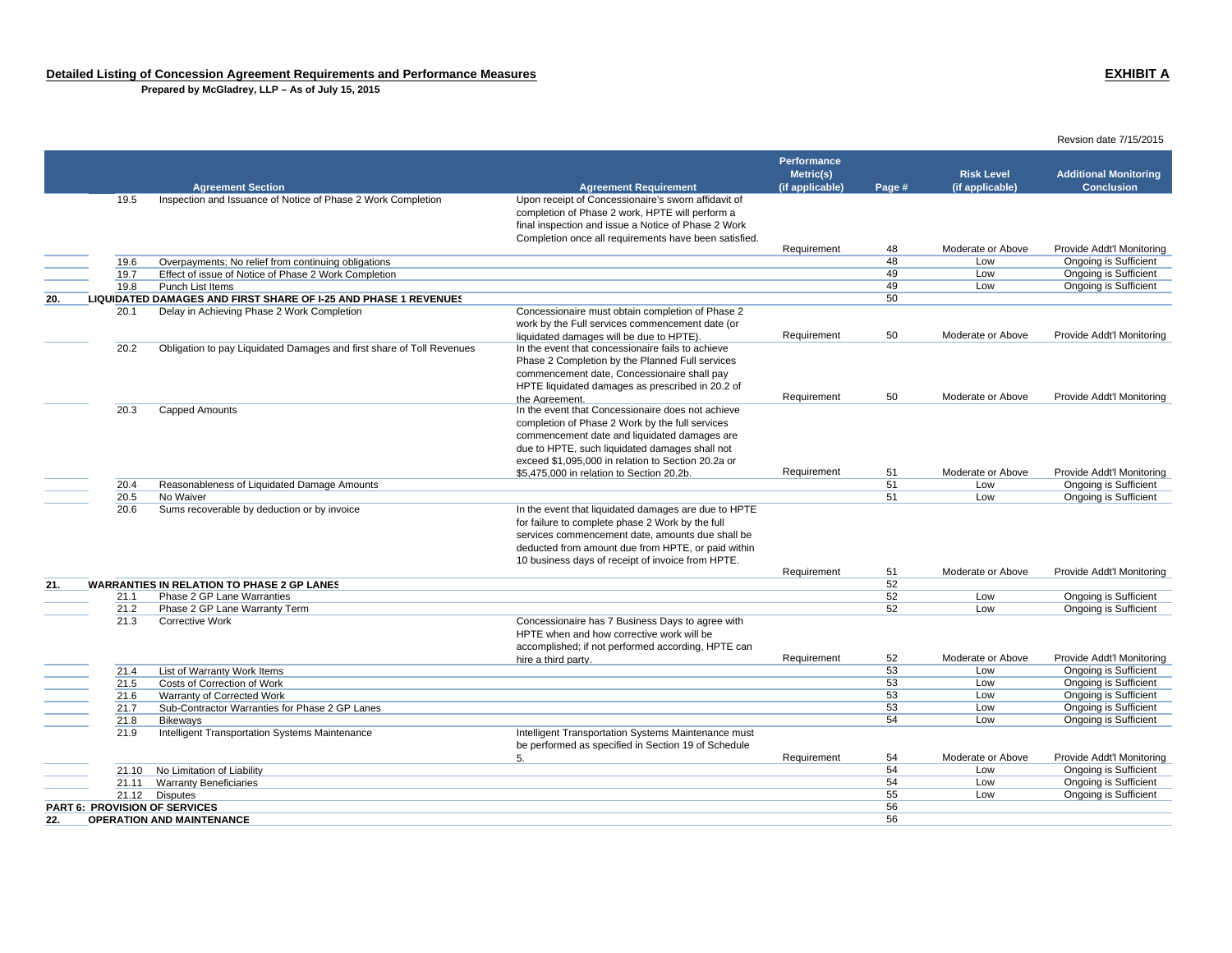**Prepared by McGladrey, LLP – As of July 15, 2015**

|     |      |                                                                                   |                                                                                                                | Performance<br>Metric(s) |        | <b>Risk Level</b> | <b>Additional Monitoring</b><br><b>Conclusion</b> |
|-----|------|-----------------------------------------------------------------------------------|----------------------------------------------------------------------------------------------------------------|--------------------------|--------|-------------------|---------------------------------------------------|
|     | 22.1 | <b>Agreement Section</b><br>Services                                              | <b>Agreement Requirement</b><br>Concessionaire shall make the managed lanes                                    | (if applicable)          | Page # | (if applicable)   |                                                   |
|     |      |                                                                                   | available for use by vehicles and provide services                                                             |                          |        |                   |                                                   |
|     |      |                                                                                   | and snow and ice removal in accordance with                                                                    |                          |        |                   |                                                   |
|     |      |                                                                                   | Agreement terms: A) From commencement date                                                                     |                          |        |                   |                                                   |
|     |      |                                                                                   | forward for the I-25 managed lanes and I-25 Shared                                                             |                          |        |                   |                                                   |
|     |      |                                                                                   | Bridge decks, B) from Phase 1 services                                                                         |                          |        |                   |                                                   |
|     |      |                                                                                   | commencement date forward for the Phase 1                                                                      |                          |        |                   |                                                   |
|     |      |                                                                                   | managed lanes and Phase 1 GP Lanes, and C) from                                                                |                          |        |                   |                                                   |
|     |      |                                                                                   | the full services commencement date forward for the                                                            |                          |        |                   |                                                   |
|     |      |                                                                                   | managed lanes and US 36 General purpose lanes.                                                                 | Requirement              | 56     | TBD by LSG        | Provide Addt'l Monitoring                         |
|     | 22.2 | Requirements for Maintenance and Operating Procedures                             | Concessionaire at all times shall remain compliant                                                             |                          |        |                   |                                                   |
|     |      |                                                                                   | with all Schedule 6 operational and maintenance                                                                |                          |        |                   |                                                   |
|     |      |                                                                                   | requirements.                                                                                                  | Requirement              | 57     | TBD by LSG        | Provide Addt'l Monitoring                         |
|     | 22.3 | <b>Independent Obligations</b>                                                    | Concessionaire shall meet each and every obligation,                                                           |                          |        |                   |                                                   |
|     |      |                                                                                   | independent of each other. (Failure to meet one                                                                |                          |        |                   |                                                   |
|     |      |                                                                                   | obligation shall not be an excuse for not meeting                                                              |                          | 57     | TBD by LSG        | Provide Addt'l Monitoring                         |
|     | 22.4 | The Maintenance Management Plan, Transition Management Plan, the                  | another obligation).<br>Concessionaire must submit project Plans at the                                        | Requirement              |        |                   |                                                   |
|     |      | Operations Management Plan, the Safety Plan and the Communications and Marketing  | specified intervals for review and comment by HPTE.                                                            |                          |        |                   |                                                   |
|     | Plan |                                                                                   | HPTE may decline the plan for the specified reasons.                                                           |                          |        |                   |                                                   |
|     |      |                                                                                   |                                                                                                                | N/A                      | 58     | Moderate or Above | Provide Addt'l Monitoring                         |
|     | 22.5 | Compliance with Plans                                                             | Concessionaire will perform Services in accordance                                                             |                          |        |                   |                                                   |
|     |      |                                                                                   | with the Maintenance Management Plan, Operations                                                               |                          |        |                   |                                                   |
|     |      |                                                                                   | Management Plan, and the Safety Plan accepted by                                                               |                          |        |                   |                                                   |
|     |      |                                                                                   | HPTE.                                                                                                          | Requirement              | 59     | TBD by LSG        | Provide Addt'l Monitoring                         |
|     | 22.6 | Survey/Audit Right                                                                |                                                                                                                |                          | 59     | Low               | Ongoing is Sufficient                             |
|     | 22.7 | Stipulations Applicable to the Performance of the Services                        | Concessionaire will performance Services using                                                                 |                          |        |                   |                                                   |
|     |      |                                                                                   | materials and equipment in accordance with the                                                                 |                          |        |                   |                                                   |
|     |      |                                                                                   | HPTE Service Requirements and Good Industry                                                                    |                          |        |                   |                                                   |
|     |      |                                                                                   | Practice. Concessionaire will ensure that Services                                                             |                          |        |                   |                                                   |
|     |      |                                                                                   | are provided by appropriately skilled and experienced<br>personnel, and personnel are paid at least equivalent |                          |        |                   |                                                   |
|     |      |                                                                                   | to the CDOT Employee Rates and benefits.                                                                       |                          |        |                   |                                                   |
|     |      |                                                                                   | Concessionaire will ensure all subcontractors perform                                                          |                          |        |                   |                                                   |
|     |      |                                                                                   | Services in accordance with the Agreement.                                                                     |                          |        |                   |                                                   |
|     |      |                                                                                   | Concessionaire shall provide access to the sites to                                                            |                          |        |                   |                                                   |
|     |      |                                                                                   | the appropriate HPTE and outside (i.e., utility)                                                               |                          |        |                   |                                                   |
|     |      |                                                                                   | personnel. Concessionaire shall ensure land is used                                                            |                          |        |                   |                                                   |
|     |      |                                                                                   | only for Services.                                                                                             | Requirement              | 60     | Moderate or Above | Provide Addt'l Monitoring                         |
|     | 22.8 | Failure to make Managed Lanes available                                           | If Concessionaire fails to make Managed Lanes                                                                  |                          |        |                   |                                                   |
|     |      |                                                                                   | available for a period of 5 days following notice,                                                             |                          |        |                   |                                                   |
|     |      |                                                                                   | HPTE is entitled to take steps to make Managed                                                                 |                          |        |                   |                                                   |
|     |      |                                                                                   | Lanes available for use at the Concessionaire's cost.                                                          | Requirement              | 63     | TBD by LSG        | Provide Addt'l Monitoring                         |
|     | 22.9 | Performance of the Services through the Concessionaire's own work force or        |                                                                                                                |                          |        |                   |                                                   |
|     |      | through sub-contractors                                                           |                                                                                                                |                          | 63     | Low               | Ongoing is Sufficient                             |
|     |      | 22.10 Transitional arrangements in respect of I-25 Managed Lanes                  | If Defects in I-25 Managed Lanes are noted and                                                                 |                          |        |                   |                                                   |
|     |      |                                                                                   | remain after the Commencement Date.                                                                            |                          |        |                   |                                                   |
|     |      |                                                                                   | Concessionaire will correct defects as required by<br>Schedule 6.                                              |                          |        |                   |                                                   |
|     |      |                                                                                   | If damage occurs prior to Commencement Date and                                                                |                          |        |                   |                                                   |
|     |      |                                                                                   | are not repaired prior to CD and would cause a failure                                                         |                          |        |                   |                                                   |
|     |      |                                                                                   | to comply with Service Requirements, damage shall                                                              |                          |        |                   |                                                   |
|     |      |                                                                                   | be treated as if it were caused by Compensation                                                                |                          |        |                   |                                                   |
|     |      |                                                                                   | Event.                                                                                                         | Requirement              | 63     | TBD by LSG        | Provide Addt'l Monitoring                         |
| 23. |      | THE PHASE 1 SERVICES COMMENCEMENT DATE AND INTERFACE WITH THE PHASE 1 DB CONTRACT |                                                                                                                |                          | 64     |                   |                                                   |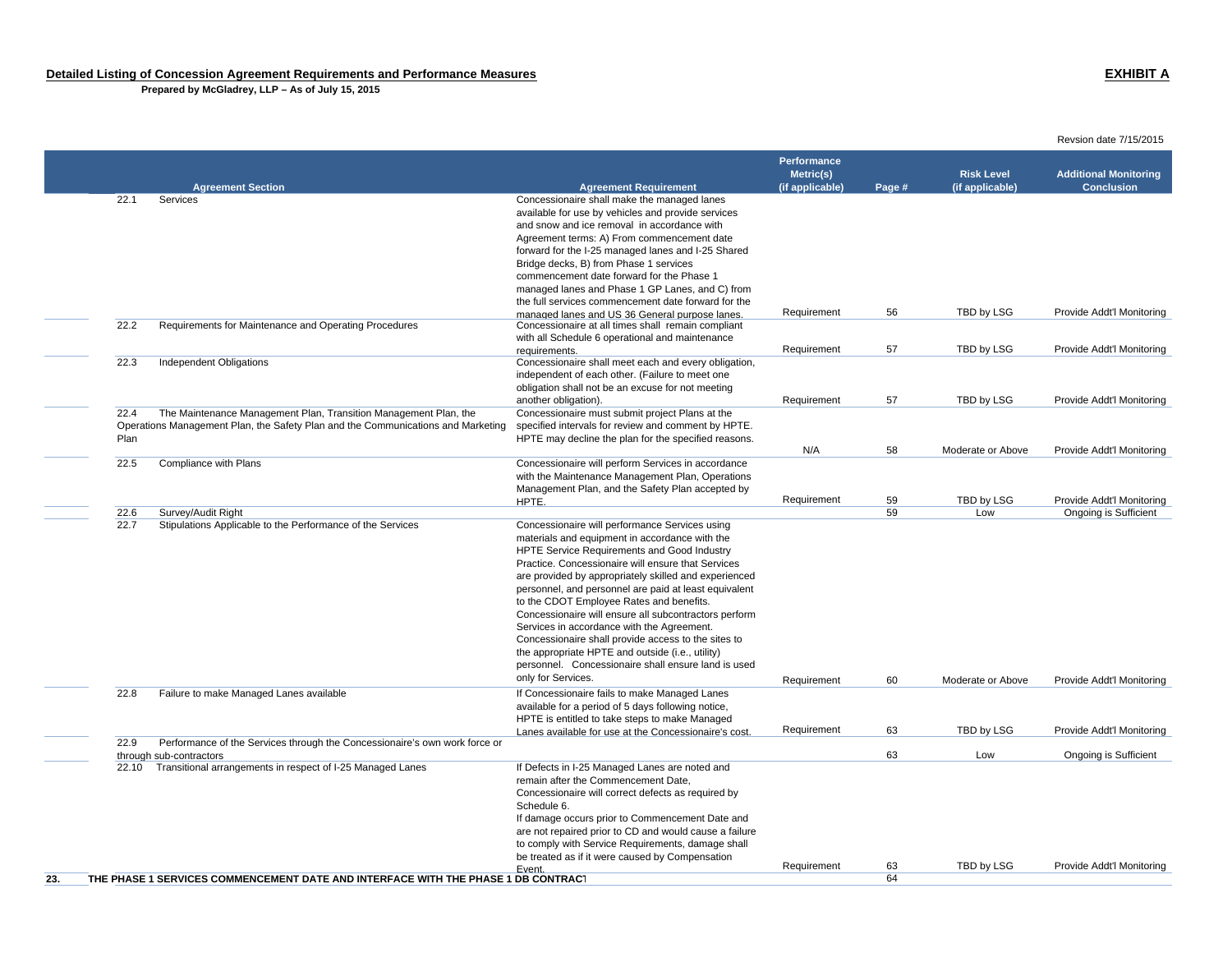**Prepared by McGladrey, LLP – As of July 15, 2015**

### Revsion date 7/15/2015 **Agreement Section Agreement Requirement Performance Metric(s) (if applicable) Page # Risk Level(if applicable) Additional Monitoring Conclusion**23.1 The Concessionaire's knowledge of the Phase 1 DB Contract and of the Phase 1 ETCS Installation Contractt the controller of the controller of the controller of the controller of the controller of the controller of the controller of the controller of the controller of the controller of the controller of the controller of the 23.2 Consultation in relation to Phase 1 Change Orders and amendments to the Phase 1 ETCS Installation Contract 64 Low Ongoing is Sufficient 23.3 Process in relation to the Phase 1 DB Contract and the Phase 1 ETCS Installation Contract leading to the Phase 1 Services Commencement Date **1996**<br>
23.4 Collaboration in Operation of Phase 1 Acceptance Procedures **1996** Contract 2008 Contract Low Congoing is Sufficient 23.4 Collaboration in Operation of Phase 1 Acceptance Procedures **67** Low Digoing is Sufficient and Phase 1 ETCS Contract and Phase 1 ETCS 67 Low Ongoing is Sufficient 67 Low Ongoing is Sufficient 67 Low Ongoing is Suffici 23.5 Delay in acceptance of Phase 1 DB Contract and Phase 1 ETCS 70 Low Ongoing is Sufficient 23.6 Phase 1 Latent Defects 70 Low Ongoing is Sufficient **24. PROCEDURES RELATING TO LIFE CYCLE MAINTENANCE WORK** $\kappa$  and the contract of the contract of the contract of the contract of the contract of the contract of the contract of the contract of the contract of the contract of the contract of the contract of the contract of the 24.1 Rolling Life Cycle Maintenance Plan Within 90 days before the beginning of each calendar year, Concessionaire will prepare and submit a 5 year Life Cycle Maintenance Plan for review, comment, and approval by HPTE.<br>HPTE and Concessionaire shall resolve disputes **Requirement Manual COSE 2016** Moderate or Above Provide Addt'l Monitoring 24.2 Disputes relating to Life Cycle Maintenance Plan around Life Cycle Maintenance Plan within 60 days after it is provided to HPTE, or Dispute Resolution Procedures will be enacted. Requirement 70 Moderate or Above Provide Addt'l Monitoring 24.3 Failure to comply with Life Cycle Maintenance Plan Concessionaire will complete with Life Cycle Maintenance Plan, or HPTE shall give notice that it will carry out tasks using own equipment and personnel at Concessionaire's cost. Requirement 71 Moderate or Above Provide Addt'l Monitoring 24.4 Performance of Non-Separable Tasks Concessionaire will perform Non-Separable Tasks per the Life Cycle Maintenance Plan as agreed to by HPTE. Requirement 71 Moderate or Above Provide Addt'l Monitoring 24.5 I-25 Bridges and I-25 Sub-Grade HPTE / CDOT will maintain and repair I-25 Managed Lanes sub grade and bridge substructures. Concessionaire will close Managed Lanes, if necessary, to facilitate this work. Concessionaire will carry out preventative, routine, and life cycle maintenance on I-25 bridge deck and managed lanes. The state of Above 2012 and a managed lanes. The State of Above 2014 and the Provide Addt'l Monitoring **PART 7: QUALITY, SAFETY AND HPTE INTERVENTION** 75 **25. QUALITY**estimates the contract of the contract of the contract of the contract of the contract of the contract of the contract of the contract of the contract of the contract of the contract of the contract of the contract of the 25.1 Quality Management Concessionaire will prepare, implement, and continually maintain project quality management documentation. Requirement 75 Moderate or Above Provide Addt'l Monitoring 25.2 Quality Audit 75 Low Ongoing is Sufficient **26. SAFETY**essential control of the control of the control of the control of the control of the control of the control of the control of the control of the control of the control of the control of the control of the control of the co 26.1 Work Safety and Law 75 Low Ongoing is Sufficient 26.2 Regulations regarding co-ordination of design, construction and safety Concessionaire is responsible for 1) safety of design, operations, construction methods and other Phase 2 work, b) having designated person responsible for safety and maintain an accident book, c) ensuring safety in accordance with industry practices. Requirement 75 Moderate or Above Provide Addt'l Monitoring<br>76 Low Ongoing is Sufficient 26.3 Work Safety Cooperation 76 Low Ongoing is Sufficient **27. HPTE STEP-IN** $N$ 27.1 HPTE Self-Help Rights 76 Low Ongoing is Sufficient 27.2 Notice of Election of Self-Help Rights<br>
27.3 HPTE Required Actions<br>
27.3 HPTE Required Actions<br>
27.3 HPTE Required Actions 27.3 HPTE Required Actions <sup>77</sup> Low Ongoing is Sufficient 27.4 Other Consequences of Exercise of Self-Help Remedies **1996** Consequences of Exercise of Self-Help Remedies **1996** Consequences of Exercise of Self-Help Remedies **1996** Consequences of Exercise of Sufficient 1996 Conse **PART 8: FINANCIAL MATTERS** $S$ **28. HPTE CAPITAL PAYMENTS**s and the contract of the contract of the contract of the contract of the contract of the contract of the contract of the contract of the contract of the contract of the contract of the contract of the contract of the cont 28.1 Application for an Interim Capital Payment 78 Low Ongoing is Sufficient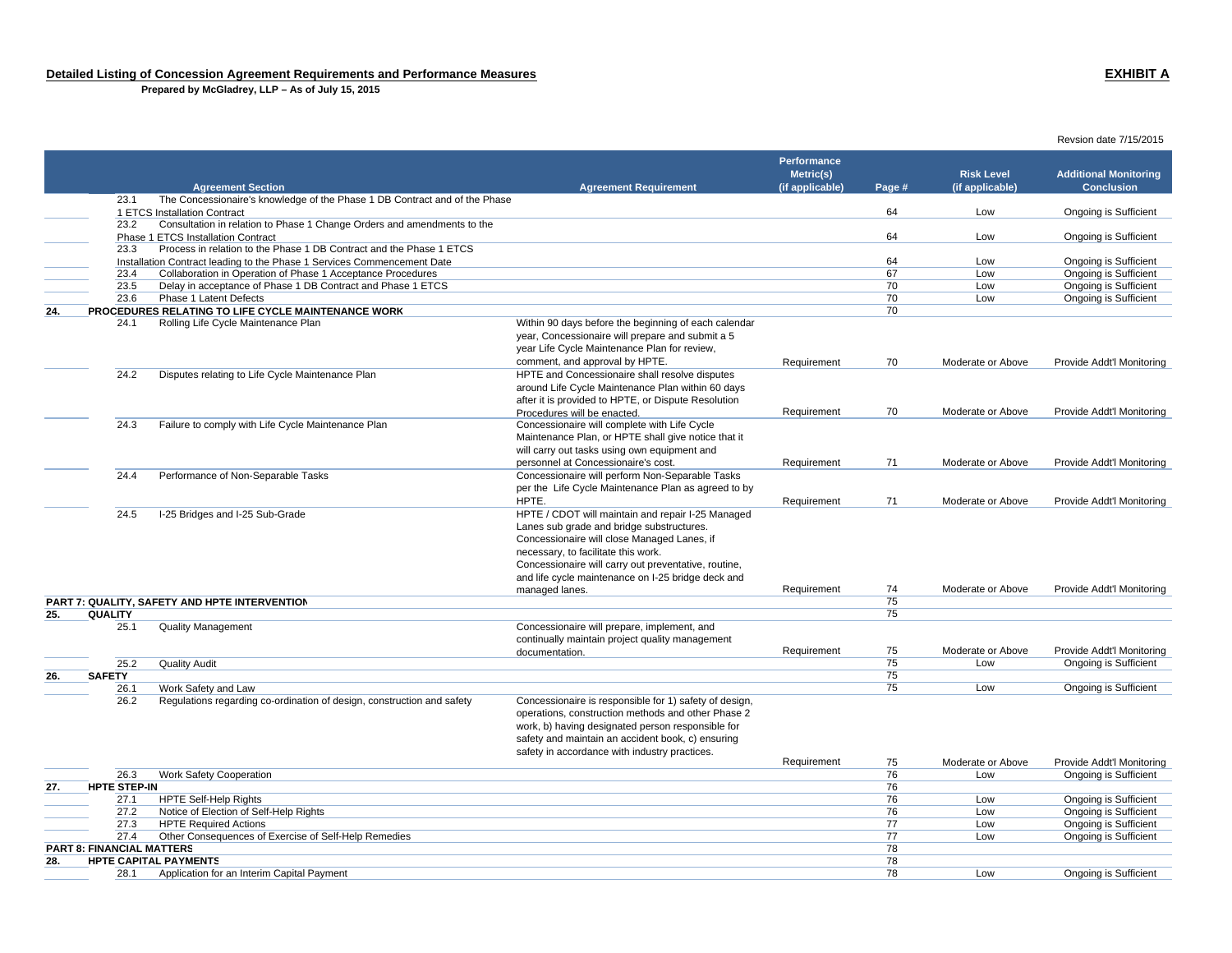**Prepared by McGladrey, LLP – As of July 15, 2015**

 **Agreement Section Agreement Requirement Performance Metric(s) (if applicable) Page # Risk Level (if applicable) Additional Monitoring Conclusion**28.2 Maximum Interim Capital Payment 78 Low Ongoing is Sufficient 28.3 Supporting Documentation Required for Interim Capital Payments 78 Low Ongoing is Sufficient 28.4 Timing of Interim Capital Payment **HPTE has 15** business days from receipt to make payment of the Interim Capital Payment, as long as appropriate supporting documentation has been provided and Concessionaire has complied with all Plans. Requirement 78 Moderate or Above Provide Addt'l Monitoring 28.5 Application of Utility Works Payments and Aggregate Value of Interim Capital Payments <sup>78</sup> Low Ongoing is Sufficient 28.6 Encumbrance of funds to pay the HPTE Capital Payment Maximum Amount 79 Low Dngoing is Sufficient **29. TOLLING**Сельский процесс в союз в союз в союз в союз в союз в союз в союз в союз в союз в союз в союз в союз в союз в<br>Союз в союз в союз в союз в союз в союз в союз в союз в союз в союз в союз в союз в союз в союз в союз в союз 29.1 Tolling of the Managed Lanes Concessionaire has exclusive right to receive toll revenues from HPTE in accordance with Section 29.1(b) and Toll Services Agreement. Schedule 16 shall have effect.Requirement 79 Moderate or Above Provide Addt'l Monitoring<br>80 Low Ongoing is Sufficient 29.2 Limitations on the Right to Impose Tolls<br>29.3 Electronic Toll Collection System (ETCS) Concessionaire will operate the ETCS. If 29.3 Electronic Toll Collection System (ETCS) Concessionaire will operate the ETCS. If Concessionaire wishes to change the ETCS, it will coordinate with HPTE and CDOT prior to implementation. Requirement <sup>80</sup> Moderate or Above Provide Addt'l Monitoring 29.4 Toll Collection Administration Concessionaire is responsible for all toll transaction account management services pursuant to the Tolling Services Agreement. Concessionaire must have approval of HPTE to enter into new Tolling Services Agreement.<br>and Tolling Services Agreement. Agreement and Requirement and a Requirement and Agreement and Agreement and Ag<br>and Requirement and Agreement and Agreement and Agreement and Agreement an 29.5 HOV Enforcement Services 81 Low Ongoing is Sufficient 29.6 Toll Payment Violations 81 Low Ongoing is Sufficient 29.7 Emergency and Other Suspension of Tolls or Closure of the Managed Lanes If there are emergency or other suspensions of tolls or closures of the managed lanes, HPTE may have certain payment requirements, depending on the length and reason. In cases where payments are due to the Concessionaire, HPTE has three business days from the date the closure or suspension occurred, or 10 days after the actual data necessary to make the calculation is available.Requirement 82 Moderate or Above Provide Addt'l Monitoring<br>84 Low Ongoing is Sufficient 29.7 A I-25 North Managed Lanes Installation Project **Canadia Concrete Concrete Concrete Concrete Concrete Concrete Concrete Concrete Concrete Concrete Concrete Concrete Concrete Concrete Concrete Concrete Concrete Concret** 29.8 Other Transportation Developments<br>
29.9 Revenue Risk Related to Traffic Volume<br>
85 29.9 Revenue Risk Related to Traffic VolumeLow Ongoing is Sufficient 29.10 TSP Changes Changes to the Toll Service Provider and the associated Agreement must be agreed to by both parties. The Contract of the Requirement and the Moderate or Above Provide Addt'l Monitoring **30. HPTE PAYMENTS FOR GP ROUTINE MAINTENANCE SERVICES AND FOR SNOW AND ICE CONTROL SERVICES AND THE CONCESSIONAIRE'S PAYMENTS OF S** 86 30.1 Payment of the GP Routine Maintenance Fee, Snow and Ice Control Services HPTE is responsible for payment of GP Routine Fee and reimbursement in relation to the I-25 Shared Bridge Decks Maintenance Fees, Snow and Ice Control Services Fees and reimbursement in relation to the I-25 shared bridge decks.<br>
Requirement 286 Moderate or Above Provide Addt'l Monitoring<br>
87 Low Ongoing is Sufficient 30.2 Invoices from the Concessionaire to HPTE 87 Low Ongoing is Sufficient 30.3 Payment 87 Low Ongoing is Sufficient 30.4 The Concessionaire to pay Sub-Contractors 87 Low Ongoing is Sufficient 30.5 Set-Off 88 Low Ongoing is Sufficient **31. REIMBURSEMENT OF HPTE COSTS COSTS CONCLUSIVE ON JULY 1 of each Year the Concessionaire shall pay** the HPTE Cost Reimbursement Amount to HPTE.Requirement 88 Moderate or Above Provide Addt'l Monitoring **32. HPTE-CDOT AGREEMENT**88 Low Ongoing is Sufficient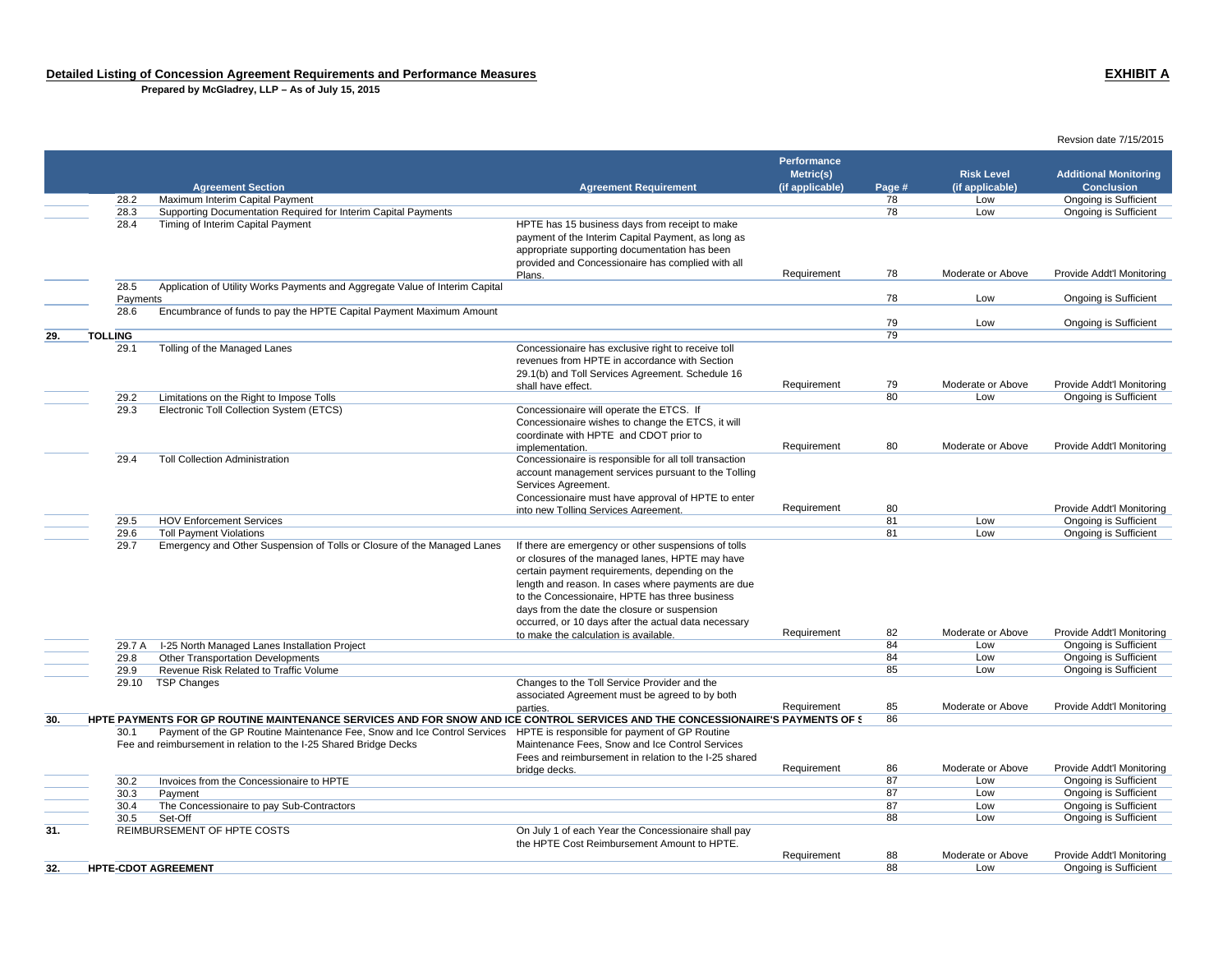**Prepared by McGladrey, LLP – As of July 15, 2015**

|            |                                                      |                                                                                                               |                                                                                               | <b>Performance</b>           |          |                                      |                                                   |
|------------|------------------------------------------------------|---------------------------------------------------------------------------------------------------------------|-----------------------------------------------------------------------------------------------|------------------------------|----------|--------------------------------------|---------------------------------------------------|
|            |                                                      | <b>Agreement Section</b>                                                                                      | <b>Agreement Requirement</b>                                                                  | Metric(s)<br>(if applicable) | Page #   | <b>Risk Level</b><br>(if applicable) | <b>Additional Monitoring</b><br><b>Conclusion</b> |
| 33.        |                                                      | <b>CASHFLOW SHARING</b>                                                                                       | Cash flow sharing payments are due from                                                       |                              |          |                                      |                                                   |
|            |                                                      |                                                                                                               | Concessionaire to HPTE in accordance with                                                     |                              |          |                                      |                                                   |
|            |                                                      |                                                                                                               | Schedule 14. Concessionaire shall provide, and                                                |                              |          |                                      |                                                   |
|            |                                                      |                                                                                                               | HPTE is responsible for reviewing, the Actual Equity                                          |                              |          |                                      |                                                   |
|            |                                                      |                                                                                                               | IRR.                                                                                          | Requirement                  | 88       | Moderate or Above                    | Provide Addt'l Monitoring                         |
| 34.        |                                                      | <b>BASE CASE FINANCIAL MODEL</b><br>Provisions Applicable to the Base Case Financial Model, Including Updates |                                                                                               |                              | 89       |                                      |                                                   |
|            | 34.1<br>and Revisions                                |                                                                                                               | Concessionaire will provide revisions and annual<br>updates to the Base Case Financial Model. | Requirement                  | 89       | Moderate or Above                    | Provide Addt'l Monitoring                         |
|            | 34.2                                                 | Grant of License to Base Case Financial Model                                                                 |                                                                                               |                              | 89       | Low                                  | Ongoing is Sufficient                             |
| 35.        |                                                      | PERFORMANCE MONITORING                                                                                        |                                                                                               |                              | 89       |                                      |                                                   |
|            | 35.1                                                 | Performance Monitoring Reports                                                                                | Concessionaire will prepare a Monthly Service                                                 |                              |          |                                      |                                                   |
|            |                                                      |                                                                                                               | Report and Annual Service Report, and provide                                                 |                              |          |                                      |                                                   |
|            |                                                      |                                                                                                               | corrections as necessary.                                                                     | Requirement                  | 89       | Moderate or Above                    | Provide Addt'l Monitoring                         |
|            | 35.2                                                 | Noncompliance Points                                                                                          | HPTE will assess noncompliance points to                                                      |                              |          |                                      |                                                   |
|            |                                                      |                                                                                                               | Concessionaire in accordance with and for the items                                           |                              |          |                                      |                                                   |
|            |                                                      |                                                                                                               | detailed in Schedule 10.                                                                      | Requirement                  | 90       | $\mathbf{t}$                         | Provide Addt'l Monitoring                         |
|            | 35.3                                                 | Monitoring by HPTE                                                                                            |                                                                                               |                              | 90       | Low                                  | Ongoing is Sufficient                             |
|            | <b>PART 9: INSURANCE</b>                             |                                                                                                               |                                                                                               |                              | 91<br>91 |                                      |                                                   |
| 36.<br>37. | <b>NUMBER NOT USED</b><br><b>REQUIRED INSURANCES</b> |                                                                                                               |                                                                                               |                              | 91       |                                      |                                                   |
|            | 37.1                                                 | Specific Insurance Requirements for Work                                                                      |                                                                                               |                              | 91       | Low                                  | <b>Ongoing is Sufficient</b>                      |
|            | 37.2                                                 | Specific Insurance Requirements for Services                                                                  | Concessionaire will cooperate with any checks HPTE                                            |                              |          |                                      |                                                   |
|            |                                                      |                                                                                                               | may carry out in relation to the performance of its                                           |                              |          |                                      |                                                   |
|            |                                                      |                                                                                                               | obligations under the Contract. HPTE will information                                         |                              |          |                                      |                                                   |
|            |                                                      |                                                                                                               | Concessionaire of the results of such monitoring.                                             |                              |          |                                      |                                                   |
|            |                                                      |                                                                                                               |                                                                                               | Requirement                  | 91       | Moderate or Above                    | Provide Addt'l Monitoring                         |
|            | 37.3                                                 | No action to Prevent Payment of Claims                                                                        |                                                                                               |                              | 91       | Low                                  | Ongoing is Sufficient                             |
|            | 37.4                                                 | <b>Insurance Terms</b>                                                                                        | Concessionaire will maintain proper insurance                                                 |                              |          |                                      |                                                   |
|            |                                                      |                                                                                                               | coverage.                                                                                     | Requirement                  | 91       | Moderate or Above                    | Provide Addt'l Monitoring                         |
|            | 37.5                                                 | Evidence of Insurance and Payments                                                                            | Concessionaire will provide HPTE evidence of proper                                           |                              | 92       | Moderate or Above                    | Provide Addt'l Monitoring                         |
|            | 37.6                                                 | <b>Renewal Certificates</b>                                                                                   | insurance coverage and payments.<br>Concessionaire will provide HPTE proper renewal           | Requirement                  |          |                                      |                                                   |
|            |                                                      |                                                                                                               | certificates for insurance no later than 10 business                                          |                              |          |                                      |                                                   |
|            |                                                      |                                                                                                               | day before the renewal date.                                                                  | Requirement                  | 92       | Moderate or Above                    | Provide Addt'l Monitoring                         |
|            | 37.7                                                 | Self-Help Insurance Right                                                                                     |                                                                                               |                              | 92       | Low                                  | <b>Ongoing is Sufficient</b>                      |
|            | 37.8                                                 | Claims                                                                                                        | Concessionaire will notify HPTE of any insurance                                              |                              |          |                                      |                                                   |
|            |                                                      |                                                                                                               | claims in excess of \$500,000 within 20 business days                                         |                              |          |                                      |                                                   |
|            |                                                      |                                                                                                               | of the claim.                                                                                 | Requirement                  | 92       | Moderate or Above                    | Provide Addt'l Monitoring                         |
|            | 37.9                                                 | Insurance is not a Relief from Underlying Liabilities                                                         |                                                                                               |                              | 92       |                                      | Ongoing is Sufficient                             |
|            | 37.10                                                | Insurance Responsibility                                                                                      |                                                                                               |                              | 92       | Low                                  | <b>Ongoing is Sufficient</b>                      |
|            | 37.11                                                | <b>Insurance Providers</b>                                                                                    |                                                                                               |                              | 92       | Low                                  | <b>Ongoing is Sufficient</b>                      |
|            | 37.12                                                | Indexing of Indemnity and Deductibles                                                                         | Insurance policy requirements will be indexed to CPI<br>per Section 1.7 of the Agreement.     | Requirement                  | 93       | Moderate or Above                    | Provide Addt'l Monitoring                         |
|            | 37.13                                                | Cross Claims                                                                                                  | Concessionaire will make claims against insurances                                            |                              |          |                                      |                                                   |
|            |                                                      |                                                                                                               | to reduce the amount of any claim Concessionaire                                              |                              |          |                                      |                                                   |
|            |                                                      |                                                                                                               | may have against HPTE.                                                                        | Requirement                  | 93       | Moderate or Above                    | Provide Addt'l Monitoring                         |
| 38.        | <b>REINSTATEMENT</b>                                 |                                                                                                               |                                                                                               |                              | 93       |                                      |                                                   |
|            | 38.1                                                 | Use of Insurance Proceeds                                                                                     | All insurance proceeds received will be applied to                                            |                              |          |                                      |                                                   |
|            |                                                      |                                                                                                               | repair, reinstate and replace each part of the assets                                         |                              |          |                                      |                                                   |
|            |                                                      |                                                                                                               | of which such proceeds were received.                                                         | Requirement                  | 93       | Moderate or Above                    | Provide Addt'l Monitoring                         |
|            | 38.2                                                 | Threshold Amount for Insurance Proceeds                                                                       | All insurance proceeds paid in respect of a single                                            |                              |          |                                      |                                                   |
|            |                                                      |                                                                                                               | event in excess of \$500,000 will be paid into the Joint                                      |                              |          |                                      |                                                   |
|            |                                                      |                                                                                                               | Insurance Account.                                                                            | Requirement                  | 93       | Moderate or Above                    | Provide Addt'l Monitoring                         |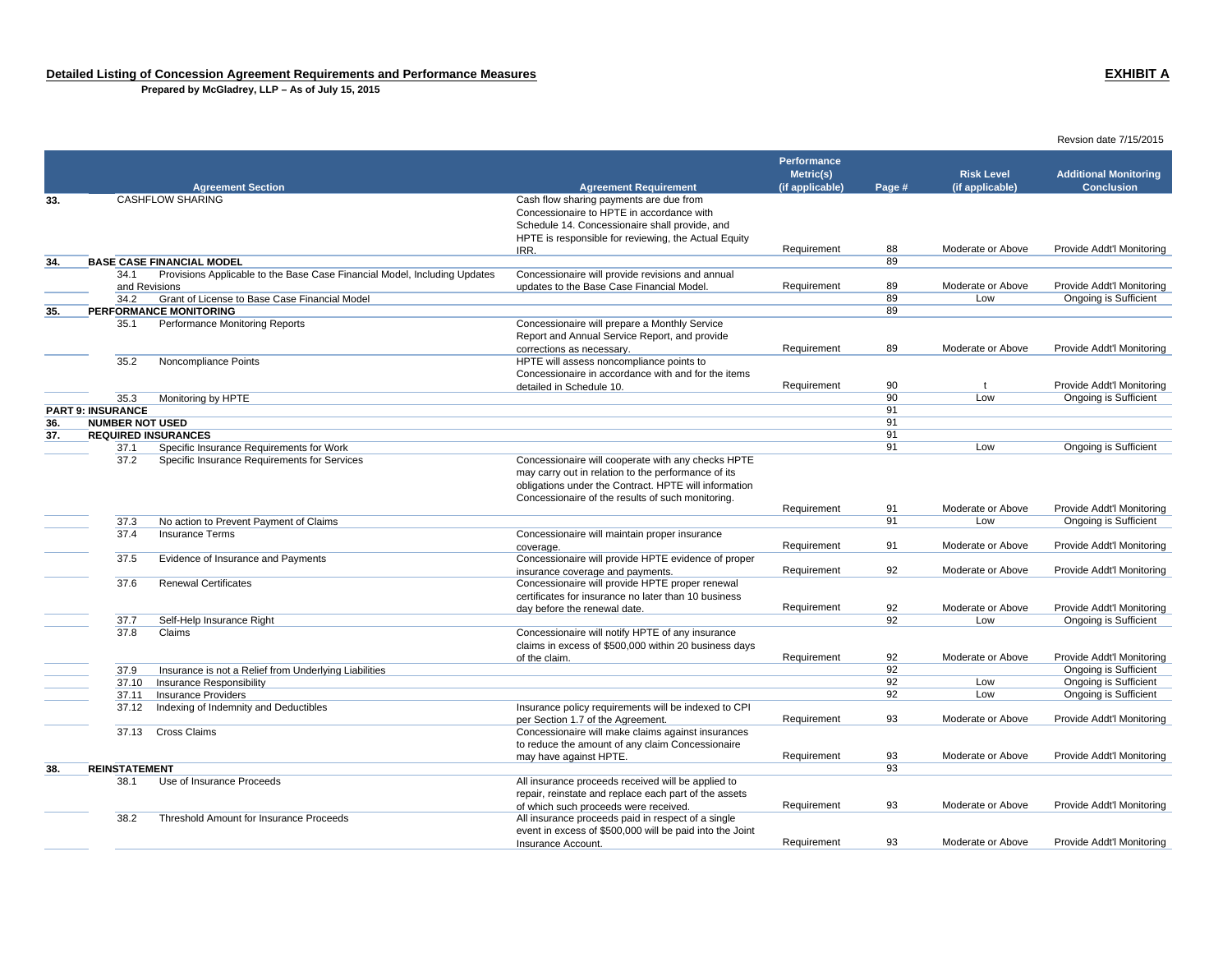**Prepared by McGladrey, LLP – As of July 15, 2015**

|     |                          |                                                                          |                                                         | Performance     |            |                          |                                                           |
|-----|--------------------------|--------------------------------------------------------------------------|---------------------------------------------------------|-----------------|------------|--------------------------|-----------------------------------------------------------|
|     |                          |                                                                          |                                                         | Metric(s)       |            | <b>Risk Level</b>        | <b>Additional Monitoring</b>                              |
|     |                          | <b>Agreement Section</b>                                                 | <b>Agreement Requirement</b>                            | (if applicable) | Page #     | (if applicable)          | <b>Conclusion</b>                                         |
|     | 38.3                     | Occurrence of a Relevant Incident                                        | In the case of a Relevant Incident, Concessionaire      |                 |            |                          |                                                           |
|     |                          |                                                                          | will promptly complete the work necessary to repair,    |                 |            |                          |                                                           |
|     |                          |                                                                          | reinstate or replace assets.                            |                 |            |                          |                                                           |
|     |                          |                                                                          | Withdrawals may be made from the Joint Insurance        |                 |            |                          |                                                           |
|     |                          |                                                                          | Account to fund Reinstatement Work, in accordance       |                 |            |                          |                                                           |
|     |                          |                                                                          | with the Agreement.                                     |                 |            |                          |                                                           |
|     |                          |                                                                          | HPTE will assist Concessionaire in the carrying out of  |                 |            |                          |                                                           |
|     |                          |                                                                          | Reinstatement Work.                                     | Requirement     | 93         | Moderate or Above        | Provide Addt'l Monitoring                                 |
|     | 38.4                     | Non-Separable Reinstatement Work                                         |                                                         |                 | 94         | Low                      | Ongoing is Sufficient                                     |
|     | 38.5                     | Implementation of Non-Separable Reinstatement Work                       |                                                         |                 | 96         | Low                      | <b>Ongoing is Sufficient</b>                              |
|     | 38.6                     | CDOT action under Emergency Contracting Procedures                       |                                                         |                 | 97         | Low                      | <b>Ongoing is Sufficient</b>                              |
|     | 38.7                     | Compliance with HPTE's Requirements                                      | Where insurance proceeds are used to repair,            |                 |            |                          |                                                           |
|     |                          |                                                                          | reinstate or replace any asset, Concessionaire will     |                 |            |                          |                                                           |
|     |                          |                                                                          | complete work in accordance with HPTE's Service         |                 |            |                          |                                                           |
|     |                          |                                                                          | Requirements and the Concessionaire's Proposals.        | Requirement     | 97         | Moderate or Above        | Provide Addt'l Monitoring                                 |
| 39. | <b>UNINSURABILITY</b>    |                                                                          |                                                         |                 | 98         |                          |                                                           |
|     | 39.1                     | No Obligation to Insure an Uninsurable Risk                              |                                                         |                 | 98         | Low                      | <b>Ongoing is Sufficient</b>                              |
|     | 39.2                     | Uninsurable Event                                                        |                                                         |                 | 98         | Low                      | <b>Ongoing is Sufficient</b>                              |
|     | 39.3                     | Management of Risk                                                       |                                                         |                 | 98         | Low                      | Ongoing is Sufficient                                     |
|     | 39.4                     | <b>Relevant Payment</b>                                                  |                                                         |                 | 99         | Low                      | Ongoing is Sufficient                                     |
| 40. |                          | UNAVAILABLE TERMS AND CONDITIONS                                         |                                                         |                 | 99         |                          |                                                           |
|     | 40.1                     | Applicability of Unavailable Insurance Terms or Payments                 |                                                         |                 | 99         | Low                      | Ongoing is Sufficient                                     |
|     | 40.2                     | Waiver Where Insurance Term Not Available                                |                                                         |                 | 100        | Low                      | Ongoing is Sufficient                                     |
|     | 40.3                     | Alternatives to Any Insurance Term                                       |                                                         |                 | 100        | Low                      | <b>Ongoing is Sufficient</b>                              |
|     | 40.4                     | Compensation to HPTE for Exercising Waiver of Unavailable Insurance Term |                                                         |                 |            |                          |                                                           |
|     |                          |                                                                          |                                                         |                 | 100        | Low                      | Ongoing is Sufficient                                     |
|     | 40.5                     | Notice of Insurance Term Being Unavailable and Discussion on Risk        |                                                         |                 |            |                          |                                                           |
|     | Management               |                                                                          |                                                         |                 | 100        |                          | Ongoing is Sufficient                                     |
|     | 40.6                     | Maintenance                                                              |                                                         |                 | 100        | Low                      | <b>Ongoing is Sufficient</b>                              |
|     | PART 10: EXTERNAL EVENTS |                                                                          |                                                         |                 | 101        |                          |                                                           |
| 41. |                          | <b>COMPENSATION EVENTS</b>                                               |                                                         |                 | 101        |                          |                                                           |
|     | 41.1                     | Compensation Events and their consequences                               |                                                         |                 | 101        | Low                      | Ongoing is Sufficient                                     |
|     | 41.2                     | Compensation Events affecting the Phase 2 Work                           |                                                         |                 | 101        | Low                      | Ongoing is Sufficient                                     |
|     | 41.3                     | Obtaining Relief and Compensation for Compensation Event                 | To obtain relief and/or claim compensation, the         |                 |            |                          |                                                           |
|     |                          |                                                                          | Concessionaire must a) notify HPTE of its claim         |                 |            |                          |                                                           |
|     |                          |                                                                          | within 15 business days and b) give full details of the |                 |            |                          |                                                           |
|     |                          |                                                                          | Compensation Event within 10 business days of           |                 |            |                          |                                                           |
|     |                          |                                                                          | notifving HPTE                                          | Requirement     | 101        | Moderate or Above        | Provide Addt'l Monitoring                                 |
|     | 41.4                     | <b>Compensation Events and Their Consequences</b>                        | If the Compensation Event could not have been           |                 |            |                          |                                                           |
|     |                          |                                                                          | avoided by the Concessionaire, and the                  |                 |            |                          |                                                           |
|     |                          |                                                                          | Concessionaire followed appropriate Compensation        |                 |            |                          |                                                           |
|     |                          |                                                                          | Event procedures, HPTE will compensate                  |                 |            |                          |                                                           |
|     |                          |                                                                          |                                                         |                 |            |                          |                                                           |
|     |                          |                                                                          | Concessionaire within 20 business days of receipt of    |                 |            |                          |                                                           |
|     |                          |                                                                          | claim, make Revenue Compensation Payments, or           |                 |            |                          |                                                           |
|     | 41.5                     |                                                                          | provide non-financial remedies, as appropriate.         | Requirement     | 101<br>102 | Moderate or Above<br>Low | Provide Addt'l Monitoring<br><b>Ongoing is Sufficient</b> |
|     |                          | Failure to Provide Timely Information                                    |                                                         |                 | 102        | Low                      |                                                           |
|     | 41.6                     | Further Information                                                      |                                                         |                 |            |                          | Ongoing is Sufficient                                     |
|     | 41.7                     | Applicability of Dispute Resolution Procedure                            |                                                         |                 | 102<br>103 |                          | Ongoing is Sufficient                                     |
| 42. | <b>RELIEF EVENTS</b>     |                                                                          |                                                         |                 |            |                          |                                                           |
|     | 42.1                     | Relief Events and their consequences                                     |                                                         |                 | 103        | Low                      | Ongoing is Sufficient                                     |
|     | 42.2                     | Relief Events affecting the Phase 2 Work                                 |                                                         |                 | 103        | Low                      | Ongoing is Sufficient                                     |
|     | 42.3                     | Obtaining Relief for Relief Event                                        | In the occurrence of a Relief Event, Concessionaire     |                 |            |                          |                                                           |
|     |                          |                                                                          | will a) notify HPTE of its claim within 20 business     |                 |            |                          |                                                           |
|     |                          |                                                                          | days and b) give full details of the claim within 5     |                 |            |                          |                                                           |
|     |                          |                                                                          | business days.                                          | Requirement     | 103        | Moderate or Above        | Provide Addt'l Monitoring                                 |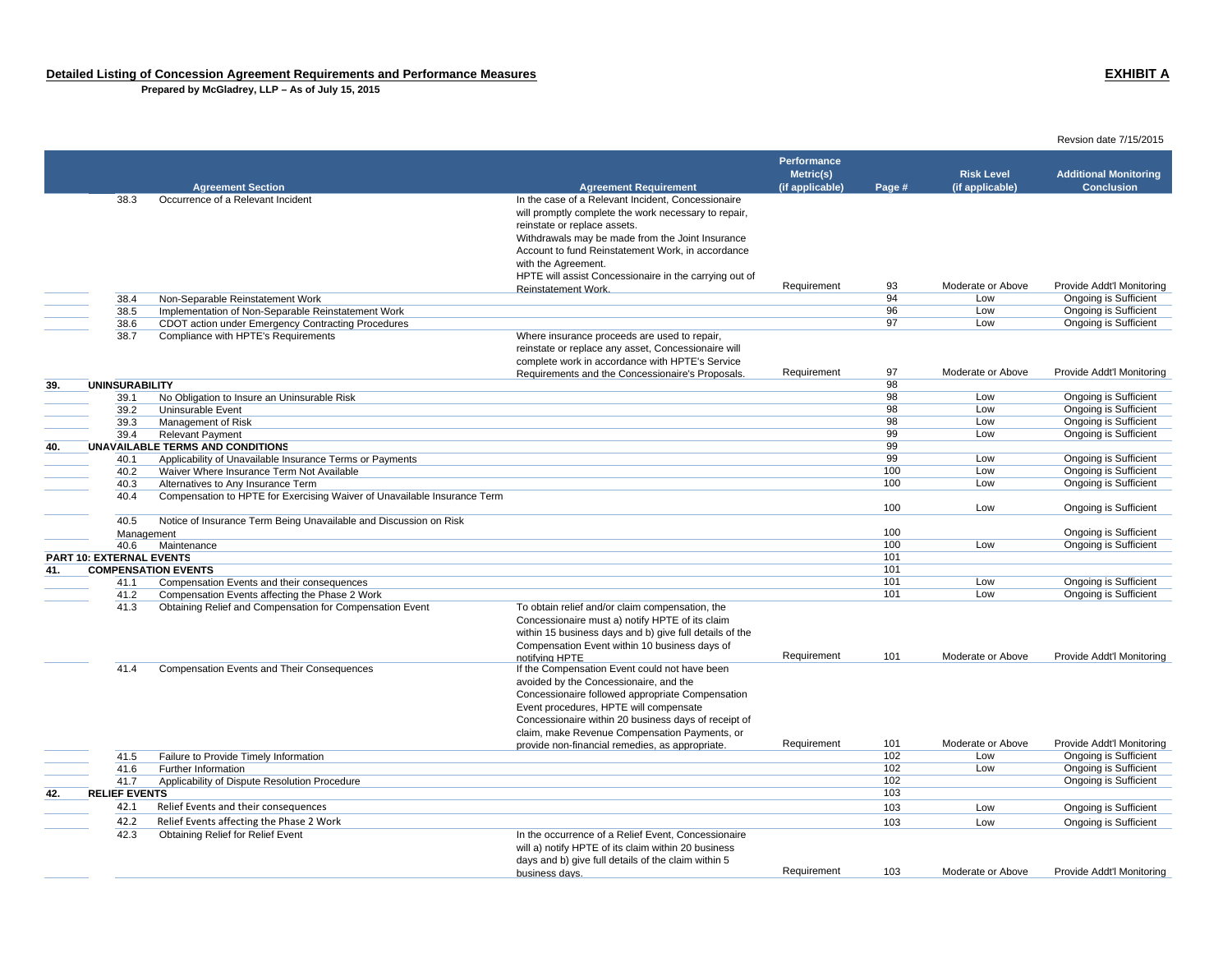**Prepared by McGladrey, LLP – As of July 15, 2015**

 **Agreement Section Agreement Requirement Performance Metric(s) (if applicable) Page # Risk Level (if applicable) Additional Monitoring Conclusion**42.4 Right to Relief 103 Low Ongoing is Sufficient of the University of The University of the University of the University of the University of the University of the University of the University of The University of The University of The University of The University of The 42.6 Further Informationn and the control of the control of the control of the control of the control of the control of the control of the control of the control of the control of the control of the control of the control of the control of the co 42.7 Reduction of Snow and Ice Services Fee and GP Routine Maintenance Fee for If Relief Event prevents or diminishes Force Majeure Concessionaire's performance of Snow and Ice Services or Maintenance Services, HPTE is entitled to a fair and reasonable reduction in fees, as agreed by Concessionaire.<br>
Requirement 104 Moderate or Above Provide Addt'l Monitoring<br>
Low Ongoing is Sufficient 42.8 Applicability of Dispute Resolution Procedure 104 Low Ongoing is Sufficient Applicability of Dispute Resolution Procedure 104 Low Ongoing is Sufficient Applicability of Dispute Resolution Procedure 104 Low Ongoing is **43. FORCE MAJEURE**E and the contract of the contract of the contract of the contract of the contract of the contract of the contract of the contract of the contract of the contract of the contract of the contract of the contract of the cont of the University of the University of the University of the University of the University of the University of the University of the University of the University of the University of the University of the University of the 43.2 Force Majeure Events affecting the Phase 2 Work<br>43.3 Notice of Force Majeure Event On the occurrence of a Force Majeure Event, affected party will notify other part as soon as possible, to include details and evidence and any mitigating actions and effects. Requirement 105 Moderate or Above Provide Addt'l Monitoring 43.4 Right to Relief Concessionaire has a right to relief if Force Majeure Event was the cause of a breach and property mitigation steps were taken. The state of the Requirement 105 Moderate or Above Provide Addt'l Monitoring 43.5 Reduction of Snow and Ice Services Fee and GP Routine Maintenance Fee for If Force Majeure Event prevents or diminishes Force Majeure Concessionaire's performance of Snow and Ice Services or Maintenance Services, HPTE is entitled to a fair and reasonable reduction in fees, as agreed by Concessionaire.<br>
Requirement 105 Moderate or Above Provide Addt'l Monitoring<br>
Low Ongoing is Sufficient of the United States of the United States and After Force Majeure Event Consultation After Force Majeure Event<br>
43.7 Termination Rights Ongoing is Sufficient Consultant Consultant Consultant Consultant Consultation Rights 43.7 Termination Rights 105 Low Ongoing is Sufficient 43.8 Termination Effectss the contract of the contract of the contract of the contract of the contract of the contract of the contract of the contract of the contract of the contract of the contract of the contract of the contract of the contract 43.9 Termination Options 106 Low Ongoing is Sufficient 43.10 Mitigation 106 Low Ongoing is Sufficient 43.11 End of Force Majeure Event **106** Low Ongoing is Sufficient **44. CHANGE IN LAW**When the contract of the contract of the contract of the contract of the contract of the contract of the contract of the contract of the contract of the contract of the contract of the contract of the contract of the cont 44.1 Qualifying Change in Law Parties will notify each other of any changes in law and its effect on work, services, revenues, costs, or capital. Requirement <sup>106</sup> Moderate or Above Provide Addt'l Monitoring 44.2 Change Procedure As soon as possible after receipt of notification of change in law, parties shall agree on mitigating actives and provide appropriate evidence of any effects on work, services, revenues, costs or capital. Requirement 107 Moderate or Above Provide Addt'l Monitoring 44.3 Capital Expenditures 107 Low Ongoing is Sufficient 44.4 Failure to Obtain Funding 108 Low Ongoing is Sufficient 44.5 Loss of Toll Revenues or Additional Recurring Costs<br>
CHANGE PROCEDURE<br>
CHANGE PROCEDURE **45.** CHANGE PROCEDURE HPTE and Concessionaire will follow designated change procedures as necessary, per Schedule 21. Requirement 108 Moderate or Above Provide Addt'l Monitoring **46. SUB-CONTRACTS**s and the contract of the contract of the contract of the contract of the contract of the contract of the contract of the contract of the contract of the contract of the contract of the contract of the contract of the cont 46.1 Restriction on Sub-Contracting Concessionaire will not subcontract or make changes to existing subcontracts without the written consent of HPTE. Requirement 108 Moderate or Above Provide Addt'l Monitoring 46.2 Sub-Contractors 108 Low Ongoing is Sufficient 46.3 Sub-Contract Provisions Subcontract agreements entered into by Concessionaire will contain the appropriate Flow down Provisions.Requirement 108 Moderate or Above Provide Add'l Monitoring<br>110 Low Dngoing is Sufficient 46.4 Liability 110 Low Ongoing is Sufficient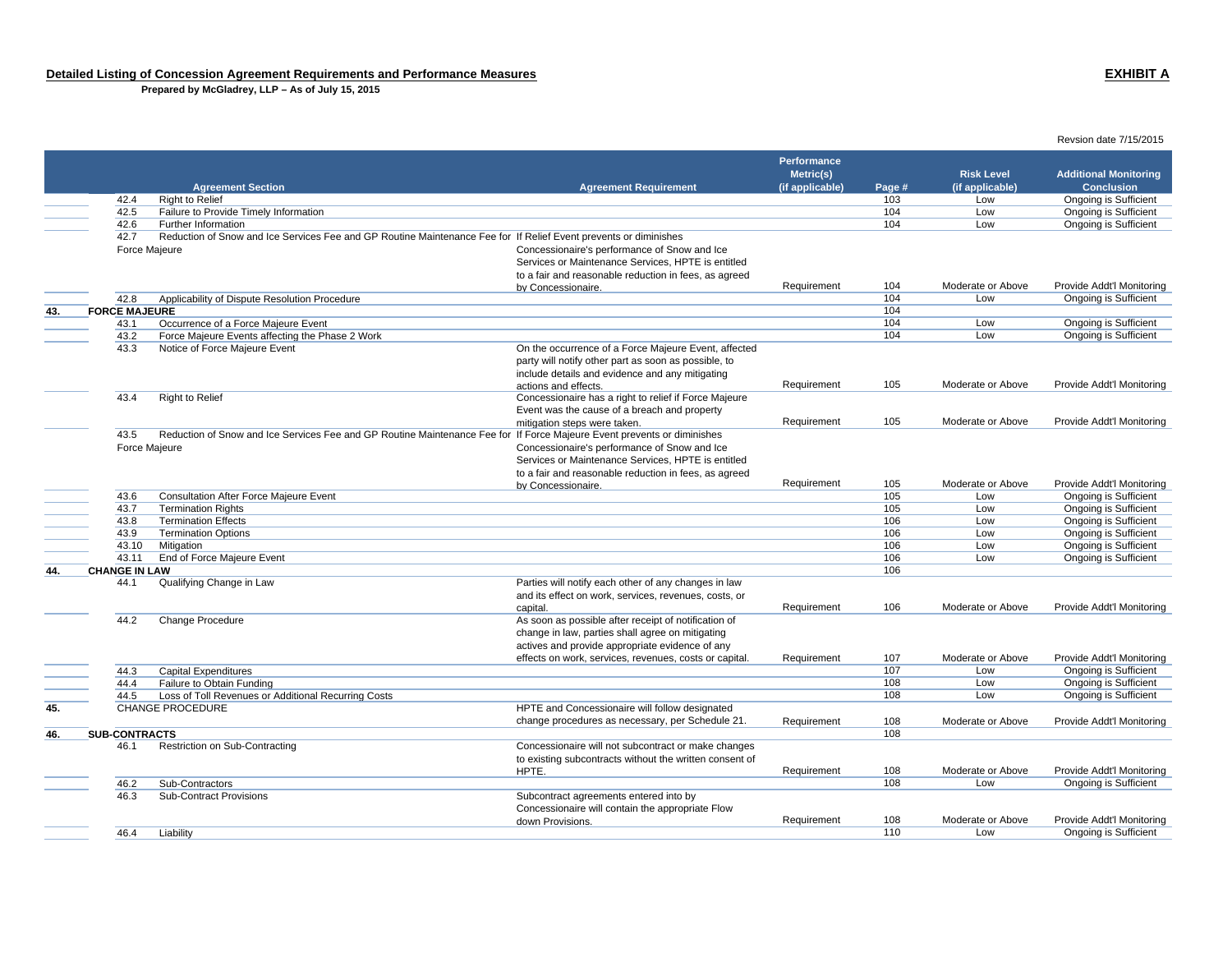**Prepared by McGladrey, LLP – As of July 15, 2015**

| Revsion date 7/15/2015 |  |  |
|------------------------|--|--|
|------------------------|--|--|

|     |                          |                                                                          |                                                                                                                                                                                                            | Performance<br>Metric(s) |        | <b>Risk Level</b> | <b>Additional Monitoring</b> |
|-----|--------------------------|--------------------------------------------------------------------------|------------------------------------------------------------------------------------------------------------------------------------------------------------------------------------------------------------|--------------------------|--------|-------------------|------------------------------|
|     |                          | <b>Agreement Section</b>                                                 | <b>Agreement Requirement</b>                                                                                                                                                                               | (if applicable)          | Page # | (if applicable)   | <b>Conclusion</b>            |
|     | 46.5                     | <b>HPTE-Sub-Contractor Agreements</b>                                    | Concessionaire will not engage any new or<br>replacement subcontractors unless Concessionaire<br>provides HPTE subcontractor Agreement (Schedule<br>19) prior to commencing any activities or obligations. | Requirement              | 111    | Moderate or Above | Provide Addt'l Monitoring    |
|     | <b>CHANGE OF CONTROL</b> |                                                                          |                                                                                                                                                                                                            |                          | 111    |                   |                              |
| 47. | 47.1                     | Structure of the Concessionaire                                          | Concessionaire will notify HPTE of any sale, transfer<br>or disposal of any legal, beneficial, equitable or other<br>interest in any or all of the shares in the                                           |                          | 111    | Moderate or Above | Provide Addt'l Monitoring    |
|     | 47.2                     | Lock Up Period                                                           | Concessionaire.                                                                                                                                                                                            | Requirement              | 111    | Low               | Ongoing is Sufficient        |
|     | 47.3                     | Permitted Transactions During Lock Up Period                             |                                                                                                                                                                                                            |                          | 112    | Low               | Ongoing is Sufficient        |
|     | 47.4                     |                                                                          |                                                                                                                                                                                                            |                          | 113    | Low               | <b>Ongoing is Sufficient</b> |
|     |                          | Post Lock Up Period                                                      |                                                                                                                                                                                                            |                          | 113    |                   |                              |
|     | 47.5                     | Disapproval of Change of Control                                         |                                                                                                                                                                                                            |                          |        | Low               | <b>Ongoing is Sufficient</b> |
|     |                          | PART 11: HANDBACK AND TERMINATION OF THE CONTRACT                        |                                                                                                                                                                                                            |                          | 114    |                   |                              |
| 48. | <b>HANDBACK</b>          |                                                                          |                                                                                                                                                                                                            |                          | 114    |                   |                              |
|     | 48.1                     | Hand back Requirements                                                   |                                                                                                                                                                                                            |                          | 114    | Low               | <b>Ongoing is Sufficient</b> |
|     | 48.2                     | Hand back Plan                                                           |                                                                                                                                                                                                            |                          | 114    | Low               | Ongoing is Sufficient        |
|     | 48.3                     | Residual Life Inspections                                                |                                                                                                                                                                                                            |                          | 114    | Low               | Ongoing is Sufficient        |
|     | 48.4                     | Initial Residual Life Inspection                                         |                                                                                                                                                                                                            |                          | 114    | Low               | Ongoing is Sufficient        |
|     | 48.5                     | Intermediate Residual Life Inspection                                    |                                                                                                                                                                                                            |                          | 115    | Low               | <b>Ongoing is Sufficient</b> |
|     | 48.6                     | Final Residual Life Inspection                                           |                                                                                                                                                                                                            |                          | 115    | Low               | Ongoing is Sufficient        |
|     | 48.7                     | Incorporating the Renewal Works into the Life Cycle Maintenance Plan and |                                                                                                                                                                                                            |                          |        |                   |                              |
|     |                          | <b>Subsequent Updates</b>                                                |                                                                                                                                                                                                            |                          | 115    | Low               | Ongoing is Sufficient        |
|     | 48.8                     | Hand back Reserve                                                        |                                                                                                                                                                                                            |                          | 116    | Low               | Ongoing is Sufficient        |
|     | 48.9                     | Hand back Certificate and Completion of Renewal Works                    |                                                                                                                                                                                                            |                          | 116    | Low               | Ongoing is Sufficient        |
|     | 48.10                    | Hand back Reserve Fund Use                                               |                                                                                                                                                                                                            |                          | 117    | Low               | Ongoing is Sufficient        |
| 49. |                          | <b>CONSEQUENCES OF TERMINATION OR EXPIRATION</b>                         |                                                                                                                                                                                                            |                          | 117    |                   |                              |
|     | 49.1                     | <b>Transfer of Materials</b>                                             |                                                                                                                                                                                                            |                          | 117    | Low               | Ongoing is Sufficient        |
|     | 49.2                     | <b>Service Requirements</b>                                              |                                                                                                                                                                                                            |                          | 118    | Low               | Ongoing is Sufficient        |
|     | 49.3                     | Assignment of Contracts and Intellectual Property                        |                                                                                                                                                                                                            |                          | 118    | Low               | <b>Ongoing is Sufficient</b> |
|     | 49.4                     | <b>Transfer of Assets</b>                                                |                                                                                                                                                                                                            |                          | 118    | Low               | Ongoing is Sufficient        |
|     | 49.5                     | Final Six Months                                                         |                                                                                                                                                                                                            |                          | 119    | Low               | <b>Ongoing is Sufficient</b> |
|     | 49.6                     | <b>Retender Notice</b>                                                   |                                                                                                                                                                                                            |                          | 119    | Low               | <b>Ongoing is Sufficient</b> |
|     | 49.7                     | Retender                                                                 |                                                                                                                                                                                                            |                          | 119    | Low               | <b>Ongoing is Sufficient</b> |
|     | 49.8                     | Election to Transfer to HPTE                                             |                                                                                                                                                                                                            |                          | 120    | Low               | <b>Ongoing is Sufficient</b> |
|     | 49.9                     | Transfer to HPTE or New Concessionaire                                   |                                                                                                                                                                                                            |                          | 120    | Low               | Ongoing is Sufficient        |
|     | 49.10                    | Survival                                                                 |                                                                                                                                                                                                            |                          | 120    | Low               | Ongoing is Sufficient        |
| 50. |                          | <b>TERMINATION FOR CONCESSIONAIRE DEFAULT</b>                            |                                                                                                                                                                                                            |                          | 120    |                   |                              |
|     | 50.1                     | <b>Termination Notice</b>                                                |                                                                                                                                                                                                            |                          | 120    | Low               | Ongoing is Sufficient        |
|     | 50.2                     | Rectification of Concessionaire Default                                  |                                                                                                                                                                                                            |                          | 121    | Low               | Ongoing is Sufficient        |
|     | 50.3                     | <b>Express Termination Rights</b>                                        |                                                                                                                                                                                                            |                          | 121    | Low               | <b>Ongoing is Sufficient</b> |
|     | 50.4                     | Failure of Rectification                                                 |                                                                                                                                                                                                            |                          | 121    | Low               | <b>Ongoing is Sufficient</b> |
|     | 50.5                     | Compensation                                                             |                                                                                                                                                                                                            |                          | 121    | Low               | Ongoing is Sufficient        |
| 51. |                          | PERSISTENT BREACH                                                        | If a particular breach (other than a Schedule 10<br>noncompliance issue) has continued for more than 14                                                                                                    |                          |        |                   |                              |
|     |                          |                                                                          | days or occurred more than 3 times in any 6 month<br>period, HPTE may serve a Warning Notice on the<br>Concessionaire.<br>If, following a warning notice the breach continues                              |                          |        |                   |                              |
|     |                          |                                                                          | beyond 30 days or recurred 2 more times in the 6<br>month period following the notice, HPTE may service                                                                                                    |                          |        |                   |                              |
|     |                          |                                                                          | a Final Warning Notice.                                                                                                                                                                                    | Requirement              | 122    | Moderate or Above | Provide Addt'l Monitoring    |
|     | 51.1                     | Continuation of Breach                                                   |                                                                                                                                                                                                            |                          | 122    | Low               | Ongoing is Sufficient        |
|     | 51.2                     | <b>Final Warning Notice</b>                                              |                                                                                                                                                                                                            |                          | 122    | Low               | Ongoing is Sufficient        |
|     | 51.3                     | <b>Termination Right</b>                                                 |                                                                                                                                                                                                            |                          | 122    | Low               | Ongoing is Sufficient        |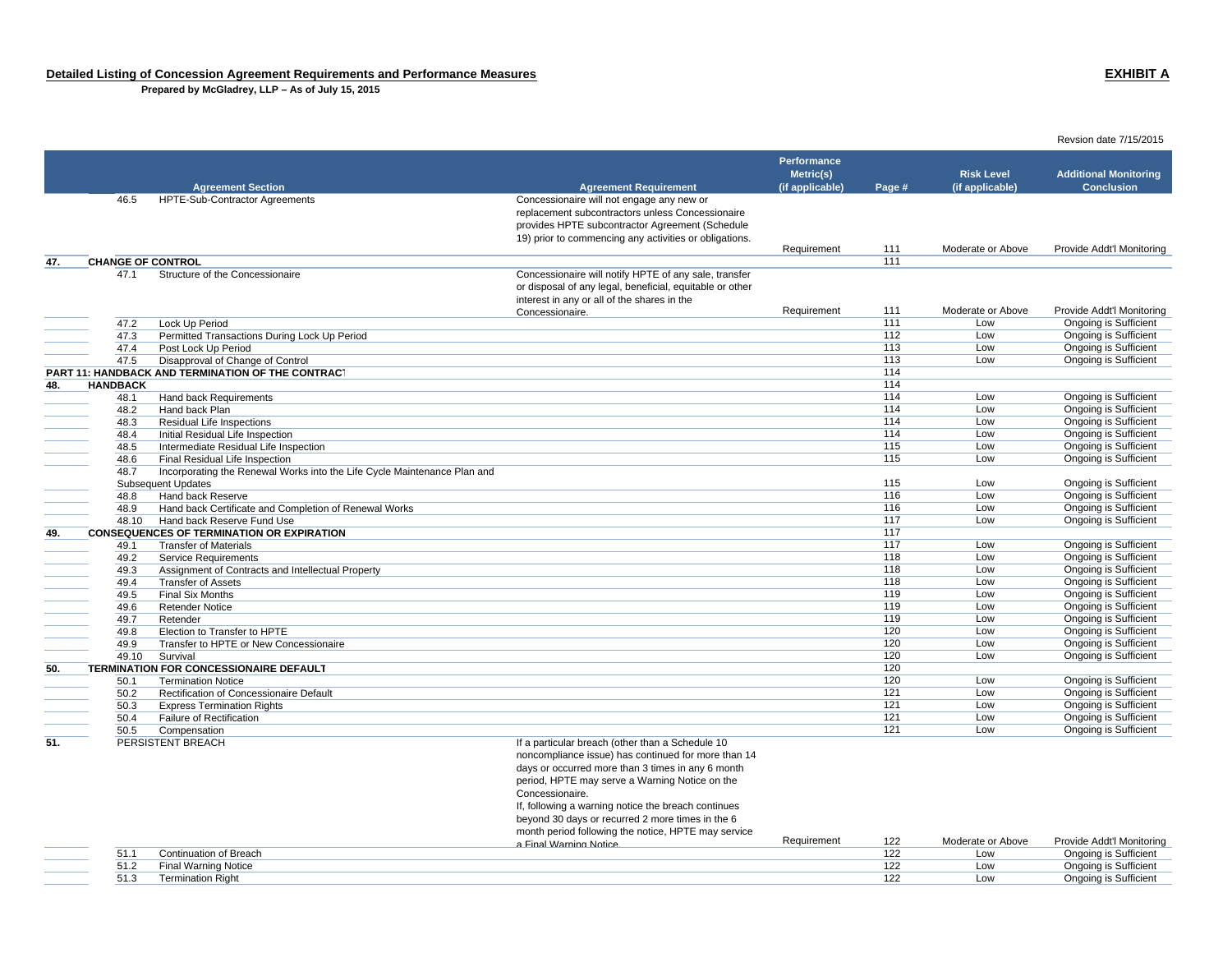**Prepared by McGladrey, LLP – As of July 15, 2015**

### **Agreement Section Agreement Requirement Performance Metric(s) (if applicable) Page # Risk Level (if applicable) Additional Monitoring Conclusion**51.4 Compensation 122 Low Ongoing is Sufficient **52. TERMINATION FOR COMMISSION OF PROHIBITED ACT**122 Low Dngoing is Sufficient<br>122 Low Dngoing is Sufficient 52.1 Entering Contract not a Prohibited Act Contractor or Similar Party Contractor or Similar Party Contractor or Similar Party Contractor or Similar Party Contractor or Similar Party Contractor or Similar Party Contractor 52.2 Prohibited Act by Sub-Contractor or Similar Party 123 Low Ongoing is Sufficient 52.3 Prohibited Act by the Concessionaire or Employee (Not Independently) 123 Low Ongoing is Sufficient 52.4 Prohibited Act by the Concessionaire Employee (Independently) 123 Low Ongoing is Sufficient Frohibited Act by Sub-Contractor (Not Independently) and the contractor (Not Independently) and the Contractor (Not Independently) and the Sub-Contractor Employee (Independently) and the Sub-Contractor Employee (Independen 52.6 Prohibited Act by the Sub-Contractor Employee (Independently) 123 Low Ongoing is Sufficient **52.7 Prohibited Act by Non-Specified Party 123** Low Only 123 Low Only 123 Low Only 123 Low Ongoing is Sufficient Party in Sufficient Party 123 Low Only 123 Low Only 123 Low Only 123 Low Only 123 Low Only 123 Low Only 123 52.8 Notice of Termination 123 Low Ongoing is Sufficient 52.9 Compensation 124 Low Ongoing is Sufficient **53. VOLUNTARY TERMINATION BY HPTE** $\mathsf E$ 53.1 HPTE's Right to Terminate **124** Low Ongoing is Sufficient 124 Low Ongoing is Sufficient 124 Low Ongoing is Sufficient 124 Low Ongoing is Sufficient 124 Low Ongoing is Sufficient 53.2 Notice of Termination 124 Low Ongoing is Sufficient 53.3 Transfer of Assets 124 Low Ongoing is Sufficient 53.4 Timing of Termination <sup>124</sup> Low Ongoing is Sufficient **54. TERMINATION FOR HPTE DEFAULT**The contract of the contract of the contract of the contract of the contract of the contract of the contract of the contract of the contract of the contract of the contract of the contract of the contract of the contract 54.1 Termination Notice 124 Low Ongoing is Sufficient 54.2 Specification of HPTE Default 124 Low Ongoing is Sufficient 54.3 Timing of Termination 125 Low Ongoing is Sufficient 54.4 Compensation 125 Low Ongoing is Sufficient **55.** CONFIDENTIALITY **EXECUTE AND CONFIDENTIALITY HPTE** and Concessionaire shall not disclose any confidential information provided by the other party. Requirement 126 Moderate or Above Provide Addt'l Monitoring<br>126 Low Dngoing is Sufficient 55.1 Disclosure 126 Low Ongoing is Sufficient 55.2 Receipt of Confidential Materials **126** Low Ongoing is Sufficient 55.3 Applicability of Section 55.2 126 Low Ongoing is Sufficient 55.4 Information relating to the Public <sup>127</sup> Ongoing is Sufficient **56.0** THE CONCESSIONAIRE'S RECORDS AND PROVISION OF INFORMATION; COLORADO OPEN RECORDS ACTConcessionaire is required to maintain adequate records related to Work and Services and, upon request, will provide a written summary of any costs related to Work or Services. Concessionaire will allow HPTE to examine those records as needed.Requirement 127 Moderate or Above Provide Addt'l Monitoring<br>127 Low Ongoing is Sufficient 56.1 Maintenance of Recordss the contract of the contract of the contract of the contract of the contract of the contract of the contract of the contract of the contract of the contract of the contract of the contract of the contract of the contract 56.2 Accounting the control of the control of the control of the control of the control of the control of the control of the control of the control of the control of the control of the control of the control of the control 56.3 Phase 2 Work Records 128 Low Ongoing is Sufficient 56.4 Worker Safety and Maintenance 128 Low Ongoing is Sufficient **Examination and Retention** 129 Low Ongoing is Sufficient<br>129 Low Ongoing is Sufficient 56.6 Requested Records 129 Low Ongoing is Sufficient 56.7 Colorado Open Records Act North Colorado Open Records Act 129 Low Congoing is Sufficient 56.5 Examination<br>57. **REMEDIES AND LIABILITY**<br>57. **REMEDIES AND LIABILITY** er and the contract of the contract of the contract of the contract of the contract of the contract of the contract of the contract of the contract of the contract of the contract of the contract of the contract of the con 57.1 Sole Remedies in General; the Concessionaire and the Concessional control of the Concessional Concessional Concessional Concessional Concessional Concessional Concessional Concessional Concessional Concessional Conces 57.2 Sole Remedy for Compensation Event<br>
57.3 Sole Remedy for Failure to Provide Services<br>
57.3 Sole Remedy for Failure to Provide Services<br>
57.3 Sole Remedy for Failure to Provide Services 57.3 Sole Remedy for Failure to Provide Services<br>
57.4 Remedies **130** Low Ongoing is Sufficient<br>
57.4 Remedies 130 Low Ongoing is Sufficient 57.4 Remedies 130 Low Ongoing is Sufficient 57.5 HPTE Breach 130 Low Ongoing is Sufficient 57.6 Loss Payments 131 Low Ongoing is Sufficient 57.7 Insurance Applicability 131 Low Ongoing is Sufficient 57.8 Termination Only in Accordance with Terms of Contract 131 Low Ongoing is Sufficient 131 Low Ongoing is Sufficient 157.9 Waiver of Consequential Damages 131 Low Ongoing is Sufficient 57.9 Waiver of Consequential Damages<br>
THE CONCESSIONAIRE NOT AN AGENT OF HPTE<br>
THE CONCESSIONAIRE NOT AN AGENT OF HPTE **58.0**THE CONCESSIONAIRE NOT AN AGENT OF HPTE established between Concessionaire and HPTE.Requirement 131 Moderate or Above Provide Addt'l Monitoring<br>131 Low Ongoing is Sufficient 58.1 Concessionaire as an Independent Contractor 131 Low Ongoing is Sufficient 58.2 No Partnership or Similar Relationship 58.3 HPTE has no relationship with Concessionaire's Employees **132** Low Ongoing is Sufficient<br>LECTUAL PROPERTY RIGHTS **59. INTELLECTUAL PROPERTY RIGHTS** $\mathbf S$  and  $\mathbf S$  and  $\mathbf S$  and  $\mathbf S$  and  $\mathbf S$  and  $\mathbf S$  and  $\mathbf S$  and  $\mathbf S$  and  $\mathbf S$  and  $\mathbf S$  and  $\mathbf S$  and  $\mathbf S$  and  $\mathbf S$  and  $\mathbf S$  and  $\mathbf S$  and  $\mathbf S$  and  $\mathbf S$  and  $\mathbf S$  and  $\mathbf S$  and  $\mathbf S$  and 59.1 HPTE Rights 132 Low Ongoing is Sufficient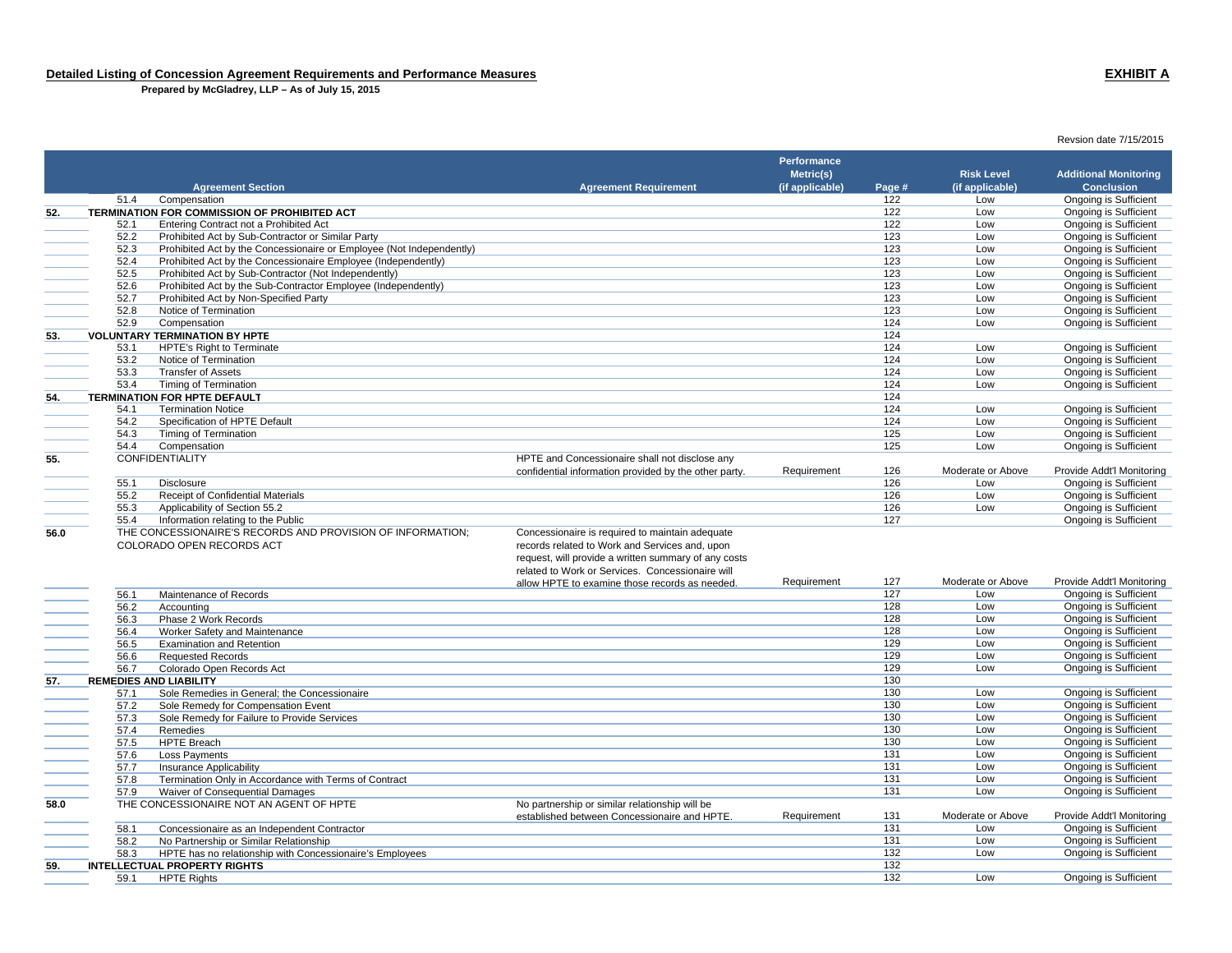**Prepared by McGladrey, LLP – As of July 15, 2015**

 **Agreement Section Agreement Requirement Performance Metric(s) (if applicable) Page # Risk Level (if applicable) Additional Monitoring Conclusion**59.2 Concessionaire Intellectual Property 132 Low Ongoing is Sufficient 59.3 Purchase Right 132 Low Ongoing is Sufficient 59.4 Third Party Rights 133 Low Ongoing is Sufficient 59.5 Hold Harmlesss the control of the control of the control of the control of the control of the control of the control of the control of the control of the control of the control of the control of the control of the control of the contro 60. ASSIGNMENT HPTE may transfer and assign its interest to any other public agency or entitle of the State as required by Law upon not less than 60 business days notice to Concessionaire. Concessionaire cannot assign its interests without prior written consent of HPTE.<br>
Requirement 133 Moderate or Above Provide Addt'l Monitoring<br>
Low Ongoing is Sufficient 60.1 Assignment by HPTE 133 Low Ongoing is Sufficient 60.2 Assignment by the Concessionaire<br>
INDEMNIFICATION Low Ongoing is Sufficient<br>
INDEMNIFICATION 61. INDEMNIFICATION Concessionaire will release, defend, indemnify and hold harmless HPTE and CDOT from and against any and all claims and causes of action. Requirement 134 Moderate or Above Provide Addt'l Monitoring 61.1 General Indemnities 134 Low Ongoing is Sufficient 61.2 Design Defects 135 Low Ongoing is Sufficient 61.3 Losses Due to Negligence of Indemnified Parties 135 Low Ongoing is Sufficient 61.4 Claims by Employees 135 Low Ongoing is Sufficient 61.5 Reliance on the Concessionaire's Performance136 Low Ongoing is Sufficient<br>136 Low Ongoing is Sufficient 61.6 Indemnities in Connection with Utilitiess the contract of the contract of the contract of the contract of the contract of the contract of the contract of the contract of the contract of the contract of the contract of the contract of the contract of the contract 61.7 Indemnification Processs the contract of the contract of the contract of the contract of the contract of the contract of the contract of the contract of the contract of the contract of the contract of the contract of the contract of the contract **62. ENTIRE AGREEMENT** 137 Low Ongoing is Sufficient **63. WAIVER AND CONSEQUENCES OF REVIEW, ACCEPTANCE, ETC OF DOCUMENTS BY HPTE 137 137** 137 Low 63.1 Waiverr and the control of the control of the control of the control of the control of the control of the control of the control of the control of the control of the control of the control of the control of the control of the co 63.2 Review of Documents by HPTE **138** Low Ongoing is Sufficient 64. NOTICES Parties will notify each other via written notice whenever a notification is necessary. 
Requirement
138
Moderate or Above
Provide Addt<sup>'</sup>l Monitoring
138
Low
Dngoing is Sufficient
138
Low
Dngoing is Sufficient
138
Low
Dngoing is Sufficient
138
Low
Dngoing is Sufficient
1 64.1 Notice Deliveries 138 Low Ongoing is Sufficient Form of the Changes to Notices; Physical Receipt Changes to Noticent Changes to Notices; Physical Receipt Changes to Noticent Changes to Noticent Changes to Noticent Changes to Noticent Changes to Noticent Changes is Suffi **65. SEVERABILITY** 139 Low Ongoing is Sufficient **66. LIMITATION ON THIRD-PARTY BENEFICIARIES** 139 Low Ongoing is Sufficient **67. FURTHER ASSURANCES** 139 Low Ongoing is Sufficient **68. GOVERNING LAW 69. DISPUTE RESOLUTION AND JURISDICTION** 140 Low Ongoing is Sufficient N and  $\sim$  140  $\,$ Form of Dispute Resolution and the Congoing is Sufficient of Dispute Resolution 140 Low Ongoing is Sufficient<br>
Form of Dispute Resolution 140 Low Ongoing is Sufficient 69.2 Venue 140 Low Ongoing is Sufficient **70. AMENDMENTS** 140 Low Ongoing is Sufficient **71. COSTS AND EXPENSES OF THE PARTIES** $\mathbf S$  and  $\mathbf S$  and  $\mathbf S$  and  $\mathbf S$  and  $\mathbf S$  and  $\mathbf S$  and  $\mathbf S$  and  $\mathbf S$  and  $\mathbf S$  and  $\mathbf S$  and  $\mathbf S$  and  $\mathbf S$  and  $\mathbf S$  and  $\mathbf S$  and  $\mathbf S$  and  $\mathbf S$  and  $\mathbf S$  and  $\mathbf S$  and  $\mathbf S$  and  $\mathbf S$  and Provide the Contract and Project Document Costs<br>
The Contract and Project Document Costs<br>
The Contract and Project Document Costs<br>
The Contract and Project Document Costs<br>
Contract and Project Document Costs<br>
Contract and 71.2 Stipend 140 Low Ongoing is Sufficient **72. NO PERSONAL LIABILITY** 140 Low Ongoing is Sufficient **73. COPIES OF CORRESPONDENCE TO HPTE** 141 Low Ongoing is Sufficient **74. DEFAULT INTEREST** 141 Low Ongoing is Sufficient **75. SPECIAL PROVISIONS** $\mathbf S$  and  $\mathbf S$  and  $\mathbf S$  and  $\mathbf S$  and  $\mathbf S$  and  $\mathbf S$  and  $\mathbf S$  and  $\mathbf S$  and  $\mathbf S$  and  $\mathbf S$  and  $\mathbf S$  and  $\mathbf S$  and  $\mathbf S$  and  $\mathbf S$  and  $\mathbf S$  and  $\mathbf S$  and  $\mathbf S$  and  $\mathbf S$  and  $\mathbf S$  and  $\mathbf S$  and 75.1 Governmental Immunity <sup>141</sup> Low Ongoing is Sufficient 75.2 Independent Contractor 141 Low Ongoing is Sufficient 75.3 Compliance with Law 141 Low Ongoing is Sufficient 75.4 Software Piracy Prohibition <sup>142</sup> Low Ongoing is Sufficient 75.5 Employee Financial Interest/Conflict of Interest 142 Low Ongoing is Sufficient 75.6 Vendor Offsett the controller of the controller of the controller of the controller of the controller of the controller of the controller of the controller of the controller of the controller of the controller of the controller of the 75.7 Public Contracts for Services142 Low Ongoing is Sufficient<br>143 Low Ongoing is Sufficient **76. COUNTERPARTS**143 Low Ongoing is Sufficient

| Schedule 10/ Schedule 6 | Issue information to the public through any means | Performance |        |                   |                           |
|-------------------------|---------------------------------------------------|-------------|--------|-------------------|---------------------------|
|                         | t is factually incorrect                          | Measure     | Sch 10 | Moderate or Above | Provide Addt'l Monitoring |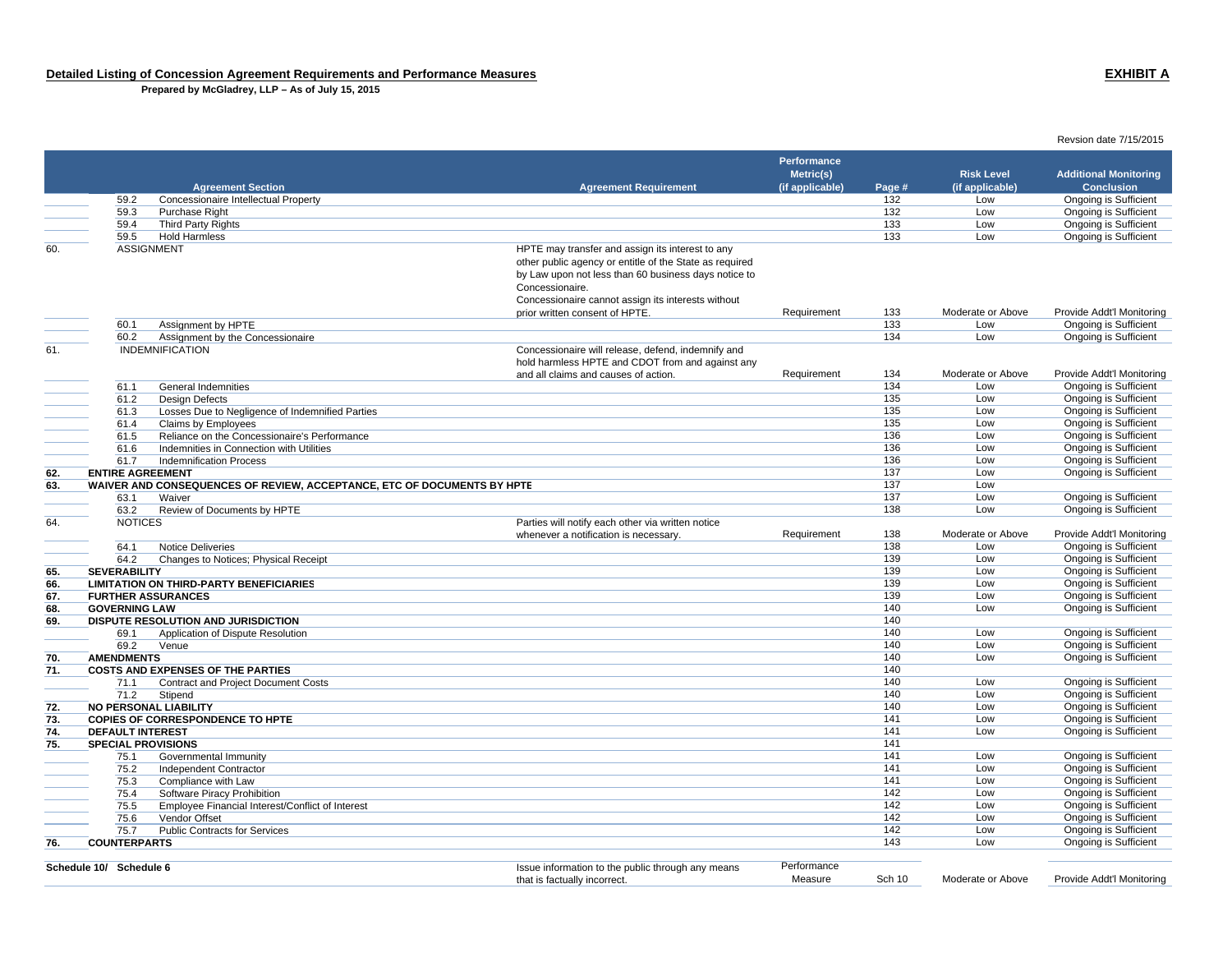**Prepared by McGladrey, LLP – As of July 15, 2015**

|                                   |                                                                                                     |                                             |        |                                      | Revsion date 7/15/2015                            |
|-----------------------------------|-----------------------------------------------------------------------------------------------------|---------------------------------------------|--------|--------------------------------------|---------------------------------------------------|
| <b>Agreement Section</b>          | <b>Agreement Requirement</b>                                                                        | Performance<br>Metric(s)<br>(if applicable) | Page # | <b>Risk Level</b><br>(if applicable) | <b>Additional Monitoring</b><br><b>Conclusion</b> |
| Schedule 10/ Schedule 6           | Abide by all requirements of the Managed Lanes                                                      | Performance                                 |        |                                      |                                                   |
|                                   | <b>Communications Plan</b>                                                                          | Measure                                     | Sch 10 | Moderate or Above                    | Provide Addt'l Monitoring                         |
| Schedule 10/ Concession Agreement | Compliance with a requirement with regard to Key                                                    | Performance                                 |        |                                      |                                                   |
|                                   | Personnel in the Concession Agreement,                                                              | Measure                                     | Sch 10 | Moderate or Above                    | Provide Addt'l Monitoring                         |
| Schedule 10/ Schedule 6           | Disclose a policy regarding privacy of Customer                                                     |                                             |        |                                      |                                                   |
|                                   | Confidential Information to Customers in accordance                                                 | Performance                                 |        |                                      |                                                   |
|                                   | with Schedule 6 Appendix 6-2.                                                                       | Measure                                     | Sch 10 | Moderate or Above                    | Provide Addt'l Monitoring                         |
| Schedule 10/ Schedule 6/25        | Produce, review, and, as necessary, update the                                                      |                                             |        |                                      |                                                   |
|                                   | following plans during the Services Period in                                                       |                                             |        |                                      |                                                   |
|                                   | accordance with the Concession Agreement including                                                  |                                             |        |                                      |                                                   |
|                                   | but not limited: (7) Managed Lane Communications                                                    | Performance                                 |        |                                      |                                                   |
|                                   | Plan                                                                                                | Measure                                     | Sch 10 | Moderate or Above                    | Provide Addt'l Monitoring                         |
| Schedule 10/ Schedule 6/25        | Produce, review, and, as necessary, update the                                                      |                                             |        |                                      |                                                   |
|                                   | following plans during the Services Period in                                                       |                                             |        |                                      |                                                   |
|                                   | accordance with the Concession Agreement including                                                  |                                             |        |                                      |                                                   |
|                                   | but not limited: (4) Disaster Recovery Plan                                                         | Performance                                 |        |                                      |                                                   |
|                                   |                                                                                                     | Measure                                     | Sch 10 | Moderate or Above                    | Provide Addt'l Monitoring                         |
| Schedule 10/ Schedule 6/25        | Produce, review, and, as necessary, update the                                                      |                                             |        |                                      |                                                   |
|                                   | following plans during the Services Period in                                                       |                                             |        |                                      |                                                   |
|                                   | accordance with the Concession Agreement including                                                  |                                             |        |                                      |                                                   |
|                                   | but not limited: (6) Incident Response Plan                                                         | Performance                                 |        |                                      |                                                   |
|                                   |                                                                                                     | Measure                                     | Sch 10 | Moderate or Above                    | Provide Addt'l Monitoring                         |
| Schedule 10/ Schedule 6/25        | Produce, review, and, as necessary, update the                                                      |                                             |        |                                      |                                                   |
|                                   | following plans during the Services Period in                                                       |                                             |        |                                      |                                                   |
|                                   | accordance with the Concession Agreement including                                                  |                                             |        |                                      |                                                   |
|                                   | but not limited: (8) Life Cycle Maintenance Plan.                                                   | Performance                                 |        |                                      |                                                   |
| Schedule 10/ Schedule 6/25        |                                                                                                     | Measure                                     | Sch 10 | Moderate or Above                    | Provide Addt'l Monitoring                         |
|                                   | Produce, review, and, as necessary, update the                                                      |                                             |        |                                      |                                                   |
|                                   | following plans during the Services Period in<br>accordance with the Concession Agreement including |                                             |        |                                      |                                                   |
|                                   | but not limited: (1) Maintenance Management Plan;                                                   | Performance                                 |        |                                      |                                                   |
|                                   |                                                                                                     | Measure                                     | Sch 10 | Moderate or Above                    | Provide Addt'l Monitoring                         |
| Schedule 10/ Schedule 6/25        | Produce, review, and, as necessary, update the                                                      |                                             |        |                                      |                                                   |
|                                   | following plans during the Services Period in                                                       |                                             |        |                                      |                                                   |
|                                   | accordance with the Concession Agreement including                                                  |                                             |        |                                      |                                                   |
|                                   | but not limited: (3) Operations Management Plan;                                                    | Performance                                 |        |                                      |                                                   |
|                                   |                                                                                                     | Measure                                     | Sch 10 | Moderate or Above                    | Provide Addt'l Monitoring                         |
| Schedule 10/ Schedule 6/25        | Produce, review, and, as necessary, update the                                                      |                                             |        |                                      |                                                   |
|                                   | following plans during the Services Period in                                                       |                                             |        |                                      |                                                   |
|                                   | accordance with the Concession Agreement including                                                  | Performance                                 |        |                                      |                                                   |
|                                   | but not limited: (5) Transition Plan:                                                               | Measure                                     | Sch 10 | Moderate or Above                    | Provide Addt'l Monitoring                         |
| Schedule 10/ Schedule 6/25        | Produce, review, and, as necessary, update the                                                      |                                             |        |                                      |                                                   |
|                                   | following plans during the Services Period in                                                       |                                             |        |                                      |                                                   |
|                                   | accordance with the Concession Agreement including                                                  |                                             |        |                                      |                                                   |
|                                   | but not limited: (2) Quarterly, One-Year and Five                                                   | Performance                                 |        |                                      |                                                   |
|                                   | Year Work Plans:                                                                                    | Measure                                     | Sch 10 | Moderate or Above                    | Provide Addt'l Monitoring                         |
| Schedule 10/ Schedule 6,          | Produce, review, and, as necessary, update the                                                      |                                             |        |                                      |                                                   |
|                                   | following plans during the Services Period in                                                       |                                             |        |                                      |                                                   |
|                                   | accordance with the Concession Agreement including                                                  | Performance                                 |        |                                      |                                                   |
|                                   | but not limited:                                                                                    | Measure                                     | Sch 10 | Moderate or Above                    | Provide Addt'l Monitoring                         |
| Schedule 10/ Schedule 6           | Use, maintain and update the Maintenance                                                            |                                             |        |                                      |                                                   |
|                                   | Management Information System in accordance                                                         | Performance                                 |        |                                      |                                                   |
|                                   | with paragraph 5.1 of Schedule 6.                                                                   | Measure                                     | Sch 10 | Moderate or Above                    | Provide Addt'l Monitoring                         |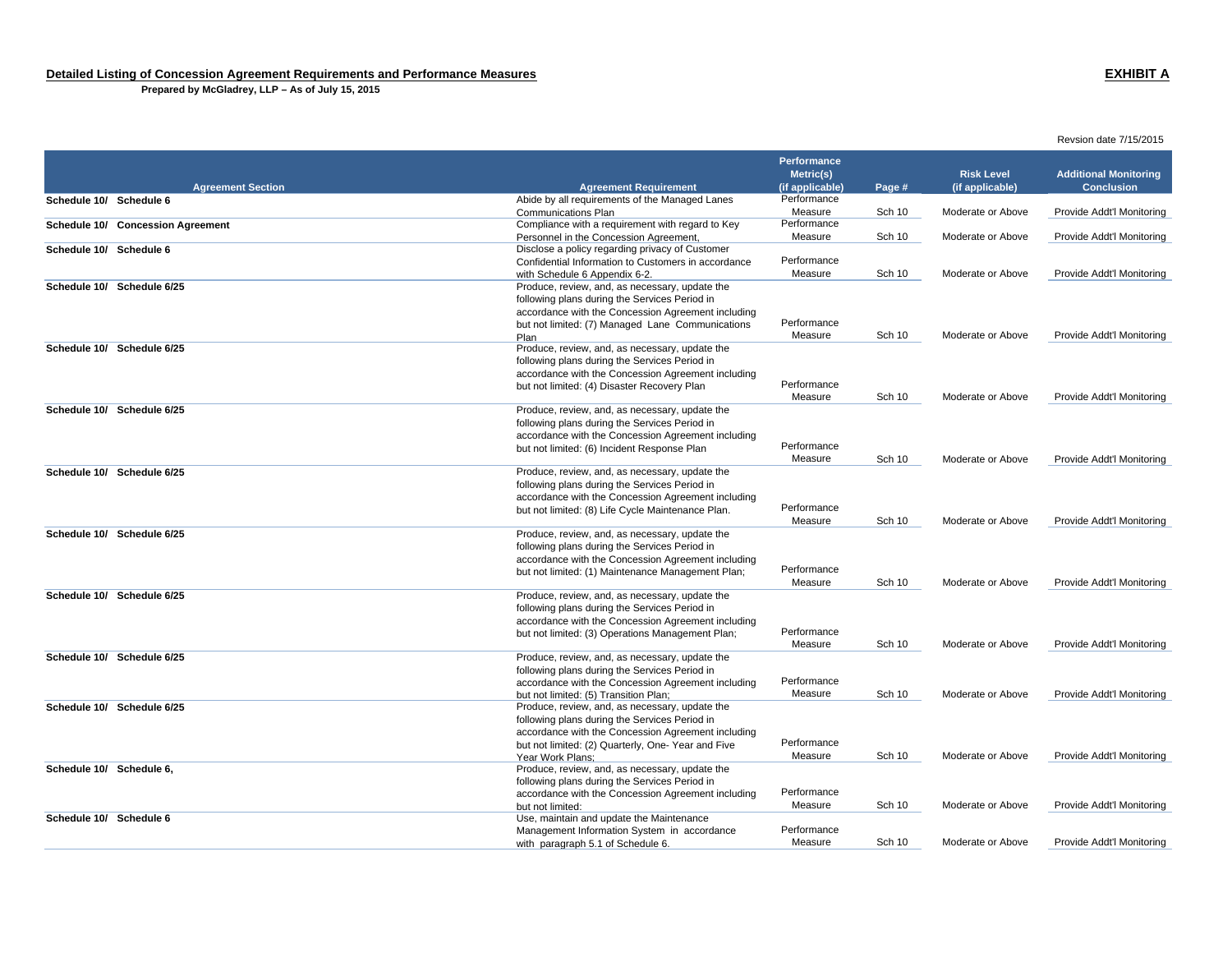**Prepared by McGladrey, LLP – As of July 15, 2015**

|                                   |                                                                                                                | <b>Performance</b> |               |                   |                              |
|-----------------------------------|----------------------------------------------------------------------------------------------------------------|--------------------|---------------|-------------------|------------------------------|
|                                   |                                                                                                                | Metric(s)          |               | <b>Risk Level</b> | <b>Additional Monitoring</b> |
| <b>Agreement Section</b>          | <b>Agreement Requirement</b>                                                                                   | (if applicable)    | Page #        | (if applicable)   | <b>Conclusion</b>            |
| Schedule 10/ Concession Agreement | Keep, maintain or make available to HPTE and its                                                               |                    |               |                   |                              |
|                                   | designated representative any book, record or                                                                  | Performance        |               |                   |                              |
|                                   | document in accordance with Schedule 6 of the<br><b>Concession Agreement.</b>                                  | Measure            | <b>Sch 10</b> | Moderate or Above | Provide Addt'l Monitoring    |
| Schedule 10/ Schedule 26          | Establish and fund the Handback Reserve when                                                                   |                    |               |                   |                              |
|                                   | required and provide appropriate account information                                                           |                    |               |                   |                              |
|                                   | in accordance with Section 48.8 of the Concession                                                              | Performance        |               |                   |                              |
|                                   | Agreement                                                                                                      | Measure            | Sch 10        | Moderate or Above | Provide Addt'l Monitoring    |
| Schedule 10/ Schedule 6 - A6.2    | All ETCS equipment is fully functional and housing is                                                          | Performance        |               |                   |                              |
|                                   | functioning and free of defects.                                                                               | Measure            | <b>Sch 10</b> | Moderate or Above | Provide Addt'l Monitoring    |
| Schedule 10/ Schedule 6 - A6.2    | All beacons or other equipment associated with HOV                                                             |                    |               |                   |                              |
|                                   | enforcement are functioning as required when a                                                                 |                    |               |                   |                              |
|                                   | vehicle passes through the lane declared as HOV.                                                               | Performance        |               |                   |                              |
|                                   |                                                                                                                | Measure            | Sch 10        | Moderate or Above | Provide Addt'l Monitoring    |
| Schedule 10/ Schedule 6 - A6.2    | All antennas and readers are capturing 99.95% of                                                               | Performance        |               |                   |                              |
|                                   | transactions where a transponder is present in the<br>vehicle.                                                 | Measure            | Sch 10        | Moderate or Above | Provide Addt'l Monitoring    |
| Schedule 10/ Schedule 6 - A6.2    | Lane controllers are up and running 99.99% of the                                                              | Performance        |               |                   |                              |
|                                   | time that the managed lanes are open.                                                                          | Measure            | Sch 10        | Moderate or Above | Provide Addt'l Monitoring    |
| Schedule 10/ Schedule 6 - A6.2    | AVC system is classifying the correct number of axles                                                          |                    |               |                   |                              |
|                                   | on vehicles correctly 99.95% of the time a                                                                     | Performance        |               |                   |                              |
|                                   | transaction is detected in the lane.                                                                           | Measure            | <b>Sch 10</b> | Moderate or Above | Provide Addt'l Monitoring    |
| Schedule 10/ Schedule 6           | Transmit transactions that are not duplicates with the                                                         |                    |               |                   |                              |
|                                   | correct toll amounts to the Customer Service Center                                                            |                    |               |                   |                              |
|                                   | (to be determined on a per transmission basis).                                                                | Performance        |               |                   |                              |
|                                   |                                                                                                                | Measure            | <b>Sch 10</b> | Moderate or Above | Provide Addt'l Monitoring    |
| Schedule 10/ Schedule 6           | Upon notification of a duplicate transaction or an                                                             |                    |               |                   |                              |
|                                   | incorrect toll amount on a per transmissions basis,                                                            |                    |               |                   |                              |
|                                   | the Concessionaire shall reconcile or audit the data                                                           |                    |               |                   |                              |
|                                   | transmission within one Business Day to identify any<br>and all other duplicate transactions or incorrect toll |                    |               |                   |                              |
|                                   | charges that may have occurred (to be determined on                                                            |                    |               |                   |                              |
|                                   | a per transmission basis). Upon identification, the                                                            |                    |               |                   |                              |
|                                   | Concessionaire shall transmit the correct information                                                          |                    |               |                   |                              |
|                                   | to the customer service center for rectification                                                               |                    |               |                   |                              |
|                                   | including appropriate correspondence and                                                                       |                    |               |                   |                              |
|                                   | crediting/debiting of accounts within five days.                                                               | Performance        |               |                   |                              |
|                                   |                                                                                                                | Measure            | Sch 10        | Moderate or Above | Provide Addt'l Monitoring    |
| Schedule 10/ Schedule 6           | The Concessionaire shall only request payment from                                                             |                    |               |                   |                              |
|                                   | an account on the list of current active tags                                                                  | Performance        |               |                   |                              |
|                                   | transmitted by the customer service center (to be                                                              | Measure            | Sch 10        | Moderate or Above | Provide Addt'l Monitoring    |
| Schedule 10/ Schedule 16          | determined on a per transmission basis).<br>Comply with the toll pricing requirements (including               |                    |               |                   |                              |
|                                   | notification requirements) and vehicle usage/access                                                            |                    |               |                   |                              |
|                                   | requirements approved by the HPTE Board as well                                                                |                    |               |                   |                              |
|                                   | as those required by the IGA with Denver RTD.                                                                  | Performance        |               |                   |                              |
|                                   |                                                                                                                | Measure            | Sch 10        | Moderate or Above | Provide Addt'l Monitoring    |
| Schedule 10/ Schedule 6           | Achieve a mean Asset Condition Score of 3.5 but at                                                             |                    |               |                   |                              |
|                                   | least 2 for any Element Category in any quarterly                                                              |                    |               |                   |                              |
|                                   | audit as described in paragraph 2.3.7 of Schedule 6                                                            | Performance        |               |                   |                              |
|                                   | of the Concession Agreement                                                                                    | Measure            | Sch 10        | Moderate or Above | Provide Addt'l Monitoring    |
| Schedule 10/ Schedule 6           | Achieve a mean Asset Condition Score of less than 2                                                            |                    |               |                   |                              |
|                                   | and greater than 1 for any Element Category in any                                                             |                    |               |                   |                              |
|                                   | quarterly audit as described in paragraph 2.3.7 of                                                             | Performance        |               |                   |                              |
|                                   | Schedule 6 of the Concession Agreement.                                                                        | Measure            | Sch 10        | Moderate or Above | Provide Addt'l Monitoring    |
|                                   |                                                                                                                |                    |               |                   |                              |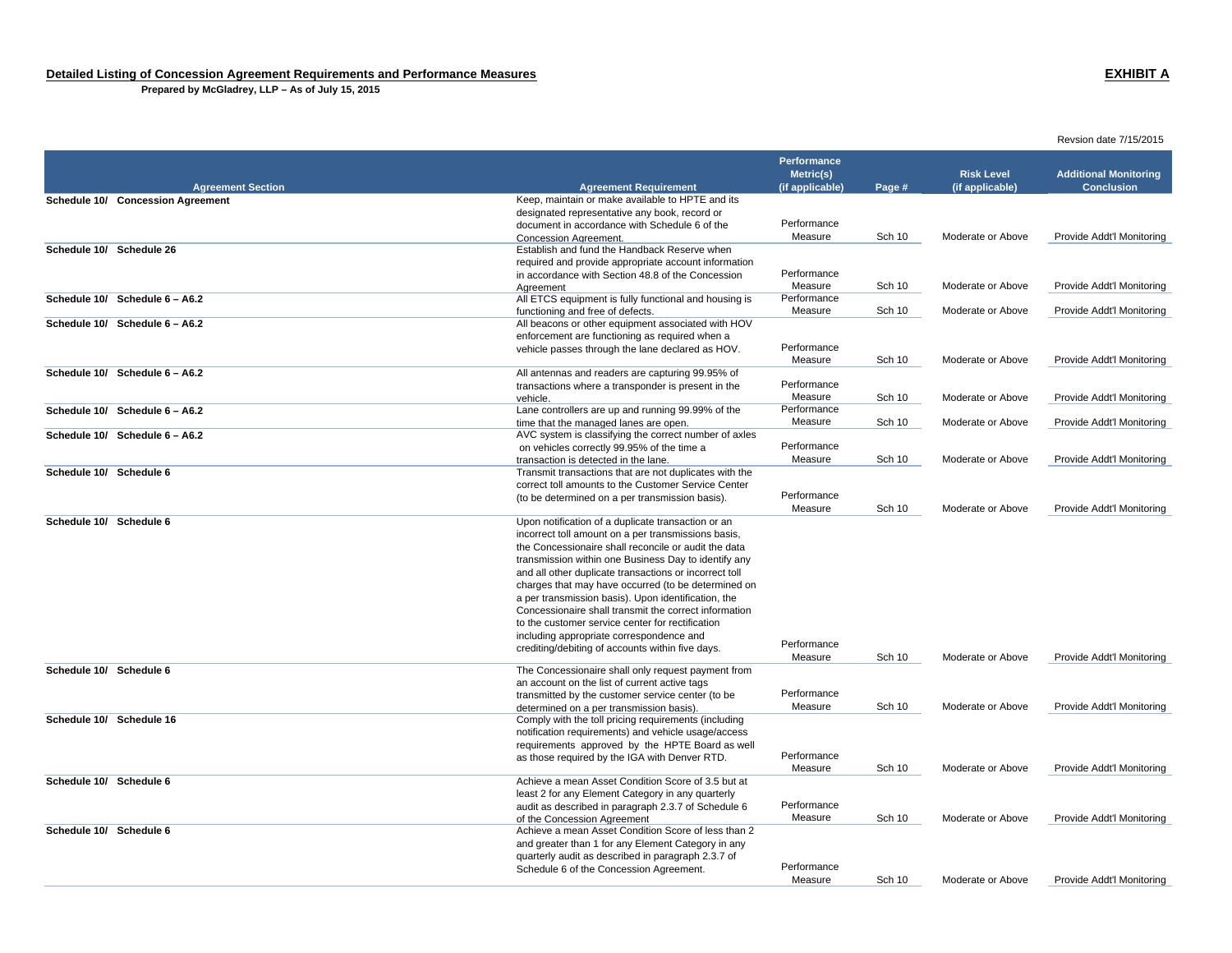**Prepared by McGladrey, LLP – As of July 15, 2015**

|                                |                                                                                                            | Performance                  |               | <b>Risk Level</b> |                                                   |
|--------------------------------|------------------------------------------------------------------------------------------------------------|------------------------------|---------------|-------------------|---------------------------------------------------|
| <b>Agreement Section</b>       | <b>Agreement Requirement</b>                                                                               | Metric(s)<br>(if applicable) | Page #        | (if applicable)   | <b>Additional Monitoring</b><br><b>Conclusion</b> |
| Schedule 10/ Schedule 6        | Achieve a mean Asset Condition Score of 1 or less                                                          |                              |               |                   |                                                   |
|                                | for any Element Category in any quarterly audit as                                                         |                              |               |                   |                                                   |
|                                | described in paragraph 2.3.7 of Schedule 6 of the                                                          | Performance                  |               |                   |                                                   |
|                                | Concession Agreement.                                                                                      | Measure                      | Sch 10        | Moderate or Above | Provide Addt'l Monitoring                         |
| Schedule 10/ Schedule 6 - A6.2 | The Concessionaire takes necessary action with                                                             |                              |               |                   |                                                   |
|                                | customer service center to validate , and then if valid,                                                   |                              |               |                   |                                                   |
|                                | have error corrected and customer informed within                                                          |                              |               |                   |                                                   |
|                                | seven (7) days of receiving notice that an incorrect<br>toll amount has been charged (provided appropriate |                              |               |                   |                                                   |
|                                | customer information available) This shall apply for                                                       |                              |               |                   |                                                   |
|                                | errors in excess of \$0.25 (to be determined on a per                                                      |                              |               |                   |                                                   |
|                                | transmission basis). Further, as Part of the validation                                                    |                              |               |                   |                                                   |
|                                | process the Concessionaire must assess and take                                                            |                              |               |                   |                                                   |
|                                | appropriate action to address any underlying billing                                                       |                              |               |                   |                                                   |
|                                | problem.                                                                                                   | Performance                  |               |                   |                                                   |
|                                |                                                                                                            | Measure                      | Sch 10        | Moderate or Above | Provide Addt'l Monitoring                         |
| Schedule 10/ Schedule 6 - A6.2 | Respond within seven days to customer inquiries and                                                        |                              |               |                   |                                                   |
|                                | complaints about the Managed Lanes where contact                                                           | Performance<br>Measure       | Sch 10        | Moderate or Above | Provide Addt'l Monitoring                         |
| Schedule 10/ Schedule 6-A6.2   | details of customers have been provided.<br>Telephone line manned during business hours and 24             | Performance                  |               |                   |                                                   |
|                                | hour availability of messaging system.                                                                     | Measure                      | <b>Sch 10</b> | Moderate or Above | Provide Addt'l Monitoring                         |
| Schedule 10/ Schedule 6        | Maintain a monthly average of at least 4.0 on a scale                                                      |                              |               |                   |                                                   |
|                                | of 1.0 to 5.0 on Customer Driven Management (CDM)                                                          |                              |               |                   |                                                   |
|                                | customer service survey results                                                                            | Performance                  |               |                   |                                                   |
|                                |                                                                                                            | Measure                      | Sch 10        | Moderate or Above | Provide Addt'l Monitoring                         |
| Schedule 10/ Schedule 6        | Maintain a monthly average of 2.0 or better on a                                                           |                              |               |                   |                                                   |
|                                | scale of 1.0 to 5.0 on "after- call" customer service                                                      |                              |               |                   |                                                   |
|                                | surveys done through the phone system in                                                                   | Performance<br>Measure       |               |                   |                                                   |
| Schedule 10/ Schedule 6        | accordance with Appendix 6-2<br>Requirements for answering calls, wait times, quality                      |                              | Sch 10        | Moderate or Above | Provide Addt'l Monitoring                         |
|                                | measurement for phone audits, workforce                                                                    |                              |               |                   |                                                   |
|                                | management software are met in accordance with                                                             | Performance                  |               |                   |                                                   |
|                                | Appendix 6-2                                                                                               | Measure                      | Sch 10        | Moderate or Above | Provide Addt'l Monitoring                         |
| Schedule 10/ Schedule 6        | An monthly average of 98% of all customer and non-                                                         |                              |               |                   |                                                   |
|                                | customer requests and correspondence, regardless                                                           |                              |               |                   |                                                   |
|                                | of communication method, responded to within three                                                         | Performance                  |               |                   |                                                   |
|                                | (3) business days                                                                                          | Measure                      | Sch 10        | Moderate or Above | Provide Addt'l Monitoring                         |
| Schedule 10/ Schedule 6        | Requirements for online customer access (web),                                                             |                              |               |                   |                                                   |
|                                | email system functionality, phone system and IVR                                                           | Performance                  |               |                   |                                                   |
|                                | (Interactive Voice Response) system functionality are<br>met                                               | Measure                      | Sch 10        | Moderate or Above | Provide Addt'l Monitoring                         |
| Schedule 10/ Schedule 6        | Following receipt of two or more complaints within 30                                                      |                              |               |                   |                                                   |
|                                | days emanating from a single toll point                                                                    |                              |               |                   |                                                   |
|                                | Concessionaire shall investigate claims of tag reads                                                       |                              |               |                   |                                                   |
|                                | from General Purpose ("GP") lanes and in the event                                                         |                              |               |                   |                                                   |
|                                | that a an erroneous toll read occurred, or reasonable                                                      |                              |               |                   |                                                   |
|                                | doubt exists as to whether such occurred,                                                                  |                              |               |                   |                                                   |
|                                | Concessionaire shall immediately contact HPTE and                                                          |                              |               |                   |                                                   |
|                                | prepare correspondence that can be sent to all                                                             |                              |               |                   |                                                   |
|                                | customers who have made such a complaint                                                                   |                              |               |                   |                                                   |
|                                | regarding the erroneous GP reads. This shall                                                               |                              |               |                   |                                                   |
|                                | occur within fifteen (15) days of receipt of such                                                          | Performance                  |               |                   |                                                   |
|                                | second complaint within a thirty (30) day period.                                                          | Measure                      | Sch 10        | Moderate or Above | Provide Addt'l Monitoring                         |
|                                |                                                                                                            |                              |               |                   |                                                   |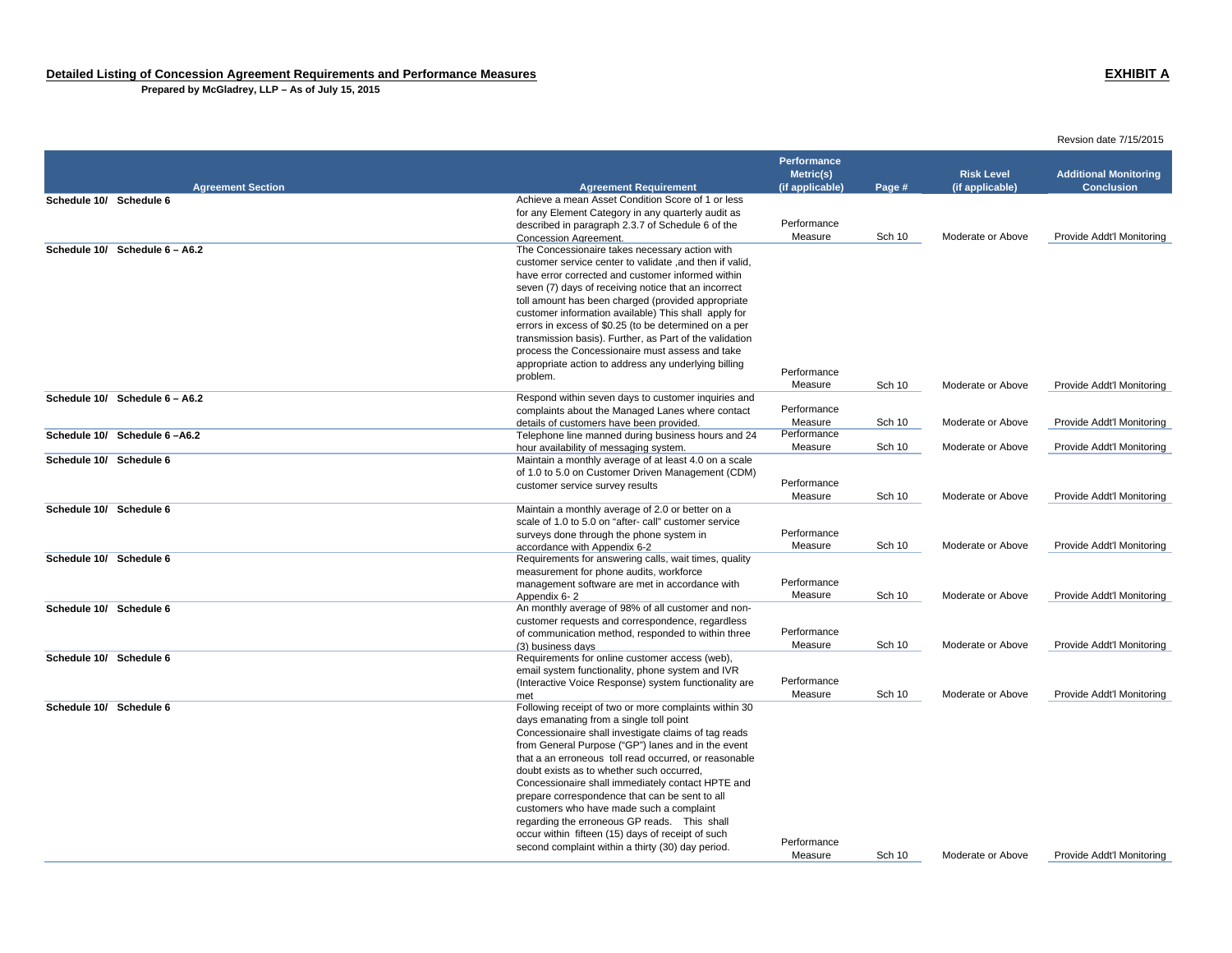**Prepared by McGladrey, LLP – As of July 15, 2015**

|                                 |                                                                                 | <b>Performance</b> |               |                   |                              |
|---------------------------------|---------------------------------------------------------------------------------|--------------------|---------------|-------------------|------------------------------|
|                                 |                                                                                 | Metric(s)          |               | <b>Risk Level</b> | <b>Additional Monitoring</b> |
| <b>Agreement Section</b>        | <b>Agreement Requirement</b>                                                    | (if applicable)    | Page #        | (if applicable)   | <b>Conclusion</b>            |
| Schedule 10/ Schedule 6         | Upon notification of the display of an incorrect toll                           |                    |               |                   |                              |
|                                 | amount, the Concessionaire shall reconcile or audit                             |                    |               |                   |                              |
|                                 | the data transmission within one Business Day to                                |                    |               |                   |                              |
|                                 | identify any and all other customer accounts that may                           |                    |               |                   |                              |
|                                 | have been impacted by the incorrect signage (to be                              | Performance        |               |                   |                              |
|                                 | determined on a per transmission basis).                                        | Measure            |               | Moderate or Above |                              |
| Schedule 10/ Schedule 6         | Comply with standards applicable to the retention of                            |                    | <b>Sch 10</b> |                   | Provide Addt'l Monitoring    |
|                                 | and use of customer records pursuant to applicable                              | Performance        |               |                   |                              |
|                                 | Law.                                                                            | Measure            | Sch 10        | Moderate or Above | Provide Addt'l Monitoring    |
| Schedule 10/ Schedule 6         | Achieve an incident response time that complies with                            | Performance        |               |                   |                              |
|                                 | Incident Response Plan                                                          | Measure            | Sch 10        | Moderate or Above | Provide Addt'l Monitoring    |
| Schedule 10/ Schedule 6         | Comply with a requirement in respect of the Incident                            |                    |               |                   |                              |
|                                 | Management Plan as required by Schedule 6                                       | Performance        |               |                   |                              |
|                                 |                                                                                 | Measure            | <b>Sch 10</b> | Moderate or Above | Provide Addt'l Monitoring    |
| Schedule 10/ Schedule 6         | Address a Category 1 defect within the time period                              | Performance        |               |                   |                              |
|                                 | shown in Appendix 6-1 of Schedule 6.                                            | Measure            | <b>Sch 10</b> | Moderate or Above | Provide Addt'l Monitoring    |
| Schedule 10/ Schedule 6         | Address a Category 2 defect within the time period                              | Performance        |               |                   |                              |
|                                 | shown in Appendix 6-1 of Schedule 6.                                            | Measure            | <b>Sch 10</b> | Moderate or Above | Provide Addt'l Monitoring    |
| Schedule 10/ Schedule 6         | Identify material defects in the inspection reports, life                       |                    |               |                   |                              |
|                                 | cycle maintenance plan, or work currently undertaken.                           | Performance        |               |                   |                              |
|                                 |                                                                                 | Measure            | Sch 10        | Moderate or Above | Provide Addt'l Monitoring    |
| Schedule 10/ Schedule 6         | Include identified material defects in the next Life                            | Performance        |               |                   |                              |
|                                 | Cycle Maintenance Plan and/or the Operations and                                | Measure            | Sch 10        | Moderate or Above | Provide Addt'l Monitoring    |
| Schedule 10/ Schedule 6         | Maintenance Plan.<br>Comply with a requirement in respect of the                |                    |               |                   |                              |
| Section 22.4                    | Maintenance Management Plan as required by                                      | Performance        |               |                   |                              |
|                                 | Schedule 6 of the Concession Agreement.                                         | Measure            | Sch 10        | Moderate or Above | Provide Addt'l Monitoring    |
| Schedule 10/ Schedule 6         | Create the required O&M records.                                                | Performance        |               |                   |                              |
|                                 |                                                                                 | Measure            | Sch 10        | Moderate or Above | Provide Addt'l Monitoring    |
| Schedule 10/ Schedule 25        | Produce, review, and, as necessary, update the Snow                             | Performance        |               |                   |                              |
|                                 | Removal and Ice Control Operations Plan                                         | Measure            | Sch 10        | Moderate or Above | Provide Addt'l Monitoring    |
| Schedule 10/ Project Management | Establish, maintain, update or comply with any                                  |                    |               |                   |                              |
|                                 | requirement of a Quality Management Plan in                                     |                    |               |                   |                              |
|                                 | accordance with Section 25 of the Concession                                    | Performance        |               |                   |                              |
|                                 | Agreement                                                                       | Measure            | <b>Sch 10</b> | Moderate or Above | Provide Addt'l Monitoring    |
| Schedule 10/ Schedule 6         | Comply with a requirement in respect of the                                     |                    |               |                   |                              |
|                                 | Operations Management Plan as required by                                       |                    |               |                   |                              |
|                                 | Schedule 6 of the Concession Agreement where the                                | Performance        |               |                   |                              |
|                                 | failure impacts or has potential to impact on the level                         |                    |               |                   |                              |
| Schedule 10/ Schedule 25        | of service provided to users<br>Failure to meet the requirements for completing | Measure            | Sch 10        | Moderate or Above | Provide Addt'l Monitoring    |
|                                 | sweeping within 72 hours after a Precipitation Event                            | Performance        |               |                   |                              |
|                                 | per 3.4 of Schedule 25.                                                         | Measure            | <b>Sch 10</b> | Moderate or Above | Provide Addt'l Monitoring    |
| Schedule 10/ Schedule 25        | A Service Level Score of 4 is received for an                                   |                    |               |                   |                              |
|                                 | individual Precipitation Event related to the Managed                           | Performance        |               |                   |                              |
|                                 | Lanes                                                                           | Measure            | Sch 10        | Moderate or Above | Provide Addt'l Monitoring    |
| Schedule 10/ Schedule 25        | A Service Level Score of 3 is received for an                                   |                    |               |                   |                              |
|                                 | individual Precipitation Event related to the Managed                           | Performance        |               |                   |                              |
|                                 | Lanes                                                                           | Measure            | Sch 10        | Moderate or Above | Provide Addt'l Monitoring    |
| Schedule 10/ Schedule 25        | A Service Level Score of 2 is received for an                                   |                    |               |                   |                              |
|                                 | individual Precipitation Event related to the Managed                           | Performance        |               |                   |                              |
|                                 | Lanes                                                                           | Measure            | <b>Sch 10</b> | Moderate or Above | Provide Addt'l Monitoring    |
| Schedule 10/ Schedule 25        | A Service Level Score of 1 is received for an                                   |                    |               |                   |                              |
|                                 | individual Precipitation Event related to the Managed                           | Performance        |               |                   |                              |
|                                 | Lanes                                                                           | Measure            | <b>Sch 10</b> | Moderate or Above | Provide Addt'l Monitoring    |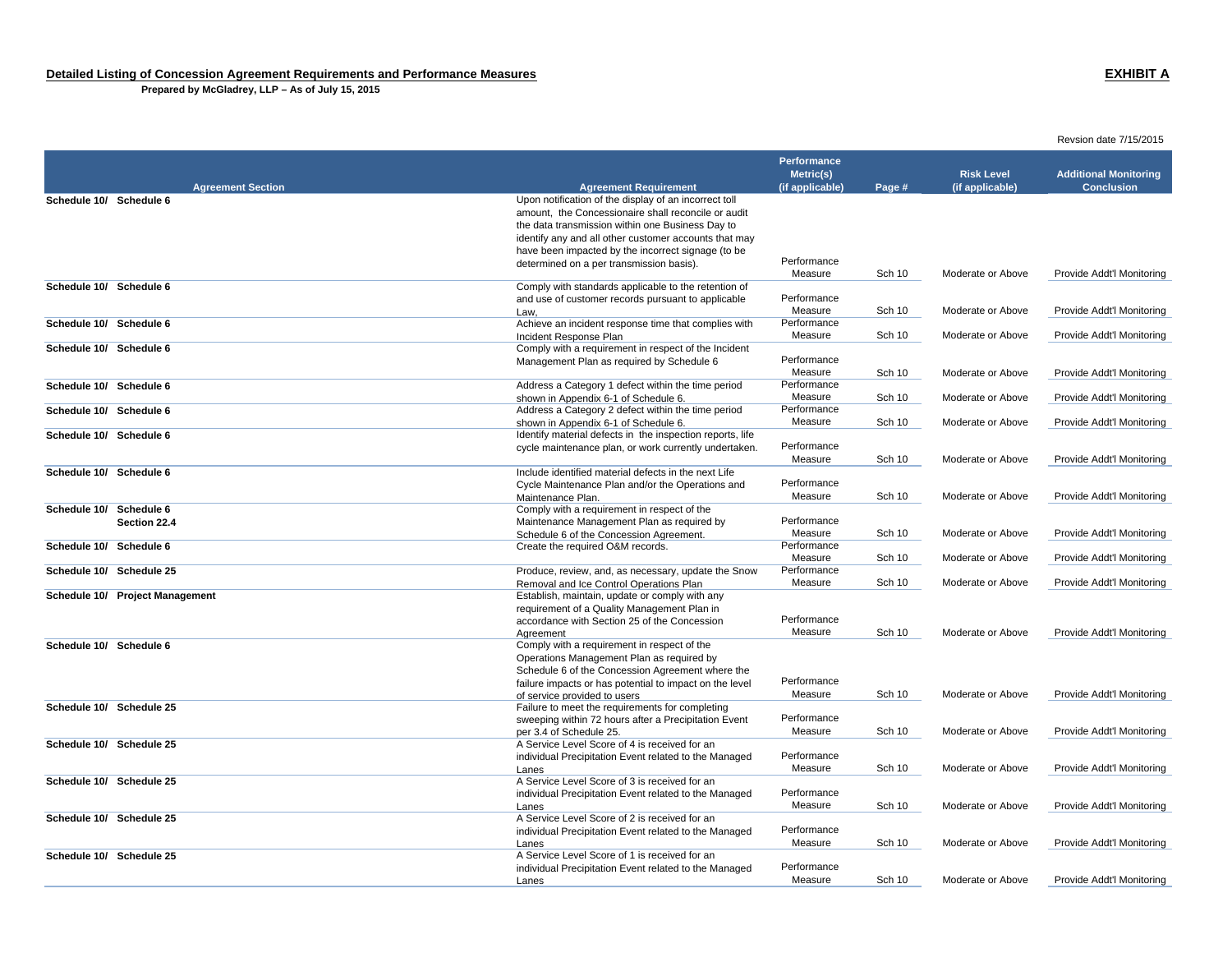**Prepared by McGladrey, LLP – As of July 15, 2015**

|                                              |                                                                                                            | <b>Performance</b>           |               |                                      |                                                   |
|----------------------------------------------|------------------------------------------------------------------------------------------------------------|------------------------------|---------------|--------------------------------------|---------------------------------------------------|
| <b>Agreement Section</b>                     | <b>Agreement Requirement</b>                                                                               | Metric(s)<br>(if applicable) | Page #        | <b>Risk Level</b><br>(if applicable) | <b>Additional Monitoring</b><br><b>Conclusion</b> |
| Schedule 10/ Snow and Ice Control            | A Service Level Score of 0 is received for an                                                              |                              |               |                                      |                                                   |
|                                              | individual Precipitation Event related to the Managed                                                      | Performance                  |               |                                      |                                                   |
|                                              | Lanes                                                                                                      | Measure                      | Sch 10        | Moderate or Above                    | Provide Addt'l Monitoring                         |
| Schedule 10/ Schedule 16/IGA with Denver RTD | Maintain an average speed of at least fifty-five (55)                                                      |                              |               |                                      |                                                   |
|                                              | mph for the portion of the US 36 Managed Lanes                                                             |                              |               |                                      |                                                   |
|                                              | from Table Mesa to the Broomfield Park'n-Ride                                                              |                              |               |                                      |                                                   |
|                                              | during Peak Periods, measured over a timeframe of<br>one (1) month where the actual speed is fifty (50)    | Performance                  |               |                                      |                                                   |
|                                              | mph or less.                                                                                               | Measure                      | Sch 10        | Moderate or Above                    | Provide Addt'l Monitoring                         |
| Schedule 10/ Schedule 16/Denver RTD IGA      | Maintain an average speed of at least fifty-five (55)                                                      |                              |               |                                      |                                                   |
|                                              | mph for the portion of the US 36 Managed Lanes                                                             |                              |               |                                      |                                                   |
|                                              | from Table Mesa to the Broomfield Park'n'Ride during                                                       |                              |               |                                      |                                                   |
|                                              | Peak Periods, measured over a timeframe of one (1)                                                         |                              |               |                                      |                                                   |
|                                              | month such that the average is between 40-50 miles                                                         | Performance                  |               |                                      |                                                   |
|                                              | per hour                                                                                                   | Measure                      | Sch 10        | Moderate or Above                    | Provide Addt'l Monitoring                         |
| Schedule 10/ Schedule 16/Denver RTD IGA      | Maintain an average speed of at least fifty-five (55)                                                      |                              |               |                                      |                                                   |
|                                              | mph for the portion of the US 36 Managed Lanes                                                             |                              |               |                                      |                                                   |
|                                              | from Table Mesa to the Broomfield Park'n'Ride during<br>Peak Periods, measured over a timeframe of one (1) |                              |               |                                      |                                                   |
|                                              | month such that the average is less than forty (40)                                                        | Performance                  |               |                                      |                                                   |
|                                              | miles per hour.                                                                                            | Measure                      | <b>Sch 10</b> | Moderate or Above                    | Provide Addt'l Monitoring                         |
| Schedule 10/ Schedule 16/Denver RTD IGA      | Maintain an average speed of at least fifty (50) mph                                                       |                              |               |                                      |                                                   |
|                                              | for the portion of the US 36 Managed Lanes from the                                                        |                              |               |                                      |                                                   |
|                                              | Broomfield Park'n'Ride to Pecos Street during Peak                                                         |                              |               |                                      |                                                   |
|                                              | Periods, measured over a timeframe of one (1) month                                                        |                              |               |                                      |                                                   |
|                                              | where the average speed is forth-five (45 mph) or                                                          | Performance                  |               |                                      |                                                   |
|                                              | less.                                                                                                      | Measure                      | <b>Sch 10</b> | Moderate or Above                    | Provide Addt'l Monitoring                         |
| Schedule 10/ Schedule 16/Denver RTD IGA      | Maintain an average speed of at least fifty (50) mph                                                       |                              |               |                                      |                                                   |
|                                              | for the portion of the US 36 Managed Lanes from the<br>Broomfield Park'n'Ride to Pecos Street during Peak  |                              |               |                                      |                                                   |
|                                              | Periods, measured over a timeframe of one (1) month                                                        |                              |               |                                      |                                                   |
|                                              | such that the average is between 35-45 miles per                                                           | Performance                  |               |                                      |                                                   |
|                                              | hour.                                                                                                      | Measure                      | <b>Sch 10</b> | Moderate or Above                    | Provide Addt'l Monitoring                         |
| Schedule 10/ Schedule 16/Denver RTD IGA      | Maintain as average speed of at least fifty (50) mph                                                       |                              |               |                                      |                                                   |
|                                              | for the portion of the US 36 Managed Lanes from the                                                        |                              |               |                                      |                                                   |
|                                              | Broomfield Park'n'Ride to Pecos Street during Peak                                                         |                              |               |                                      |                                                   |
|                                              | Periods, measured over a timeframe of one (1) month                                                        |                              |               |                                      |                                                   |
|                                              | such that the average is less than thirty-five (35)                                                        | Performance                  | <b>Sch 10</b> |                                      |                                                   |
| Schedule 10/ IGA with Denver RTD             | miles per hour.<br>Maintain an average travel time of no more than 8.75                                    | Measure                      |               | Moderate or Above                    | Provide Addt'l Monitoring                         |
|                                              | minutes from Pecos Street to Denver Union Station                                                          |                              |               |                                      |                                                   |
|                                              | during Peak Periods measured over a rolling period                                                         | Performance                  |               |                                      |                                                   |
|                                              | of four (4) weeks.                                                                                         | Measure                      | Sch 10        | Moderate or Above                    | Provide Addt'l Monitoring                         |
| Schedule 10/ Schedule 6                      | Report safety related incidents to the HPTE within                                                         |                              |               |                                      |                                                   |
|                                              | one day unless they constitute an immediate hazard                                                         |                              |               |                                      |                                                   |
|                                              | (Category 1), in which case HPTE shall be notified as                                                      |                              |               |                                      |                                                   |
|                                              | soon as practicable but in no case less than 1 hour                                                        | Performance                  |               |                                      |                                                   |
|                                              | from occurrence.                                                                                           | Measure                      | Sch 10        | Moderate or Above                    | Provide Addt'l Monitoring                         |
| Schedule 10/ Schedule 6                      | Provide Courtesy Patrol in accordance with                                                                 | Performance                  |               |                                      |                                                   |
|                                              | paragraph 4.4.1 of Schedule 6 of the Concession                                                            | Measure                      | <b>Sch 10</b> | Moderate or Above                    | Provide Addt'l Monitoring                         |
| Schedule 10/ Schedule 6                      | Agreement.<br>Meet requirements of work zone safety, management,                                           |                              |               |                                      |                                                   |
|                                              | maintenance of traffic and diversion routes for regular                                                    | Performance                  |               |                                      |                                                   |
|                                              | maintenance during operations.                                                                             | Measure                      | Sch 10        | Moderate or Above                    | Provide Addt'l Monitoring                         |
|                                              |                                                                                                            |                              |               |                                      |                                                   |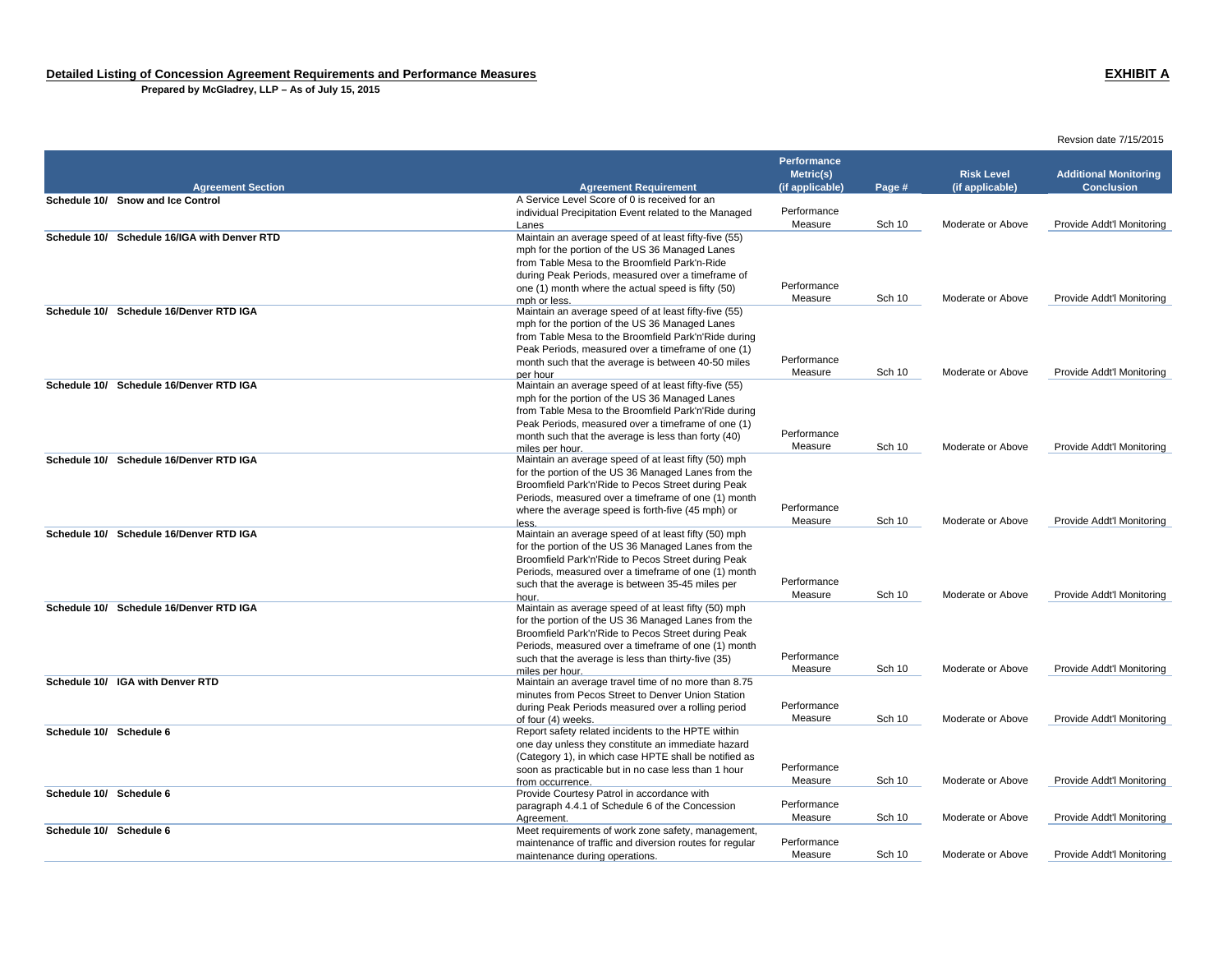**Prepared by McGladrey, LLP – As of July 15, 2015**

| <b>Agreement Section</b>   | <b>Agreement Requirement</b>                                                                                                                                                                                                                                                                           | Performance.<br>Metric(s)<br>(if applicable) | Page # | <b>Risk Level</b><br>(if applicable) | <b>Additional Monitoring</b><br><b>Conclusion</b> |
|----------------------------|--------------------------------------------------------------------------------------------------------------------------------------------------------------------------------------------------------------------------------------------------------------------------------------------------------|----------------------------------------------|--------|--------------------------------------|---------------------------------------------------|
| Schedule 6<br>Schedule 10/ | Formally establish and adhere to a policy, procedure,<br>process, or quideline as required by the Safety Plan                                                                                                                                                                                          | Performance<br>Measure                       | Sch 10 | Moderate or Above                    | Provide Addt'l Monitoring                         |
| Schedule 10/<br>Schedule 6 | Observe the safety plan or to carry out any operation<br>or maintenance activity in contravention of (or in<br>absence of) the safety plan or in a manner that<br>represents a hazard to project workers or the general<br>public in accordance with Schedule 6 of the<br><b>Concession Agreement.</b> | Performance<br>Measure                       | Sch 10 | Moderate or Above                    | Provide Addt'l Monitoring                         |
| Schedule 6<br>Schedule 10/ | Achieve a smooth transition of maintenance activities<br>from HPTE in accordance with the Transition Plan.                                                                                                                                                                                             | Performance<br>Measure                       | Sch 10 | Moderate or Above                    | Provide Addt'l Monitoring                         |
| Schedule 6<br>Schedule 10/ | Accurately gather and report on a timely basis the<br>information required for any FHWA reporting<br>requirements as designated by HPTE.                                                                                                                                                               | Performance<br>Measure                       | Sch 10 | Moderate or Above                    | Provide Addt'l Monitoring                         |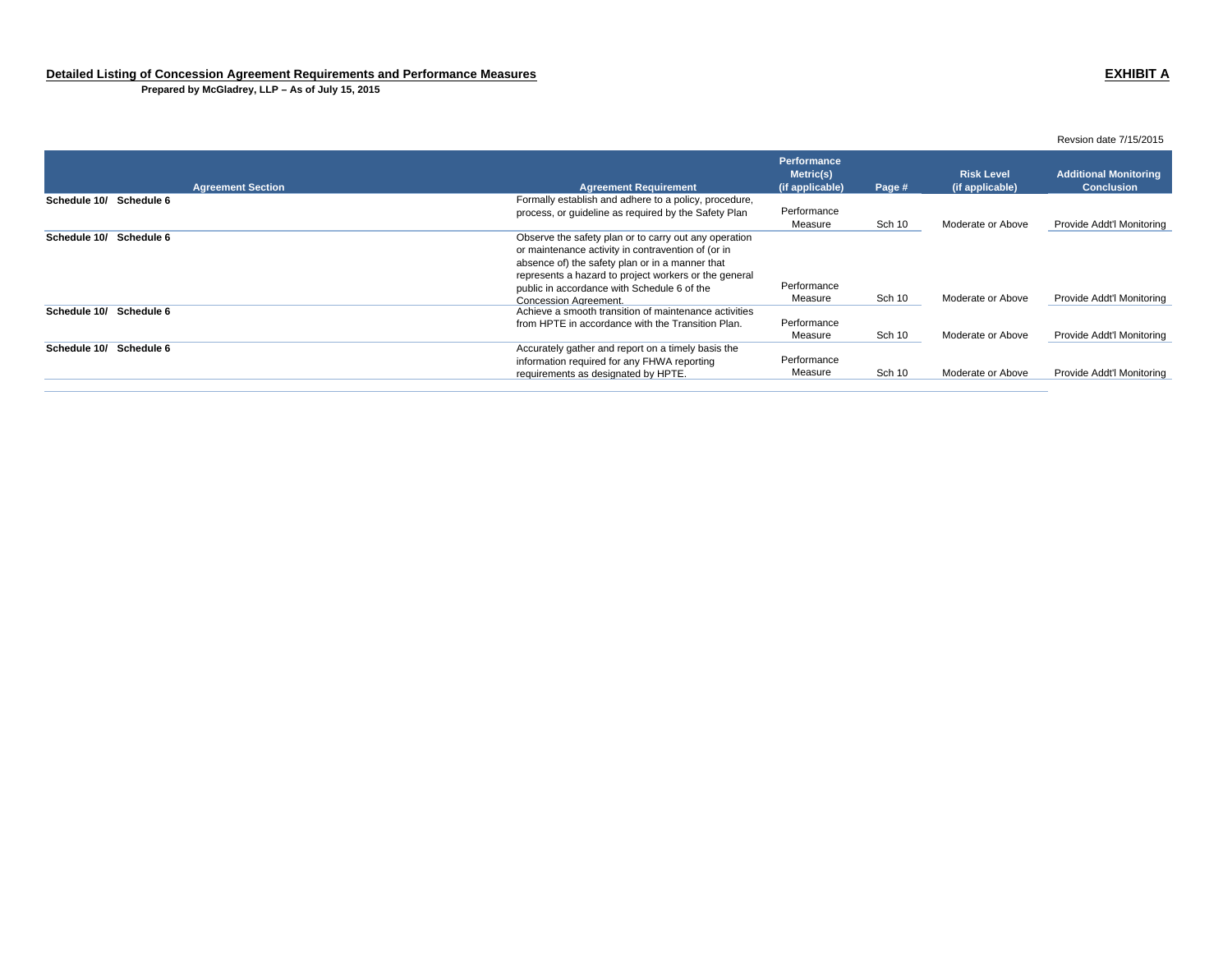business activities related to the Project, b) inform HPTE of pending litigation, c) provide all Necessary Consents, d) provide personnel who are duly authorized to execute documents, e) provide project documentation that is complete, f) not commit

of any legal, beneficial, equitable or other interest in any or all of

Prohibited Acts

Compliance Legal Concessionaire will notify HPTE of any sale, transfer or disposal

the shares in the Concessionaire.

 **Prepared by McGladrey, LLP – As of May 29, 2015**

|                                          |                            |                                                                                                                                                                                                                                                                                                                                                                                                                          |                                                             |                                                                                  |                                           |                                                  | Revision Date 7/15/2015                                                                                                                                                                                                                                               |
|------------------------------------------|----------------------------|--------------------------------------------------------------------------------------------------------------------------------------------------------------------------------------------------------------------------------------------------------------------------------------------------------------------------------------------------------------------------------------------------------------------------|-------------------------------------------------------------|----------------------------------------------------------------------------------|-------------------------------------------|--------------------------------------------------|-----------------------------------------------------------------------------------------------------------------------------------------------------------------------------------------------------------------------------------------------------------------------|
| General<br><b>Monitoring</b><br>Category | Requirement<br><b>Type</b> | <b>Requirement/Performance Measure Description</b>                                                                                                                                                                                                                                                                                                                                                                       | <b>Requirement/</b><br><b>Performance</b><br><b>Measure</b> | <b>Ongoing</b><br>Day to Day<br><b>Operations</b><br><b>Monitoring</b><br>(Firm) | <b>First Level</b><br>Oversight<br>(Firm) | <b>Secondary</b><br>Level<br>Oversight<br>(Firm) | <b>High Level Monitoring Approach Description</b>                                                                                                                                                                                                                     |
|                                          |                            |                                                                                                                                                                                                                                                                                                                                                                                                                          |                                                             |                                                                                  |                                           |                                                  |                                                                                                                                                                                                                                                                       |
| Compliance                               | Contractual                | Concessionaire will not subcontract or make changes to<br>existing subcontracts without the written consent of HPTE.                                                                                                                                                                                                                                                                                                     | Requirement                                                 | HDR / LSG                                                                        | McGladrey                                 | N/A                                              | Monitor listing of Concessionaire subcontractors and HPTE approvals.<br>To the extent that they exist, identiffy instances of use of subcontrators<br>require to be but not approved by HPTE. Verify observed subcontractors,<br>if required. received HPTE approval. |
| Compliance                               | Contractual                | HPTE and Concessionaire shall not disclose any confidential<br>information provided by the other party.                                                                                                                                                                                                                                                                                                                  | Requirement                                                 | <b>HPTE</b>                                                                      | McGladrey                                 | N/A                                              | Monitor and verify any Concessionaire breaches of confidentiality<br>identified and noticed by HPTE.                                                                                                                                                                  |
| Compliance                               | Contractual                | HPTE and Concessionaire will follow designated change<br>procedures as necessary, per Schedule 21.                                                                                                                                                                                                                                                                                                                       | Requirement                                                 | <b>HPTE</b>                                                                      | McGladrey                                 | N/A                                              | Monitor and verify compliance with Schedule 21 for HPTE and<br>Concessionaire Changes.                                                                                                                                                                                |
| Compliance                               | Contractual                | If a particular breach (other than a Schedule 10 noncompliance<br>issue) has continued for more than 14 days or occurred more<br>than 3 times in any 6 month period, HPTE may serve a<br>Warning Notice on the Concessionaire.<br>If, following a warning notice the breach continues beyond 30<br>days or recurred 2 more times in the 6 month period following<br>the notice, HPTE may service a Final Warning Notice. | Requirement                                                 | <b>HPTE</b>                                                                      | McGladrey                                 | <b>HPTE</b>                                      | Monitor and verify Concessionaire has not assigned, changed,<br>terminated or entered into subcontract agreements within subcontractors<br>other than proposed subcontractors, or subcontractors consented to by<br>HPTE.                                             |
| Compliance                               | Contractual                | Subcontract agreements entered into by Concessionaire will<br>contain the appropriate Flow down Provisions.                                                                                                                                                                                                                                                                                                              | Requirement                                                 | <b>HPTE</b>                                                                      | McGladrey                                 | N/A                                              | Monitor and verify that subcontract agreements entered into by<br>Concessionaire contain the "Flow down Provisions" of Concessionaire's<br>agreement as required by 46.3.                                                                                             |
| Compliance                               |                            | Insurance Claims Concessionaire will notify HPTE of any insurance claims in<br>excess of \$500,000 within 20 business days of the claim.                                                                                                                                                                                                                                                                                 | Requirement                                                 | <b>HPTE</b>                                                                      | McGladrey                                 | N/A                                              | Verify that Concessionaire has notified HPTE of claims any claims in<br>excess of \$500,000.                                                                                                                                                                          |
| Compliance                               | Insurance<br>Requirements  | Concessionaire will cooperate with any checks HPTE may carry<br>out in relation to the performance of its obligations under the<br>Contract. HPTE will information Concessionaire of the results of<br>such monitoring.                                                                                                                                                                                                  | Requirement                                                 | CDOT / HPTE                                                                      | McGladrey                                 | N/A                                              | Verify required insurance coverage related to Services are in accordance<br>with Part 2 of Schedule 17.                                                                                                                                                               |
| Compliance                               | Insurance<br>Requirements  | Concessionaire will provide HPTE evidence of proper<br>insurance coverage and payments.                                                                                                                                                                                                                                                                                                                                  | Requirement                                                 | <b>HPTE</b>                                                                      | McGladrey                                 | N/A                                              | Verify Concessionaire has provided appropriate renewal documentation<br>(certs, policies and evidence of payment) to HPTE to evidence renewal<br>and policies are in force.                                                                                           |
| Compliance                               | Insurance<br>Requirements  | Concessionaire will provide HPTE proper renewal certificates<br>for insurance no later than 10 business day before the renewal                                                                                                                                                                                                                                                                                           | Requirement                                                 | <b>HPTE</b>                                                                      | McGladrey                                 | N/A                                              | Verify that insurance deductibles are appropriately indexed in<br>accordance with Schedule 17.                                                                                                                                                                        |
| Compliance                               | Insurance<br>Requirements  | date.<br>Insurance policy requirements will be indexed to CPI per<br>Section 1.7 of the Agreement.                                                                                                                                                                                                                                                                                                                       | Requirement                                                 | <b>HPTE</b>                                                                      | McGladrey                                 | N/A                                              | Verify that Concessionaire has provided compliant certificates of<br>insurance, copies of policies (if requested) and evidence of payment and<br>policies being in force to HPTE.                                                                                     |
| Compliance                               | Legal                      | As soon as possible after receipt of notification of change in<br>law, parties shall agree on mitigating actives and provide<br>appropriate evidence of any effects on work, services,<br>revenues. costs or capital.                                                                                                                                                                                                    | Requirement                                                 | <b>HPTE</b>                                                                      | McGladrey                                 | N/A                                              | In the event of a change in law, verify compliance with Change<br>Procedures as set forth in 44.2.                                                                                                                                                                    |
| Compliance                               | Legal                      | Concessionaire undertakes to HPTE that it will a) carry out                                                                                                                                                                                                                                                                                                                                                              | Requirement                                                 | <b>HPTE</b>                                                                      | McGladrey                                 | McGladrey                                        | Monitor and verify no change in control of Concessionaire has occurred                                                                                                                                                                                                |

and remains as per Schedule 3.

and capital expenditures.

party, and whether they contain required information as set forth in 44.1; Change to work, impact to contract terms, whether relief from compliance is required, any loss of revenue, estimated change in costs

Requirement HPTE McGladrey N/A Monitor whether any notices of any changes in law are provided by either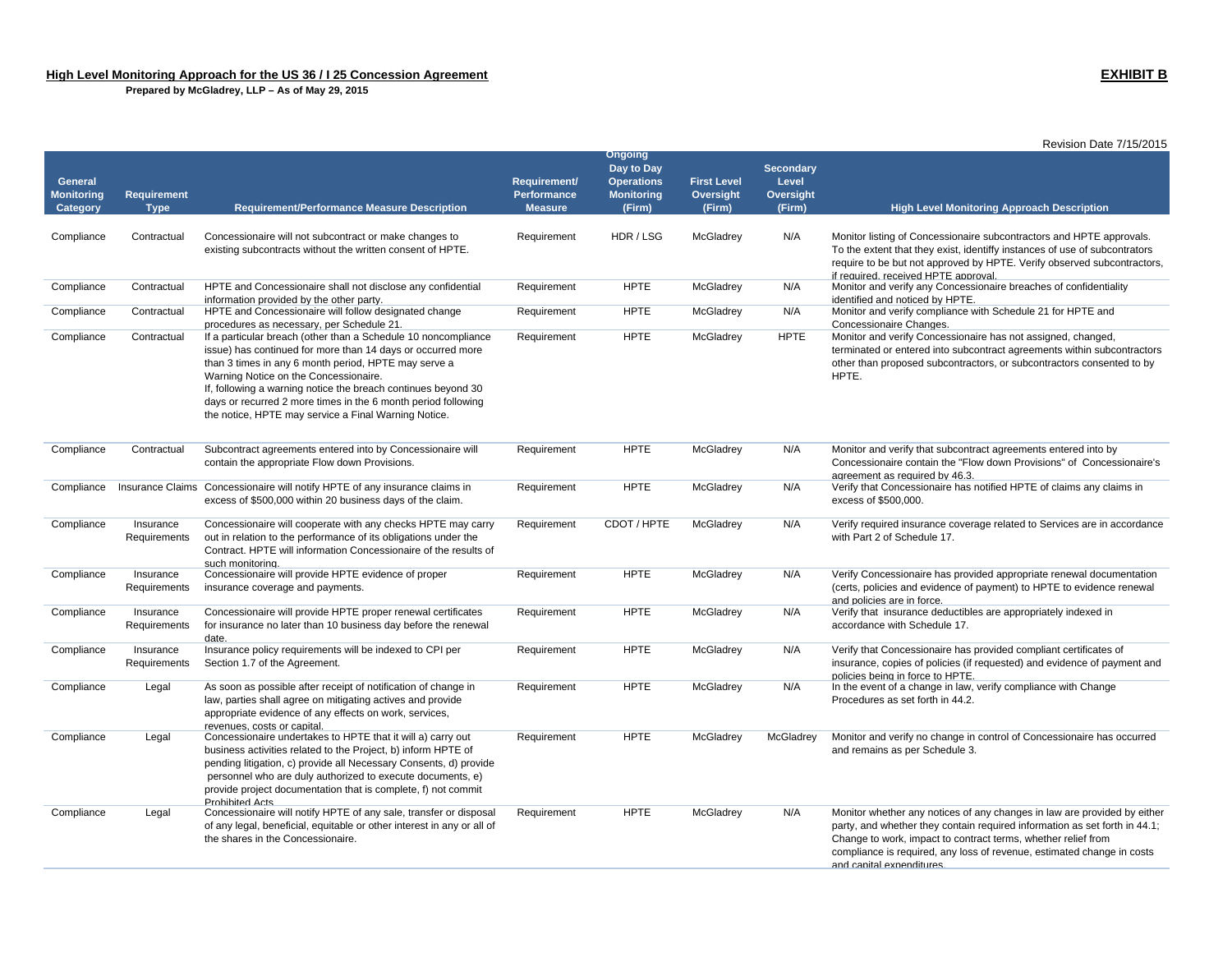|                          |                                                    |                                                                                                                                                                                                                                                                                  |                               |                              |                         |                  | Revision Date 7/15/2015                                                                                                                                                                                                                                     |
|--------------------------|----------------------------------------------------|----------------------------------------------------------------------------------------------------------------------------------------------------------------------------------------------------------------------------------------------------------------------------------|-------------------------------|------------------------------|-------------------------|------------------|-------------------------------------------------------------------------------------------------------------------------------------------------------------------------------------------------------------------------------------------------------------|
|                          |                                                    |                                                                                                                                                                                                                                                                                  |                               | <b>Ongoing</b><br>Day to Day |                         | <b>Secondary</b> |                                                                                                                                                                                                                                                             |
| General                  |                                                    |                                                                                                                                                                                                                                                                                  | Requirement/                  | <b>Operations</b>            | <b>First Level</b>      | Level            |                                                                                                                                                                                                                                                             |
| <b>Monitoring</b>        | <b>Requirement</b>                                 |                                                                                                                                                                                                                                                                                  | <b>Performance</b>            | <b>Monitoring</b>            | Oversight               | <b>Oversight</b> |                                                                                                                                                                                                                                                             |
| Category<br>Compliance   | <b>Type</b><br>Legal                               | <b>Requirement/Performance Measure Description</b><br>Parties will notify each other of any changes in law and its effect                                                                                                                                                        | <b>Measure</b><br>Requirement | (Firm)<br><b>HPTE</b>        | (Firm)<br><b>LSG</b>    | (Firm)<br>N/A    | <b>High Level Monitoring Approach Description</b><br>1) Obtain Concessionaire disclosure statement quarterly 2) Verify                                                                                                                                      |
|                          |                                                    | on work, services, revenues, costs, or capital.                                                                                                                                                                                                                                  |                               |                              |                         |                  | presence of Concessionaire's Disclosure Statement - 2x/yr 3) Develop<br>and perform Civil Records (Suit) search - Annually                                                                                                                                  |
| Compliance               | Milestone<br>Attainment - P1                       | Concessionaire is responsible to 1) provide a list of necessary<br>consents, 2) facilitate obtaining necessary consents from HPTE<br>and 3) obtaining all necessary consents form HPTE.                                                                                          | Requirement                   | <b>HPTE</b>                  | McGladrey               | N/A              | Monitor whether Necessary Consents required for the Concessionaire to<br>commence the Services in relation to the Phase 1 Managed Lanes and<br>in relation to the Phase 1 GP Lanes have been received.                                                      |
| Compliance               | Milestone<br>Attainment - P1<br>and P <sub>2</sub> | Concessionaire will escrow software source codes with Escrow<br>Agent.                                                                                                                                                                                                           | Requirement                   | <b>HPTE</b>                  | McGladrey               | N/A              | Verify per 5.2(b) that appropriate Source Code Escrows were established<br>(and are maintained) Planned by Phase 1 Services Commencement and<br>Full Services Commencement. Verify 3rd party received escrow files by<br>commencement date                  |
| Compliance               | Operations                                         | Concessionaire will maintain a list of parties with approved<br>access to facilities and will refuse entry to parties refused<br>access by HPTE.                                                                                                                                 | Requirement                   | <b>HPTE</b>                  | <b>LSG</b>              | McGladrey        | Inquire with HPTE and PRD (including subs) on a periodic basis to<br>determine if there have been changes to approved personnel or refused<br>parties (additions and deletions). If yes, confirm with HPTE they have<br>received appropriate documentation. |
| Compliance               | Operations                                         | HPTE may transfer and assign its interest to any other public<br>agency or entitle of the State as required by Law upon not less<br>than 60 business days notice to Concessionaire.<br>Concessionaire cannot assign its interests without prior written<br>consent of HPTE.      | Requirement                   | <b>HPTE</b>                  | McGladrey               | N/A              | Monitor and verify assignment of the Concessionaire Agreement by<br>HPTE has not occurred.                                                                                                                                                                  |
| Compliance               | Operations                                         | No partnership or similar relationship will be established<br>between Concessionaire and HPTE.                                                                                                                                                                                   | Requirement                   | <b>HPTE</b>                  | McGladrey               | N/A              | Monitor and verify that no Agencies, or relationships that present conflicts<br>of interests between Concessionaire and HPTE have been established.                                                                                                         |
| Compliance               | Record Keeping                                     | Concessionaire will not enter into new, or amend existing<br>funding agreements without HPTE approval.                                                                                                                                                                           | Requirement                   | CDOT / HPTE                  | McGladrey               | N/A              | Inquire with HPTE and PRD on a period basis to determine if there have<br>been new or amended Funding Agreements. If yes, confirm with HPTE<br>they have received appropriate documentation. See also 6.2.                                                  |
| Compliance               | Record Keeping                                     | In the event of a new or changed funding agreement,<br>concessionaire will deliver executed copy to HPTE within 10<br>davs.                                                                                                                                                      | Requirement                   | CDOT / HPTE                  | McGladrey               | N/A              | Inquire with HPTE and PRD on a period basis to determine if there have<br>been new or amended Funding Agreements. See also 6.4                                                                                                                              |
| Compliance               |                                                    | Record Retention Concessionaire is required to maintain adequate records<br>related to Work and Services and, upon request, will provide a<br>written summary of any costs related to Work or Services.<br>Concessionaire will allow HPTE to examine those records as<br>needed. | Requirement                   | <b>HPTE</b>                  | McGladrey               | N/A              | Monitor and verify any notices of claims HPTE believes involve<br>indemnification are handled in accordance with the terms and conditions<br>of Section 61.                                                                                                 |
| Compliance               | <b>Record Retention</b>                            | Concessionaire will release, defend, indemnify and hold<br>harmless HPTE and CDOT from and against any and all claims<br>and causes of action.                                                                                                                                   | Requirement                   | <b>HPTE</b>                  | McGladrey               | N/A              | Monitor and verify Notices are tracked and addressed by HPTE.                                                                                                                                                                                               |
| Compliance               |                                                    | Record Retention Parties will notify each other via written notice whenever a<br>notification is necessary.                                                                                                                                                                      | Requirement                   | <b>HPTE</b>                  | McGladrey/<br>HDR / LSG | N/A              | Monitor and verify any of Concessionaire' failures to maintain adequate<br>records that have been identified and noticed by HPTE.                                                                                                                           |
|                          |                                                    | Compliance Records Retention Concessionaire will not engage any new or replacement<br>subcontractors unless Concessionaire provides HPTE<br>subcontractor Agreement (Schedule 19) prior to commencing<br>any activities or obligations.                                          | Requirement                   | <b>HPTE</b>                  | McGladrey               | N/A              | Monitor and verify subcontract agreements have been provided to HPTE.                                                                                                                                                                                       |
| Compliance,<br>Financial | Contractual                                        | Changes to the Toll Service Provider and the associated<br>Agreement must be agreed to by both parties.                                                                                                                                                                          | Requirement                   | <b>HPTE</b>                  | McGladrey               | N/A              | Verify that no Toll Services Provider change has occurred. If a change<br>has occurred, verify change was in accordance with Section 29.10                                                                                                                  |
| Compliance.<br>Financial |                                                    | Insurance Claims All insurance proceeds paid in respect of a single event in<br>excess of \$500,000 will be paid into the Joint Insurance<br>Account.                                                                                                                            | Requirement                   | <b>HPTE</b>                  | McGladrey               | N/A              | Verify that all insurance proceeds in excess of \$500,000 are paid into<br>Joint Account.                                                                                                                                                                   |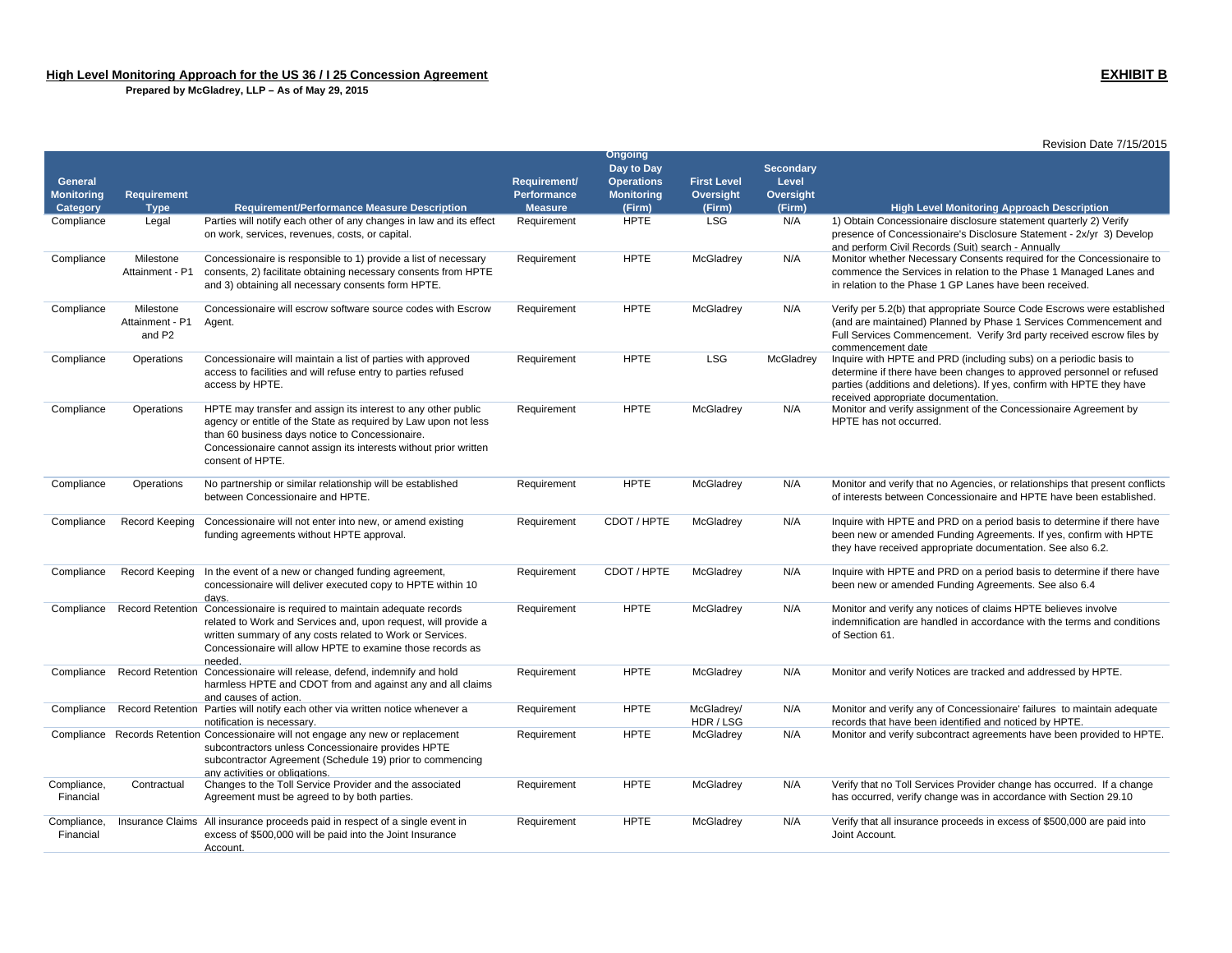|                          |                              |                                                                                                                                          |                |                       |                    |                  | Revision Date 7/15/2015                                                                                           |
|--------------------------|------------------------------|------------------------------------------------------------------------------------------------------------------------------------------|----------------|-----------------------|--------------------|------------------|-------------------------------------------------------------------------------------------------------------------|
|                          |                              |                                                                                                                                          |                | <b>Ongoing</b>        |                    |                  |                                                                                                                   |
|                          |                              |                                                                                                                                          |                | Day to Day            |                    | <b>Secondary</b> |                                                                                                                   |
| General                  |                              |                                                                                                                                          | Requirement/   | <b>Operations</b>     | <b>First Level</b> | Level            |                                                                                                                   |
| <b>Monitoring</b>        | Requirement                  |                                                                                                                                          | Performance    | <b>Monitoring</b>     | Oversight          | Oversight        |                                                                                                                   |
| Category                 | <b>Type</b>                  | <b>Requirement/Performance Measure Description</b>                                                                                       | <b>Measure</b> | (Firm)<br><b>HPTE</b> | (Firm)             | (Firm)           | <b>High Level Monitoring Approach Description</b>                                                                 |
| Compliance,<br>Financial |                              | Insurance Claims Concessionaire will make claims against insurances to reduce<br>the amount of any claim Concessionaire may have against | Requirement    |                       | McGladrey          | N/A              | Verify that Concessionaire makes claims against policies to maximize<br>reduction of any claim against CDOT/HPTE. |
|                          |                              | HPTE.                                                                                                                                    |                |                       |                    |                  |                                                                                                                   |
| Compliance,              | Model / Toll                 | Concessionaire has exclusive right to receive toll revenues                                                                              | Requirement    | <b>HPTE</b>           | McGladrey          | N/A              | Verify compliance with requirements outlined in Schedule 16, also lists                                           |
| Financial                | Revenue                      | from HPTE in accordance with Section 29.1(b) and Toll                                                                                    |                |                       |                    |                  | reporting requirements                                                                                            |
|                          |                              | Services Agreement. Schedule 16 shall have effect.                                                                                       |                |                       |                    |                  |                                                                                                                   |
| Compliance,              | Model / Toll                 | Concessionaire is responsible for all toll transaction account                                                                           | Requirement    | <b>HPTE</b>           | McGladrey          | N/A              | Verify that concessionaire does not implement changes in the ETCS that                                            |
| Financial                | Revenue                      | management services pursuant to the Tolling Services                                                                                     |                |                       |                    |                  | fail to coordinate with CDOT and result in a loss of toll revenue.                                                |
|                          |                              | Agreement.                                                                                                                               |                |                       |                    |                  |                                                                                                                   |
|                          |                              | Concessionaire must have approval of HPTE to enter into new                                                                              |                |                       |                    |                  |                                                                                                                   |
| Compliance,              | Model / Toll                 | <b>Tolling Services Agreement</b><br>Concessionaire will operate the ETCS. If Concessionaire                                             | Requirement    | <b>HPTE</b>           | McGladrey          | N/A              | Verify that Concessionaire has not entered into new tolling agreement                                             |
| Financial                | Revenue                      | wishes to change the ETCS, it will coordinate with HPTE and                                                                              |                |                       |                    |                  | without acceptance (approval) by HPTE.                                                                            |
|                          |                              | CDOT prior to implementation.                                                                                                            |                |                       |                    |                  |                                                                                                                   |
| Compliance,              | Payments                     | HPTE has 15 business days from receipt to make payment of                                                                                | Requirement    | <b>HPTE</b>           | McGladrey          | N/A              | Verify that Concessionaire has provided appropriate reports per Section                                           |
| Financial                |                              | the Interim Capital Payment, as long as appropriate supporting                                                                           |                |                       |                    |                  | 2 of Schedule 5. Monitor that Concessionaire has submitted invoice                                                |
|                          |                              | documentation has been provided and Concessionaire has                                                                                   |                |                       |                    |                  | containing proper supporting documentation. Monitor and verify that                                               |
|                          |                              | complied with all Plans.                                                                                                                 |                |                       |                    |                  | HPTE has made Interim Capital Payments within 15 business days of                                                 |
|                          |                              |                                                                                                                                          |                |                       |                    |                  | fulfillment of requirements by concessionaire (Supported invoice and                                              |
| Compliance,              | Operations                   | Concessionaire will perform Non-Separable Tasks per the Life                                                                             | Requirement    | HDR / LSG             | <b>HPTE</b>        | McGladrey        | monthly reports)<br>Verify whether non-separable tasks are properly identified, costs are                         |
| Financial,               |                              | Cycle Maintenance Plan as agreed to by HPTE.                                                                                             |                |                       |                    |                  | shared, and documented.                                                                                           |
| Technical                |                              |                                                                                                                                          |                |                       |                    |                  |                                                                                                                   |
| Compliance,              | Insurance                    | Concessionaire will maintain proper insurance coverage.                                                                                  | Requirement    | <b>HPTE</b>           | McGladrey          | N/A              | Monitor insurances are in compliance with Part 3 of Section 17.                                                   |
| Technical                | Requirements                 |                                                                                                                                          |                |                       |                    |                  | Monitor insurance proceeds are applied in accordance with Section 38.                                             |
|                          |                              |                                                                                                                                          |                |                       |                    |                  |                                                                                                                   |
| Compliance,              | Milestone                    | Upon completion of Phase 1, Concessionaire will commence                                                                                 | Requirement    | HDR / LSG             | <b>HPTE</b>        | McGladrey        | Verify Conditions Precedent per Schedule 2, Part 2 are achieved prior to                                          |
| Technical                | Attainment - P1<br>Milestone | snow and ice removal services<br>Concessionaire must obtain completion of Phase 2 work by the                                            |                | CDOT / HPTE           | HDR / LSG          | N/A              | July 22, 2015.<br>Verify Notice of Phase 2 Work Completion and Preliminary                                        |
| Compliance,<br>Technical | Attainment - P2              | Full services commencement date (or liquidated damages will                                                                              | Requirement    |                       |                    |                  | Requirements by Concessionaire, Verify acceptance by HPTE.                                                        |
|                          |                              | be due to HPTE).                                                                                                                         |                |                       |                    |                  |                                                                                                                   |
| Compliance,              | Milestone                    | Concessionaire will correct non-conforming Phase 2 work and                                                                              | Requirement    | CDOT / HPTE           | HDR / LSG          | McGladrey        | Verify Notice of Phase 2 Work Completion and Preliminary                                                          |
| Technical                | Attainment - P2              | provide written notice to HPTE of correction when all                                                                                    |                |                       |                    |                  | Requirements by Concessionaire, Verify acceptance by HPTE and                                                     |
|                          |                              | preliminary requirements have been met.                                                                                                  |                |                       |                    |                  | attainment of requirements. Identify Non-Conformance and correction of                                            |
|                          |                              |                                                                                                                                          |                |                       |                    |                  | non-conformance                                                                                                   |
| Compliance,              | Milestone                    | Concessionaire will provide HPTE with a sworn affidavit of                                                                               | Requirement    | CDOT / HPTE           | HDR / LSG          | McGladrey        | Verify that Concessionaire has provided Affidavit attesting that all Phase                                        |
| Technical                | Attainment - P2              | completion for Phase 2 work in accordance with the                                                                                       |                |                       |                    |                  | 2 work has been completed and verbiage of affidavit is in compliance                                              |
|                          |                              | requirements of 19.3.                                                                                                                    |                |                       |                    |                  | with 19.4 "Requirements of Affidavit of Phase 2 Work Completion"                                                  |
| Compliance,              | Milestone                    | Concessionaire's sworn affidavit of completion of Phase 2 work                                                                           | Requirement    | CDOT / HPTE           | HDR/LSG            | McGladrey        | Verify that concessionaire has provided executed sworn affidavit that all                                         |
| Technical                | Attainment - P2              | shall contain the specific verbiage contained in Part 5, section                                                                         |                |                       |                    |                  | Phase 2 work completion have been met.                                                                            |
|                          |                              | 19.4.                                                                                                                                    |                |                       |                    |                  |                                                                                                                   |
| Compliance,              | Milestone                    | HPTE will deliver notice of Conditions Precedent before                                                                                  | Requirement    | CDOT / HPTE           | HDR/LSG            | N/A              | Verify that HPTE has performed and documented inspection of Phase 2                                               |
| Technical                | Attainment - P2              | concessionaire will commence Snow and Ice removal services.                                                                              |                |                       |                    |                  | Work.                                                                                                             |
|                          |                              | What are Conditions Precedent? CP's are in Sch. 2 of the CA                                                                              |                |                       |                    |                  |                                                                                                                   |
|                          | Milestone                    | The concessionaire will provide advance notice of Phase 2                                                                                | Requirement    | CDOT / HPTE           | HDR / LSG          | McGladrey        |                                                                                                                   |
| Compliance,<br>Technical | Attainment - P2              | Completion to HPTE at least 20 business days prior to its                                                                                |                |                       |                    |                  | Verify that Phase 2 completion was timely, and if not timely, determine<br>and quantify any delay.                |
|                          |                              | expected completion date of Phase 2 requirements.                                                                                        |                |                       |                    |                  |                                                                                                                   |
| Compliance,              | Milestone                    | Upon receipt of Concessionaire's sworn affidavit of completion                                                                           | Requirement    | CDOT / HPTE           | HDR / LSG          | McGladrey        | Verify Completion/Attainment of Conditions Precedent, per Schedule 2,                                             |
| Technical                | Attainment - P2              | of Phase 2 work, HPTE will perform a final inspection and issue                                                                          |                |                       |                    |                  | Part 3 are attained (Prior to December 31, 2015) and acceptance/                                                  |
|                          |                              | a Notice of Phase 2 Work Completion once all requirements                                                                                |                |                       |                    |                  | approval by CDOT/HPTE.                                                                                            |
|                          |                              | have been satisfied.                                                                                                                     |                |                       |                    |                  |                                                                                                                   |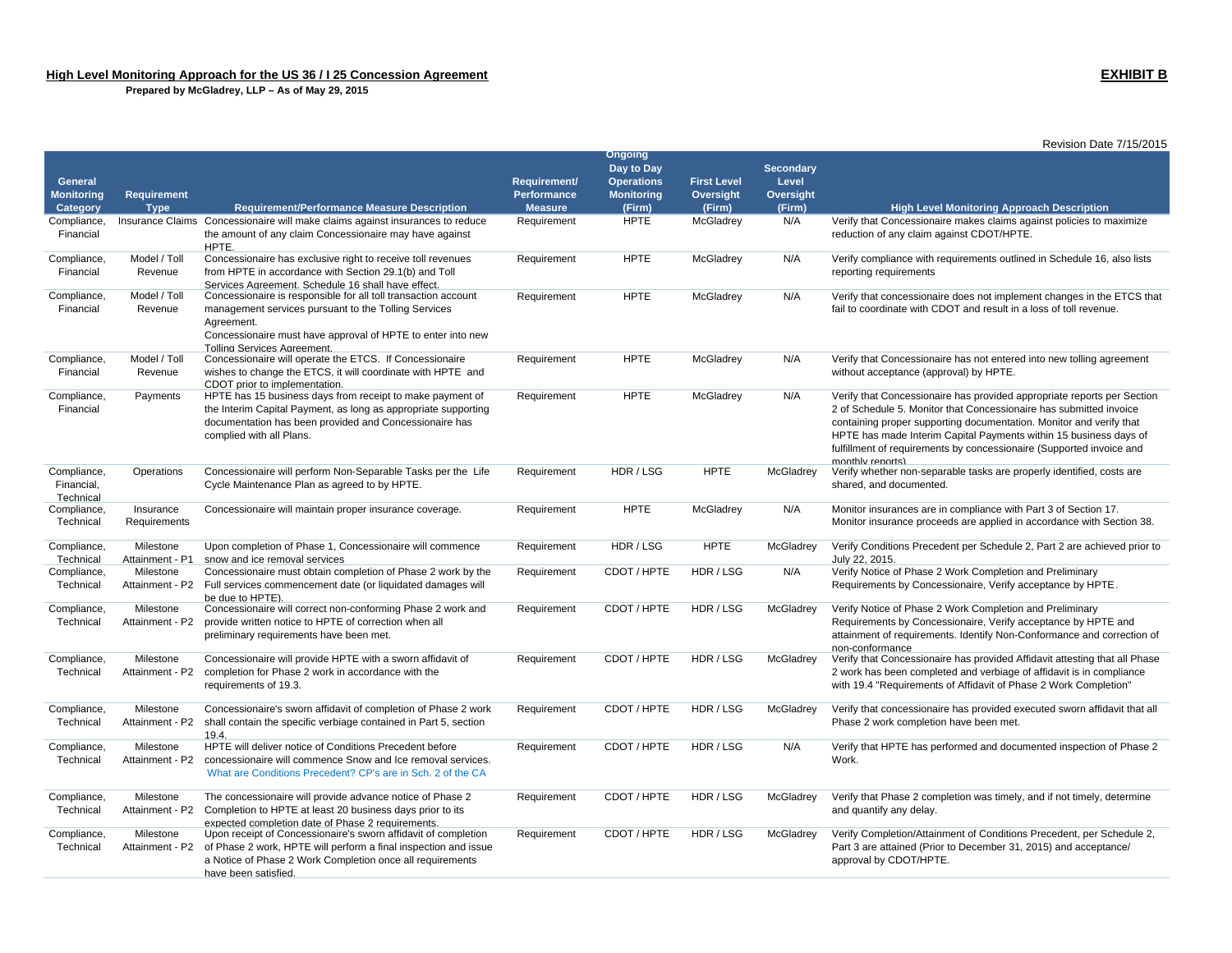|                                                 |                                             |                                                                                                                                                                                                                                                                                                                                                                                                                                                                                                      |                                               |                                                                                  |                                           |                                                  | Revision Date 7/15/2015                                                                                                                                                                                                                                                                                                                                                                                                                                                                                                                 |
|-------------------------------------------------|---------------------------------------------|------------------------------------------------------------------------------------------------------------------------------------------------------------------------------------------------------------------------------------------------------------------------------------------------------------------------------------------------------------------------------------------------------------------------------------------------------------------------------------------------------|-----------------------------------------------|----------------------------------------------------------------------------------|-------------------------------------------|--------------------------------------------------|-----------------------------------------------------------------------------------------------------------------------------------------------------------------------------------------------------------------------------------------------------------------------------------------------------------------------------------------------------------------------------------------------------------------------------------------------------------------------------------------------------------------------------------------|
| <b>General</b><br><b>Monitoring</b><br>Category | <b>Requirement</b><br><b>Type</b>           | <b>Requirement/Performance Measure Description</b>                                                                                                                                                                                                                                                                                                                                                                                                                                                   | Requirement/<br>Performance<br><b>Measure</b> | <b>Ongoing</b><br>Day to Day<br><b>Operations</b><br><b>Monitoring</b><br>(Firm) | <b>First Level</b><br>Oversight<br>(Firm) | <b>Secondary</b><br>Level<br>Oversight<br>(Firm) | <b>High Level Monitoring Approach Description</b>                                                                                                                                                                                                                                                                                                                                                                                                                                                                                       |
| Compliance,<br>Technical                        | Milestone                                   | Concessionaire must submit project Plans at the specified<br>Attainment - Plans intervals for review and comment by HPTE. HPTE may decline<br>the plan for the specified reasons.                                                                                                                                                                                                                                                                                                                    | Requirement                                   | HDR / LSG                                                                        | <b>HPTE</b>                               | McGladrey                                        | Verify submittal of Maintenance Management plan, Operations<br>Management Plan, Transitional Management Plan, Communications<br>Plan and a Marketing Plan. Verify HPTE acceptance of Maintenance<br>Management plan, Operations Management Plan, Transitional<br>Management Plan, Communications Plan and a Marketing Plans.                                                                                                                                                                                                            |
| Compliance,<br>Technical                        | Milestone<br>Attainment -<br>Plans (Annual) | Within 90 days before the beginning of each calendar year,<br>Concessionaire will prepare and submit a 5 year Life Cycle<br>Maintenance Plan for review, comment, and approval by HPTE.                                                                                                                                                                                                                                                                                                              | Requirement                                   | HDR / LSG                                                                        | <b>HPTE</b>                               | McGladrey                                        | Verify submittal of annual 5 year Life Cycle Maintenance Plan for<br>maintenance to Managed Lanes. Determine if changes have been<br>requested by HPTE and if so, verify changes have been incorporated<br>into plan.                                                                                                                                                                                                                                                                                                                   |
| Compliance,<br>Technical                        | Operations                                  | Concessionaire at all times shall remain compliant with all<br>Schedule 6 operational and maintenance requirements.                                                                                                                                                                                                                                                                                                                                                                                  | Requirement                                   | HDR / LSG                                                                        | <b>HPTE</b>                               | N/A                                              | Monitor and verify materials and equipment used for the performance of<br>services are in accordance with Service Requirements.<br>Monitor and verify that highway maintenance employees' rates of pay<br>and benefits are no less than comparable to CDOT's maintenance<br>employees.<br>Monitor and verify that maintenance personnel are in sufficient numbers<br>and skill level.<br>Monitor land is used only for Services.                                                                                                        |
| Compliance,<br>Technical                        | Operations                                  | Concessionaire has seven Business Days to agree with HPTE<br>when and how corrective work will be accomplished; if not<br>performed accordingly, HPTE can hire a third party.                                                                                                                                                                                                                                                                                                                        | Requirement                                   | CDOT / HPTE                                                                      | <b>HPTE</b>                               | McGladrey                                        | In the event of non-conforming or warranty work, and notice to<br>concessionaire, verify concessionaire's agreement to correct work<br>inclusive of how and when Concessionaire will correct its work. In the<br>event of failure to remedy by Concessionaire, verify HPTE plan to<br>effectuate correction of non-conforming or defective work.<br>CDOT / HPTF to monitor thru completion.                                                                                                                                             |
| Compliance,<br>Technical                        | Operations                                  | Concessionaire shall make the managed lanes available for<br>use by vehicles and provide services and snow and ice<br>removal in accordance with Agreement terms: A) From<br>commencement date forward for the I-25 managed lanes and I-<br>25 Shared Bridge decks, B) from Phase 1 services<br>commencement date forward for the Phase 1 managed lanes<br>and Phase 1 GP Lanes, and C) from the full services<br>commencement date forward for the managed lanes and US<br>36 General nurnose langs | Requirement                                   | HDR / LSG                                                                        | McGladrey                                 | N/A                                              | Verify Concessionaire has performed required snow and ice<br>maintenance as set forth in Schedule 19 of the agreement. (Post -<br>Completion)                                                                                                                                                                                                                                                                                                                                                                                           |
| Compliance,<br>Technical                        | Operations                                  | Concessionaire shall meet each and every obligation,<br>independent of each other. (Failure to meet one obligation shall<br>not be an excuse for not meeting another obligation).                                                                                                                                                                                                                                                                                                                    | Requirement                                   | <b>HPTE</b><br>HDR/LSG                                                           | McGladrey                                 | N/A                                              | Verify Concessionaire compiles Monthly and Annual Service Reporting in<br>accordance with Section 1.8 of Schedule 6. Monitor and verify Error<br>reporting and underlying error notice is reported in accordance with<br>agreement. Monitor and verify unresolved issues are handled in<br>accordance with Dispute Resolution procedures and terms. Monitor and<br>verify Challenges are handled in accordance with 35.1 a & c.<br>If errors exist in Monthly Service Report, monitor procedures detailed in<br>Section are adhered to. |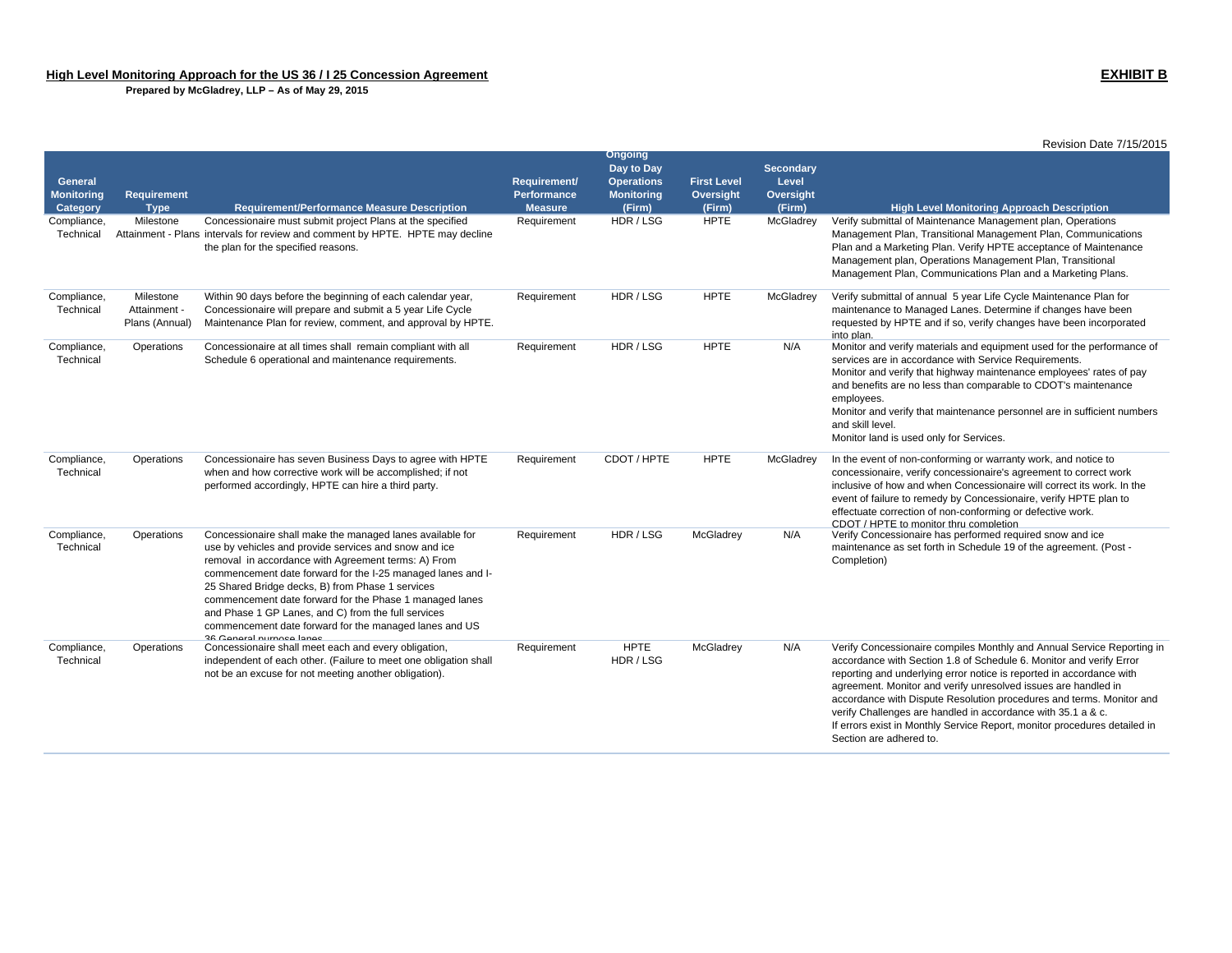|                                                 |                              |                                                                                                                                                                                                                                                                                                                                                                                                                                                                                                                                                                                                                                                                |                                               |                                                                           |                                           |                                                  | Revision Date 7/15/2015                                                                                                                                                                                                                                                   |
|-------------------------------------------------|------------------------------|----------------------------------------------------------------------------------------------------------------------------------------------------------------------------------------------------------------------------------------------------------------------------------------------------------------------------------------------------------------------------------------------------------------------------------------------------------------------------------------------------------------------------------------------------------------------------------------------------------------------------------------------------------------|-----------------------------------------------|---------------------------------------------------------------------------|-------------------------------------------|--------------------------------------------------|---------------------------------------------------------------------------------------------------------------------------------------------------------------------------------------------------------------------------------------------------------------------------|
| <b>General</b><br><b>Monitoring</b><br>Category | Requirement<br><b>Type</b>   | <b>Requirement/Performance Measure Description</b>                                                                                                                                                                                                                                                                                                                                                                                                                                                                                                                                                                                                             | Requirement/<br>Performance<br><b>Measure</b> | Ongoing<br>Day to Day<br><b>Operations</b><br><b>Monitoring</b><br>(Firm) | <b>First Level</b><br>Oversight<br>(Firm) | <b>Secondary</b><br>Level<br>Oversight<br>(Firm) | <b>High Level Monitoring Approach Description</b>                                                                                                                                                                                                                         |
| Compliance,<br>Technical                        | Operations                   | Concessionaire will perform services using materials and<br>equipment in accordance with the HPTE service requirements<br>and good industry practice. Concessionaire will ensure that<br>services are provided by appropriately skilled and experienced<br>personnel, and personnel are paid at least equivalent to the<br>CDOT employee rates and benefits. Concessionaire will<br>ensure all subcontractors perform services in accordance with<br>the Agreement. Concessionaire shall provide access to the<br>sites to the appropriate HPTE and outside (i.e., utility)<br>personnel. Concessionaire shall ensure land is used only for<br><b>Consider</b> | Requirement                                   | HDR / LSG                                                                 | <b>HPTE</b>                               | McGladrey                                        | Verify Concessionaire has made Managed Lanes available for use in<br>accordance with agreement terms.                                                                                                                                                                     |
| Compliance,<br>Technical                        | Operations                   | Concessionaire will prepare a Monthly Service Report and<br>Annual Service Report, and provide corrections as necessary.                                                                                                                                                                                                                                                                                                                                                                                                                                                                                                                                       | Requirement                                   | <b>HPTE</b>                                                               | HDR / LSG                                 | McGladrey                                        | Verify Concessionaire's compliance with Maintenance Management plan,<br>Operations Management Plan, Transitional Management Plan,<br>Communications Plan and a Marketing Plan.                                                                                            |
| Compliance,<br>Technical                        | Operations                   | Concessionaire will perform Services in accordance with the<br>Maintenance Management Plan, Operations Management<br>Plan, and the Safety Plan accepted by HPTE.                                                                                                                                                                                                                                                                                                                                                                                                                                                                                               | Requirement                                   | HDR / LSG                                                                 | McGladrey                                 | N/A                                              | Monitor and verify that Concessionaire has met contractual requirements<br>for services independent of service and operating plans. Verify<br>Concessionaire's compliance with both HPTE Service Requirements and<br>Concessionaire Proposed Services. See 22.1 and 22.2. |
| Compliance,<br>Technical                        | Operations                   | HPTE will assess noncompliance points to Concessionaire in<br>accordance with and for the items detailed in Schedule 10.                                                                                                                                                                                                                                                                                                                                                                                                                                                                                                                                       | Requirement                                   | <b>HPTE</b>                                                               | HDR / LSG                                 | McGladrey                                        | Monitor Concessionaire's ongoing compliance with Schedule 6, HPTE<br>Service Requirements. These are likely established in Schedule 10,<br>crosscheck against Schedule 10 requirements and ensure no duplication.                                                         |
| Compliance,<br>Technical                        | Operations                   | If Concessionaire fails to make Managed Lanes available for a<br>period of 5 days following notice, HPTE is entitled to take steps<br>to make Managed Lanes available for use at the<br>Concessionaire's cost.                                                                                                                                                                                                                                                                                                                                                                                                                                                 | Requirement                                   | <b>HPTE</b>                                                               | HDR / LSG                                 | McGladrey                                        | Verify Concessionaire has made Managed Lanes available for use in<br>accordance with agreement terms.                                                                                                                                                                     |
| Compliance,<br>Technical                        | Operations                   | Intelligent Transportation Systems Maintenance must be<br>performed as specified in Section 19 of Schedule 5.                                                                                                                                                                                                                                                                                                                                                                                                                                                                                                                                                  | Requirement                                   | HDR/LSG                                                                   | McGladrey                                 | N/A                                              | Verify noncompliance points are determined in accordance with<br>parameters set forth in Schedule. (While likely have individual<br>Requirement for each of the Schedule 10 requirements so may capture<br>this in individual requirements.)                              |
| Financial                                       | Milestone<br>Attainment - P2 | In the event that Concessionaire does not achieve completion<br>of Phase 2 Work by the full services commencement date and<br>liquidated damages are due to HPTE, such liquidated damages<br>shall not exceed \$1,095,000 in relation to Section 20.2a or<br>\$5,475,000 in relation to Section 20.2b.                                                                                                                                                                                                                                                                                                                                                         | Requirement                                   | CDOT / HPTE                                                               | McGladrey                                 | N/A                                              | In the event of liquidated damages, verify that liquidated damages are<br>under Capped amount of \$1,095,000, and that Toll Revenue Payable is<br>within capped amount of \$5,475,000 pursuant to 20.4 of Agreement.                                                      |
| Financial                                       | Milestone<br>Attainment - P2 | In the event that liquidated damages are due to HPTE for<br>failure to complete phase 2 Work by the full services<br>commencement date, amounts due shall be deducted from<br>amount due from HPTE, or paid within 10 business days of<br>receipt of invoice from HPTE.                                                                                                                                                                                                                                                                                                                                                                                        | Requirement                                   | CDOT / HPTE                                                               | McGladrey                                 | N/A                                              | In the event that liquidated damages are due under the Agreement,<br>verify offset, invoicing and payment by concessionaire.                                                                                                                                              |
| Financial                                       | Model / Toll<br>Revenue      | Cash flow sharing payments are due from Concessionaire to<br>HPTE in accordance with Schedule 14. Concessionaire shall<br>provide, and HPTE is responsible for reviewing, the Actual<br>Equity IRR.                                                                                                                                                                                                                                                                                                                                                                                                                                                            | Requirement                                   | <b>HPTE</b>                                                               | <b>CDOT</b>                               | N/A                                              | TBD - verify indexed values in the rest of the Agreement are reviewed<br>and changed annually as appropriate. See subsequent sections of<br>monitoring activities.                                                                                                        |
| Financial                                       | Model / Toll<br>Revenue      | Concessionaire will provide revisions and annual updates to the<br>Base Case Financial Model.                                                                                                                                                                                                                                                                                                                                                                                                                                                                                                                                                                  | Requirement                                   | <b>HPTE</b>                                                               | McGladrey                                 | N/A                                              | Monitor Base Case Financial Model updates and revisions are in<br>accordance with Part 2 of Schedule 11.                                                                                                                                                                  |
| Financial                                       | Model / Toll<br>Revenue      | Financial Model is required to be indexed each year to reflect<br>changes in the Consumer Price Index.                                                                                                                                                                                                                                                                                                                                                                                                                                                                                                                                                         | Requirement                                   | <b>HPTE</b>                                                               | McGladrey                                 | McGladrey                                        | Verify Cash Flow Sharing is in accordance with Schedule 14.                                                                                                                                                                                                               |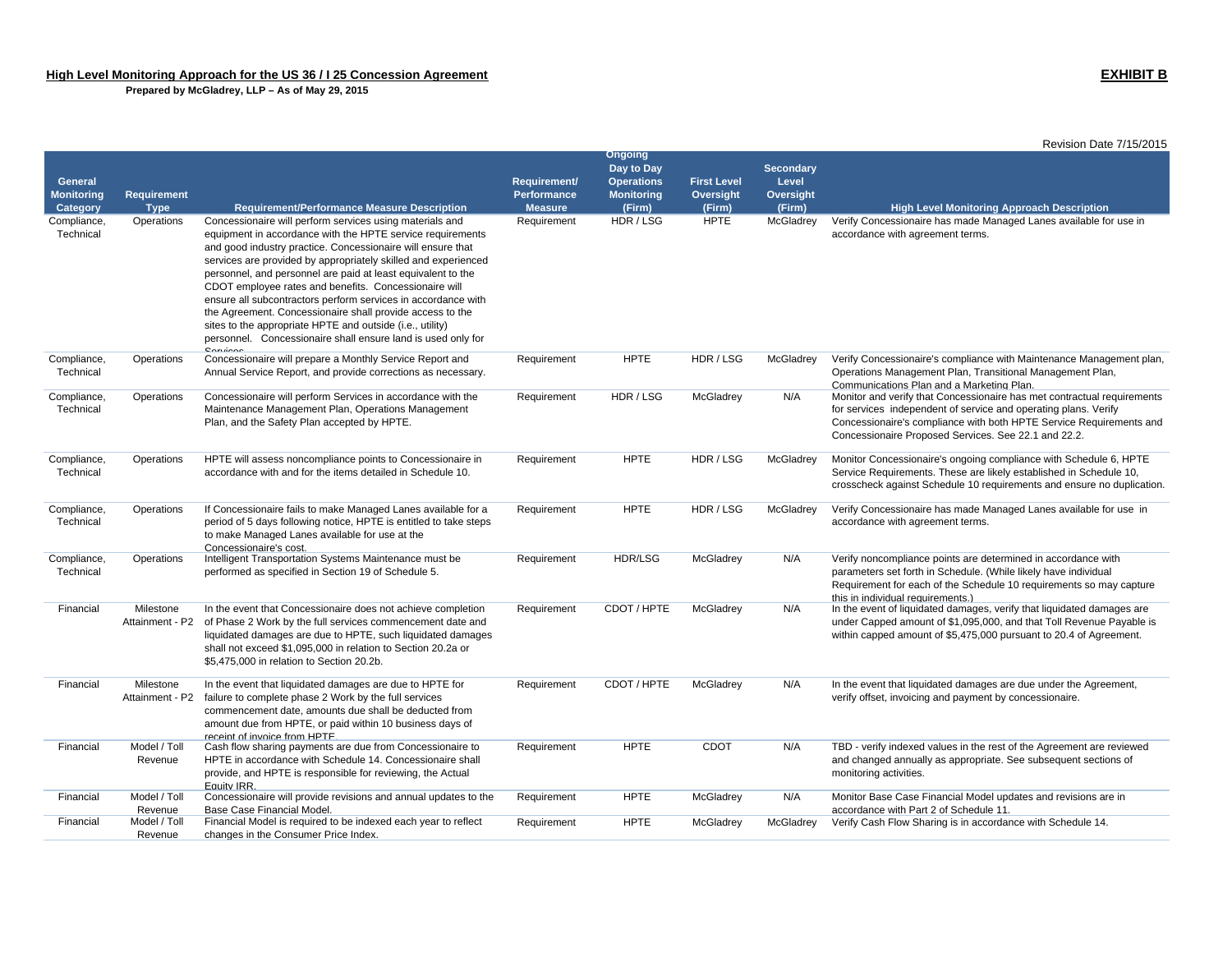|                                          |                                   |                                                                                                                                                                                                                                                                                                                                                                                                                 |                                                      |                                                                                  |                                           |                                                  | Revision Date 7/15/2015                                                                                                                                                                                                                                                                |
|------------------------------------------|-----------------------------------|-----------------------------------------------------------------------------------------------------------------------------------------------------------------------------------------------------------------------------------------------------------------------------------------------------------------------------------------------------------------------------------------------------------------|------------------------------------------------------|----------------------------------------------------------------------------------|-------------------------------------------|--------------------------------------------------|----------------------------------------------------------------------------------------------------------------------------------------------------------------------------------------------------------------------------------------------------------------------------------------|
| General<br><b>Monitoring</b><br>Category | <b>Requirement</b><br><b>Type</b> | <b>Requirement/Performance Measure Description</b>                                                                                                                                                                                                                                                                                                                                                              | Requirement/<br><b>Performance</b><br><b>Measure</b> | <b>Ongoing</b><br>Day to Day<br><b>Operations</b><br><b>Monitoring</b><br>(Firm) | <b>First Level</b><br>Oversight<br>(Firm) | <b>Secondary</b><br>Level<br>Oversight<br>(Firm) | <b>High Level Monitoring Approach Description</b>                                                                                                                                                                                                                                      |
| Financial                                | Payments                          | HPTE is responsible for payment of GP Routine Maintenance<br>Fees, Snow and Ice Control Services Fees and reimbursement<br>in relation to the I-25 shared bridge decks.                                                                                                                                                                                                                                         | Requirement                                          | <b>HPTE</b>                                                                      | McGladrey                                 | N/A                                              | Monitor and verify amount due and paid to concessionaire due for<br>closures that qualify for concessionaire payment by HPTE.                                                                                                                                                          |
| Financial                                | Payments                          | If there are emergency or other suspensions of tolls or closures<br>of the managed lanes, HPTE may have certain payment<br>requirements, depending on the length and reason. In cases<br>where payments are due to the Concessionaire, HPTE has<br>three business days from the date the closure or suspension<br>occurred, or 10 days after the actual data necessary to make<br>the calculation is available. | Requirement                                          | <b>HPTE</b>                                                                      | McGladrey                                 | N/A                                              | Monitor HPTE payments to Concessionaire for Snow and Ice Control<br>Services and Non-Separable Percentage of Routine Maintenance are in<br>accordance with Schedule 15.                                                                                                                |
| Financial                                | Payments                          | On July 1 of each Year the Concessionaire shall pay the HPTE<br>Cost Reimbursement Amount to HPTE.                                                                                                                                                                                                                                                                                                              | Requirement                                          | <b>HPTE</b>                                                                      | McGladrey                                 | N/A                                              | Verify Concessionaire pays HPTE Cost Reimbursement Amount to<br>HPTE on the first day of each year.                                                                                                                                                                                    |
| Financial                                | Penalties / Relief                | Concessionaire has a right to relief if Force Majeure Event was<br>the cause of a breach and property mitigation steps were taken.                                                                                                                                                                                                                                                                              | Requirement                                          | <b>HPTE</b>                                                                      | McGladrey                                 | N/A                                              | If a Relief Event affects ability to perform Snow and Ice Services or other<br>maintenance services, verify HPTE receives a fair and reasonableness<br>reduction in Snow and Ice or other maintenance services costs.                                                                  |
| Financial                                |                                   | Penalties / Relief If Force Majeure Event prevents or diminishes<br>Concessionaire's performance of Snow and Ice Services or<br>Maintenance Services, HPTE is entitled to a fair and<br>reasonable reduction in fees. as agreed by Concessionaire.                                                                                                                                                              | Requirement                                          | <b>HPTE</b>                                                                      | McGladrey                                 | N/A                                              | If compensation event and proper notice, and Concessionaire provided<br>cost and mitigation details in accordance with 41.4, then verify<br>compensation by HPTE is in accordance with terms of 41.4 (This would<br>likely be an out of scope analysis)                                |
| Financial                                | Penalties / Relief                | If Relief Event prevents or diminishes Concessionaire's<br>performance of Snow and Ice Services or Maintenance<br>Services, HPTE is entitled to a fair and reasonable reduction in<br>fees, as agreed by Concessionaire.                                                                                                                                                                                        | Requirement                                          | <b>HPTE</b>                                                                      | McGladrey                                 | N/A                                              | If Force Majeure Event affects ability to perform Snow and Ice Services<br>or other maintenance services, verify that HPTE receives a fair and<br>reasonableness reduction in costs pursuant to 43.5.                                                                                  |
| Financial                                |                                   | Penalties / Relief If the Compensation Event could not have been avoided by the<br>Concessionaire, and the Concessionaire followed appropriate<br>Compensation Event procedures, HPTE will compensate<br>Concessionaire within 20 business days of receipt of claim,<br>make Revenue Compensation Payments, or provide non-<br>financial remedies as annropriate                                                | Requirement                                          | <b>HPTE</b>                                                                      | McGladrey                                 | N/A                                              | In Force Majeure Event, verify concessionaire has met requirements for<br>relief; demonstrated event causes breach and provided actions taken to<br>mitigate the effects of the event.                                                                                                 |
| Financial                                |                                   | Penalties / Relief In the occurrence of a Relief Event, Concessionaire will a) notify<br>HPTE of its claim within 20 business days and b) give full<br>details of the claim within 5 business days.                                                                                                                                                                                                             | Requirement                                          | <b>HPTE</b>                                                                      | McGladrey                                 | N/A                                              | In the a "Relief Event" verify that proper notice was provided; within 20<br>business days of knowledge Concessionaire will provide notice of claim,<br>and within 5 business days of receipt of notice, Concessionaire will<br>provide full details of claim.                         |
| Financial                                |                                   | Penalties / Relief On the occurrence of a Force Majeure Event, affected party will<br>notify other part as soon as possible, to include details and<br>evidence and any mitigating actions and effects.                                                                                                                                                                                                         | Requirement                                          | <b>HPTE</b>                                                                      | McGladrey                                 | N/A                                              | In the event of "Force Majeure" event, verify proper notice was provided<br>by concessionaire, together with mitigation provided by concessionaire.                                                                                                                                    |
| Financial                                |                                   | Penalties / Relief To obtain relief and/or claim compensation, the Concessionaire<br>must a) notify HPTE of its claim within 15 business days and b)<br>give full details of the Compensation Event within 10 business<br>days of notifying HPTE                                                                                                                                                                | Requirement                                          | <b>HPTE</b>                                                                      | McGladrey                                 | N/A                                              | Verify that no compensation events have occurred. In the event that a<br>compensation event occurs, verify that Concessionaire has adhered to<br>requirement of 41.3; written notice within 15 days of event, and provide<br>full details within 10 days of receipt of notice by HPTE. |
| Financial                                | Milestone<br>Attainment - P2      | In the event that concessionaire fails to achieve Phase 2<br>Completion by the Planned Full services commencement date,<br>Concessionaire shall pay HPTE liquidated damages as<br>prescribed in 20.2 of the Agreement.                                                                                                                                                                                          | Requirement                                          | CDOT / HPTE                                                                      | McGladrey                                 | N/A                                              | In the event that a delay in attainment of Phase 2 has occurred, calculate<br>liquidated damagers and toll revenue reduction (consideration) amounts.                                                                                                                                  |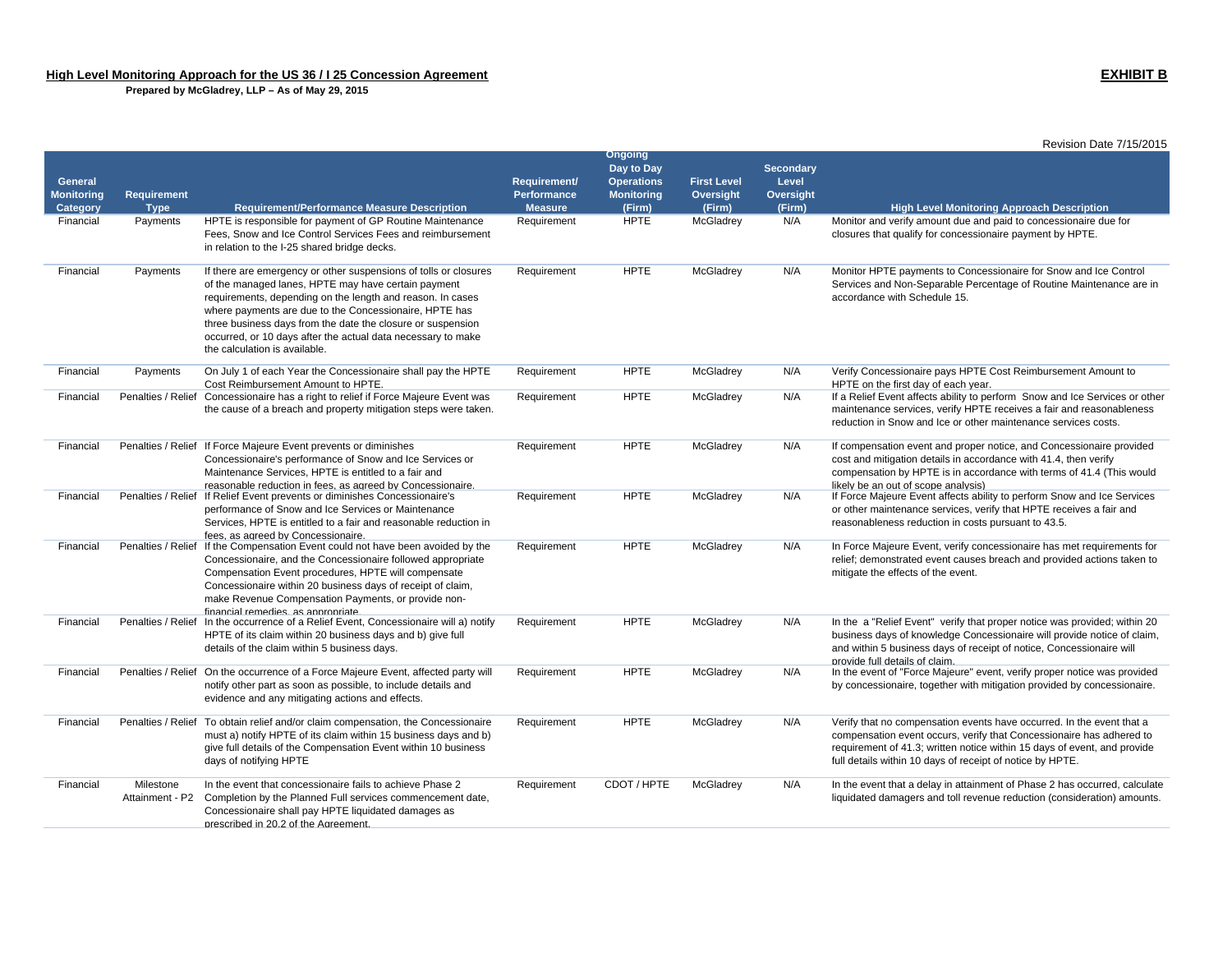|                         |                                             |                                                                                                                                                                                                                                                                                                                                                                                    |                        |                              |                    |                  | Revision Date 7/15/2015                                                                                                                                                                                                                                                                                                                                                                   |
|-------------------------|---------------------------------------------|------------------------------------------------------------------------------------------------------------------------------------------------------------------------------------------------------------------------------------------------------------------------------------------------------------------------------------------------------------------------------------|------------------------|------------------------------|--------------------|------------------|-------------------------------------------------------------------------------------------------------------------------------------------------------------------------------------------------------------------------------------------------------------------------------------------------------------------------------------------------------------------------------------------|
|                         |                                             |                                                                                                                                                                                                                                                                                                                                                                                    |                        | <b>Ongoing</b><br>Day to Day |                    | <b>Secondary</b> |                                                                                                                                                                                                                                                                                                                                                                                           |
| <b>General</b>          |                                             |                                                                                                                                                                                                                                                                                                                                                                                    | Requirement/           | <b>Operations</b>            | <b>First Level</b> | Level            |                                                                                                                                                                                                                                                                                                                                                                                           |
| <b>Monitoring</b>       | Requirement                                 |                                                                                                                                                                                                                                                                                                                                                                                    | Performance            | <b>Monitoring</b>            | Oversight          | Oversight        |                                                                                                                                                                                                                                                                                                                                                                                           |
| Category                | <b>Type</b>                                 | <b>Requirement/Performance Measure Description</b>                                                                                                                                                                                                                                                                                                                                 | <b>Measure</b>         | (Firm)                       | (Firm)             | (Firm)           | <b>High Level Monitoring Approach Description</b>                                                                                                                                                                                                                                                                                                                                         |
| Financial,<br>Technical |                                             | Insurance Claims In the case of a Relevant Incident, Concessionaire will promptly<br>complete the work necessary to repair, reinstate or replace<br>assets.<br>Withdrawals may be made from the Joint Insurance Account to<br>fund Reinstatement Work, in accordance with the Agreement.<br>HPTE will assist Concessionaire in the carrying out of<br>Reinstatement Work.          | Requirement            | <b>HPTE</b>                  | McGladrey          | N/A              | b) Verify that in the event of an "relevant" incident (\$250,000 or more),<br>Concessionaire promptly completes the work necessary to repair,<br>reinstate, or replace assets. C) Verify withdrawals from Joint Insurance<br>account are in accordance with agreement terms and conditions. (Note<br>the contract has reference errors in this section. Have they been<br>corrected?)     |
| Technical               | Insurance Claims                            | All insurance proceeds received will be applied to repair.<br>reinstate and replace each part of the assets of which such<br>proceeds were received.                                                                                                                                                                                                                               | Requirement            | <b>HPTE</b>                  | McGladrev          | N/A              | Verify that any repairs made related to insured losses are made in<br>accordance with CDOT/HPTE's Service Requirements and the<br>Concessionaire's Proposals.                                                                                                                                                                                                                             |
| Technical               | Insurance Claims                            | Where insurance proceeds are used to repair, reinstate or<br>replace any asset, Concessionaire will complete work in<br>accordance with HPTE's Service Requirements and the<br>Concessionaire's Proposals.                                                                                                                                                                         | Requirement            | <b>HPTE</b>                  | McGladrey          | N/A              | Verify that that insurance proceeds are used to repair impacted asset.<br>(Do we need to verify costs are not also billed to CDOT/HPTE through<br>other means or channels.)                                                                                                                                                                                                               |
| Technical               | Milestone<br>Attainment - P2                | If Defects in I-25 Managed Lanes are noted and remain after<br>the Commencement Date, Concessionaire will correct defects<br>as required by Schedule 6.<br>If damage occurs prior to Commencement Date and are not<br>repaired prior to CD and would cause a failure to comply with<br>Service Requirements, damage shall be treated as if it were<br>caused by Compensation Event | Requirement            | HDR / LSG                    | <b>HPTE</b>        | McGladrey        | Verify that no defects remain at Commencement Date and, if so, they<br>are corrected in accordance with Schedule 6.                                                                                                                                                                                                                                                                       |
| Technical               | Milestone<br>Attainment -<br>Plans (Annual) | HPTE and Concessionaire shall resolve disputes around Life<br>Cycle Maintenance Plan within 60 days after it is provided to<br>HPTE, or Dispute Resolution Procedures will be enacted.                                                                                                                                                                                             | Requirement            | HDR / LSG                    | <b>HPTE</b>        | McGladrey        | Monitor and determine if disputes arise between HPTE and<br>Concessionaire related to 5 Year Maintenance Plan.                                                                                                                                                                                                                                                                            |
| Technical               | Operations                                  | Concessionaire is responsible for 1) safety of design,<br>operations, construction methods and other Phase 2 work, b)<br>having designated person responsible for safety and maintain<br>an accident book, c) ensuring safety in accordance with<br>industry practices.                                                                                                            | Requirement            | CDOT / HDR /<br><b>LSG</b>   | <b>HPTE</b>        | McGladrey        | In the event that Concessionaire Fails to Comply with Life Cycle<br>Maintenance Plan, and HPTE elects to complete required work, verify<br>proper notice by HPTE (20 day notice), failure to cure, Concessionaire's<br>estimates of cost to cure or failure to provide estimates to cure, payment<br>by Concessionaire, and return of unused contingency to by HPTE to<br>Concessionaire. |
| Technical               | Operations                                  | Concessionaire will complete with Life Cycle Maintenance Plan,<br>or HPTE shall give notice that it will carry out tasks using own<br>equipment and personnel at Concessionaire's cost.                                                                                                                                                                                            | Requirement            | HPTE / CDOT                  | McGladrey          | McGladrey        | (ii) Verify that quality management documentation exists and is in<br>compliance with Section 1.7.3 of Schedule 6.                                                                                                                                                                                                                                                                        |
| Technical               | Operations                                  | Concessionaire will prepare, implement, and continually<br>maintain project quality management documentation.                                                                                                                                                                                                                                                                      | Requirement            | HPTE / CDOT                  | LSG / HDR          | McGladrey        | Regulations include: a) Concessionaire responsible for the safety of<br>design, operations, const. methods and other Phase 2 work, b) will<br>designate personnel responsible for safety and maintain an accident<br>book, c) ensure safety in accordance with industry practices.                                                                                                        |
| Technical               | Operations                                  | Concessionaire will provide a qualified environmental manage<br>over the duration of the contract period.                                                                                                                                                                                                                                                                          | Requirement            | HPTE / CDOT                  | McGladrey          | N/A              | Verify whether changes to the Environmental Manager occurred. If so,<br>confirm HPTE has reviewed and documented qualifications.                                                                                                                                                                                                                                                          |
| Technical               | Operations                                  | HPTE / CDOT will maintain and repair I-25 Managed Lanes sub<br>grade and bridge substructures. Concessionaire will close<br>Managed Lanes, if necessary, to facilitate this work.<br>Concessionaire will carry out preventative, routine, and life<br>cycle maintenance on I-25 bridge deck and managed lanes.                                                                     | Requirement            | <b>HPTE</b>                  | HDR / LSG          | McGladrey        | Verify I-25 bridges and sub-grade are properly maintained in accordance<br>with the appropriate Plans.                                                                                                                                                                                                                                                                                    |
| Compliance Operations   |                                             | Issue information to the public through any means that is<br>factually incorrect.                                                                                                                                                                                                                                                                                                  | Performance<br>Measure | <b>HPTE</b>                  | McGladrey          | N/A              | TBD based on Schedule 10 requirements.                                                                                                                                                                                                                                                                                                                                                    |
| Compliance Operations   |                                             | Abide by all requirements of the Managed Lanes<br><b>Communications Plan</b>                                                                                                                                                                                                                                                                                                       | Performance<br>Measure | <b>HPTE</b>                  | McGladrey          | N/A              | TBD based on Schedule 10 requirements.                                                                                                                                                                                                                                                                                                                                                    |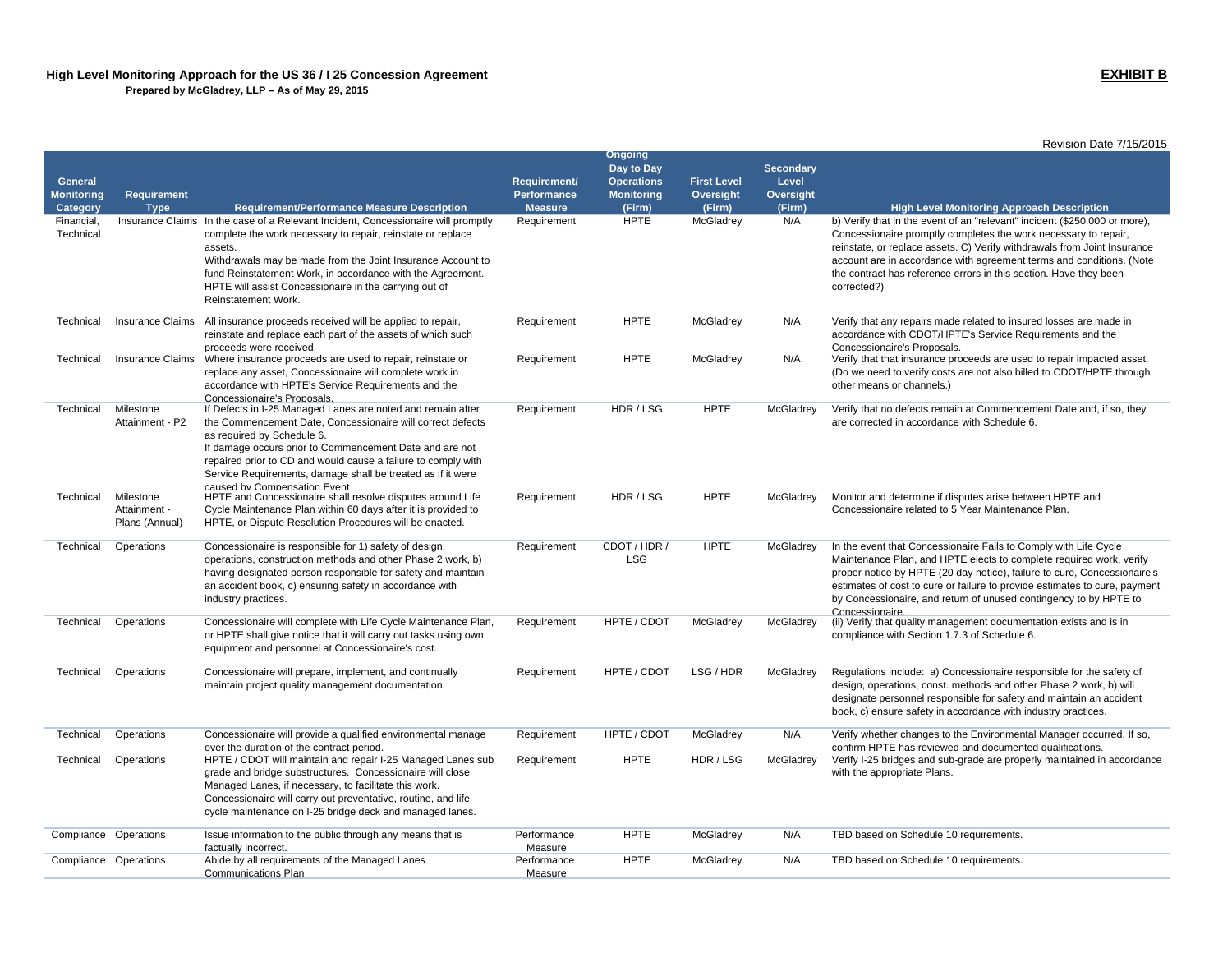|                                     |             |                                                                                                                                                                                                                                                                   |                                    |                                                                        |                                 |                                        | Revision Date 7/15/2015                           |
|-------------------------------------|-------------|-------------------------------------------------------------------------------------------------------------------------------------------------------------------------------------------------------------------------------------------------------------------|------------------------------------|------------------------------------------------------------------------|---------------------------------|----------------------------------------|---------------------------------------------------|
| <b>General</b><br><b>Monitoring</b> | Requirement |                                                                                                                                                                                                                                                                   | Requirement/<br><b>Performance</b> | <b>Ongoing</b><br>Day to Day<br><b>Operations</b><br><b>Monitoring</b> | <b>First Level</b><br>Oversight | <b>Secondary</b><br>Level<br>Oversight |                                                   |
| Category                            | <b>Type</b> | <b>Requirement/Performance Measure Description</b>                                                                                                                                                                                                                | <b>Measure</b>                     | (Firm)                                                                 | (Firm)                          | (Firm)                                 | <b>High Level Monitoring Approach Description</b> |
| Compliance Operations               |             | Compliance with a requirement with regard to Key Personnel in<br>the Concession Agreement,                                                                                                                                                                        | Performance<br>Measure             | <b>HPTE</b>                                                            | McGladrey                       | N/A                                    | TBD based on Schedule 10 requirements.            |
| Compliance Policy                   |             | Disclose a policy regarding privacy of Customer Confidential<br>Information to Customers in accordance with Schedule 6<br>Appendix 6-2.                                                                                                                           | Performance<br>Measure             | <b>HPTE</b>                                                            | McGladrey                       | N/A                                    | TBD based on Schedule 10 requirements.            |
| Compliance,<br>Technical            | Milestone   | Concessionaire to produce, review, and, as necessary, update<br>Attainment - Plans the following plans during the Services Period in accordance<br>with the Concession Agreement including but not limited: (7)<br>Managed Lane Communications Plan               | Performance<br>Measure             | HDR / LSG                                                              | <b>HPTE</b>                     | McGladrey                              | TBD based on Schedule 10 requirements.            |
| Compliance,<br>Technical            | Milestone   | Concessionaire to produce, review, and, as necessary, update<br>Attainment - Plans the following plans during the Services Period in accordance<br>with the Concession Agreement including but not limited: (4)<br>Disaster Recovery Plan                         | Performance<br>Measure             | HDR / LSG                                                              | <b>HPTE</b>                     | McGladrey                              | TBD based on Schedule 10 requirements.            |
| Compliance,<br>Technical            | Milestone   | Concessionaire to produce, review, and, as necessary, update<br>Attainment - Plans the following plans during the Services Period in accordance<br>with the Concession Agreement including but not limited: (6)<br>Incident Response Plan                         | Performance<br>Measure             | HDR / LSG                                                              | <b>HPTE</b>                     | McGladrey                              | TBD based on Schedule 10 requirements.            |
| Compliance,<br>Technical            | Milestone   | Concessionaire to produce, review, and, as necessary, update<br>Attainment - Plans the following plans during the Services Period in accordance<br>with the Concession Agreement including but not limited: (8)<br>Life Cvcle Maintenance Plan.                   | Performance<br>Measure             | HDR / LSG                                                              | <b>HPTE</b>                     | McGladrey                              | TBD based on Schedule 10 requirements.            |
| Compliance,<br>Technical            | Milestone   | Concessionaire to produce, review, and, as necessary, update<br>Attainment - Plans the following plans during the Services Period in accordance<br>with the Concession Agreement including but not limited: (1)<br>Maintenance Management Plan:                   | Performance<br>Measure             | HDR / LSG                                                              | <b>HPTE</b>                     | McGladrey                              | TBD based on Schedule 10 requirements.            |
| Compliance,<br>Technical            | Milestone   | Concessionaire to produce, review, and, as necessary, update<br>Attainment - Plans the following plans during the Services Period in accordance<br>with the Concession Agreement including but not limited: (3)<br><b>Operations Management Plan:</b>             | Performance<br>Measure             | HDR / LSG                                                              | <b>HPTE</b>                     | McGladrey                              | TBD based on Schedule 10 requirements.            |
| Compliance,<br>Technical            | Milestone   | Concessionaire to produce, review, and, as necessary, update<br>Attainment - Plans the following plans during the Services Period in accordance<br>with the Concession Agreement including but not limited: (5)<br>Transition Plan:                               | Performance<br>Measure             | HDR / LSG                                                              | <b>HPTE</b>                     | McGladrey                              | TBD based on Schedule 10 requirements.            |
| Compliance,<br>Technical            | Milestone   | Concessionaire to produce, review, and, as necessary, update<br>Attainment - Plans the following plans during the Services Period in accordance<br>with the Concession Agreement including but not limited: (2)<br>Quarterly, One- Year and Five Year Work Plans; | Performance<br>Measure             | HDR / LSG                                                              | <b>HPTE</b>                     | McGladrey                              | TBD based on Schedule 10 requirements.            |
| Compliance,<br>Technical            | Milestone   | Concessionaire to produce, review, and, as necessary, update<br>Attainment - Plans the following plans during the Services Period in accordance<br>with the Concession Agreement including but not limited:                                                       | Performance<br>Measure             | HDR / LSG                                                              | <b>HPTE</b>                     | McGladrey                              | TBD based on Schedule 10 requirements.            |
| Compliance,<br>Technical            | Operations  | Concessionaire to use, maintain and update the Maintenance<br>Management Information System in accordance with<br>paragraph 5.1 of Schedule 6.                                                                                                                    | Performance<br>Measure             | HDR / LSG                                                              | <b>HPTE</b>                     | McGladrey                              | TBD based on Schedule 10 requirements.            |
| Compliance,<br>Technical            | Operations  | Concessionaire to keep, maintain or make available to HPTE<br>and its designated representative any book, record or<br>document in accordance with Schedule 6 of the Concession<br>Aareement.                                                                     | Performance<br>Measure             | HDR / LSG                                                              | <b>HPTE</b>                     | McGladrey                              | TBD based on Schedule 10 requirements.            |
| Financial                           | Handback    | Establish and fund the Handback Reserve when required and<br>provide appropriate account information in accordance with<br>Section 48.8 of the Concession Agreement                                                                                               | Performance<br>Measure             | HDR / LSG                                                              | <b>HPTE</b>                     | McGladrey                              | TBD based on Schedule 10 requirements.            |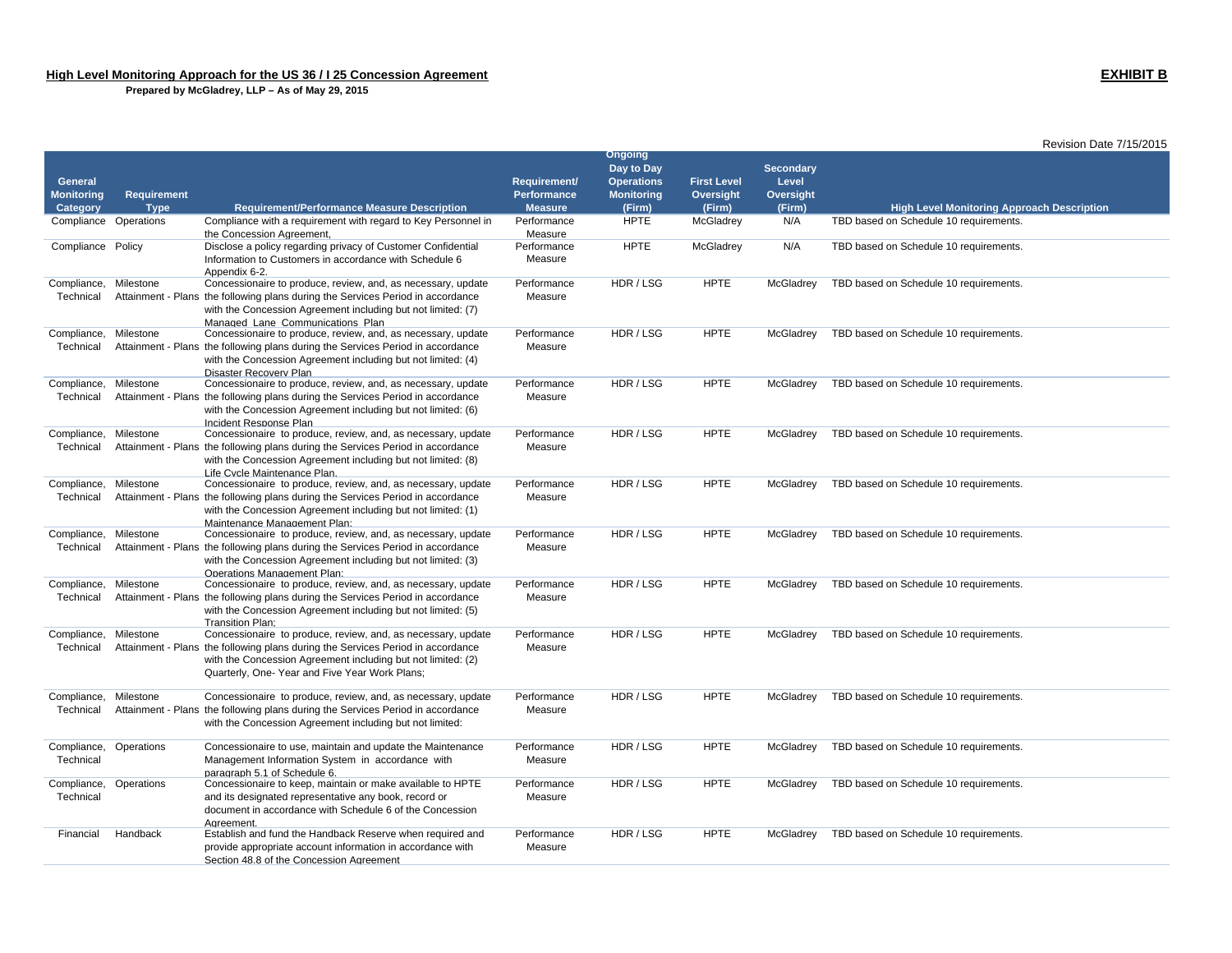|                   |                         |                                                                                                                        |                |                              |                    |                  | Revision Date 7/15/2015                           |
|-------------------|-------------------------|------------------------------------------------------------------------------------------------------------------------|----------------|------------------------------|--------------------|------------------|---------------------------------------------------|
|                   |                         |                                                                                                                        |                | <b>Ongoing</b><br>Day to Day |                    | <b>Secondary</b> |                                                   |
| <b>General</b>    |                         |                                                                                                                        | Requirement/   | <b>Operations</b>            | <b>First Level</b> | Level            |                                                   |
| <b>Monitoring</b> | <b>Requirement</b>      |                                                                                                                        | Performance    | <b>Monitoring</b>            | Oversight          | Oversight        |                                                   |
| Category          | <b>Type</b>             | <b>Requirement/Performance Measure Description</b>                                                                     | <b>Measure</b> | (Firm)                       | (Firm)             | (Firm)           | <b>High Level Monitoring Approach Description</b> |
| Financial         | Model / Toll            | All ETCS equipment is fully functional and housing is                                                                  | Performance    | HDR/LSG                      | <b>HPTE</b>        | McGladrey        | TBD based on Schedule 10 requirements.            |
|                   | Revenue                 | functioning and free of defects.                                                                                       | Measure        |                              |                    |                  |                                                   |
| Financial         | Model / Toll            | All beacons or other equipment associated with HOV                                                                     | Performance    | <b>HPTE</b>                  | McGladrey          | N/A              | TBD based on Schedule 10 requirements.            |
|                   | Revenue                 | enforcement are functioning as required when a vehicle passes                                                          | Measure        |                              |                    |                  |                                                   |
|                   |                         | through the lane declared as HOV.                                                                                      |                |                              |                    |                  |                                                   |
| Financial         | Model / Toll            | All antennas and readers are capturing 99.95% of transactions                                                          | Performance    | <b>HPTE</b>                  | McGladrey          | N/A              | TBD based on Schedule 10 requirements.            |
|                   | Revenue                 | where a transponder is present in the vehicle.                                                                         | Measure        |                              |                    |                  |                                                   |
| Financial         | Model / Toll            | Lane controllers are up and running 99.99% of the time that the                                                        | Performance    | <b>HPTE</b>                  | McGladrey          | N/A              | TBD based on Schedule 10 requirements.            |
|                   | Revenue                 | managed lanes are open.                                                                                                | Measure        |                              |                    |                  |                                                   |
| Financial         | Model / Toll            | AVC system is classifying the correct number of axles on                                                               | Performance    | <b>HPTE</b>                  | McGladrey          | N/A              | TBD based on Schedule 10 requirements.            |
|                   | Revenue                 | vehicles correctly 99.95% of the time a transaction is detected                                                        | Measure        |                              |                    |                  |                                                   |
|                   |                         | in the lane.                                                                                                           |                | <b>HPTE</b>                  |                    |                  |                                                   |
| Financial         | Model / Toll<br>Revenue | Transmit transactions that are not duplicates with the correct toll                                                    | Performance    |                              | McGladrey          | N/A              | TBD based on Schedule 10 requirements.            |
|                   |                         | amounts to the Customer Service Center (to be determined on<br>a per transmission basis).                              | Measure        |                              |                    |                  |                                                   |
| Financial         | Model / Toll            | Upon notification of a duplicate transaction or an incorrect toll                                                      | Performance    | <b>HPTE</b>                  | McGladrey          | N/A              | TBD based on Schedule 10 requirements.            |
|                   | Revenue                 | amount on a per transmissions basis, the Concessionaire shall                                                          | Measure        |                              |                    |                  |                                                   |
|                   |                         | reconcile or audit the data transmission within one Business                                                           |                |                              |                    |                  |                                                   |
|                   |                         | Day to identify any and all other duplicate transactions or                                                            |                |                              |                    |                  |                                                   |
|                   |                         | incorrect toll charges that may have occurred (to be determined                                                        |                |                              |                    |                  |                                                   |
|                   |                         | on a per transmission basis). Upon identification, the                                                                 |                |                              |                    |                  |                                                   |
|                   |                         | Concessionaire shall transmit the correct information to the                                                           |                |                              |                    |                  |                                                   |
|                   |                         | customer service center for rectification including appropriate                                                        |                |                              |                    |                  |                                                   |
|                   |                         | correspondence and crediting/debiting of accounts within five                                                          |                |                              |                    |                  |                                                   |
|                   |                         | days.                                                                                                                  |                |                              |                    |                  |                                                   |
| Financial         | Model / Toll            |                                                                                                                        | Performance    | <b>HPTE</b>                  | McGladrey          | N/A              | TBD based on Schedule 10 requirements.            |
|                   | Revenue                 | The Concessionaire shall only request payment from an<br>account on the list of current active tags transmitted by the | Measure        |                              |                    |                  |                                                   |
|                   |                         | customer service center (to be determined on a per                                                                     |                |                              |                    |                  |                                                   |
|                   |                         | transmission basis).                                                                                                   |                |                              |                    |                  |                                                   |
| Financial         | Model / Toll            | Comply with the toll pricing requirements (including notification                                                      | Performance    | <b>HPTE</b>                  | McGladrey          | N/A              | TBD based on Schedule 10 requirements.            |
|                   | Revenue                 | requirements) and vehicle usage/access requirements                                                                    | Measure        |                              |                    |                  |                                                   |
|                   |                         | approved by the HPTE Board as well as those required by                                                                |                |                              |                    |                  |                                                   |
|                   |                         | the IGA with Denver RTD.                                                                                               |                |                              |                    |                  |                                                   |
| Technical         | Operations              | Concessionaire to achieve a mean Asset Condition Score of                                                              | Performance    | HDR/LSG                      | McGladrey          | N/A              | TBD based on Schedule 10 requirements.            |
|                   |                         | 3.5 but at least 2 for any Element Category in any quarterly                                                           | Measure        |                              |                    |                  |                                                   |
|                   |                         | audit as described in paragraph 2.3.7 of Schedule 6 of the                                                             |                |                              |                    |                  |                                                   |
|                   |                         | <b>Concession Agreement</b>                                                                                            |                |                              |                    |                  |                                                   |
| Technical         | Operations              | Concessionaire to achieve a mean Asset Condition Score of                                                              | Performance    | HDR / LSG                    | McGladrey          | N/A              | TBD based on Schedule 10 requirements.            |
|                   |                         | less than 2 and greater than 1 for any Element Category in any                                                         | Measure        |                              |                    |                  |                                                   |
|                   |                         | quarterly audit as described in paragraph 2.3.7 of Schedule 6 of<br>the Concession Agreement.                          |                |                              |                    |                  |                                                   |
| Technical         | Operations              | Concessionaire to achieve a mean Asset Condition Score of 1                                                            | Performance    | HDR / LSG                    | McGladrey          | N/A              | TBD based on Schedule 10 requirements.            |
|                   |                         | or less for any Element Category in any quarterly audit as                                                             | Measure        |                              |                    |                  |                                                   |
|                   |                         | described in paragraph 2.3.7 of Schedule 6 of the Concession                                                           |                |                              |                    |                  |                                                   |
|                   |                         |                                                                                                                        |                |                              |                    |                  |                                                   |
|                   |                         | Aareement.                                                                                                             |                |                              |                    |                  |                                                   |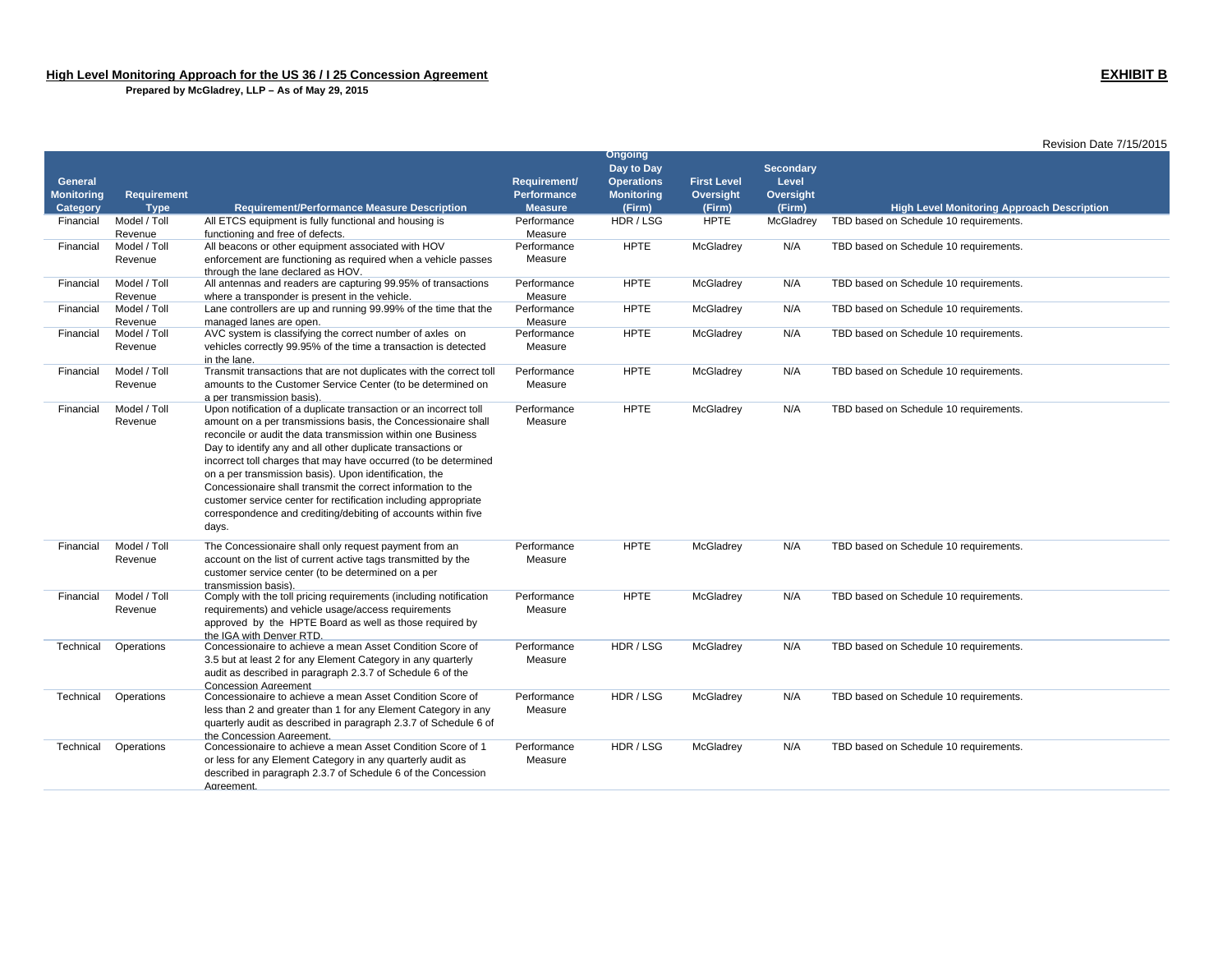|                               |                                   |                                                                                                                               |                                      |                             |                     |                     | Revision Date 7/15/2015                           |
|-------------------------------|-----------------------------------|-------------------------------------------------------------------------------------------------------------------------------|--------------------------------------|-----------------------------|---------------------|---------------------|---------------------------------------------------|
|                               |                                   |                                                                                                                               |                                      | <b>Ongoing</b>              |                     |                     |                                                   |
|                               |                                   |                                                                                                                               |                                      | Day to Day                  |                     | <b>Secondary</b>    |                                                   |
| <b>General</b>                |                                   |                                                                                                                               | Requirement/                         | <b>Operations</b>           | <b>First Level</b>  | Level               |                                                   |
| <b>Monitoring</b><br>Category | <b>Requirement</b><br><b>Type</b> | <b>Requirement/Performance Measure Description</b>                                                                            | <b>Performance</b><br><b>Measure</b> | <b>Monitoring</b><br>(Firm) | Oversight<br>(Firm) | Oversight<br>(Firm) | <b>High Level Monitoring Approach Description</b> |
| Technical                     | Operations                        | The Concessionaire takes necessary action with customer                                                                       | Performance                          | HDR / LSG                   | McGladrey           | N/A                 | TBD based on Schedule 10 requirements.            |
|                               |                                   | service center to validate, and then if valid, have error corrected                                                           | Measure                              |                             |                     |                     |                                                   |
|                               |                                   | and customer informed within seven (7) days of receiving                                                                      |                                      |                             |                     |                     |                                                   |
|                               |                                   | notice that an incorrect toll amount has been charged (provided                                                               |                                      |                             |                     |                     |                                                   |
|                               |                                   | appropriate customer information available) This shall apply for                                                              |                                      |                             |                     |                     |                                                   |
|                               |                                   | errors in excess of \$0.25 (to be determined on a per                                                                         |                                      |                             |                     |                     |                                                   |
|                               |                                   | transmission basis). Further, as Part of the validation process                                                               |                                      |                             |                     |                     |                                                   |
|                               |                                   | the Concessionaire must assess and take appropriate action to                                                                 |                                      |                             |                     |                     |                                                   |
|                               |                                   | address any underlying billing problem.                                                                                       |                                      |                             |                     |                     |                                                   |
| Technical                     | Operations                        | Respond within seven days to customer inquiries and                                                                           | Performance                          | HDR/LSG                     | McGladrey           | N/A                 | TBD based on Schedule 10 requirements.            |
|                               |                                   | complaints about the Managed Lanes where contact details of                                                                   | Measure                              |                             |                     |                     |                                                   |
|                               |                                   | customers have been provided.                                                                                                 |                                      |                             |                     |                     |                                                   |
| Technical                     | Operations                        | Telephone line manned during business hours and 24 hour                                                                       | Performance                          | HDR / LSG                   | McGladrey           | N/A                 | TBD based on Schedule 10 requirements.            |
|                               |                                   | availability of messaging system.                                                                                             | Measure                              |                             |                     |                     |                                                   |
| Technical                     | Operations                        | Maintain a monthly average of at least 4.0 on a scale of 1.0 to                                                               | Performance                          | HDR / LSG                   | McGladrey           | N/A                 | TBD based on Schedule 10 requirements.            |
|                               |                                   | 5.0 on Customer Driven Management (CDM) customer service                                                                      | Measure                              |                             |                     |                     |                                                   |
| Technical                     | Operations                        | survey results<br>Maintain a monthly average of 2.0 or better on a scale of 1.0 to                                            | Performance                          | HDR / LSG                   | McGladrey           | N/A                 | TBD based on Schedule 10 requirements.            |
|                               |                                   | 5.0 on "after- call" customer service surveys done through the                                                                | Measure                              |                             |                     |                     |                                                   |
|                               |                                   | phone system in accordance with Appendix 6-2                                                                                  |                                      |                             |                     |                     |                                                   |
|                               |                                   |                                                                                                                               |                                      |                             |                     |                     |                                                   |
| Technical                     | Operations                        | Requirements for answering calls, wait times, quality                                                                         | Performance                          | HDR / LSG                   | McGladrey           | N/A                 | TBD based on Schedule 10 requirements.            |
|                               |                                   | measurement for phone audits, workforce management                                                                            | Measure                              |                             |                     |                     |                                                   |
|                               |                                   | software are met in accordance with Appendix 6-2                                                                              |                                      |                             |                     |                     |                                                   |
| Technical                     | Operations                        | An monthly average of 98% of all customer and non-customer                                                                    | Performance                          | HDR / LSG                   | McGladrey           | N/A                 | TBD based on Schedule 10 requirements.            |
|                               |                                   | requests and correspondence, regardless of communication<br>method, responded to within three (3) business days               | Measure                              |                             |                     |                     |                                                   |
|                               |                                   |                                                                                                                               |                                      |                             |                     |                     |                                                   |
| Technical                     | Operations                        | Requirements for online customer access (web), email system                                                                   | Performance                          | HDR / LSG                   | McGladrey           | N/A                 | TBD based on Schedule 10 requirements.            |
|                               |                                   | functionality, phone system and IVR (Interactive Voice                                                                        | Measure                              |                             |                     |                     |                                                   |
|                               |                                   | Response) system functionality are met                                                                                        |                                      |                             |                     |                     |                                                   |
| Technical                     | Operations                        | Following receipt of two or more complaints within 30 days                                                                    | Performance                          | HDR / LSG                   | McGladrey           | N/A                 | TBD based on Schedule 10 requirements.            |
|                               |                                   | emanating from a single toll point Concessionaire shall                                                                       | Measure                              |                             |                     |                     |                                                   |
|                               |                                   | investigate claims of tag reads from General Purpose ("GP")<br>lanes and in the event that a an erroneous toll read occurred, |                                      |                             |                     |                     |                                                   |
|                               |                                   | or reasonable doubt exists as to whether such occurred,                                                                       |                                      |                             |                     |                     |                                                   |
|                               |                                   | Concessionaire shall immediately contact HPTE and prepare                                                                     |                                      |                             |                     |                     |                                                   |
|                               |                                   | correspondence that can be sent to all customers who have                                                                     |                                      |                             |                     |                     |                                                   |
|                               |                                   | made such a complaint regarding the erroneous GP reads.                                                                       |                                      |                             |                     |                     |                                                   |
|                               |                                   | This shall occur within fifteen (15) days of receipt of such                                                                  |                                      |                             |                     |                     |                                                   |
|                               |                                   | second complaint within a thirty (30) day period.                                                                             |                                      |                             |                     |                     |                                                   |
| Technical                     | Operations                        | Upon notification of the display of an incorrect toll amount, the                                                             | Performance                          | HDR / LSG                   | McGladrey           | N/A                 | TBD based on Schedule 10 requirements.            |
|                               |                                   | Concessionaire shall reconcile or audit the data transmission                                                                 | Measure                              |                             |                     |                     |                                                   |
|                               |                                   | within one Business Day to identify any and all other customer                                                                |                                      |                             |                     |                     |                                                   |
|                               |                                   | accounts that may have been impacted by the incorrect                                                                         |                                      |                             |                     |                     |                                                   |
|                               |                                   | signage (to be determined on a per transmission basis).                                                                       |                                      |                             |                     |                     |                                                   |
|                               |                                   |                                                                                                                               |                                      | HDR / LSG                   |                     |                     |                                                   |
| Technical                     | Operations                        | Comply with standards applicable to the retention of and use of<br>customer records pursuant to applicable Law,               | Performance<br>Measure               |                             | McGladrey           | N/A                 | TBD based on Schedule 10 requirements.            |
| Technical                     | Operations                        | Achieve an incident response time that complies with Incident                                                                 | Performance                          | HDR / LSG                   | McGladrey           | N/A                 | TBD based on Schedule 10 requirements.            |
|                               |                                   | Response Plan                                                                                                                 | Measure                              |                             |                     |                     |                                                   |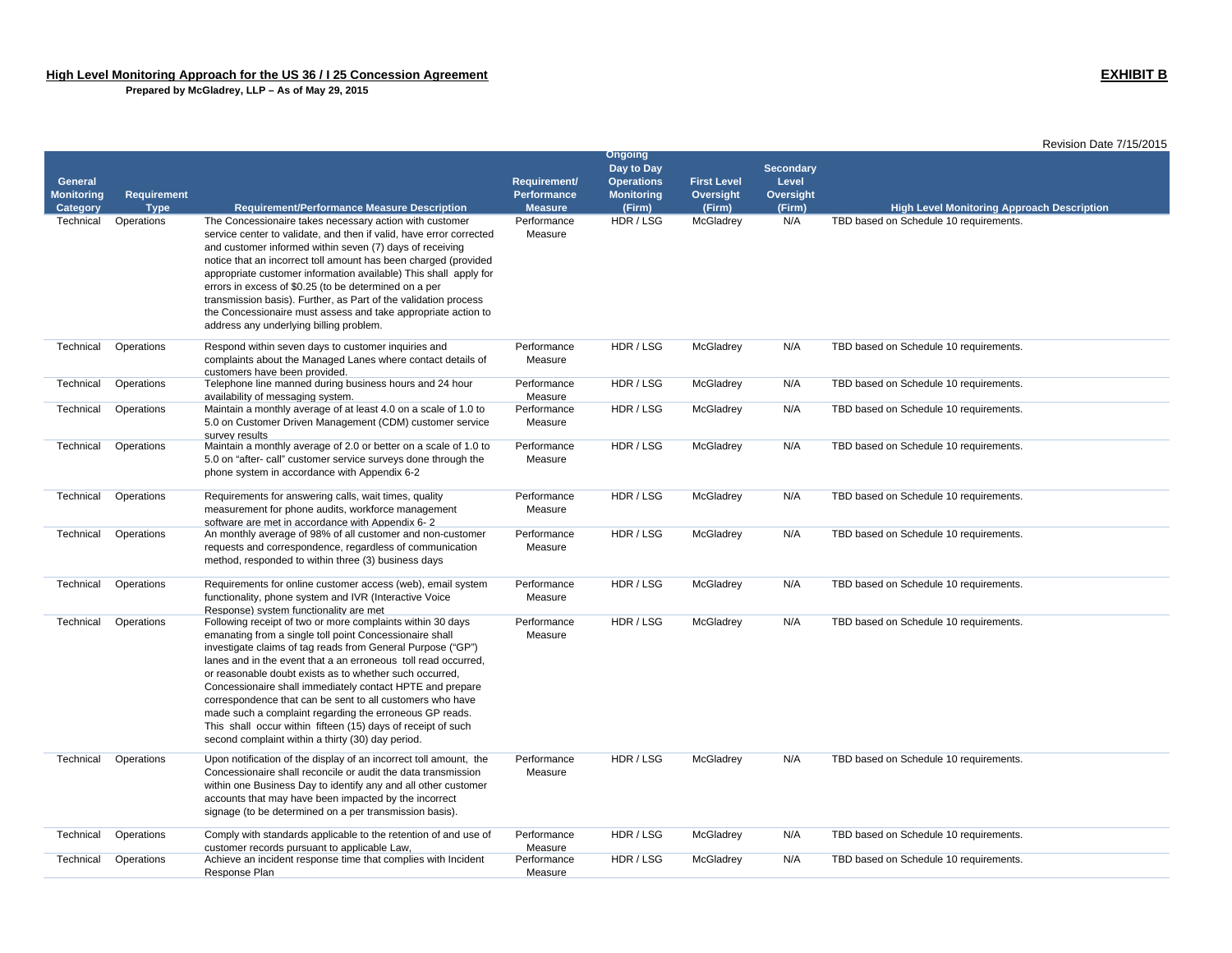|                                     |                    |                                                                                                                                |                                    |                                                                        |                                 |                                        | Revision Date 7/15/2015                                             |  |
|-------------------------------------|--------------------|--------------------------------------------------------------------------------------------------------------------------------|------------------------------------|------------------------------------------------------------------------|---------------------------------|----------------------------------------|---------------------------------------------------------------------|--|
| <b>General</b><br><b>Monitoring</b> | <b>Requirement</b> |                                                                                                                                | Requirement/<br><b>Performance</b> | <b>Ongoing</b><br>Day to Day<br><b>Operations</b><br><b>Monitoring</b> | <b>First Level</b><br>Oversight | <b>Secondary</b><br>Level<br>Oversight |                                                                     |  |
| Category                            | <b>Type</b>        | <b>Requirement/Performance Measure Description</b>                                                                             | <b>Measure</b>                     | (Firm)                                                                 | (Firm)                          | (Firm)                                 | <b>High Level Monitoring Approach Description</b>                   |  |
| Technical                           | Operations         | Comply with a requirement in respect of the Incident                                                                           | Performance                        | HDR / LSG                                                              | McGladrey                       | N/A                                    | TBD based on Schedule 10 requirements.                              |  |
|                                     |                    | Management Plan as required by Schedule 6                                                                                      | Measure                            |                                                                        |                                 |                                        |                                                                     |  |
| Technical                           | Operations         | Address a Category 1 defect within the time period shown in                                                                    | Performance                        | HDR/LSG                                                                | McGladrey                       | N/A                                    | TBD based on Schedule 10 requirements.                              |  |
|                                     |                    | Appendix 6-1 of Schedule 6.                                                                                                    | Measure                            |                                                                        |                                 |                                        |                                                                     |  |
| Technical                           | Operations         | Address a Category 2 defect within the time period shown in                                                                    | Performance                        | HDR / LSG                                                              | McGladrey                       | N/A                                    | TBD based on Schedule 10 requirements.                              |  |
|                                     |                    | Appendix 6-1 of Schedule 6.                                                                                                    | Measure                            |                                                                        |                                 |                                        |                                                                     |  |
| Technical                           | Operations         | Identify material defects in the inspection reports, life cycle                                                                | Performance                        | HDR / LSG                                                              | McGladrey                       | N/A                                    | TBD based on Schedule 10 requirements.                              |  |
|                                     |                    | maintenance plan, or work currently undertaken.                                                                                | Measure                            |                                                                        |                                 |                                        |                                                                     |  |
| Technical                           | Operations         | Include identified material defects in the next Life Cycle                                                                     | Performance                        | HDR / LSG                                                              | McGladrey                       | N/A                                    | TBD based on Schedule 10 requirements.                              |  |
|                                     |                    | Maintenance Plan and/or the Operations and Maintenance Plan.                                                                   | Measure                            |                                                                        |                                 |                                        |                                                                     |  |
|                                     |                    |                                                                                                                                |                                    |                                                                        |                                 |                                        |                                                                     |  |
| Technical                           | Operations         | Comply with a requirement in respect of the Maintenance                                                                        | Performance                        | HDR / LSG                                                              | McGladrey                       | N/A                                    | TBD based on Schedule 10 requirements.                              |  |
|                                     |                    | Management Plan as required by Schedule 6 of the                                                                               | Measure                            |                                                                        |                                 |                                        |                                                                     |  |
|                                     |                    | Concession Agreement.                                                                                                          |                                    |                                                                        |                                 |                                        |                                                                     |  |
| Technical                           | Operations         | Concessionaire to create the required O&M records.                                                                             | Performance<br>Measure             | HDR / LSG                                                              | McGladrey                       | N/A                                    | TBD based on Schedule 10 requirements.                              |  |
| Technical                           | Operations         | Concessionaire to produce, review, and, as necessary, update                                                                   | Performance                        | HDR/LSG                                                                | McGladrey                       | N/A                                    | TBD based on Schedule 10 requirements.                              |  |
|                                     |                    | the Snow Removal and Ice Control Operations Plan                                                                               | Measure                            |                                                                        |                                 |                                        |                                                                     |  |
| Technical                           | Operations         | Concessionaire to establish, maintain, update or comply with                                                                   | Performance                        | HDR / LSG                                                              | McGladrey                       | N/A                                    | TBD based on Schedule 10 requirements.                              |  |
|                                     |                    | any requirement of a Quality Management Plan in accordance                                                                     | Measure                            |                                                                        |                                 |                                        |                                                                     |  |
|                                     |                    | with Section 25 of the Concession Agreement                                                                                    |                                    |                                                                        |                                 |                                        |                                                                     |  |
| Technical                           | Operations         | Concessionaire to comply with a requirement in respect of the                                                                  | Performance                        | HDR/LSG                                                                | McGladrey                       | N/A                                    | TBD based on Schedule 10 requirements.                              |  |
|                                     |                    | Operations Management Plan as required by Schedule 6 of the                                                                    | Measure                            |                                                                        |                                 |                                        |                                                                     |  |
|                                     |                    | Concession Agreement where the failure impacts or has                                                                          |                                    |                                                                        |                                 |                                        |                                                                     |  |
|                                     |                    | potential to impact on the level of service provided to users                                                                  |                                    |                                                                        |                                 |                                        |                                                                     |  |
|                                     |                    |                                                                                                                                |                                    |                                                                        |                                 |                                        |                                                                     |  |
| Technical                           | Operations         | Failure to meet the requirements for completing sweeping                                                                       | Performance                        | HDR / LSG                                                              | McGladrey                       | N/A                                    | TBD based on Schedule 10 requirements.                              |  |
|                                     |                    | within 72 hours after a Precipitation Event per 3.4 of Schedule                                                                | Measure                            |                                                                        |                                 |                                        |                                                                     |  |
| Technical                           | Operations         | 25.<br>A Service Level Score of 4 is received for an individual                                                                | Performance                        | HDR / LSG                                                              | McGladrey                       | N/A                                    | TBD based on Schedule 10 requirements.                              |  |
|                                     |                    | Precipitation Event related to the Managed Lanes                                                                               | Measure                            |                                                                        |                                 |                                        |                                                                     |  |
| Technical                           | Operations         | A Service Level Score of 3 is received for an individual                                                                       | Performance                        | HDR/LSG                                                                | McGladrey                       | N/A                                    | TBD based on Schedule 10 requirements.                              |  |
|                                     |                    | Precipitation Event related to the Managed Lanes                                                                               | Measure                            |                                                                        |                                 |                                        |                                                                     |  |
| Technical                           | Operations         | A Service Level Score of 2 is received for an individual                                                                       | Performance                        | HDR/LSG                                                                | McGladrey                       | N/A                                    | TBD based on Schedule 10 requirements.                              |  |
|                                     |                    | Precipitation Event related to the Managed Lanes                                                                               | Measure                            |                                                                        |                                 |                                        |                                                                     |  |
| Technical                           | Operations         | A Service Level Score of 1 is received for an individual                                                                       | Performance                        | HDR/LSG                                                                | McGladrey                       | N/A                                    | TBD based on Schedule 10 requirements.                              |  |
|                                     |                    | Precipitation Event related to the Managed Lanes                                                                               | Measure                            |                                                                        |                                 |                                        |                                                                     |  |
| Technical                           | Operations         | A Service Level Score of 0 is received for an individual                                                                       | Performance                        | HDR / LSG                                                              | McGladrey                       | N/A                                    | TBD based on Schedule 10 requirements.                              |  |
|                                     |                    | Precipitation Event related to the Managed Lanes                                                                               | Measure                            |                                                                        |                                 |                                        |                                                                     |  |
| Technical                           | Operations         | Maintain an average speed of at least fifty-five (55) mph for the                                                              | Performance                        | HDR / LSG                                                              | McGladrey                       | N/A                                    | TBD based on Schedule 10 requirements, requirement being clarified. |  |
|                                     |                    | portion of the US 36 Managed Lanes from Table Mesa to the                                                                      | Measure                            |                                                                        |                                 |                                        |                                                                     |  |
|                                     |                    | Broomfield Park'n-Ride during Peak Periods, measured over a                                                                    |                                    |                                                                        |                                 |                                        |                                                                     |  |
|                                     |                    | timeframe of one (1) month where the actual speed is fifty (50)                                                                |                                    |                                                                        |                                 |                                        |                                                                     |  |
|                                     |                    | mph or less.                                                                                                                   |                                    | HDR / LSG                                                              | McGladrey                       | N/A                                    |                                                                     |  |
| Technical                           | Operations         | Maintain an average speed of at least fifty-five (55) mph for the<br>portion of the US 36 Managed Lanes from Table Mesa to the | Performance<br>Measure             |                                                                        |                                 |                                        | TBD based on Schedule 10 requirements.                              |  |
|                                     |                    | Broomfield Park'n'Ride during Peak Periods, measured over a                                                                    |                                    |                                                                        |                                 |                                        |                                                                     |  |
|                                     |                    | timeframe of one (1) month such that the average is between                                                                    |                                    |                                                                        |                                 |                                        |                                                                     |  |
|                                     |                    | 40-50 miles per hour                                                                                                           |                                    |                                                                        |                                 |                                        |                                                                     |  |
|                                     |                    |                                                                                                                                |                                    |                                                                        |                                 |                                        |                                                                     |  |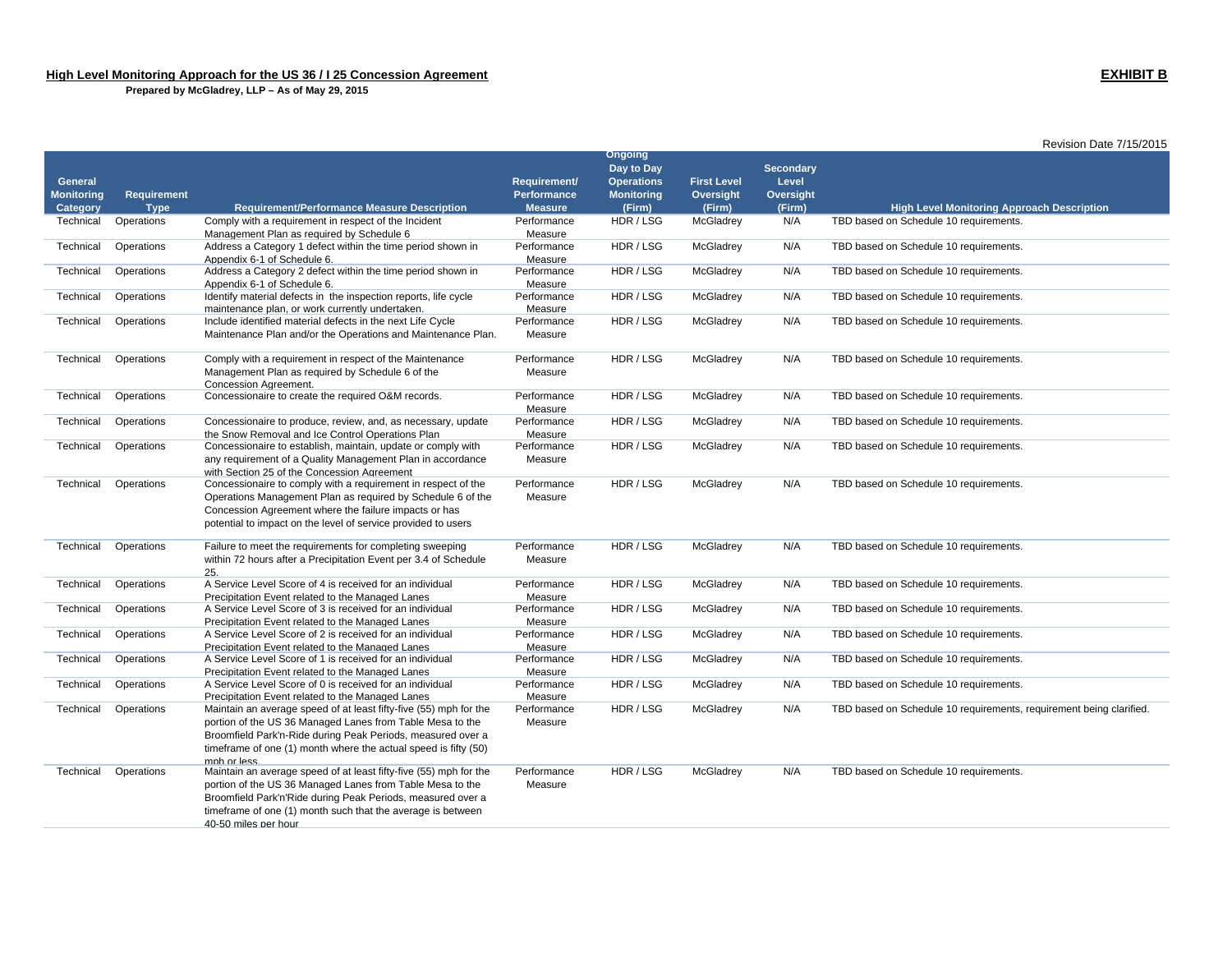|                                     |             |                                                                                                                                                                                                                                                                                                                |                             |                                                                        |                                 |                                               | Revision Date 7/15/2015                           |
|-------------------------------------|-------------|----------------------------------------------------------------------------------------------------------------------------------------------------------------------------------------------------------------------------------------------------------------------------------------------------------------|-----------------------------|------------------------------------------------------------------------|---------------------------------|-----------------------------------------------|---------------------------------------------------|
| <b>General</b><br><b>Monitoring</b> | Requirement |                                                                                                                                                                                                                                                                                                                | Requirement/<br>Performance | <b>Ongoing</b><br>Day to Day<br><b>Operations</b><br><b>Monitoring</b> | <b>First Level</b><br>Oversight | <b>Secondary</b><br>Level<br><b>Oversight</b> |                                                   |
| Category                            | <b>Type</b> | <b>Requirement/Performance Measure Description</b>                                                                                                                                                                                                                                                             | <b>Measure</b>              | (Firm)                                                                 | (Firm)                          | (Firm)                                        | <b>High Level Monitoring Approach Description</b> |
| Technical                           | Operations  | Maintain an average speed of at least fifty-five (55) mph for the<br>portion of the US 36 Managed Lanes from Table Mesa to the<br>Broomfield Park'n'Ride during Peak Periods, measured over a<br>timeframe of one (1) month such that the average is less than<br>forty (40) miles per hour.                   | Performance<br>Measure      | HDR / LSG                                                              | McGladrey                       | N/A                                           | TBD based on Schedule 10 requirements.            |
| Technical                           | Operations  | Maintain an average speed of at least fifty (50) mph for the<br>portion of the US 36 Managed Lanes from the Broomfield<br>Park'n'Ride to Pecos Street during Peak Periods, measured<br>over a timeframe of one (1) month where the average speed is<br>forth-five (45 mph) or less.                            | Performance<br>Measure      | HDR / LSG                                                              | McGladrey                       | N/A                                           | TBD based on Schedule 10 requirements.            |
| Technical                           | Operations  | Maintain an average speed of at least fifty (50) mph for the<br>portion of the US 36 Managed Lanes from the Broomfield<br>Park'n'Ride to Pecos Street during Peak Periods, measured<br>over a timeframe of one (1) month such that the average is<br>between 35-45 miles per hour.                             | Performance<br>Measure      | HDR / LSG                                                              | McGladrey                       | N/A                                           | TBD based on Schedule 10 requirements.            |
| Technical                           | Operations  | Maintain as average speed of at least fifty (50) mph for the<br>portion of the US 36 Managed Lanes from the Broomfield<br>Park'n'Ride to Pecos Street during Peak Periods, measured<br>over a timeframe of one (1) month such that the average is less<br>than thirty-five (35) miles per hour.                | Performance<br>Measure      | HDR/LSG                                                                | McGladrey                       | N/A                                           | TBD based on Schedule 10 requirements.            |
| Technical                           | Operations  | Maintain an average travel time of no more than 8.75 minutes<br>from Pecos Street to Denver Union Station during Peak<br>Periods measured over a rolling period of four (4) weeks.                                                                                                                             | Performance<br>Measure      | HDR / LSG                                                              | McGladrey                       | N/A                                           | TBD based on Schedule 10 requirements.            |
| Technical                           | Operations  | Report safety related incidents to the HPTE within one day<br>unless they constitute an immediate hazard (Category 1), in<br>which case HPTE shall be notified as soon as practicable but in<br>no case less than 1 hour from occurrence.                                                                      | Performance<br>Measure      | <b>HPTE</b>                                                            | HDR / LSG                       | McGladrey                                     | TBD based on Schedule 10 requirements.            |
| Technical                           | Operations  | Concessionaire to provide Courtesy Patrol in accordance with<br>paragraph 4.4.1 of Schedule 6 of the Concession Agreement.                                                                                                                                                                                     | Performance<br>Measure      | HDR/LSG                                                                | McGladrey                       | N/A                                           | TBD based on Schedule 10 requirements.            |
| Technical                           | Operations  | Concessionaire to meet requirements of work zone safety,<br>management, maintenance of traffic and diversion routes for<br>regular maintenance during operations.                                                                                                                                              | Performance<br>Measure      | HDR/LSG                                                                | McGladrey                       | N/A                                           | TBD based on Schedule 10 requirements.            |
| Technical                           | Operations  | Concessionaire to formally establish and adhere to a policy,<br>procedure, process, or quideline as required by the Safety Plan                                                                                                                                                                                | Performance<br>Measure      | HDR / LSG                                                              | McGladrey                       | N/A                                           | TBD based on Schedule 10 requirements.            |
| Technical                           | Operations  | Concessionaire to observe the safety plan or to carry out any<br>operation or maintenance activity in contravention of (or in<br>absence of) the safety plan or in a manner that represents a<br>hazard to project workers or the general public in accordance<br>with Schedule 6 of the Concession Agreement. | Performance<br>Measure      | HDR / LSG                                                              | McGladrey                       | N/A                                           | TBD based on Schedule 10 requirements.            |
| Technical                           | Operations  | Concessionaire to achieve a smooth transition of maintenance<br>activities from HPTE in accordance with the Transition Plan.                                                                                                                                                                                   | Performance<br>Measure      | HDR / LSG                                                              | McGladrey                       | N/A                                           | TBD based on Schedule 10 requirements.            |
| Technical                           | Operations  | Concessionaire to accurately gather and report on a timely<br>basis the information required for any FHWA reporting<br>requirements as designated by HPTE.                                                                                                                                                     | Performance<br>Measure      | <b>HPTE</b>                                                            | HDR / LSG                       | McGladrey                                     | TBD based on Schedule 10 requirements.            |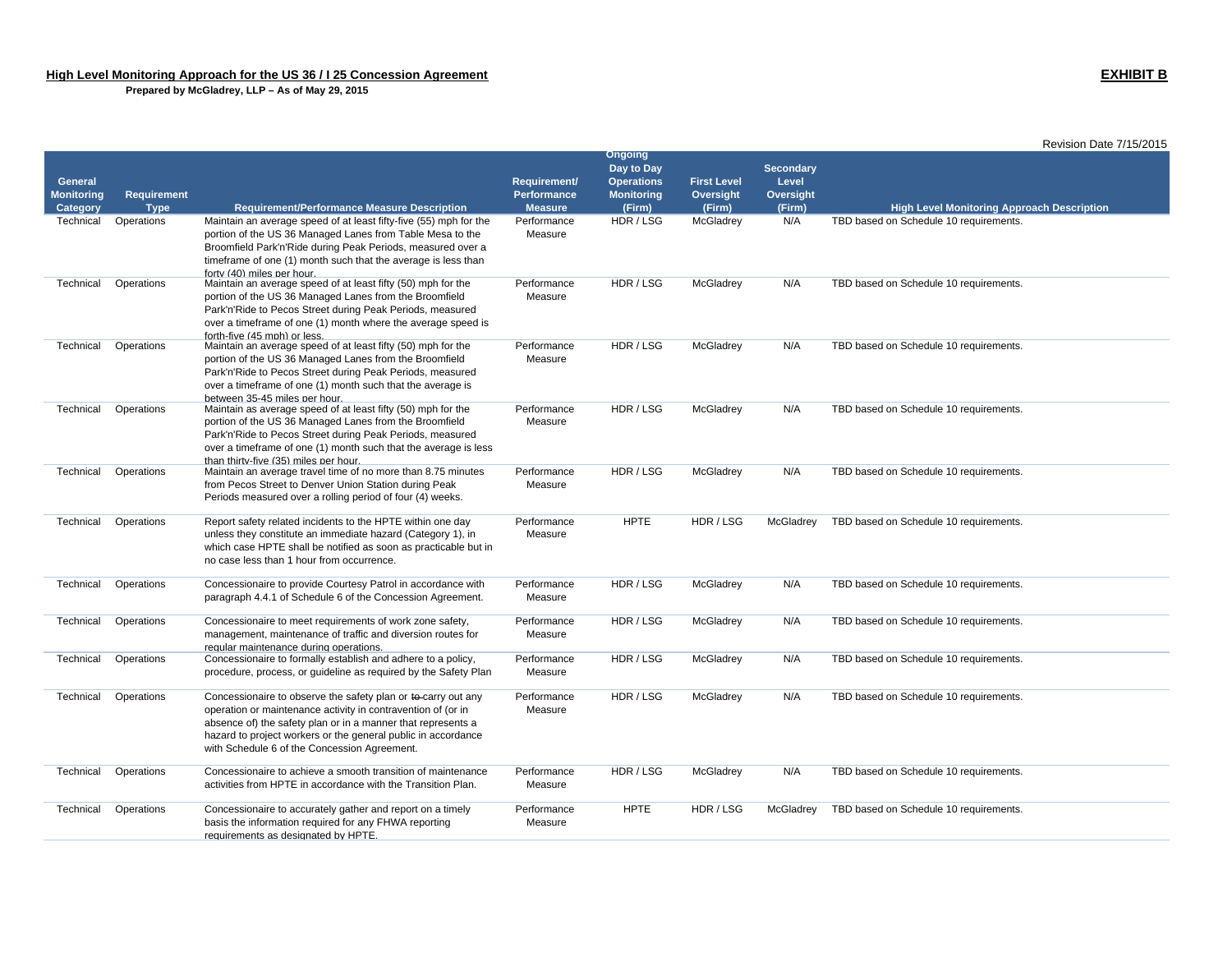**Operational and Technical Performance Measures EXHIBIT C**

|                         |                                 |                        |                                     |                                                                                                                                                   |                         | <b>Concessionaire Response to Defects</b> |                         |                                                         |                                                   |                      |                                               |
|-------------------------|---------------------------------|------------------------|-------------------------------------|---------------------------------------------------------------------------------------------------------------------------------------------------|-------------------------|-------------------------------------------|-------------------------|---------------------------------------------------------|---------------------------------------------------|----------------------|-----------------------------------------------|
|                         |                                 |                        |                                     |                                                                                                                                                   | Cat. 1                  |                                           | Cat. 2                  |                                                         |                                                   |                      |                                               |
|                         |                                 |                        |                                     |                                                                                                                                                   | <b>Hazard</b>           | Perm.                                     | Perm.                   | <b>Required Frequency</b>                               | <b>Monitoring Method or</b>                       |                      | <b>Frequency of</b>                           |
|                         | Element                         |                        |                                     |                                                                                                                                                   | <b>Mitigation</b>       | Remedy                                    | Repair                  | for Routine Elements                                    | <b>Responsibility of</b>                          |                      | <b>Monitoring</b>                             |
| Item No.                | Reference No.                   | <b>REF Document</b>    | <b>Element</b>                      | <b>Concessionaire Expectation</b>                                                                                                                 |                         |                                           |                         | by Concessionaire                                       | <b>HDR/LSG</b>                                    | <b>Level of Risk</b> | HDR/LSG                                       |
|                         | <b>COMBINED GP/ML 1 ROADWAY</b> |                        |                                     |                                                                                                                                                   |                         |                                           |                         |                                                         |                                                   |                      |                                               |
| $\mathbf{1}$            | 1.1                             | Appendix 6-1.1 & 6-1.2 | Obstructions and<br>Debris          | Roadway and clear zone free from<br>obstructions and debris. No edge drops<br>greater than 2 inches.                                              | $<$ 1 hr. to<br>respond | N/A                                       | N/A                     | N/A                                                     | Visual Inspection                                 | High                 | Bi-Weekly                                     |
| $\overline{2}$          | 1.2                             | Appendix 6-1.1 & 6-1.2 | Pavement                            | Ruts no more than 3% of wheel path length                                                                                                         | 24 hrs.                 | 28 days                                   | 6 months                | N/A                                                     | Visual Inspection                                 | High                 | Bi-Weekly                                     |
| 3                       | 1.3                             | Appendix 6-1.1 & 6-1.2 | Crossovers and<br>other paved areas | No potholes or base failures of any severity<br>level                                                                                             | 24 hrs.                 | 28 days                                   | 6 months                | N/A                                                     | Visual Inspection                                 | High                 | Bi-Weekly                                     |
| 4                       | 1.4                             | Appendix 6-1.1 & 6-1.2 | Concrete joint<br>sealing           | Joints >1" sealed to mitigate safety issues                                                                                                       | 24 hrs.                 | 28 days                                   | 12 months               | As part of Annual<br>Routine<br>Maintenance<br>Schedule | Visual Inspection                                 | Low                  | Quarterly                                     |
| 5                       | 1.5                             | Appendix 6-1.1 & 6-1.2 | Crack sealing                       | No cracks >1" due to safety issues                                                                                                                | 24 hrs.                 | 28 days                                   | 3 years                 | Every 3 years or as<br>needed.                          | Visual Inspection                                 | Low                  | Quarterly                                     |
| 6                       | 1.6                             | Appendix 6-1.1 & 6-1.2 | Longitudinal joint                  | No joints >1" or faulting >1/4"                                                                                                                   | 24 hrs.                 | 28 days                                   | 6 months                | N/A                                                     | Visual Inspection                                 | Low                  | Monthly                                       |
| $\overline{7}$          | 1.7                             | Appendix 6-1.1 & 6-1.2 | Transition                          | No joint width $> 1$ " or faulting $>1/4$ "                                                                                                       | 24 hrs.                 | 28 days                                   | 6 months                | N/A                                                     | Visual Inspection                                 | Low                  | Monthly                                       |
| 8                       | 1.8                             | Appendix 6-1.1 & 6-1.2 | Shoulders                           | Appropriate drainage                                                                                                                              | 24 hrs.                 | 28 days                                   | 6 months                | N/A                                                     | Visual Inspection                                 | High                 | Weekly                                        |
| 9                       | 1.9                             | Appendix 6-1.1 & 6-1.2 | Curbs                               | Curbs free of defects                                                                                                                             | 24 hrs.                 | 28 days                                   | 6 months                | N/A                                                     | Visual Inspection                                 | Medium               | Monthly                                       |
| 10                      | $1.1$                           | Exhibit B, Item 74     | I-25 Pavement<br>Defects            | Correct defects occurring after<br>Commencement Date per Schedule 6. (If<br>existing prior to Commencement Date,<br>treat as compensation event.) | 24 hrs.                 | 28 days                                   | 6 months                | N/A                                                     | Visual Inspection                                 | High                 | Bi-Weekly                                     |
| 11                      |                                 | Exhibit B, Item 122    | Category 1 Defect                   | Address a Category 1 defect within the time<br>period shown in Appendix 6-1 of Schedule<br>6.                                                     | Per Appendix<br>$6 - 1$ | Per<br>Appendix 6-<br>$\overline{1}$      | Per<br>Appendix 6-<br>1 | N/A                                                     | Visual Inspection                                 | High                 | Bi-Weekly                                     |
| 12                      |                                 | Exhibit B, Item 123    | Category 2 Defect                   | Address a Category 2 defect within the time<br>period shown in Appendix 6-1 of Schedule<br>6.                                                     | Per Appendix<br>$6 - 1$ | Per<br>Appendix 6-<br>1                   | Per<br>Appendix 6-<br>1 | N/A                                                     | Visual Inspection                                 | Medium               | Bi-Weekly                                     |
| <b>GP/ML 2 DRAINAGE</b> |                                 |                        |                                     |                                                                                                                                                   |                         |                                           |                         |                                                         |                                                   |                      |                                               |
| 13                      | 2.1                             | Appendix 6-1.1 & 6-1.2 | Pipes and Channels                  | Length with <90% clear                                                                                                                            | $<$ 1 hr. to<br>respond | 28 days                                   | 6 months                | As needed                                               | Visual Supplemented<br>by CCTV where<br>required. | High                 | Monthly or as<br>required by<br>precipitation |
| 14                      | 2.2                             | Appendix 6-1.1 & 6-1.2 | Drainage treatment<br>devices       | Devices functioning correctly                                                                                                                     | 24 hrs.                 | 28 days                                   | 6 months                | As needed                                               | Visual                                            | Medium               | Monthly or as<br>required by<br>precipitation |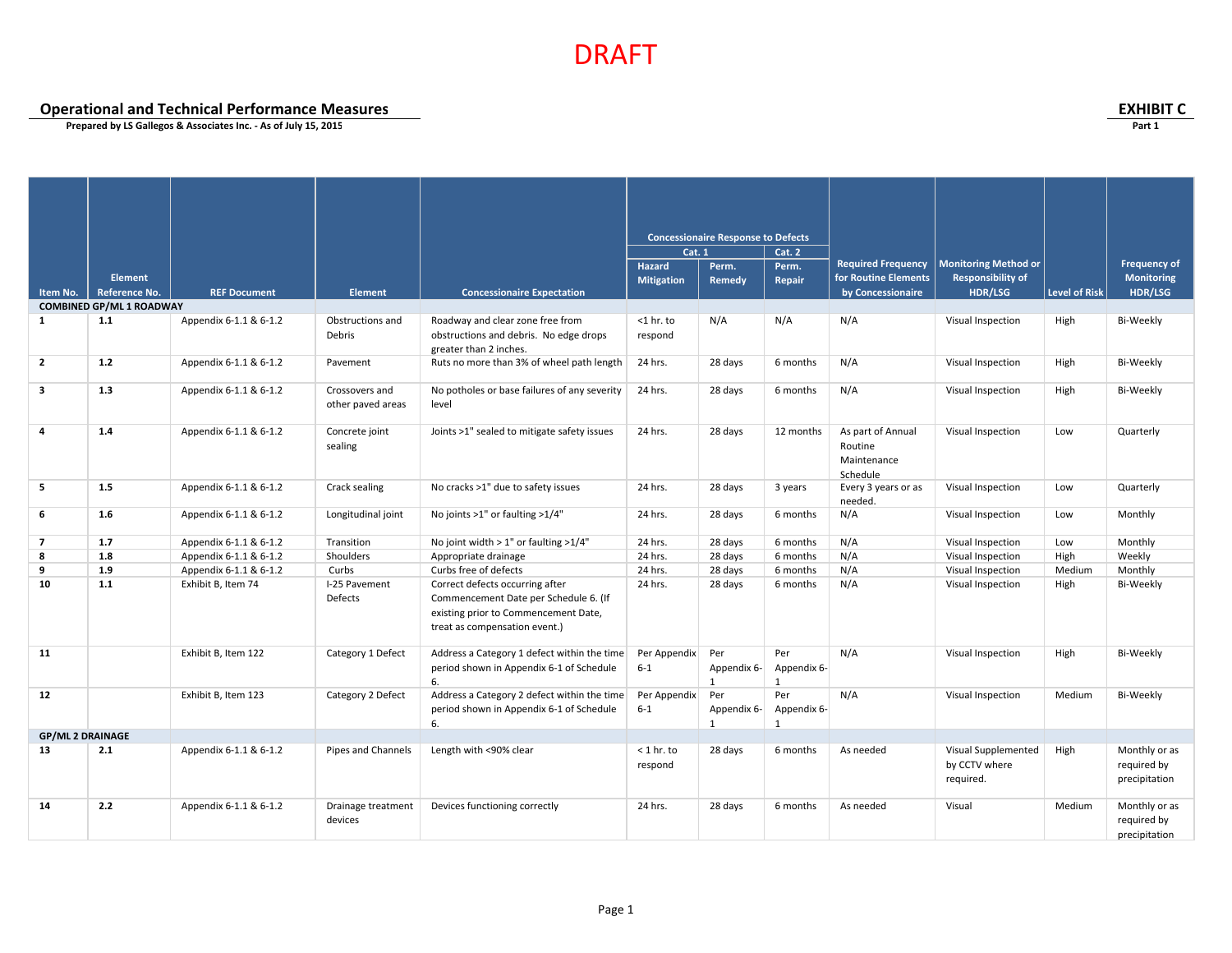**Operational and Technical Performance Measures**<br> **Operational and Technical Performance Measures**<br>
Prepared by LS Gallegos & Associates Inc. - As of July 15, 2015

|          |                             |                        |                                                              |                                                                              |                         | <b>Concessionaire Response to Defects</b> |          |                                     |                             |                      |                                                 |
|----------|-----------------------------|------------------------|--------------------------------------------------------------|------------------------------------------------------------------------------|-------------------------|-------------------------------------------|----------|-------------------------------------|-----------------------------|----------------------|-------------------------------------------------|
|          |                             |                        |                                                              |                                                                              | Cat. 1                  |                                           | Cat. 2   |                                     |                             |                      |                                                 |
|          |                             |                        |                                                              |                                                                              | <b>Hazard</b>           | Perm.                                     | Perm.    | <b>Required Frequency</b>           | <b>Monitoring Method or</b> |                      | <b>Frequency of</b>                             |
|          | <b>Element</b>              |                        |                                                              |                                                                              | <b>Mitigation</b>       | Remedy                                    | Repair   | for Routine Elements                | <b>Responsibility of</b>    |                      | <b>Monitoring</b>                               |
| Item No. | Reference No.               | <b>REF Document</b>    | <b>Element</b>                                               | <b>Concessionaire Expectation</b>                                            |                         |                                           |          | by Concessionaire                   | HDR/LSG                     | <b>Level of Risk</b> | HDR/LSG                                         |
| 15       | 2.3                         | Appendix 6-1.1 & 6-1.2 | Permanent waters                                             | Water quality features functioning properly                                  | 24 hrs.                 | 28 days                                   | 6 months | As necessary or<br>required by law. | Visual                      | Medium               | Monthly or as<br>required by<br>precipitation   |
| 16       |                             | Appendix 6-1.1 & 6-1.2 | Travel way                                                   | No instances of hazardous water build up                                     | $<$ 1 hr. to<br>respond | 28 days                                   | 6 months | As needed                           | Visual                      | High                 | Bi-Weekly or as<br>required by<br>precipitation |
| 17       | 2.4                         | Appendix 6-1.1 & 6-1.2 | Discharge systems                                            | Discharge systems compliant with<br>applicable laws, statues and regulations | 24 hrs.                 | 28 days                                   | 6 months | As needed                           | Visual                      | Medium               | Monthly or as<br>required by<br>precipitation   |
| 18       | 2.5                         | Appendix 6-1.1 & 6-1.2 | <b>Protected Species</b>                                     | Compliance with NEPA                                                         | 24 hrs.                 | 28 days                                   | 6 months | As needed                           | Visual                      | Medium               | As required                                     |
|          | <b>GP/ML 3 - STRUCTURES</b> |                        |                                                              |                                                                              |                         |                                           |          |                                     |                             |                      |                                                 |
| 19       | 3.1 & 3.2                   | Appendix 6-1.1 & 6-1.2 | Graffiti                                                     | Structures and substructures are free of<br>defect                           | $<$ 1 hr. to<br>respond | 28 days                                   | 28 days  | As needed                           | Visual inspection           | Medium               | Bi-Weekly                                       |
| 20       | 3.1 & 3.2                   | Appendix 6-1.1 & 6-1.2 | Undesirable<br>Vegetation                                    | Structures and substructures are free of<br>defect                           | $<$ 1 hr. to<br>respond | 28 days                                   | 28 days  | As needed                           | Visual inspection           | Low                  | Bi-Weekly                                       |
| 21       | 3.1 & 3.2                   | Appendix 6-1.1 & 6-1.2 | Debris and bird<br>droppings                                 | Structures and substructures are free of<br>defect                           | $<$ 1 hr. to<br>respond | 28 days                                   | 28 days  | As needed                           | Visual inspection           | Low                  | Bi-Weekly                                       |
| 22       | 3.1 & 3.2                   | Appendix 6-1.1 & 6-1.2 | Blocked drains,<br>weep pipes,<br>manholes and<br>chambers   | Structures and substructures are free of<br>defect                           | $<$ 1 hr. to<br>respond | 28 days                                   | 28 days  | As needed                           | Visual inspection           | High                 | Bi-Weekly                                       |
| 23       | 3.1 & 3.2                   | Appendix 6-1.1 & 6-1.2 | <b>Blocked drainage</b><br>holes in structural<br>components | Structures and substructures are free of<br>defect                           | $<$ 1 hr. to<br>respond | 28 days                                   | 28 days  | As needed                           | Visual inspection           | High                 | Bi-Weekly                                       |
| 24       | 3.1 & 3.2                   | Appendix 6-1.1 & 6-1.2 | Crack sealing, deck<br>sealing                               | Structures and substructures are free of<br>defect                           | $<$ 1 hr. to<br>respond | 28 days                                   | 28 days  | Every 3 years or as<br>needed.      | Visual inspection           | Low                  | Quarterly                                       |
| 25       | 3.1 & 3.2                   | Appendix 6-1.1 & 6-1.2 | Defects in<br>pedestrian<br>protection measure               | Structures and substructures are free of<br>defect                           | $<$ 1 hr. to<br>respond | 28 days                                   | 28 days  | As needed                           | Visual inspection           | High                 | Bi-Weekly                                       |
| 26       | 3.1 & 3.2                   | Appendix 6-1.1 & 6-1.2 | Bridge paint failures                                        | Structures and substructures are free of<br>defect                           | $<$ 1 hr. to<br>respond | 28 days                                   | 28 days  | As needed                           | Visual inspection           | Low                  | Yearly                                          |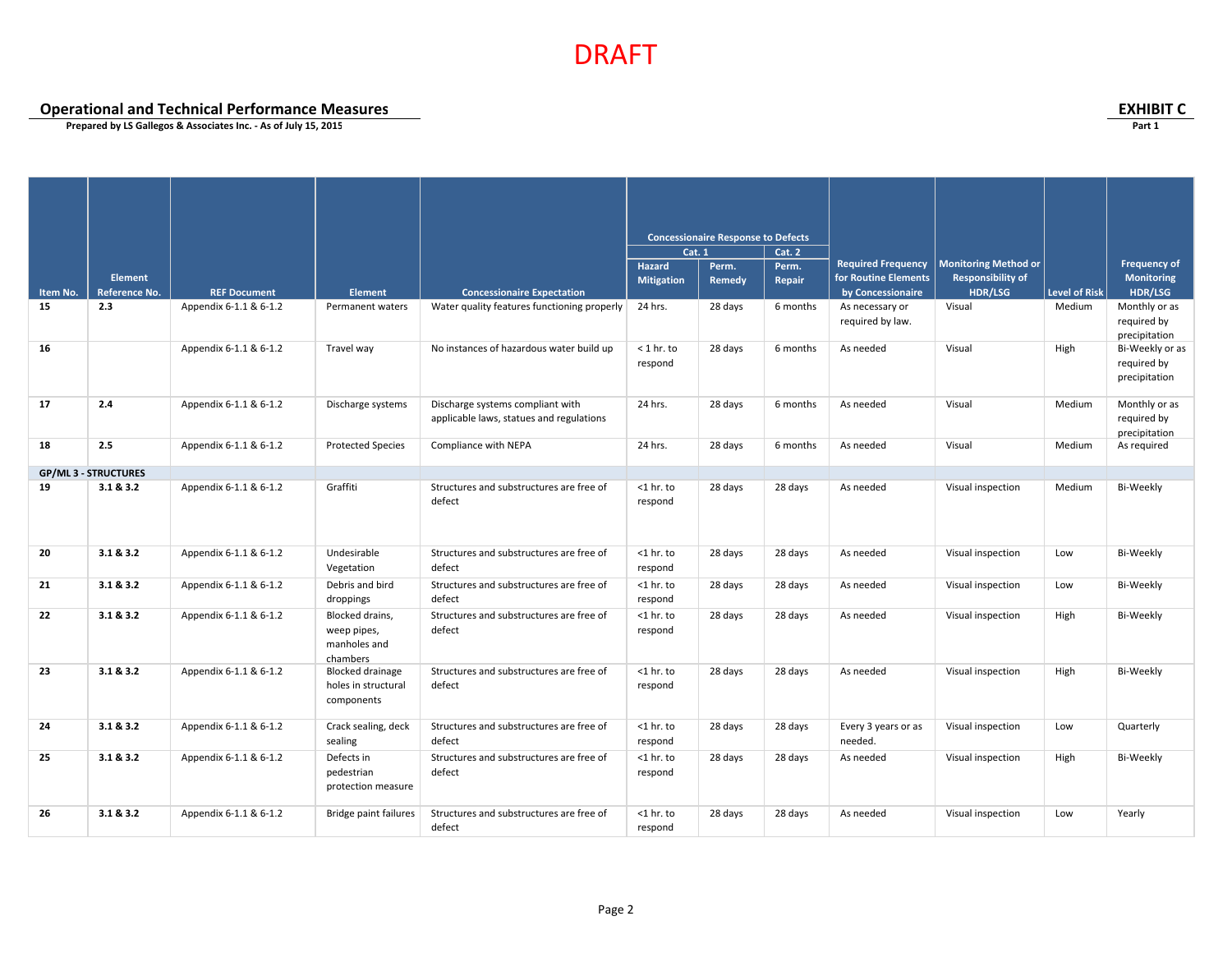**Operational and Technical Performance Measures EXHIBIT C**

|          |                           |                        |                                              |                                                                        | <b>Cat. 1</b>     | <b>Concessionaire Response to Defects</b> | <b>Cat. 2</b> |                            |                             |               |                              |
|----------|---------------------------|------------------------|----------------------------------------------|------------------------------------------------------------------------|-------------------|-------------------------------------------|---------------|----------------------------|-----------------------------|---------------|------------------------------|
|          |                           |                        |                                              |                                                                        | <b>Hazard</b>     | Perm.                                     | Perm.         | <b>Required Frequency</b>  | <b>Monitoring Method or</b> |               | <b>Frequency of</b>          |
|          | <b>Element</b>            |                        |                                              |                                                                        | <b>Mitigation</b> | Remedy                                    | Repair        | for Routine Elements       | <b>Responsibility of</b>    |               | Monitoring                   |
| Item No. | Reference No.             | <b>REF Document</b>    | <b>Element</b>                               | <b>Concessionaire Expectation</b>                                      |                   |                                           |               | by Concessionaire          | <b>HDR/LSG</b>              | Level of Risk | HDR/LSG                      |
| 27       | 3.1 & 3.2                 | Appendix 6-1.1 & 6-1.2 | Defects in joint                             | Structures and substructures are free of                               | $<$ 1 hr. to      | 28 days                                   | 28 days       | Yearly or sooner as        | Visual inspection           | Low           | Quarterly                    |
|          |                           |                        | sealant, with the<br>exception of            | defect                                                                 | respond           |                                           |               | needed                     |                             |               |                              |
|          |                           |                        | expansion joints                             |                                                                        |                   |                                           |               |                            |                             |               |                              |
| 28       | 3.1 & 8.3.2               | Appendix 6-1.1 & 6-1.2 | Loose nuts and bolts                         | Structures and substructures are free of                               | $<$ 1 hr. to      | 28 days                                   | 28 days       | As needed                  | Visual inspection           | Low           | TBD                          |
|          |                           |                        |                                              | defect                                                                 | respond           |                                           |               |                            |                             |               |                              |
| 29       | 3.1 & 8.3.2               | Appendix 6-1.1 & 6-1.2 | Defects to barrier                           | Free of impact damage, vegetation and                                  | $<$ 1 hr. to      | 28 days                                   | 28 days       | As needed                  | Visual inspection           | High          | Bi-Weekly                    |
|          |                           |                        | and guardrails                               | debris, graffiti, and blockages                                        | respond           |                                           |               |                            |                             |               |                              |
| 30       | 3.1 & 8.3.2               | Appendix 6-1.1 & 6-1.2 | Defects to                                   | Free of impact damage, vegetation and                                  | $<$ 1 hr. to      | 28 days                                   | 28 days       | As needed                  | Visual inspection           | High          | Bi-Weekly                    |
|          |                           |                        | expansion joints                             | debris, graffiti, and blockages                                        | respond           |                                           |               |                            |                             |               |                              |
| 31       | 3.1 & 8.3.2               | Appendix 6-1.1 & 6-1.2 | Defects to bearings                          | Expected to be clean                                                   | $<$ 1 hr. to      | 28 days                                   | 28 days       | As needed                  | Visual inspection           | Low           | <b>TBD</b>                   |
|          |                           |                        | and bearing shelves                          |                                                                        | respond           |                                           |               |                            |                             |               |                              |
| 32       | 3.1 & 8.3.2               | Appendix 6-1.1 & 6-1.2 | Defects to sliding                           | Expected to be clean                                                   | $<$ 1 hr. to      | 28 days                                   | 28 days       | As needed                  | Visual inspection           | Low           | Monthly                      |
|          |                           |                        | and roller surfaces                          |                                                                        | respond           |                                           |               |                            |                             |               |                              |
|          |                           |                        |                                              |                                                                        |                   |                                           |               |                            |                             |               |                              |
| 33       | 3.3                       | Appendix 6-1.1 & 6-1.2 | Defects to culverts/<br>concrete box culvert | Expected to be free from vegetation, debris,<br>silt, and scour damage | $<$ 1 hr. to      | 28 days                                   | 28 days       | As needed                  | Visual inspection           | Medium        | Monthly or as<br>required by |
|          |                           |                        |                                              |                                                                        | respond           |                                           |               |                            |                             |               | precipitation                |
|          |                           |                        |                                              |                                                                        |                   |                                           |               |                            |                             |               |                              |
| 34       | 3.4                       | Appendix 6-1.1 & 6-1.2 | Defects to sign                              | Expected to be structurally sound and free                             | 24 hours          | 28 days                                   | 6 months      | As required by the         | Visual                      | High          | Monthly                      |
|          |                           |                        | structures                                   | of loose nuts and bolts, graffiti, and surface                         |                   |                                           |               | CDOT Signs and             |                             |               |                              |
|          |                           |                        |                                              | protection systems defects.                                            |                   |                                           |               | <b>Signal Coding Guide</b> |                             |               |                              |
| 35       | 3.5                       | Appendix 6-1.1 & 6-1.2 | Damage to retaining                          | Expected to be free from panel damage and                              | 24 hours          | 28 days                                   | 6 months      | As needed                  | Visual                      | Medium        | Bi-Weekly                    |
|          |                           |                        | walls                                        | graffiti                                                               |                   |                                           |               |                            |                             |               |                              |
| 36       | 3.6                       | Appendix 6-1.1 & 6-1.2 | Load Rating                                  | Load rating calculations in accordance with                            | $<$ 1 hr. to      | 28 days                                   | 6 months      | Annual inspection          | Ensure that proper          | Low           | As required                  |
|          |                           |                        |                                              | the AASHTO Manual for Bridge Evaluation                                | respond           |                                           |               |                            | procedures with             |               |                              |
|          |                           |                        |                                              | Load restriction requirements as per                                   |                   |                                           |               |                            | CDOT are followed           |               |                              |
|          |                           |                        |                                              | AASHTO Manual for Bridge Evaluation, the                               |                   |                                           |               |                            |                             |               |                              |
|          |                           |                        |                                              | current version of the CDOT Pontis Bridge                              |                   |                                           |               |                            |                             |               |                              |
|          |                           |                        |                                              | Inspection Coding, and CDOT Bridge Rating                              |                   |                                           |               |                            |                             |               |                              |
|          |                           |                        |                                              | Manual                                                                 |                   |                                           |               |                            |                             |               |                              |
|          |                           |                        |                                              |                                                                        |                   |                                           |               |                            |                             |               |                              |
|          | <b>GP-4 ROAD PAVEMENT</b> |                        |                                              |                                                                        |                   |                                           |               |                            |                             |               |                              |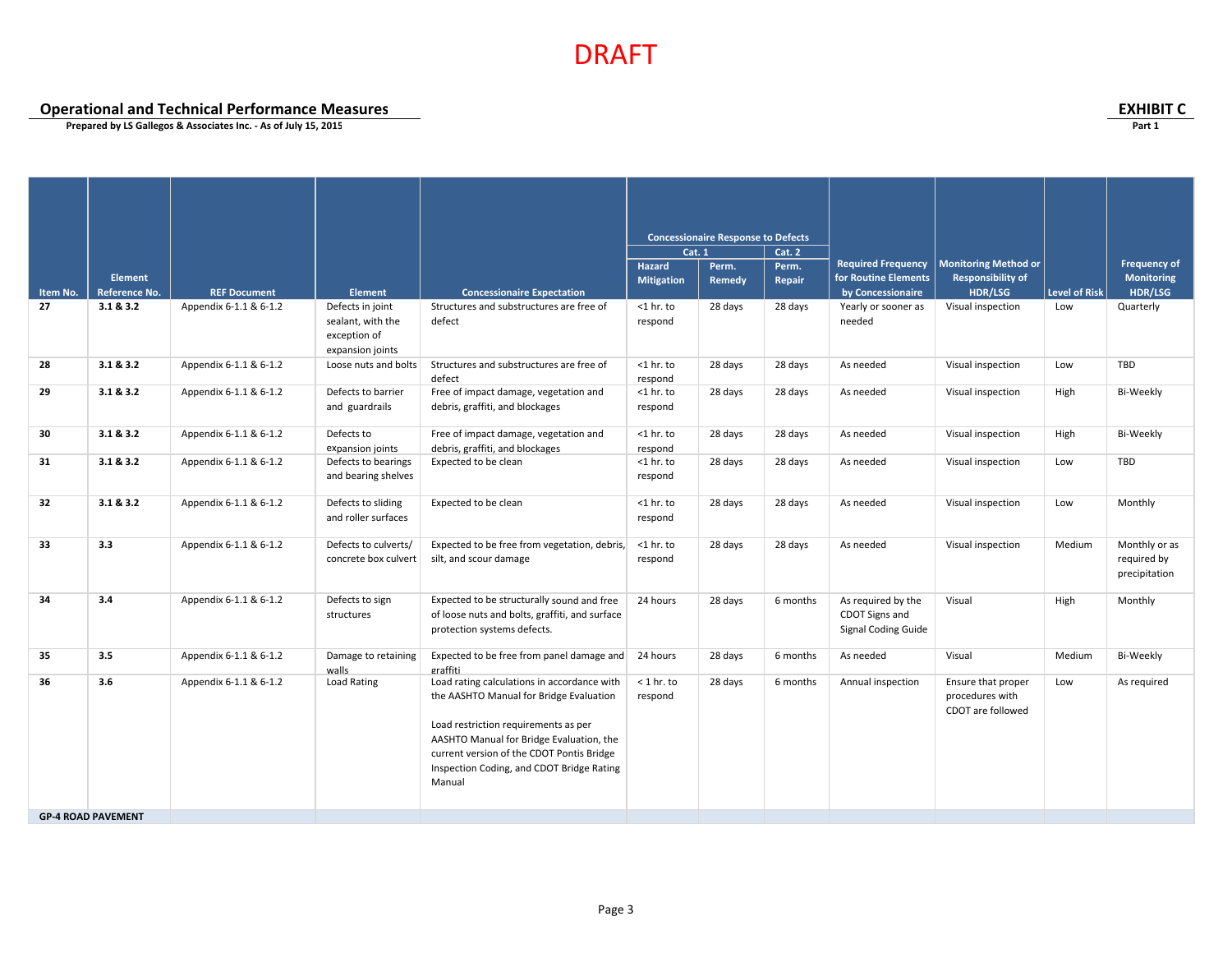**Operational and Technical Performance Measures**<br> **Operational and Technical Performance Measures**<br>
Prepared by LS Gallegos & Associates Inc. - As of July 15, 2015

| Item No.<br>37 | <b>Element</b><br>Reference No.<br>4.1 | <b>REF Document</b><br>Appendix 6-1.1 & 6-1.2           | Element<br><b>Pavement Markings</b>                      | <b>Concessionaire Expectation</b><br>Clean and visible during the day and night.<br>Good reflectivity. Meets MUTCD/CDOT                                                                                                                                                                                                                                                                                 | <b>Cat. 1</b><br>Hazard<br><b>Mitigation</b><br>24 hours | <b>Concessionaire Response to Defects</b><br>Perm.<br>Remedy<br>28 days | Cat. 2<br>Perm.<br>Repair<br>6 months | <b>Required Frequency</b><br>for Routine Elements<br>by Concessionaire<br>Replacement as<br>needed or every 5 | <b>Monitoring Method or</b><br><b>Responsibility of</b><br>HDR/LSG<br>Visual | <b>Level of Risk</b><br>Low | <b>Frequency of</b><br>Monitoring<br>HDR/LSG<br>Generally, bi-<br>weekly. Check             |
|----------------|----------------------------------------|---------------------------------------------------------|----------------------------------------------------------|---------------------------------------------------------------------------------------------------------------------------------------------------------------------------------------------------------------------------------------------------------------------------------------------------------------------------------------------------------------------------------------------------------|----------------------------------------------------------|-------------------------------------------------------------------------|---------------------------------------|---------------------------------------------------------------------------------------------------------------|------------------------------------------------------------------------------|-----------------------------|---------------------------------------------------------------------------------------------|
| 38             | 4.2                                    | Appendix 6-1.1 & 6-1.2                                  | Delineators &<br>Markers                                 | Standards<br>Clean and visible, of the correct color and<br>type, legible and reflective, straight and<br>vertical. No more than 12.5% of the<br>delineators and markers may be missing or<br>not easily visible in any auditable section.                                                                                                                                                              | 24 hours                                                 | 28 days                                                                 | 6 months                              | years.<br>As needed                                                                                           | Visual                                                                       | Medium                      | reflectivity<br>quarterly.<br>Generally, bi-<br>weekly. Check<br>reflectivity<br>quarterly. |
|                |                                        | GP/ML 5 - GUARDRAIL, SAFETY BARRIER, IMPACT ATTENUATORS |                                                          |                                                                                                                                                                                                                                                                                                                                                                                                         |                                                          |                                                                         |                                       |                                                                                                               |                                                                              |                             |                                                                                             |
| 39             | 5.1 & 5.2                              | Appendix 6-1.1 & 6-1.2                                  | Guardrails, safety<br>barriers and impact<br>attenuators | All guardrails, safety barriers, concrete<br>barriers, etc., are maintained free of<br>defects, appropriately placed and correctly<br>installed at the correct height and distance<br>from roadway or obstacles. Installation and<br>repairs shall be carried out in accordance<br>with the requirements of NCHRP 350<br>standards. No more than 12.5% of road<br>restraint systems may be out of spec. | $<$ 1 hr. to<br>respond                                  | Repaired or<br>marked in<br>48 hours                                    | 6 months                              | As needed                                                                                                     | Visual                                                                       | High                        | Bi-Weekly                                                                                   |
|                | <b>GP/ML 6 - TRAFFIC SIGNS</b>         |                                                         |                                                          |                                                                                                                                                                                                                                                                                                                                                                                                         |                                                          |                                                                         |                                       |                                                                                                               |                                                                              |                             |                                                                                             |
| 40             | 6.1                                    | Appendix 6-1.1 & 6-1.2                                  | All General Sign                                         | Signs and identification markers are clean,<br>correctly located, clearly visible, legible,<br>reflective, at the correct height, and free<br>from electrical defects. Mounting posts are<br>vertical, structurally sound and rust free as<br>per MUTCD/CDOT. No signs shall have face<br>damage greater than 5% of surface area.                                                                       | 24 hours                                                 | 28 days                                                                 | 6 months                              | As needed                                                                                                     | Visual                                                                       | High                        | Generally, bi-<br>weekly. Check<br>reflectivity<br>quarterly.                               |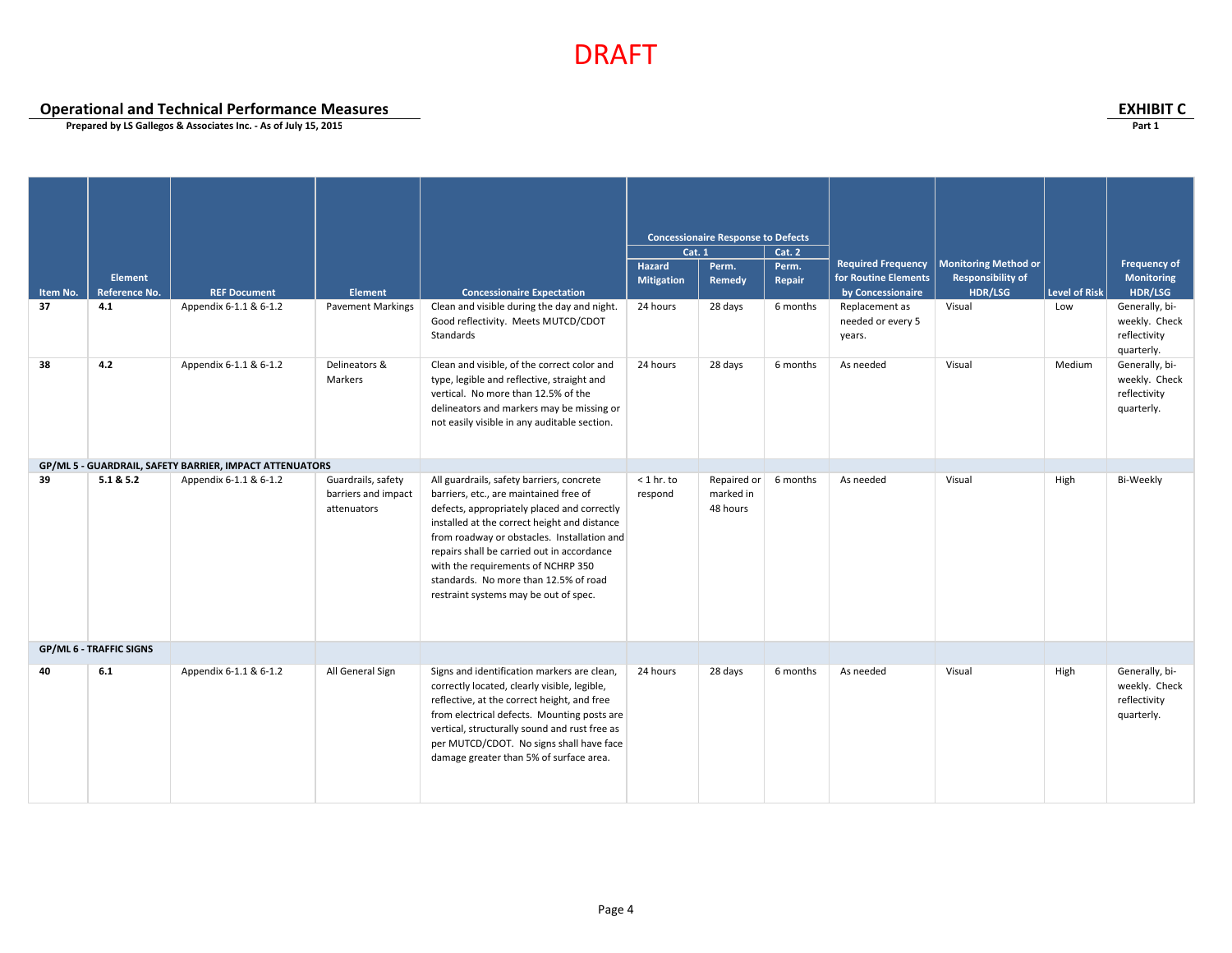**Operational and Technical Performance Measures EXHIBIT C**

|                         |                                  |                        |                                                 |                                                                                                                                                                                                                                                                                                                                                             |                         | <b>Concessionaire Response to Defects</b> |          |                           |                                                    |                      |                                                               |
|-------------------------|----------------------------------|------------------------|-------------------------------------------------|-------------------------------------------------------------------------------------------------------------------------------------------------------------------------------------------------------------------------------------------------------------------------------------------------------------------------------------------------------------|-------------------------|-------------------------------------------|----------|---------------------------|----------------------------------------------------|----------------------|---------------------------------------------------------------|
|                         |                                  |                        |                                                 |                                                                                                                                                                                                                                                                                                                                                             | Cat. 1                  |                                           | Cat. 2   |                           |                                                    |                      |                                                               |
|                         |                                  |                        |                                                 |                                                                                                                                                                                                                                                                                                                                                             | Hazard                  | Perm.                                     | Perm.    | <b>Required Frequency</b> | <b>Monitoring Method or</b>                        |                      | <b>Frequency of</b>                                           |
|                         | Element                          |                        |                                                 |                                                                                                                                                                                                                                                                                                                                                             | <b>Mitigation</b>       | Remedy                                    | Repair   | for Routine Elements      | <b>Responsibility of</b>                           |                      | <b>Monitoring</b>                                             |
| Item No.                | Reference No.                    | <b>REF Document</b>    | Element                                         | <b>Concessionaire Expectation</b>                                                                                                                                                                                                                                                                                                                           |                         |                                           |          | by Concessionaire         | <b>HDR/LSG</b>                                     | <b>Level of Risk</b> | HDR/LSG                                                       |
| 41                      | 6.2                              | Appendix 6-1.1 & 6-1.2 | Safety and Critical<br>Signs                    | Stop, Yield, Do Not Enter, One Way and<br>Wrong Way signs are clean, legible and<br>undamaged, and conform to 6.1<br>requirements.                                                                                                                                                                                                                          | $<$ 1 hr. to<br>respond | 1 week                                    | 6 months | As needed                 | Visual                                             | High                 | Generally, bi-<br>weekly. Check<br>reflectivity<br>quarterly. |
|                         | <b>GP/ML 7 - TRAFFIC SIGNALS</b> |                        |                                                 |                                                                                                                                                                                                                                                                                                                                                             |                         |                                           |          |                           |                                                    |                      |                                                               |
| 42                      | GP 7.1, 7.2, 7.3,<br>7.4         | Appendix 6-1.1 & 6-1.2 | General Purpose<br>Lane Signals                 | No expectation of concessionaire for<br>general purpose traffic signals                                                                                                                                                                                                                                                                                     | N/A                     | N/A                                       | N/A      | N/A                       | N/A                                                | N/A                  | N/A                                                           |
| 43                      | ML 7.1                           | Appendix 6-1.1 & 6-1.2 | Managed Lane<br><b>Traffic Signals</b>          | Signals are clean and visible, undamaged,<br>installations have correct signal timings and<br>full contingency plans are in place.                                                                                                                                                                                                                          | 2 hrs.                  | 24 hrs.                                   | 6 months | As needed                 | Visual                                             | High                 | TBD                                                           |
| 44                      | ML 7.2                           | Appendix 6-1.1 & 6-1.2 | Soundness                                       | Traffic signals are structurally and<br>electrically sound                                                                                                                                                                                                                                                                                                  | 24 hours                | 28 days                                   | 6 months | As needed                 | Visual                                             | Medium               | TBD                                                           |
| 45                      | ML 7.3                           | Appendix 6-1.1 & 6-1.2 | Identification<br>Marking                       | Signals have identification markers and the<br>telephone number for reporting faults<br>clearly located, clearly visible and clean and<br>legible.                                                                                                                                                                                                          | N/A                     | 28 days                                   | 6 months | As needed                 | Visual                                             | Medium               | TBD                                                           |
| 46                      | ML 7.4                           | Appendix 6-1.1 & 6-1.2 | Pedestrian Elements<br>and Vehicle<br>Detectors | All pedestrian elements and vehicle<br>detectors are correctly positioned and fully<br>functional at all times                                                                                                                                                                                                                                              | 24 hours                | 28 days                                   | 6 months | As needed                 | Visual                                             | High                 | <b>TBD</b>                                                    |
| <b>GP/ML 8 LIGHTING</b> |                                  |                        |                                                 |                                                                                                                                                                                                                                                                                                                                                             |                         |                                           |          |                           |                                                    |                      |                                                               |
| 47                      | 8.1, 8.2                         | Appendix 6-1.1 & 6-1.2 | Roadway and Sign<br>Lighting - General          | All lighting is free from defects and provides 24 hours<br>acceptable uniform lighting and quality.<br>Lanterns are clean and correctly positioned.<br>Lighting units are free from accidental<br>damage or vandalism. Columns are upright,<br>correctly founded, visually acceptable, and<br>structurally sound. 90% of lights must<br>function correctly. |                         | 28 days                                   | 6 months | As needed                 | Visual                                             | Low                  | Bi-Monthly<br>Visual Inspection                               |
| 48                      | 8.3                              | Appendix 6-1.1 & 6-1.2 | <b>Electrical Supply</b>                        | Electricity supply, feeder pillars, cabinets,<br>switches and fittings are electrically,<br>mechanically and structurally sound and<br>functioning.                                                                                                                                                                                                         | 24 hours                | 7 days                                    | 1 month  | As needed                 | HDR/LSG to inspect<br>records of<br>concessionaire | Low                  | TBD                                                           |
| 49                      | 8.4                              | Appendix 6-1.1 & 6-1.2 | <b>Access Panels</b>                            | All access panels in place at all times                                                                                                                                                                                                                                                                                                                     | 24 hours                | 7 days                                    | 1 month  | As needed                 | Visual                                             | Low                  | TBD                                                           |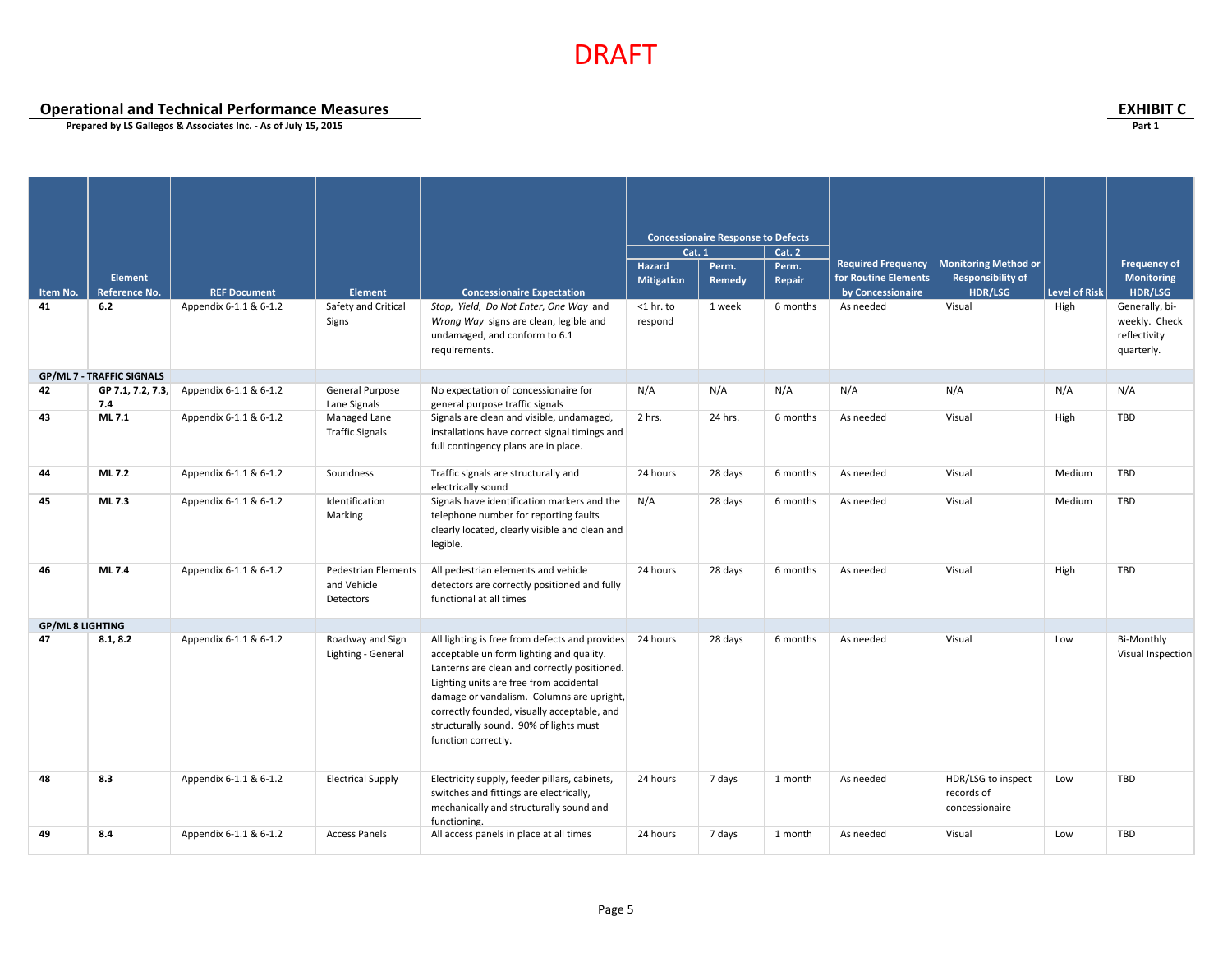**Operational and Technical Performance Measures EXHIBIT C**

|                     | Element       |                                          |                                     |                                                                                                                                                                                                                                                                                                                                                                                              | Cat. 1<br>Hazard        | <b>Concessionaire Response to Defects</b><br>Perm. | <b>Cat. 2</b><br>Perm. | <b>Required Frequency</b><br>for Routine Elements | <b>Monitoring Method or</b><br><b>Responsibility of</b> |                      | <b>Frequency of</b><br><b>Monitoring</b>                                |
|---------------------|---------------|------------------------------------------|-------------------------------------|----------------------------------------------------------------------------------------------------------------------------------------------------------------------------------------------------------------------------------------------------------------------------------------------------------------------------------------------------------------------------------------------|-------------------------|----------------------------------------------------|------------------------|---------------------------------------------------|---------------------------------------------------------|----------------------|-------------------------------------------------------------------------|
| Item No.            | Reference No. | <b>REF Document</b>                      | Element                             | <b>Concessionaire Expectation</b>                                                                                                                                                                                                                                                                                                                                                            | <b>Mitigation</b>       | Remedy                                             | Repair                 | by Concessionaire                                 | <b>HDR/LSG</b>                                          | <b>Level of Risk</b> | HDR/LSG                                                                 |
| 50                  | 8.5           | Appendix 6-1.1 & 6-1.2                   | High Mast Structure                 | High mast are structurally sound and free of<br>loose nuts and bolts, no defects in surface<br>protection systems, no graffiti.                                                                                                                                                                                                                                                              | 24 hrs.                 | 28 days                                            | 6 months               | As needed                                         | Visual / Inspect<br>Reports                             | Medium               |                                                                         |
| 51                  | 8.6           | Appendix 6-1.1 & 6-1.2                   | High Mast Lighting                  | All mast luminaries functioning on each<br>pole. All obstruction lights are present and<br>working if required. Component door is<br>secure with all bolts in place. All winch and<br>safety equipment is correctly functioning<br>and maintained without rusting or<br>corrosion. Hoists and electrical fixings<br>clean and lubricated. Two or more lamps<br>per mast pole shall function. | 24 hrs.                 | 48 days                                            | 1 month                | As needed                                         | Visual / Inspect<br>Reports                             | Medium               | Bi-Monthly to<br>determine<br>whether<br>luminaries are<br>functioning. |
|                     |               | GP/ML 9 - FENCES, WALLS, SOUND ABATEMENT |                                     |                                                                                                                                                                                                                                                                                                                                                                                              |                         |                                                    |                        |                                                   |                                                         |                      |                                                                         |
| 52                  | 9.1           | Appendix 6-1.1 & 6-1.2                   | Design and Location                 | Fences and walls act as designed and serve<br>the purpose for which they were intended                                                                                                                                                                                                                                                                                                       | $<$ 1 hr. to<br>respond | 28 days                                            | 6 months               | As needed                                         | Visual                                                  | Low                  | Bi-Weekly                                                               |
| 53                  | 9.2           | Appendix 6-1.1 & 6-1.2                   | Construction<br>(includes existing) | Integrity and structural condition of the<br>fence is maintained.                                                                                                                                                                                                                                                                                                                            | $<$ 1 hr. to<br>respond | 28 days                                            | 6 months               | As needed                                         | Visual                                                  | Low                  | Bi-Weekly                                                               |
| 54                  | 9.3           | Appendix 6-1.1 & 6-1.2                   | Livestock                           | Integrity and structural condition of all<br>fences that hold live stock is maintained                                                                                                                                                                                                                                                                                                       | $<$ 1 hr. to<br>respond | 28 days                                            | 6 months               | As needed                                         | Visual                                                  | High                 | Bi-Weekly                                                               |
| GP/ML 10 - ROADSIDE |               |                                          |                                     |                                                                                                                                                                                                                                                                                                                                                                                              |                         |                                                    |                        |                                                   |                                                         |                      |                                                                         |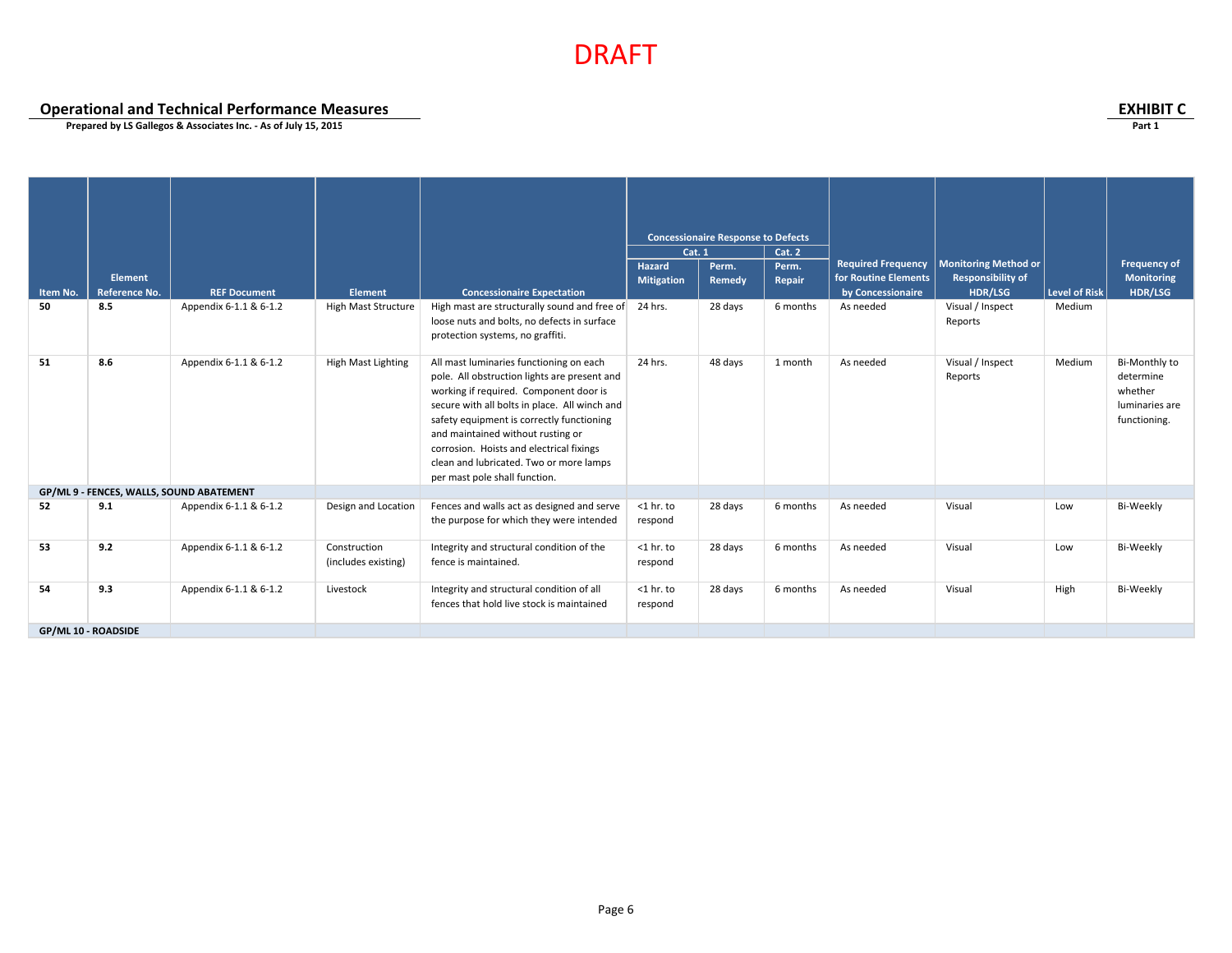## **Operational and Technical Performance Measures EXHIBIT C**

|          |                |                        |                                                           |                                                                                                                                                                                                                                                                                                                                                                                                                                                                                                                                                                                                                                                                                                                                                                               |                                | <b>Concessionaire Response to Defects</b> |                 |                           |                                   |                      |                     |
|----------|----------------|------------------------|-----------------------------------------------------------|-------------------------------------------------------------------------------------------------------------------------------------------------------------------------------------------------------------------------------------------------------------------------------------------------------------------------------------------------------------------------------------------------------------------------------------------------------------------------------------------------------------------------------------------------------------------------------------------------------------------------------------------------------------------------------------------------------------------------------------------------------------------------------|--------------------------------|-------------------------------------------|-----------------|---------------------------|-----------------------------------|----------------------|---------------------|
|          |                |                        |                                                           |                                                                                                                                                                                                                                                                                                                                                                                                                                                                                                                                                                                                                                                                                                                                                                               | <b>Cat. 1</b><br><b>Hazard</b> | Perm.                                     | Cat. 2<br>Perm. | <b>Required Frequency</b> | <b>Monitoring Method or</b>       |                      | <b>Frequency of</b> |
|          | <b>Element</b> |                        |                                                           |                                                                                                                                                                                                                                                                                                                                                                                                                                                                                                                                                                                                                                                                                                                                                                               | <b>Mitigation</b>              | Remedy                                    | <b>Repair</b>   | for Routine Elements      | <b>Responsibility of</b>          |                      | Monitoring          |
| Item No. | Reference No.  | <b>REF Document</b>    | <b>Element</b>                                            | <b>Concessionaire Expectation</b>                                                                                                                                                                                                                                                                                                                                                                                                                                                                                                                                                                                                                                                                                                                                             |                                |                                           |                 | by Concessionaire         | HDR/LSG                           | <b>Level of Risk</b> | HDR/LSG             |
| 55       | 10.1           | Appendix 6-1.1 & 6-1.2 | Vegetated areas -<br>except landscaped<br>areas - general | Vegetation maintained so that height of<br>grass and weeds is kept within the limits<br>described for urban and rural areas.<br>Mowing begins before vegetation reaches<br>maximum height.<br>Spot mowing at intersections, ramps, or<br>other areas visibility of appurtenances and<br>sight distance.<br>Grass or vegetation does not encroach into<br>or on paved shoulders, main lanes,<br>sidewalks, islands, riprap, traffic barrier or<br>curbs.<br>A herbicide program is undertaken in<br>accordance with the D 006 99.<br>Development and implementation of<br>noxious weed program to control noxious<br>weeds and eliminate grass in pavement or<br>concrete.<br>A mowing cycle completed after the first<br>frost of the first 15' from the edge of<br>pavement. | 24 hrs.                        | 7 days                                    | 28 days         | As required               | Visual                            | Low                  | Bi-Weekly           |
| 56       | 10.2           | Appendix 6-1.1 & 6-1.2 | Landscaped Areas                                          | Maintained to originally constructed<br>condition and as required by the FMP                                                                                                                                                                                                                                                                                                                                                                                                                                                                                                                                                                                                                                                                                                  | 24 hrs.                        | 7 days                                    | 28 days         | As required               | Visual / Inspection of<br>Records | Low                  | Bi-Weekly           |
| 57       | 10.3           | Appendix 6-1.1 & 6-1.2 | Fire Hazards                                              | Fire hazards are controlled                                                                                                                                                                                                                                                                                                                                                                                                                                                                                                                                                                                                                                                                                                                                                   | 24 hrs.                        | 7 days                                    | 28 days         | As required               | Visual                            | Low                  | Bi-Weekly           |
| 58       | 10.4           | Appendix 6-1.1 & 6-1.2 | Trees, brush, and<br>ornamentals                          | Mowed, trimmed in accordance with CDOT<br>standards. Dead vegetation trimmed or<br>treated. Diseased trees treated or removed<br>by licensed contractors.                                                                                                                                                                                                                                                                                                                                                                                                                                                                                                                                                                                                                     | 24 hrs.                        | 7 days                                    | 28 days         | As required               | Visual / Inspection of<br>Records | Low                  | Bi-Weekly           |
| 59       | 10.5           | Appendix 6-1.1 & 6-1.2 | Water Quality Ponds                                       | Maintenance of all vegetation within ponds 24 hrs.<br>and surrounding area.                                                                                                                                                                                                                                                                                                                                                                                                                                                                                                                                                                                                                                                                                                   |                                | 7 days                                    | 28 days         | As required               | Visual                            | Low                  | Bi-Weekly           |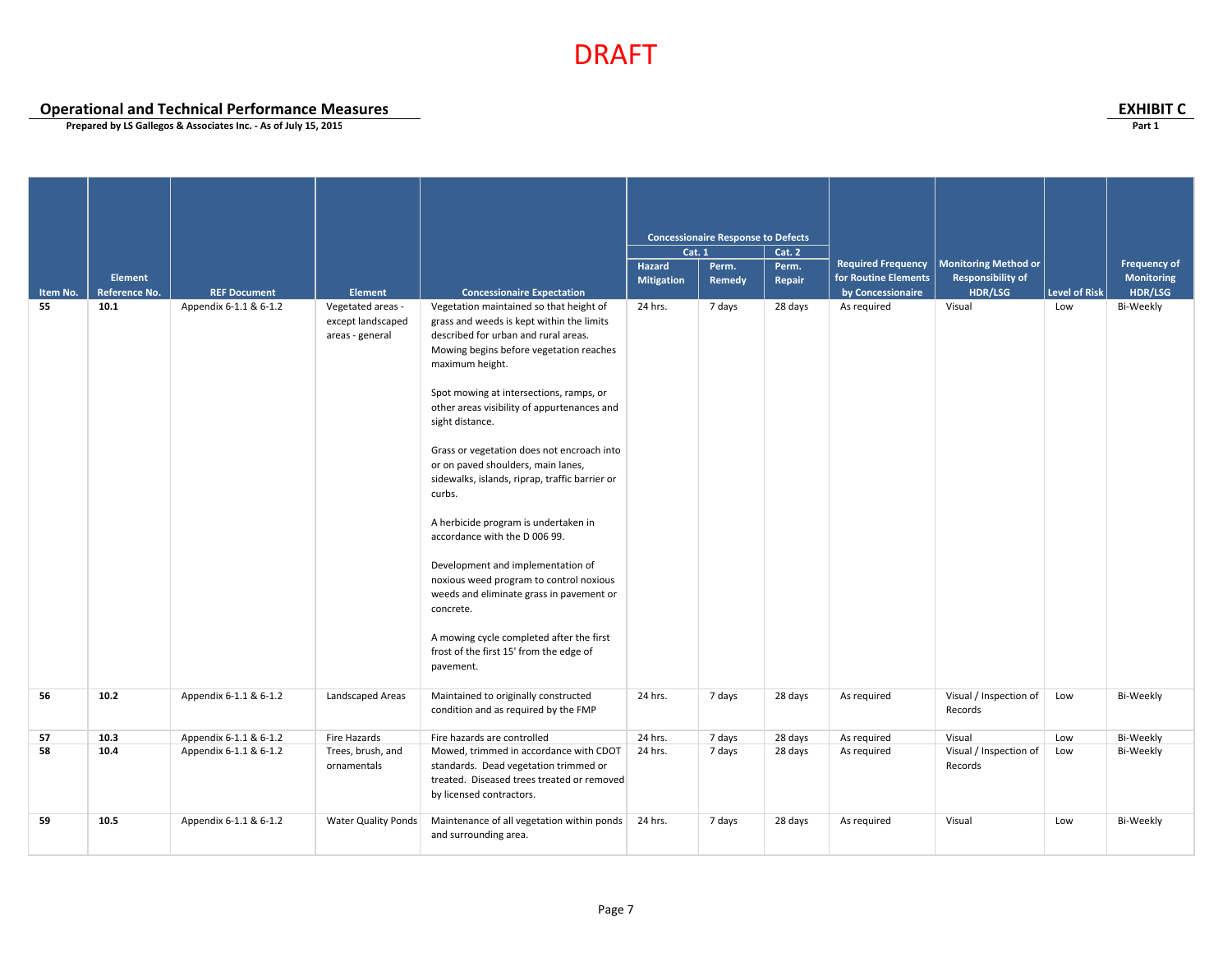**Operational and Technical Performance Measures EXHIBIT C**

|                     |                                                |                        |                          |                                                                                                                                                                                                  |                         | <b>Concessionaire Response to Defects</b> |          |                           |                                                                                                                                  |                      |                       |
|---------------------|------------------------------------------------|------------------------|--------------------------|--------------------------------------------------------------------------------------------------------------------------------------------------------------------------------------------------|-------------------------|-------------------------------------------|----------|---------------------------|----------------------------------------------------------------------------------------------------------------------------------|----------------------|-----------------------|
|                     |                                                |                        |                          |                                                                                                                                                                                                  | <b>Cat. 1</b>           |                                           | Cat. 2   |                           |                                                                                                                                  |                      |                       |
|                     |                                                |                        |                          |                                                                                                                                                                                                  | <b>Hazard</b>           | Perm.                                     | Perm.    | <b>Required Frequency</b> | <b>Monitoring Method or</b>                                                                                                      |                      | <b>Frequency of</b>   |
|                     | <b>Element</b>                                 |                        |                          |                                                                                                                                                                                                  | <b>Mitigation</b>       | Remedy                                    | Repair   | for Routine Elements      | <b>Responsibility of</b>                                                                                                         |                      | Monitoring            |
| Item No.            | Reference No.                                  | <b>REF Document</b>    | <b>Element</b>           | <b>Concessionaire Expectation</b>                                                                                                                                                                |                         |                                           |          | by Concessionaire         | <b>HDR/LSG</b>                                                                                                                   | <b>Level of Risk</b> | HDR/LSG               |
| 60                  | 10.6                                           | Appendix 6-1.1 & 6-1.2 | Wetlands                 | Wetlands managed in accordance with<br>permit requirements.                                                                                                                                      | 24 hrs.                 | 7 days                                    | 28 days  | As required               | Visual                                                                                                                           | Low                  | Bi-Weekly             |
|                     | <b>GP/ML 11 - EARTHWORKS &amp; EMBANKMENTS</b> |                        |                          |                                                                                                                                                                                                  |                         |                                           |          |                           |                                                                                                                                  |                      |                       |
| 61                  | 11.1                                           | Appendix 6-1.1 & 6-1.2 | Slope Failure            | All structural or natural failures of the<br>embankment and cut slopes of the Facility<br>are repaired.                                                                                          | $<$ 1 hr. to<br>respond | 28 days                                   | 6 months | As needed                 | Visual / Review<br>report provided by<br>geotechnical<br>specialist with further<br>tests as<br>recommended by the<br>specialist | High                 | Bi-Weekly             |
| 62                  | 11.2                                           | Appendix 6-1.1 & 6-1.2 | Slopes - General         | Slopes are maintained in general<br>conformance to the original grade. Replace<br>landscape materials, reseed, and control<br>erosion on roadway and shoulders.                                  | 24 hrs.                 | 28 days                                   | 6 months | As needed                 | Visual                                                                                                                           | Low                  | Bi-Weekly             |
| GP/ML 12 - GRAFFITI |                                                |                        |                          |                                                                                                                                                                                                  |                         |                                           |          |                           |                                                                                                                                  |                      |                       |
| 63                  | 12.1                                           | Appendix 6-1.1 & 6-1.2 | Graffiti                 | Graffiti is removed in a manner and using<br>materials that restore the surface to a like<br>appearance similar to adjoining surfaces                                                            | 24 hrs.                 | 10 days                                   | 6 months | As needed                 | Visual                                                                                                                           | Low                  | Bi-Weekly             |
|                     | <b>GP/ML 13 - INCIDENT RESPONSE</b>            |                        |                          |                                                                                                                                                                                                  |                         |                                           |          |                           |                                                                                                                                  |                      |                       |
| 64                  | 13.1                                           | Appendix 6-1.1 & 6-1.2 | General                  | Respond to incidents in accordance with<br>the US 36 Traffic Incident Management<br>Plan. Response times met for 98% of<br>incidents per year on a rolling basis.                                | $<$ 1 hr.               | N/A                                       | N/A      | As required               | Track Response Time<br>Reports                                                                                                   | High                 | As Incidents<br>Occur |
| 65                  | 13.2                                           | Appendix 6-1.1 & 6-1.2 | Hazardous Materials      | Comply with requirements of Section 4.4.4<br>of Schedule 6 for all hazardous material<br>spills                                                                                                  | $<$ 1 hr.               | N/A                                       | N/A      | As required               | Track Inspection<br>Records showing<br>compliance                                                                                | High                 | As Incidents<br>Occur |
| 66                  | 13.3                                           | Appendix 6-1.1 & 6-1.2 | Structural<br>Assessment | Evaluate structural damage with emergency <1 hr.<br>services to ensure safe working in clearing<br>of each incident. CDOT staff bridge must be<br>notified immediately to complete<br>inspection |                         | N/A                                       | N/A      | As required               | Track Inspection<br>Records showing<br>compliance                                                                                | High                 | As Incidents<br>Occur |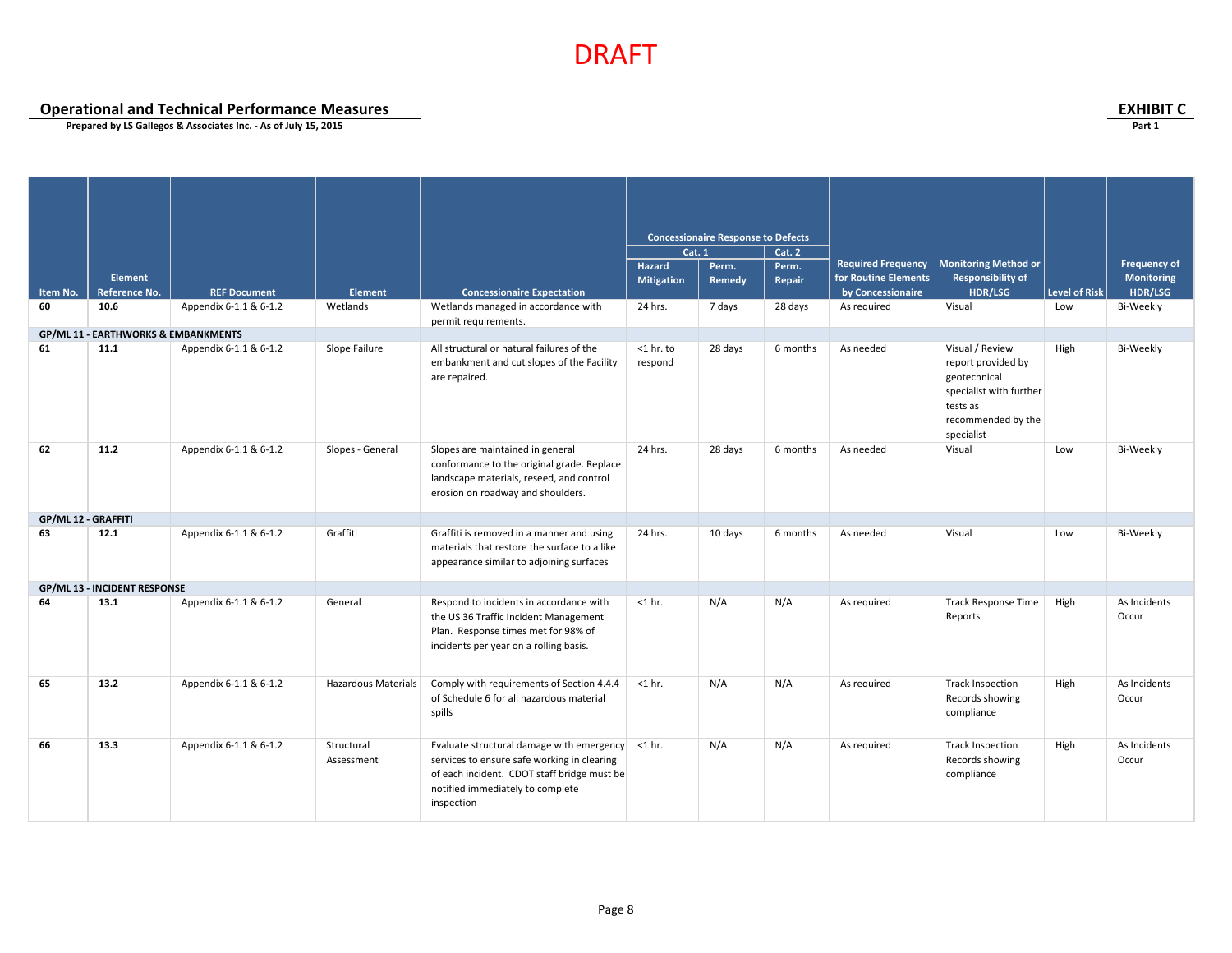**Operational and Technical Performance Measures EXHIBIT C**

| Item No.<br>67 | <b>Element</b><br><b>Reference No.</b><br>13.4 | <b>REF Document</b><br>Appendix 6-1.1 & 6-1.2    | Element<br>Temporary and<br>permanent remedy | <b>Concessionaire Expectation</b><br>Propose and implement temporary<br>measures or permanent repairs to defects<br>arising from each incident. Ensure<br>structural safety of any structures affected<br>by each incident                                                                                                                                                                                                                                                                                        | Cat. 1<br>Hazard<br><b>Mitigation</b><br>$<$ 24 hrs. | <b>Concessionaire Response to Defects</b><br>Perm.<br>Remedy<br>28 days | <b>Cat. 2</b><br>Perm.<br>Repair<br>N/A | <b>Required Frequency</b><br>for Routine Elements<br>by Concessionaire<br>As required | <b>Monitoring Method or</b><br><b>Responsibility of</b><br>HDR/LSG<br><b>Track Auditable</b><br>Inspection records<br>showing compliance. | Level of Risk<br>High | <b>Frequency of</b><br><b>Monitoring</b><br>HDR/LSG<br>As Incidents<br>Occur |
|----------------|------------------------------------------------|--------------------------------------------------|----------------------------------------------|-------------------------------------------------------------------------------------------------------------------------------------------------------------------------------------------------------------------------------------------------------------------------------------------------------------------------------------------------------------------------------------------------------------------------------------------------------------------------------------------------------------------|------------------------------------------------------|-------------------------------------------------------------------------|-----------------------------------------|---------------------------------------------------------------------------------------|-------------------------------------------------------------------------------------------------------------------------------------------|-----------------------|------------------------------------------------------------------------------|
| 68             |                                                | Exhibit B, Item 120, Schedule<br>10 Requirements | Incident Response<br>Time                    | Achieve an incident response time that<br>complies with Incident Response Plan                                                                                                                                                                                                                                                                                                                                                                                                                                    | $\overline{?}$                                       | N/A                                                                     | N/A                                     | N/A                                                                                   | Review of<br>Concessionaire<br>Documentation as<br>Incidents Occur                                                                        | High                  | As Incidents<br>Occur                                                        |
| 69             | GP/ML 14 - SWEEPING AND CLEANING<br>14.1       | Appendix 6-1.1 & 6-1.2                           | Sweeping                                     | Keep all channels, hard shoulders, gore<br>areas, ramps, intersections, islands and<br>frontage roads swept clean.<br>Clear and remove debris from traffic lanes.<br>hard shoulders, merges and enforcement<br>areas.<br>Remove all sweepings without stockpiling in<br>the right of way and dispose of at approved<br>site.<br>Build up of dirt, ice, rock, debris from<br>accidents and otherwise, spilled materials,<br>etc., on roads and bridges not to<br>accumulate greater than 24" wide or 1/2"<br>deep. | 1 <sub>hr.</sub>                                     | 24 hrs.                                                                 | 28 days                                 | As needed                                                                             | Visual                                                                                                                                    | Medium                | Bi-Weekly                                                                    |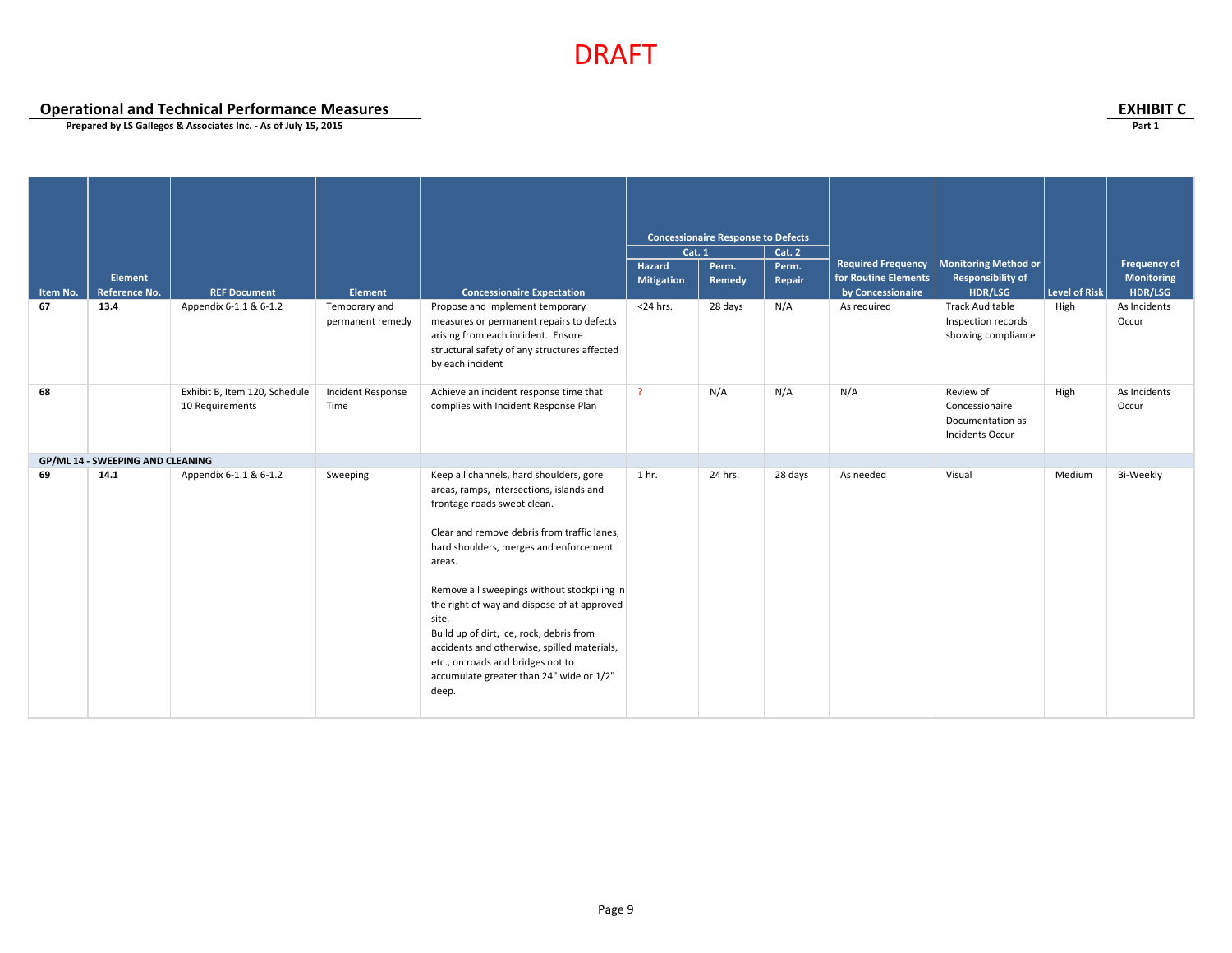**Operational and Technical Performance Measures**<br> **Operational and Technical Performance Measures**<br>
Prepared by LS Gallegos & Associates Inc. - As of July 15, 2015

| Item No.<br>70 | <b>Element</b><br><b>Reference No.</b><br>14.2 | <b>REF Document</b><br>Appendix 6-1.1 & 6-1.2 | Element<br>Litter                                    | <b>Concessionaire Expectation</b><br>Keep the right of way neat and remove<br>litter regularly. Pick up large litter items                                                                                                                                                                                        | <b>Cat. 1</b><br>Hazard<br><b>Mitigation</b><br>24 hrs. | <b>Concessionaire Response to Defects</b><br>Perm.<br>Remedy<br>28 days | Cat. 2<br>Perm.<br>Repair<br>28 days | <b>Required Frequency</b><br>for Routine Elements<br>by Concessionaire<br>As needed | Monitoring Method or<br><b>Responsibility of</b><br>HDR/LSG<br>Visual | Level of Risk<br>Medium | <b>Frequency of</b><br>Monitoring<br>HDR/LSG<br>Bi-Weekly |
|----------------|------------------------------------------------|-----------------------------------------------|------------------------------------------------------|-------------------------------------------------------------------------------------------------------------------------------------------------------------------------------------------------------------------------------------------------------------------------------------------------------------------|---------------------------------------------------------|-------------------------------------------------------------------------|--------------------------------------|-------------------------------------------------------------------------------------|-----------------------------------------------------------------------|-------------------------|-----------------------------------------------------------|
|                |                                                |                                               |                                                      | before mowing operations. Dispose of<br>litter and debris collected at an approved<br>solid waste site. No more than 20 pieces of<br>litter per roadside mile may be visible while<br>traveling at a roadway speed. Litter is<br>picked up off the roadway weekly, if in the<br>right-of-way is every 15 days.    |                                                         |                                                                         |                                      |                                                                                     |                                                                       |                         |                                                           |
| <b>SAFETY</b>  |                                                |                                               |                                                      |                                                                                                                                                                                                                                                                                                                   |                                                         |                                                                         |                                      |                                                                                     |                                                                       |                         |                                                           |
| 71             |                                                | Exhibit B, Item 147                           | Adherence to Safety<br>Plan Requirements             | Concessionaire to formally establish and<br>adhere to a policy, procedure, process, or<br>guideline as required by the Safety Plan.                                                                                                                                                                               | N/A                                                     | N/A                                                                     | N/A                                  | As needed.                                                                          | Review<br>documentation.<br>Compare to Safety<br>Plan.                | High                    | As required.                                              |
| 72             |                                                | Exhibit B, Item 148                           | Adherence to Safety<br>Plan Requirements             | Concessionaire to observe the safety plan<br>or carry out any operation or maintenance<br>activity in contravention of (or in absence<br>of) the safety plan or in a manner that<br>represents a hazard to project workers or<br>the general public in accordance with<br>Schedule 6 of the Concession Agreement. | N/A                                                     | N/A                                                                     | N/A                                  | As required.                                                                        | Visual / Review<br>documentation                                      | High                    | As required.                                              |
| 73             |                                                | Exhibit B, Item 76                            | Safety Procedures<br>and Protocol<br>through Phase 2 | Concessionaire is responsible for 1) safety<br>of design, operations, construction<br>methods and other Phase 2 work, 2) having<br>designated person responsible for safety<br>and maintain an accident book, 3) ensuring<br>safety in accordance with industry<br>practices.                                     | N/A                                                     | N/A                                                                     | N/A                                  | As required.                                                                        | Review<br>documentation                                               | High                    | As required.                                              |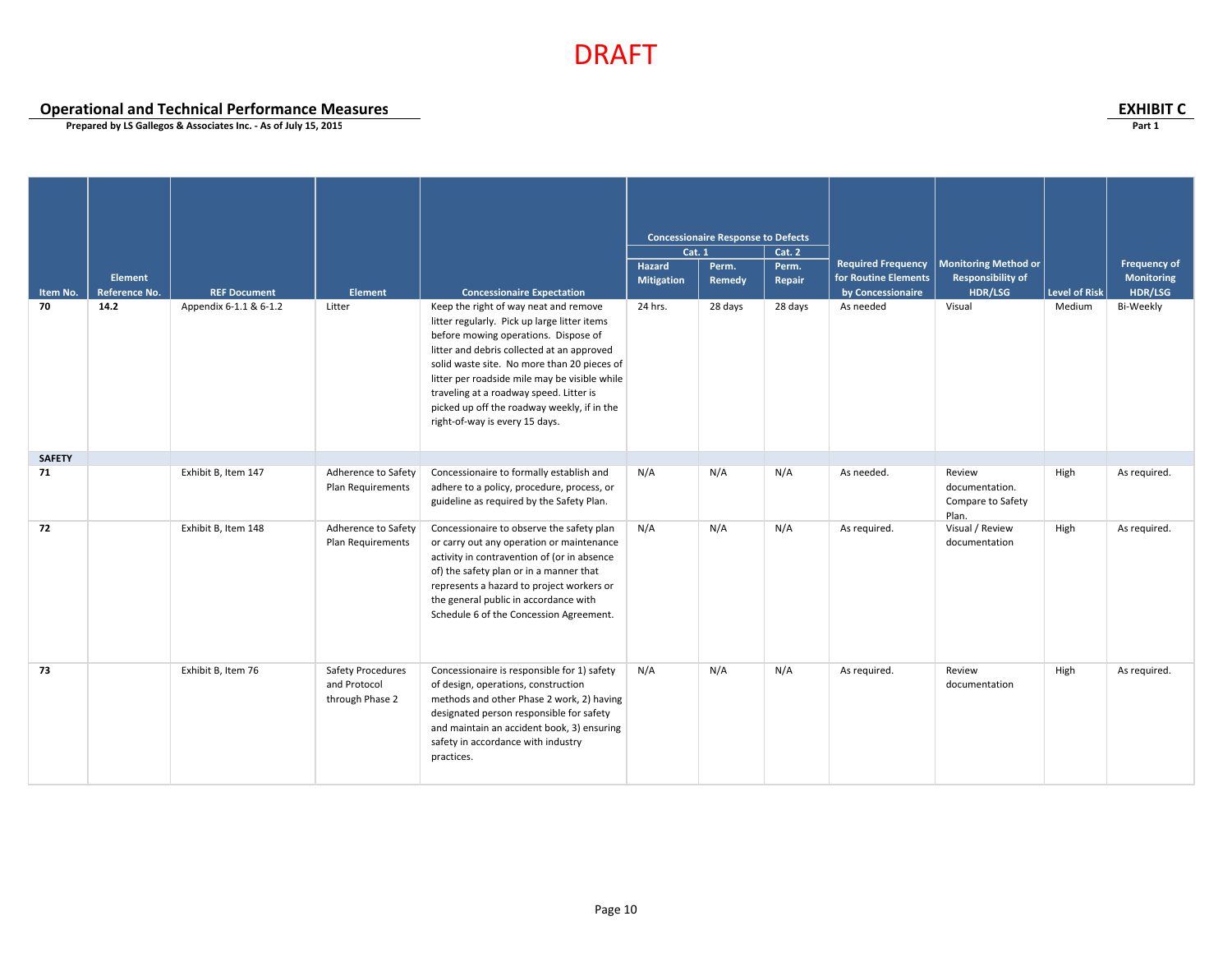**Operational and Technical Performance Measures EXHIBIT C**

|                 |                |                                              |                                                        |                                                                                                                                                                                                                                                 | <b>Concessionaire Response to Defects</b><br>Cat. 1 |        |        |                           |                                                                 |                      |                       |
|-----------------|----------------|----------------------------------------------|--------------------------------------------------------|-------------------------------------------------------------------------------------------------------------------------------------------------------------------------------------------------------------------------------------------------|-----------------------------------------------------|--------|--------|---------------------------|-----------------------------------------------------------------|----------------------|-----------------------|
|                 |                |                                              |                                                        |                                                                                                                                                                                                                                                 |                                                     |        | Cat. 2 |                           |                                                                 |                      |                       |
|                 |                |                                              |                                                        |                                                                                                                                                                                                                                                 | Hazard                                              | Perm.  | Perm.  | <b>Required Frequency</b> | <b>Monitoring Method or</b>                                     |                      | <b>Frequency of</b>   |
|                 | <b>Element</b> |                                              |                                                        |                                                                                                                                                                                                                                                 | <b>Mitigation</b>                                   | Remedy | Repair | for Routine Elements      | <b>Responsibility of</b>                                        |                      | Monitoring            |
| Item No.        | Reference No.  | <b>REF Document</b>                          | Element                                                | <b>Concessionaire Expectation</b>                                                                                                                                                                                                               |                                                     |        |        | by Concessionaire         | <b>HDR/LSG</b>                                                  | <b>Level of Risk</b> | HDR/LSG               |
| 74              |                | Exhibit B, Item 144                          | <b>Reporting of Safety</b><br><b>Related Incidents</b> | Report safety related incidents to the HPTE<br>within one day unless they constitute an<br>immediate hazard (Category 1), in which<br>case HPTE shall be notified as soon as<br>practicable but in no case less than 1 hour<br>from occurrence. | N/A                                                 | N/A    | N/A    | As required.              | Review<br>documentation                                         | High                 | As required.          |
| 75              |                | Exhibit B, Item 145                          | <b>Courtesy Patrol</b>                                 | Concessionaire to provide Courtesy Patrol<br>in accordance with paragraph 4.4.1 of<br>Schedule 6 of the Concession Agreement.                                                                                                                   | N/A                                                 | N/A    | N/A    | As required.              | Review<br>documentation                                         | High                 | As required.          |
| 76              |                | Exhibit B, Item 146                          | Work Zone Safety<br>Requirements                       | Concessionaire to meet requirements of<br>work zone safety, management,<br>maintenance of traffic and diversion routes<br>for regular maintenance during operations.                                                                            | N/A                                                 | N/A    | N/A    | As required.              | Review<br>documentation                                         | High                 | As required.          |
| <b>STAFFING</b> |                |                                              |                                                        |                                                                                                                                                                                                                                                 |                                                     |        |        |                           |                                                                 |                      |                       |
| 73              |                | Schedule 6 - Pg. 6, 1.6                      | Staffing<br>Requirements and<br>Plan                   | Staff shall be available 24 hours a day, 7<br>days a week, every day of the year.<br>Concessionaire shall maintain updated staff<br>records and prove it to HPTE upon request.<br>All records shall be updated within 5<br>business days.       | N/A                                                 | N/A    | N/A    | As required.              | Review<br>documentation                                         | Medium               | As required.          |
| 74              |                |                                              | Staffing<br>Compensation                               | Concessionaire maintenance employees<br>compensation and benefits are no less than<br>those of CDOT employees. Monitor and<br>verify that maintenance personnel are of<br>significant numbers and skill level.                                  | N/A                                                 | N/A    | N/A    | As required.              | Review<br>documentation                                         | Medium               | As staff is<br>added. |
| 75              |                |                                              | Use of Facility / Land                                 | Concessionaire shall only use CDOT land for N/A<br>services within this contract.                                                                                                                                                               |                                                     | N/A    | N/A    | As needed                 | Verify that land<br>(CDOT) is used for US<br>36 / I 25 services | Low                  | As required.          |
|                 |                | OPERATIONS, MAINTENANCE, AND LIFECYCLE PLANS |                                                        |                                                                                                                                                                                                                                                 |                                                     |        |        |                           |                                                                 |                      |                       |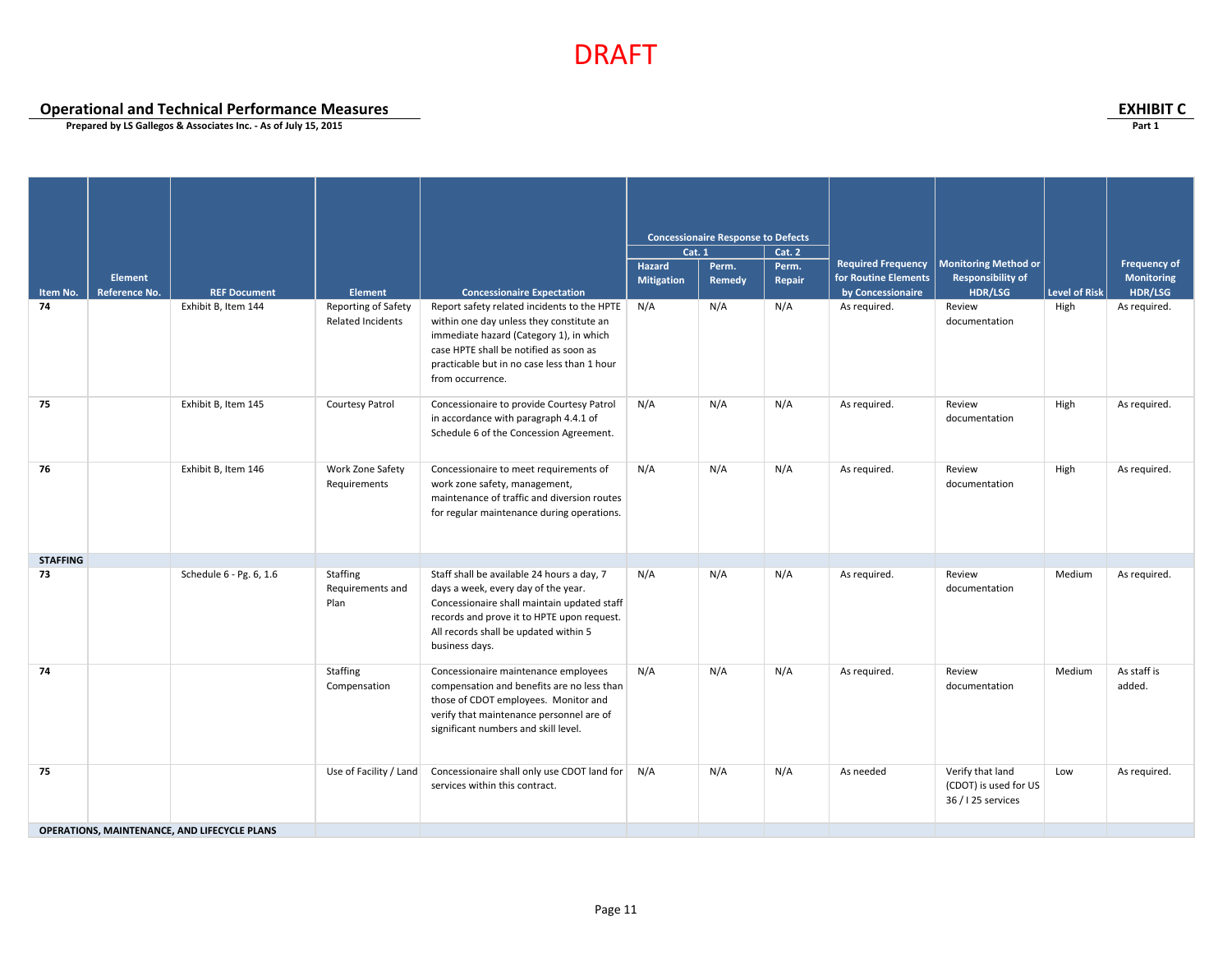**Operational and Technical Performance Measures**<br> **Operational and Technical Performance Measures**<br>
Prepared by LS Gallegos & Associates Inc. - As of July 15, 2015

|                |               |                                                        |                                                    |                                                                                                                                                                                                                                                                                     | Cat. 1                      | <b>Concessionaire Response to Defects</b> | Cat. 2          |                                                   |                                                                                                                        |                      |                                   |
|----------------|---------------|--------------------------------------------------------|----------------------------------------------------|-------------------------------------------------------------------------------------------------------------------------------------------------------------------------------------------------------------------------------------------------------------------------------------|-----------------------------|-------------------------------------------|-----------------|---------------------------------------------------|------------------------------------------------------------------------------------------------------------------------|----------------------|-----------------------------------|
|                | Element       |                                                        |                                                    |                                                                                                                                                                                                                                                                                     | Hazard<br><b>Mitigation</b> | Perm.<br>Remedy                           | Perm.<br>Repair | <b>Required Frequency</b><br>for Routine Elements | <b>Monitoring Method or</b><br><b>Responsibility of</b>                                                                |                      | <b>Frequency of</b><br>Monitoring |
| Item No.<br>76 | Reference No. | <b>REF Document</b><br>Schedule 6 - Pg. 6, 1.7, 1.7.1, | Element<br>Maintenance                             | <b>Concessionaire Expectation</b><br>Concessionaire is required to prepare and                                                                                                                                                                                                      | N/A                         | N/A                                       | N/A             | by Concessionaire<br>Annually or as               | HDR/LSG<br>Review Plan and                                                                                             | Level of Risk<br>Low | HDR/LSG<br>Annually or as         |
|                |               | 1.7.1.1-1.7.1.4                                        | Management Plan                                    | update the Maintenance Management Plan<br>on an annual basis, or as needed in<br>accordance with Appendix 6-1 and<br>Appendix 6-2.                                                                                                                                                  |                             |                                           |                 | required.                                         | Verify Submittal by<br>Concessionaire                                                                                  |                      | required.                         |
| 77             |               | Schedule 6 - Pg. 10, 1.7.2-<br>1.7.3                   | Operations<br>Management Plan                      | Concessionaire is required to prepare and<br>update the Operations Management Plan<br>on an annual basis, or as needed in<br>accordance with Section 22.4 of the<br>Concessionaire's Agreement.                                                                                     | N/A                         | N/A                                       | N/A             | Annually or as<br>required.                       | Review Plan and<br>Verify Submittal by<br>Concessionaire                                                               | Low                  | Annually or as<br>required.       |
| 78             |               | Schedule 6 - Pg. 8, 1.7.1.1 - O                        | Lifecycle<br>Maintenance Plan<br>for Managed Lanes | If necessary, within 90 days before the<br>beginning of each year, Concessionaire shall<br>prepare and submit a 5 Year Lifecycle<br>Maintenance Plan as required by Schedule<br>10.                                                                                                 | N/A                         | N/A                                       | N/A             | Annually or as<br>required.                       | Verify submittal of an<br>annual 5 Year<br>Lifecycle<br>Maintenance Plan for<br>Managed Lanes if<br>requested by HPTE. | Low                  | Annually or as<br>required.       |
| 79             |               | Exhibit B, Item 75                                     | Lifecycle<br>Maintenance Plan<br><b>Disputes</b>   | HPTE and Concessionaire shall resolve<br>disputes around Life Cycle Maintenance<br>Plan within 60 days after it is provided to<br>HPTE, or Dispute Resolution Procedures will<br>be enacted.                                                                                        | N/A                         | N/A                                       | N/A             | As required.                                      | As notified by HPTE<br>or Concessionaire                                                                               | Low                  | As required.                      |
| 80             |               | Exhibit B, Item 92                                     | Quarterly, 1 Year,<br>and 5 Year Work<br>Plans     | Concessionaire to produce, review and as<br>necessary, update the following plans<br>during the Services Period in accordance<br>with the Concession Agreement, and<br>Schedule 10 requirements, including but<br>not limited to: Quarterly, One-Year and Five-<br>Year Work Plans. | N/A                         | N/A                                       | N/A             | As required.                                      | Review Plans and<br>Verify Submittals by<br>Concessionaire on<br>required dates.                                       | Low                  | As required.                      |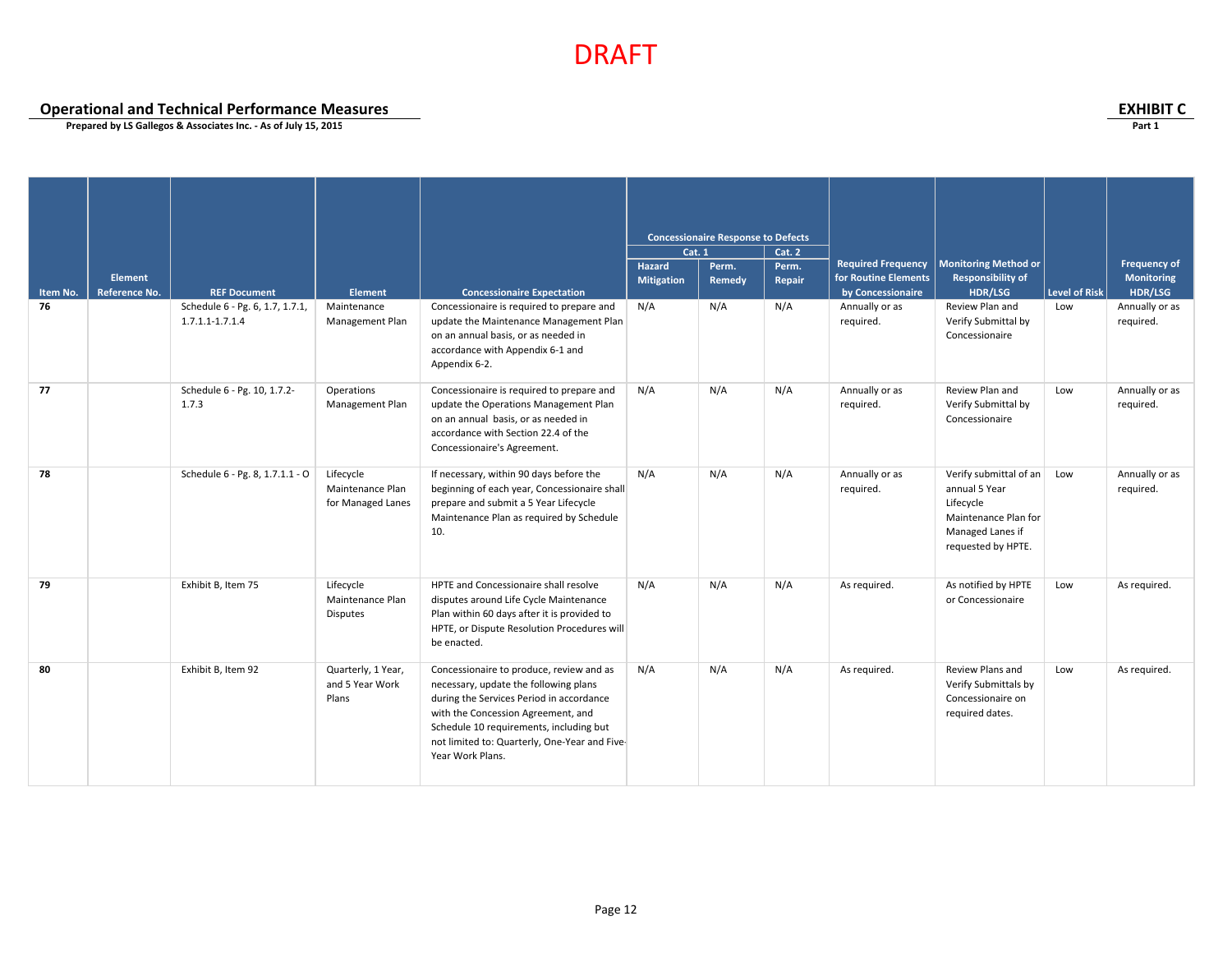**Operational and Technical Performance Measures EXHIBIT C**

|                |                                        |                                               |                                                        |                                                                                                                                                                                                                                                               | <b>Concessionaire Response to Defects</b><br>Cat. 1<br>Cat.2 |        |        |                                   |                                                                                  |                      |                       |
|----------------|----------------------------------------|-----------------------------------------------|--------------------------------------------------------|---------------------------------------------------------------------------------------------------------------------------------------------------------------------------------------------------------------------------------------------------------------|--------------------------------------------------------------|--------|--------|-----------------------------------|----------------------------------------------------------------------------------|----------------------|-----------------------|
|                |                                        |                                               |                                                        |                                                                                                                                                                                                                                                               |                                                              |        |        |                                   |                                                                                  |                      |                       |
|                |                                        |                                               |                                                        |                                                                                                                                                                                                                                                               | Hazard                                                       | Perm.  | Perm.  | <b>Required Frequency</b>         | <b>Monitoring Method or</b>                                                      |                      | <b>Frequency of</b>   |
|                | <b>Element</b><br><b>Reference No.</b> | <b>REF Document</b>                           |                                                        |                                                                                                                                                                                                                                                               | <b>Mitigation</b>                                            | Remedy | Repair | for Routine Elements              | <b>Responsibility of</b>                                                         | <b>Level of Risk</b> | Monitoring<br>HDR/LSG |
| Item No.<br>81 |                                        | Exhibit B, Item 124                           | <b>Element</b><br>Roadway                              | <b>Concessionaire Expectation</b><br>Identify material defects in the Inspection                                                                                                                                                                              | N/A                                                          | N/A    | N/A    | by Concessionaire<br>As required. | HDR/LSG<br>Review Plans and                                                      | Low                  | As required.          |
|                |                                        |                                               | Maintenance -<br>Inspection                            | Reports, Lifecycle Maintenance Plan, or<br>work currently undertaken.                                                                                                                                                                                         |                                                              |        |        |                                   | Verify Submittals by<br>Concessionaire on<br>required dates.                     |                      |                       |
| 82             |                                        | Exhibit B, Item 125                           | Roadway<br>Maintenance -<br>Inspection /<br>Operations | Include identified material defects in the<br>next Life Cycle Maintenance Plan and/or<br>the Operations and Maintenance Plan.                                                                                                                                 | N/A                                                          | N/A    | N/A    | As required.                      | Review Plans and<br>Verify Submittals by<br>Concessionaire on<br>required dates. | Low                  | As required.          |
| 83             |                                        | Exhibit B, Item 130                           | <b>Operations Plan</b><br>Compliance                   | Concessionaire to comply with a<br>requirement in respect of the Operations<br>Management Plan as required by Schedule<br>6 of the Concession Agreement where the<br>failure impacts or has potential to impact<br>on the level of service provided to users. | N/A                                                          | N/A    | N/A    | As required.                      | Review of Plan                                                                   | High                 | As required.          |
|                |                                        | INCIDENT RESPONSE AND DISASTER RECOVERY PLANS |                                                        |                                                                                                                                                                                                                                                               |                                                              |        |        |                                   |                                                                                  |                      |                       |
| 84             |                                        | Schedule 6 - Pg. 11, 1.7.4                    | Incident<br>Management Plan                            | Concessionaire is required to prepare and<br>update the Incident Management Plan on<br>an annual basis, or as needed in<br>accordance with Section 22.4 of the<br>Concessionaire's Agreement and Schedule<br>10 requirements.                                 | N/A                                                          | N/A    | N/A    | Annually                          | Review of Plan and<br>Plan Submittal by<br>Concessionaire                        | Low                  | Annually              |
| 85             |                                        | Schedule 6 - Pg. 11, 1.7.4                    | <b>Disaster Recovery</b><br>Plan                       | Concessionaire is required to prepare and<br>update the Disaster Recovery Plan on an<br>annual basis, or as needed in accordance<br>with Section 22.4 of the Concessionaire's<br>Agreement and Schedule 10 requirements.                                      | N/A                                                          | N/A    | N/A    | Annually                          | Review of Plan and<br>Plan Submittal by<br>Concessionaire                        | Low                  | Annually              |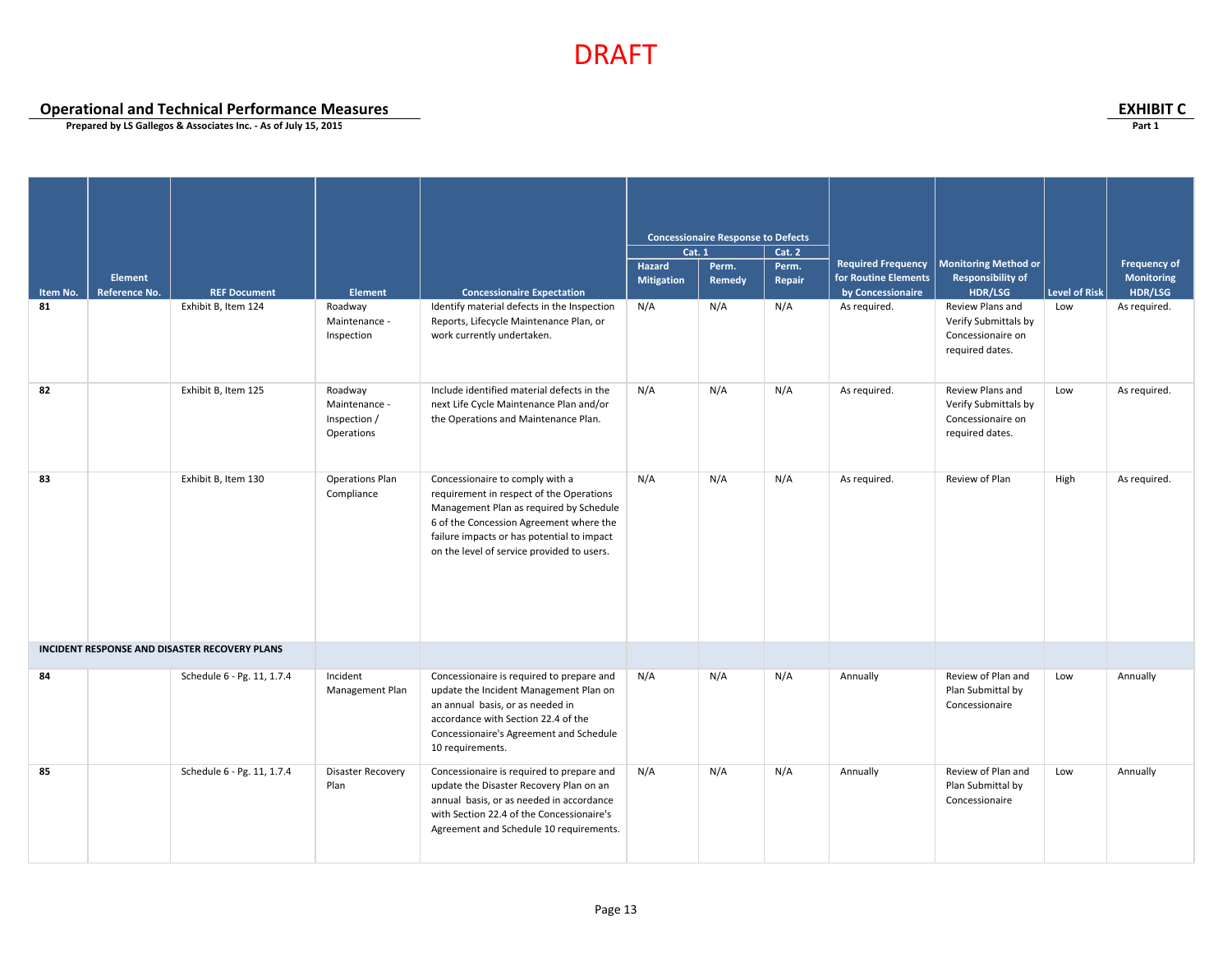**Operational and Technical Performance Measures EXHIBIT C**

|                        |                                  |                                                   |                                            |                                                                                                                                                                                                                       | <b>Concessionaire Response to Defects</b><br><b>Cat. 1</b> |        |               |                           |                                                            |                      |                     |
|------------------------|----------------------------------|---------------------------------------------------|--------------------------------------------|-----------------------------------------------------------------------------------------------------------------------------------------------------------------------------------------------------------------------|------------------------------------------------------------|--------|---------------|---------------------------|------------------------------------------------------------|----------------------|---------------------|
|                        |                                  |                                                   |                                            |                                                                                                                                                                                                                       |                                                            |        | <b>Cat. 2</b> |                           |                                                            |                      |                     |
|                        |                                  |                                                   |                                            |                                                                                                                                                                                                                       | Hazard                                                     | Perm.  | Perm.         | <b>Required Frequency</b> | <b>Monitoring Method or</b>                                |                      | <b>Frequency of</b> |
|                        | Element                          |                                                   |                                            |                                                                                                                                                                                                                       | <b>Mitigation</b>                                          | Remedy | Repair        | for Routine Elements      | <b>Responsibility of</b>                                   |                      | Monitoring          |
| Item No.               | <b>Reference No.</b>             | <b>REF Document</b>                               | <b>Element</b>                             | <b>Concessionaire Expectation</b>                                                                                                                                                                                     |                                                            |        |               | by Concessionaire         | <b>HDR/LSG</b>                                             | <b>Level of Risk</b> | HDR/LSG             |
| 86                     |                                  | Exhibit B, Item 121                               | Comply with<br>Incident<br>Management Plan | Comply with a requirement in respect of<br>the Incident Management Plan as<br>required by Schedule 6                                                                                                                  | N/A                                                        | N/A    | N/A           | Per Incident              | Review of Incident<br>Response<br>Documentation            | High                 | Per Incident        |
|                        | MANAGED LANE COMMUNICATIONS PLAN |                                                   |                                            |                                                                                                                                                                                                                       |                                                            |        |               |                           |                                                            |                      |                     |
| 87                     |                                  | Exhibit B, Item 85                                | Communication Plan                         | Concessionaire is required to prepare and<br>update the Communications Plan on an<br>annual basis, or as needed in accordance<br>with Section 22.4 of the Concessionaire's<br>Agreement and Schedule 10 requirements. | N/A                                                        | N/A    | N/A           | Annually                  | Review of Plan and<br>Plan submittal by<br>Concessionaire  | Low                  | Annually            |
| <b>MARKETING PLAN</b>  |                                  |                                                   |                                            |                                                                                                                                                                                                                       |                                                            |        |               |                           |                                                            |                      |                     |
| 88                     |                                  | Concessionaire Agreement,<br>Section 22.4, pg. 58 | Marketing Plan                             | Concessionaire is required to prepare and<br>update the Marketing Plan on an annual<br>basis, or as needed in accordance with<br>Section 22.4 of the Concessionaire's<br>Agreement and Schedule 10 requirements.      | N/A                                                        | N/A    | N/A           | Annually                  | Review of Plan and<br>Plan submittal by<br>Concessionaire. | Low                  | Annually            |
| <b>TRANSITION PLAN</b> |                                  |                                                   |                                            |                                                                                                                                                                                                                       |                                                            |        |               |                           |                                                            |                      |                     |
| 89                     |                                  | Schedule 6 - Pg. 12, 1.7.5                        | <b>Transition Plan</b>                     | Concessionaire is required to prepare and<br>update the Transition Plan on an annual<br>basis, or as needed in accordance with<br>Section 22.4 of the Concessionaire's<br>Agreement and Schedule 10 requirements.     | N/A                                                        | N/A    | N/A           | Annually                  | Review of Plan and<br>Plan submittal by<br>Concessionaire  | Low                  | Annually            |
| 90                     |                                  | Exhibit B, Item 149                               | <b>Transition Plan</b><br>Compliance       | Concessionaire to achieve a smooth<br>transition of maintenance activities from<br>HPTE in accordance with the Transition<br>Plan.                                                                                    | N/A                                                        | N/A    | N/A           | As needed                 | Review of Plan and<br>Plan submittal by<br>Concessionaire  | Medium               | As needed           |
|                        |                                  | MAINTENANCE MANAGEMENT INFORMATION SYSTEMS PLAN   |                                            |                                                                                                                                                                                                                       |                                                            |        |               |                           |                                                            |                      |                     |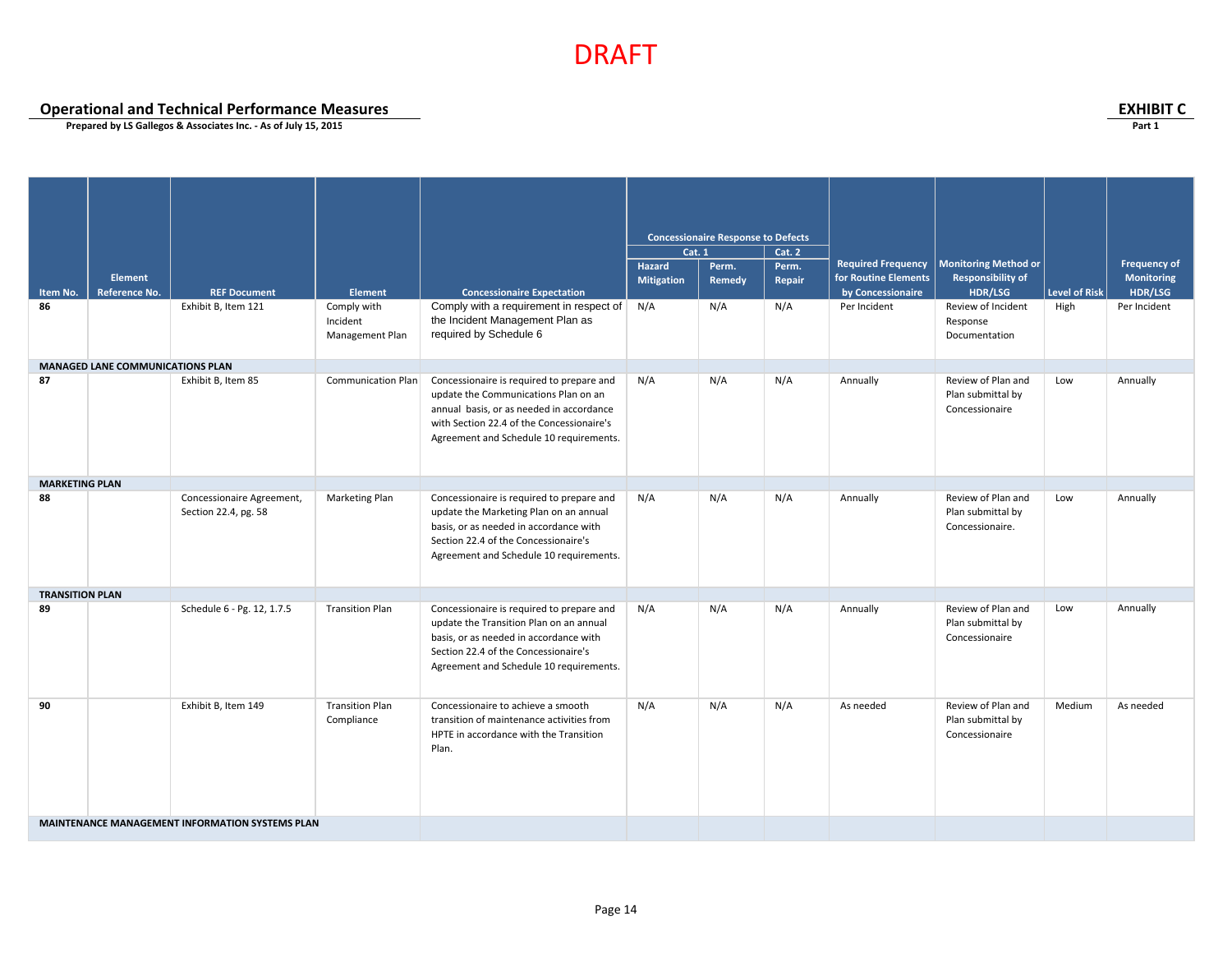**Operational and Technical Performance Measures EXHIBIT C**

|                 |                                 |                                                          |                                                                                   |                                                                                                                                                                                                                                   | <b>Concessionaire Response to Defects</b><br>Cat. 2<br>Cat. 1 |                 |                 |                                                                        |                                                                              |               |                                              |
|-----------------|---------------------------------|----------------------------------------------------------|-----------------------------------------------------------------------------------|-----------------------------------------------------------------------------------------------------------------------------------------------------------------------------------------------------------------------------------|---------------------------------------------------------------|-----------------|-----------------|------------------------------------------------------------------------|------------------------------------------------------------------------------|---------------|----------------------------------------------|
| Item No.        | <b>Element</b><br>Reference No. | <b>REF Document</b>                                      | Element                                                                           | <b>Concessionaire Expectation</b>                                                                                                                                                                                                 | Hazard<br><b>Mitigation</b>                                   | Perm.<br>Remedy | Perm.<br>Repair | <b>Required Frequency</b><br>for Routine Elements<br>by Concessionaire | <b>Monitoring Method or</b><br><b>Responsibility of</b><br><b>HDR/LSG</b>    | Level of Risk | <b>Frequency of</b><br>Monitoring<br>HDR/LSG |
| 91              |                                 | Schedule 6, Pg. 38-39, 5.0-<br>5.1.2, Exhibit B, Item 34 | <b>Managing Snow</b><br>Removal                                                   | Concessionaire shall use, maintain and<br>update the Maintenance Management<br>Information System in accordance with<br>paragraph 5.1 of Schedule 6.                                                                              | 3 days                                                        | 3 days          | 3 days          | As needed                                                              | Visual Inspection and<br>Review of<br>Documentation                          | Medium        | Monthly                                      |
| <b>REPORTS</b>  |                                 |                                                          |                                                                                   |                                                                                                                                                                                                                                   |                                                               |                 |                 |                                                                        |                                                                              |               |                                              |
| 92              |                                 | Schedule 6 - Pg. 12-14, 1.8.1-<br>1.8.3                  | Monthly Reports,<br>Operation Reports,<br>Annual Reports and<br>Lifecycle Reports | Concessionaire shall prepare, in the time<br>frame prescribed, either monthly, quarterly,<br>or annually, all of the Monthly Reports,<br>Operations Reports and Annual Reports<br>listed in Schedule 6, pgs. 13-14.               | N/A                                                           | N/A             | N/A             | Monthly/ Quarterly<br>/Annually                                        | Verify<br>Concessionaire's<br>compliance with said<br>reports.               | Medium        | Varies per type<br>of report                 |
| 93              |                                 | Exhibit B, Item 94, Entirety of<br>Schedule 6            | Maintenance of<br>Records                                                         | Concessionaire to keep, maintain or make<br>available to HPTE and its designated<br>representative any book, record, or<br>document in accordance with Schedule 6 of<br>the Concession Agreement and Schedule 10<br>requirements. | N/A                                                           | N/A             | N/A             | Continuously                                                           | Verify<br>Concessionaire's<br>compliance with said<br>reports.               | Medium        | Bi-Weekly                                    |
| 94              |                                 | Exhibit B, Item 127                                      | Maintenance of<br>Records                                                         | Concessionaire to create the required O&M N/A<br>records.                                                                                                                                                                         |                                                               | N/A             | N/A             | Continuously                                                           | Verify<br>Concessionaire's<br>compliance with said<br>reports.               | Medium        | <b>Bi-Weekly</b>                             |
| 95              |                                 | Exhibit B, Item 150                                      | Reporting to FHWA                                                                 | Concessionaire to accurately gather and<br>report on a timely basis the information<br>required for any FHWA reporting<br>requirements as designated by HPTE.                                                                     | N/A                                                           | N/A             | N/A             | As required                                                            | Verify<br>Concessionaire's<br>compliance with said<br>reporting.             | Low           | As required                                  |
| <b>MEETINGS</b> |                                 |                                                          |                                                                                   |                                                                                                                                                                                                                                   |                                                               |                 |                 |                                                                        |                                                                              |               |                                              |
| 96              |                                 | Schedule 6 - Pg. 14, 1.9                                 | Meetings                                                                          | Concessionaire shall have monthly<br>meetings as needed with HPTE to discuss<br>services.                                                                                                                                         | N/A                                                           | N/A             | N/A             | Monthly                                                                | Review service status<br>including reports<br>required under<br>Section 1.8. | Medium        | Monthly                                      |
|                 | <b>CONTRACTURAL COMPLIANCE</b>  |                                                          |                                                                                   |                                                                                                                                                                                                                                   |                                                               |                 |                 |                                                                        |                                                                              |               |                                              |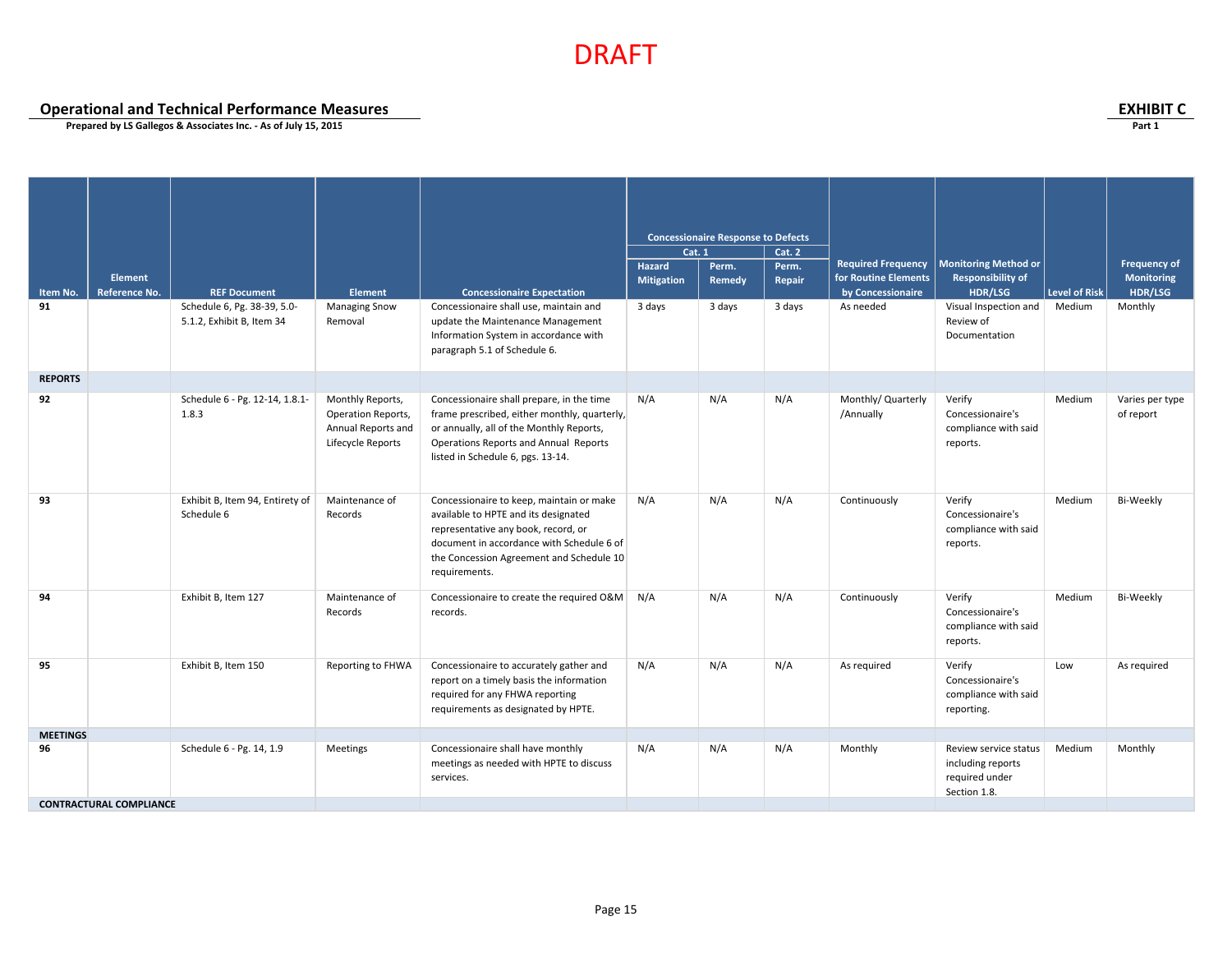**Operational and Technical Performance Measures**<br> **Prepared by LS Gallegos & Associates Inc. - As of July 15, 2015** 

|          |               |                     |                       |                                                    | <b>Cat. 1</b>     | <b>Concessionaire Response to Defects</b> | <b>Cat. 2</b> |                           |                             |                      |                     |
|----------|---------------|---------------------|-----------------------|----------------------------------------------------|-------------------|-------------------------------------------|---------------|---------------------------|-----------------------------|----------------------|---------------------|
|          |               |                     |                       |                                                    | <b>Hazard</b>     | Perm.                                     | Perm.         | <b>Required Frequency</b> | <b>Monitoring Method or</b> |                      | <b>Frequency of</b> |
|          | Element       |                     |                       |                                                    |                   |                                           |               | for Routine Elements      | <b>Responsibility of</b>    |                      | Monitoring          |
| Item No. | Reference No. | <b>REF Document</b> | <b>Element</b>        | <b>Concessionaire Expectation</b>                  | <b>Mitigation</b> | Remedy                                    | Repair        | by Concessionaire         | <b>HDR/LSG</b>              | <b>Level of Risk</b> | HDR/LSG             |
| 97       |               | Exhibit B, Item 14  | Oversite of           | Parties will notify each other of any changes N/A  |                   | N/A                                       | N/A           | Continuously              | Ensure that HPTE            | Low                  | As required.        |
|          |               |                     | Disclosure            | in law and it's affect on work, services,          |                   |                                           |               |                           | obtains                     |                      |                     |
|          |               |                     | Statements            | revenue, costs or capital.                         |                   |                                           |               |                           | Concessionaire              |                      |                     |
|          |               |                     |                       |                                                    |                   |                                           |               |                           |                             |                      |                     |
|          |               |                     |                       |                                                    |                   |                                           |               |                           | <b>Disclosure Statement</b> |                      |                     |
|          |               |                     |                       |                                                    |                   |                                           |               |                           | quarterly, verify           |                      |                     |
|          |               |                     |                       |                                                    |                   |                                           |               |                           | presence of                 |                      |                     |
|          |               |                     |                       |                                                    |                   |                                           |               |                           | <b>Disclosure Statement</b> |                      |                     |
|          |               |                     |                       |                                                    |                   |                                           |               |                           | twice per year, and         |                      |                     |
|          |               |                     |                       |                                                    |                   |                                           |               |                           | develops and                |                      |                     |
|          |               |                     |                       |                                                    |                   |                                           |               |                           | performs civil records      |                      |                     |
|          |               |                     |                       |                                                    |                   |                                           |               |                           | search annually.            |                      |                     |
|          |               |                     |                       |                                                    |                   |                                           |               |                           |                             |                      |                     |
| 98       |               | Exhibit B, Item 17  | Oversite of Changes   | Concessionaire will maintain a list of parties N/A |                   | N/A                                       | N/A           | Continuously              | Ensure that PRD             | Low                  | Weekly              |
|          |               |                     | to Approved           | with approved access to the facilities and         |                   |                                           |               |                           | provides changes to         |                      |                     |
|          |               |                     | Personnel             | will refuse entry to parties refused access        |                   |                                           |               |                           | approved personnel          |                      |                     |
|          |               |                     |                       | by HPTE.                                           |                   |                                           |               |                           | or refused parties.         |                      |                     |
|          |               |                     |                       |                                                    |                   |                                           |               |                           |                             |                      |                     |
| 99       |               | Exhibit B, Item 33  | Oversite of Lifecycle | Concessionaire will perform Non-Separable          | N/A               | N/A                                       | N/A           | Continuously              | Verify non-separable        | Low                  | As required.        |
|          |               |                     | Maintenance Plan      | Tasks per the Life Cycle Maintenance Plan          |                   |                                           |               |                           | tasks per the Lifecycle     |                      |                     |
|          |               |                     | Costs and Tasks       | as agreed to by HPTE.                              |                   |                                           |               |                           | Maintenance Plan            |                      |                     |
|          |               |                     |                       |                                                    |                   |                                           |               |                           | have been performed         |                      |                     |
|          |               |                     |                       |                                                    |                   |                                           |               |                           | and costs and tasks         |                      |                     |
|          |               |                     |                       |                                                    |                   |                                           |               |                           |                             |                      |                     |
|          |               |                     |                       |                                                    |                   |                                           |               |                           | verified.                   |                      |                     |
|          |               |                     |                       |                                                    |                   |                                           |               |                           |                             |                      |                     |
| 100      |               | Exhibit B, Item 35  | Verify Conditions     | Upon completion of Phase 1,                        | N/A               | N/A                                       | N/A           | Upon completion of        | Verify that conditions      | High                 | Prior to July 22,   |
|          |               |                     | Precedent             | Concessionaire will commence snow and              |                   |                                           |               | Phase I                   | precedent per               |                      | 2015.               |
|          |               |                     |                       | ice removal services                               |                   |                                           |               |                           | Schedule 2, Part 2,         |                      |                     |
|          |               |                     |                       |                                                    |                   |                                           |               |                           |                             |                      |                     |
|          |               |                     |                       |                                                    |                   |                                           |               |                           | are achieved by July        |                      |                     |
|          |               |                     |                       |                                                    |                   |                                           |               |                           | 22, 2015.                   |                      |                     |
| 101      |               | Exhibit B, Item 36  | Verify Completion of  | Concessionaire must obtain completion of           | N/A               | N/A                                       | N/A           | By Full Services          | Verify Acceptance by        | High                 | By Notice of        |
|          |               |                     |                       |                                                    |                   |                                           |               |                           |                             |                      | Phase II Work       |
|          |               |                     | Phase 2 Work          | Phase 2 work by the Full services                  |                   |                                           |               | Commencement              | HPTE of Phase 2             |                      |                     |
|          |               |                     |                       | commencement date (or liquidated                   |                   |                                           |               | Date.                     | Work Completion and         |                      | Competion.          |
|          |               |                     |                       | damages will be due to HPTE).                      |                   |                                           |               |                           | preliminary                 |                      |                     |
|          |               |                     |                       |                                                    |                   |                                           |               |                           | requirements by             |                      |                     |
|          |               |                     |                       |                                                    |                   |                                           |               |                           | Concessionaire.             |                      |                     |
|          |               |                     |                       |                                                    |                   |                                           |               |                           |                             |                      |                     |
|          |               |                     |                       |                                                    |                   |                                           |               |                           |                             |                      |                     |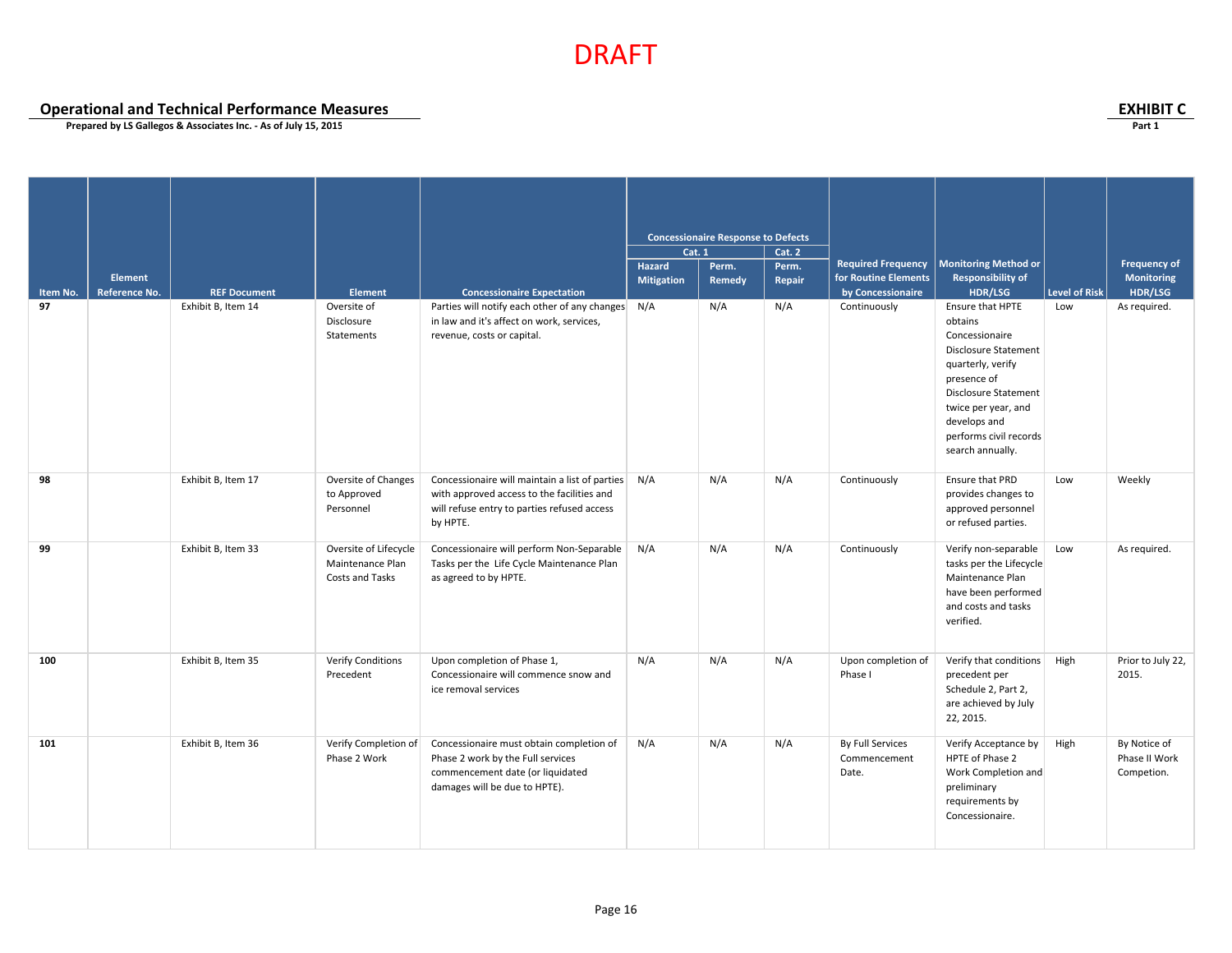**Operational and Technical Performance Measures EXHIBIT C**

| Item No.<br>102 | <b>Element</b><br>Reference No. | <b>REF Document</b><br>Exhibit B, Item 37 | <b>Element</b><br>Verify Acceptance of<br>Phase 2 Non-<br><b>Conforming Work</b> | <b>Concessionaire Expectation</b><br>Concessionaire will correct non-conforming<br>Phase 2 work and provide written notice to<br>HPTE of correction when all preliminary<br>requirements have been met.                                                                                        | <b>Cat. 1</b><br>Hazard<br><b>Mitigation</b><br>N/A | <b>Concessionaire Response to Defects</b><br>Perm.<br>Remedy<br>N/A | Cat. 2<br>Perm.<br>Repair<br>N/A | <b>Required Frequency</b><br>for Routine Elements<br>by Concessionaire<br>When preliminary<br>requirements have<br>been met. | <b>Monitoring Method or</b><br>Responsibility of<br><b>HDR/LSG</b><br>Verify Acceptance by<br>HPTE of non-<br>conforming Phase 2<br>Work.                                                                                                 | Level of Risk<br>High | <b>Frequency of</b><br>Monitoring<br>HDR/LSG<br>After Phase II<br>work is<br>completed. |
|-----------------|---------------------------------|-------------------------------------------|----------------------------------------------------------------------------------|------------------------------------------------------------------------------------------------------------------------------------------------------------------------------------------------------------------------------------------------------------------------------------------------|-----------------------------------------------------|---------------------------------------------------------------------|----------------------------------|------------------------------------------------------------------------------------------------------------------------------|-------------------------------------------------------------------------------------------------------------------------------------------------------------------------------------------------------------------------------------------|-----------------------|-----------------------------------------------------------------------------------------|
| 103             |                                 | Exhibit B, Item 38-39                     | Verify Phase 2 Work -<br>19.3 Requirements                                       | Concessionaire will provide HPTE with a<br>sworn affidavit of completion for Phase 2<br>work in accordance with the requirements<br>of 19.3.<br>Concessionaire's sworn affidavit of<br>completion of Phase 2 work shall contain<br>the specific verbiage contained in Part 5,<br>section 19.4. | N/A                                                 | N/A                                                                 | N/A                              | After Phase II work is<br>completed.                                                                                         | Verify that<br>Concessionaire has<br>provided a sworn<br>affidavit attesting to<br>completion of Phase<br>2 Work in accordance<br>with Requirement<br>19.4, including the<br>specific verbiage<br>contained in Part 5 of<br>that section. | High                  | After Phase II<br>work is<br>completed.                                                 |
| 104             |                                 | Exhibit B, Item 40                        | Verify that<br>Inspection was<br>performed and<br>documented for<br>Phase 2 Work | HPTE will deliver notice of Conditions<br>Precedent before concessionaire will<br>commence Snow and Ice removal services.                                                                                                                                                                      | N/A                                                 | N/A                                                                 | N/A                              | When received by<br>HPTE.                                                                                                    | Verify delivery of<br>HPTE of Notice of<br><b>Conditions Precedent</b><br>before Snow and Ice<br>Services commence.                                                                                                                       | High                  | Prior to Snow<br>and Ice Removal<br>Services.                                           |
| 105             |                                 | Exhibit B, Item 41                        | Verify that Phase 2<br>Completion was<br>timely.                                 | The concessionaire will provide advance<br>notice of Phase 2 Completion to HPTE at<br>least 20 business days prior to its expected<br>completion date of Phase 2 requirements.                                                                                                                 | N/A                                                 | N/A                                                                 | N/A                              | 20 days prior to<br>Phase 2 completion.                                                                                      | Verify advance notice<br>of Phase 2<br>completion at least<br>20 days prior to<br>expected completion<br>date.                                                                                                                            | High                  | When received.                                                                          |
| 106             |                                 | Exhibit B, Item 42                        | Verify Completion of<br>Conditions<br>Precedent, Phase 2<br>work                 | Concessionaire must submit project Plans<br>at the specified intervals for review and<br>comment by HPTE. HPTE may decline the<br>plan for the specified reasons.                                                                                                                              | N/A                                                 | N/A                                                                 | N/A                              | Upon completion of<br>Phase 2                                                                                                | Verify Completion of<br>Conditions<br>Precedent, Phase 2<br>work                                                                                                                                                                          | High                  | Upon notice of<br>Phase 2 work<br>completion.                                           |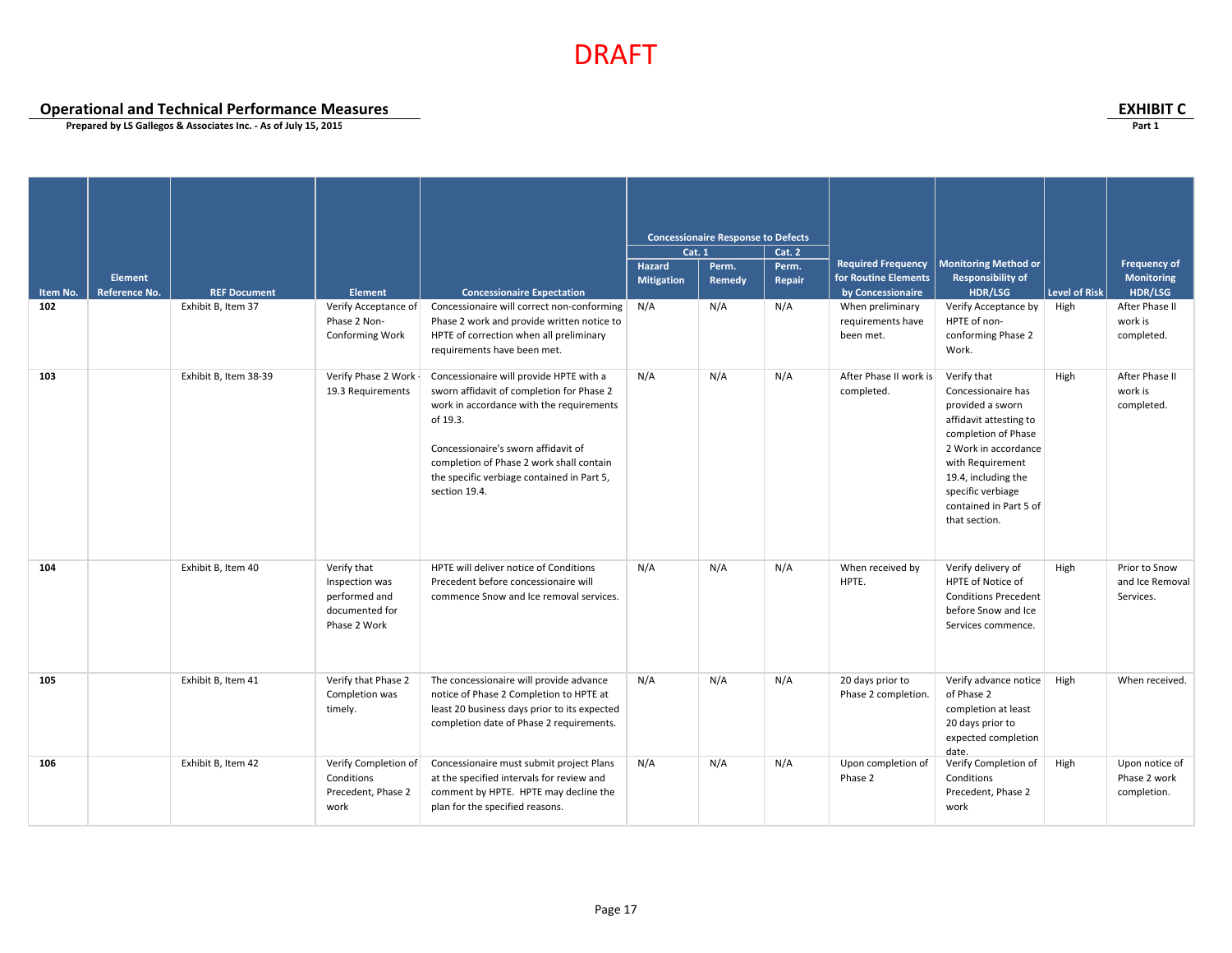**Operational and Technical Performance Measures EXHIBIT C**

|          |                           |                     |                                      |                                                                                                                         | <b>Concessionaire Response to Defects</b><br><b>Cat. 1</b> |        |        |                           |                                                                                                                                                                                                                                                                         |               |                     |
|----------|---------------------------|---------------------|--------------------------------------|-------------------------------------------------------------------------------------------------------------------------|------------------------------------------------------------|--------|--------|---------------------------|-------------------------------------------------------------------------------------------------------------------------------------------------------------------------------------------------------------------------------------------------------------------------|---------------|---------------------|
|          |                           |                     |                                      |                                                                                                                         |                                                            |        | Cat. 2 |                           |                                                                                                                                                                                                                                                                         |               |                     |
|          |                           |                     |                                      |                                                                                                                         | Hazard                                                     | Perm.  | Perm.  | <b>Required Frequency</b> | <b>Monitoring Method or</b>                                                                                                                                                                                                                                             |               | <b>Frequency of</b> |
|          | <b>Element</b>            |                     |                                      |                                                                                                                         | <b>Mitigation</b>                                          | Remedy | Repair | for Routine Elements      | <b>Responsibility of</b>                                                                                                                                                                                                                                                |               | Monitoring          |
| Item No. | Reference No.             | <b>REF Document</b> | Element                              | <b>Concessionaire Expectation</b>                                                                                       |                                                            |        |        | by Concessionaire         | HDR/LSG                                                                                                                                                                                                                                                                 | Level of Risk | HDR/LSG             |
| 107      |                           | Exhibit B, Item 46  | Corrective Work                      | Concessionaire has 7 business days to agree N/A<br>with HPTE when and how corrective work<br>will be accomplished.      |                                                            | N/A    | N/A    | Continuously              | Verify completion of<br>non-conforming or<br>warranty work.                                                                                                                                                                                                             | High          | As required.        |
| 108      |                           | Exhibit B, Item 48  | <b>Verify Reporting</b>              | Concessionaire shall meet each and every<br>obligation.                                                                 | N/A                                                        | N/A    | N/A    | Continuously              | Verify Concessionaire<br>compiles monthly<br>and annual service<br>reporting in<br>accordance with<br>Section 1.8, Schedule<br>6.                                                                                                                                       | High          | As required.        |
| 109      |                           | Exhibit B, Item 52  | Noncompliance<br>Points Assessment   | Ongoing compliance with Schedule 6                                                                                      | N/A                                                        | N/A    | N/A    | Continuously              | Confirm that HPTE<br>has received report.                                                                                                                                                                                                                               | High          | As required.        |
| 110      |                           | Exhibit B, Item 53  | <b>Managed Lanes</b><br>Availability | Managed lanes will be available per<br>agreement terms.                                                                 | N/A                                                        | N/A    | N/A    | Continuously              | Review                                                                                                                                                                                                                                                                  | High          | As required.        |
| 111      |                           | Exhibit B, Item 54  | <b>ITS Maintenance</b>               | <b>Intelligent Transportation Systems</b><br>Maintenance must be performed as<br>specified in Section 19 of Schedule 5. | N/A                                                        | N/A    | N/A    | Continuously              | Verify noncompliance<br>points are<br>determined in<br>accordance with<br>parameters set forth<br>in Schedule. (While<br>likely have individual<br>Requirement for each<br>of the Schedule 10<br>requirements so may<br>capture this in<br>individual<br>requirements.) | Medium        | As required.        |
|          | <b>QUALITY MANAGEMENT</b> |                     |                                      |                                                                                                                         |                                                            |        |        |                           |                                                                                                                                                                                                                                                                         |               |                     |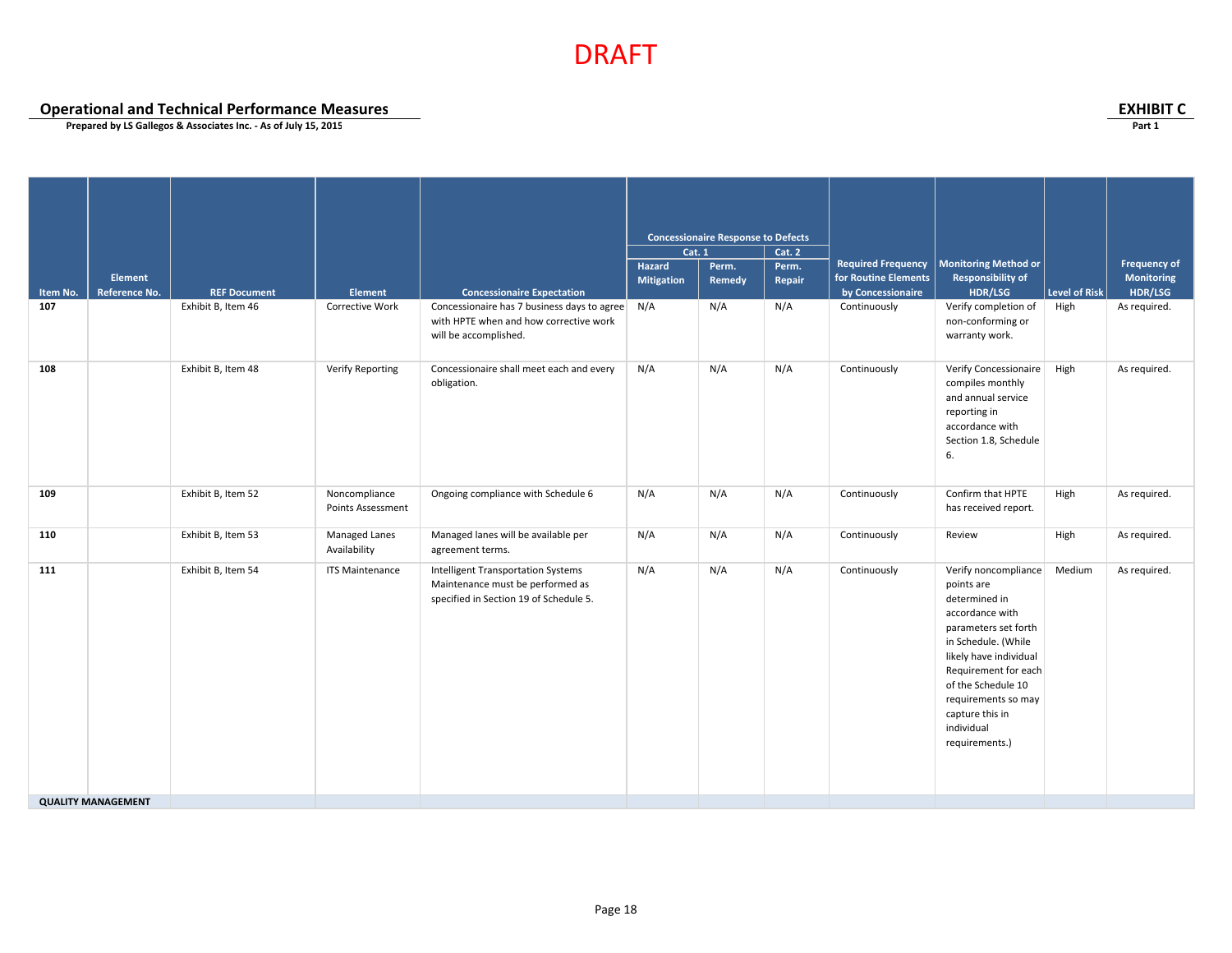**Operational and Technical Performance Measures EXHIBIT C**

|          |                      |                                          |                                               |                                                                                                                                                                                 | Cat. 1            | <b>Concessionaire Response to Defects</b> | Cat. 2 |                                                   |                                                         |                      |                                   |
|----------|----------------------|------------------------------------------|-----------------------------------------------|---------------------------------------------------------------------------------------------------------------------------------------------------------------------------------|-------------------|-------------------------------------------|--------|---------------------------------------------------|---------------------------------------------------------|----------------------|-----------------------------------|
|          | <b>Element</b>       |                                          |                                               |                                                                                                                                                                                 | <b>Hazard</b>     | Perm.                                     | Perm.  | <b>Required Frequency</b><br>for Routine Elements | <b>Monitoring Method or</b><br><b>Responsibility of</b> |                      | Frequency of<br><b>Monitoring</b> |
| Item No. | <b>Reference No.</b> | <b>REF Document</b>                      | <b>Element</b>                                | <b>Concessionaire Expectation</b>                                                                                                                                               | <b>Mitigation</b> | Remedy                                    | Repair | by Concessionaire                                 | HDR/LSG                                                 | <b>Level of Risk</b> | HDR/LSG                           |
| 112      |                      | Schedule 6, 1.7.3, Exhibit B,<br>Item 78 | Quality<br>Documentation                      | Concessionaire will prepare, implement,<br>and continually maintain project quality<br>management documentation                                                                 | N/A               | N/A                                       | N/A    | As needed                                         | Review of Plan                                          | Medium               | As required.                      |
| 113      |                      | Exhibit B, Item 129                      | Requirements of<br>Quality<br>Management Plan | Concessionaire to establish, maintain,<br>update or comply with any requirement of<br>a Quality Management Plan in accordance<br>with Section 25 of the Concession<br>Agreement | N/A               | N/A                                       | N/A    | Annual or as needed                               | Review of Plan                                          | Medium               | As required.                      |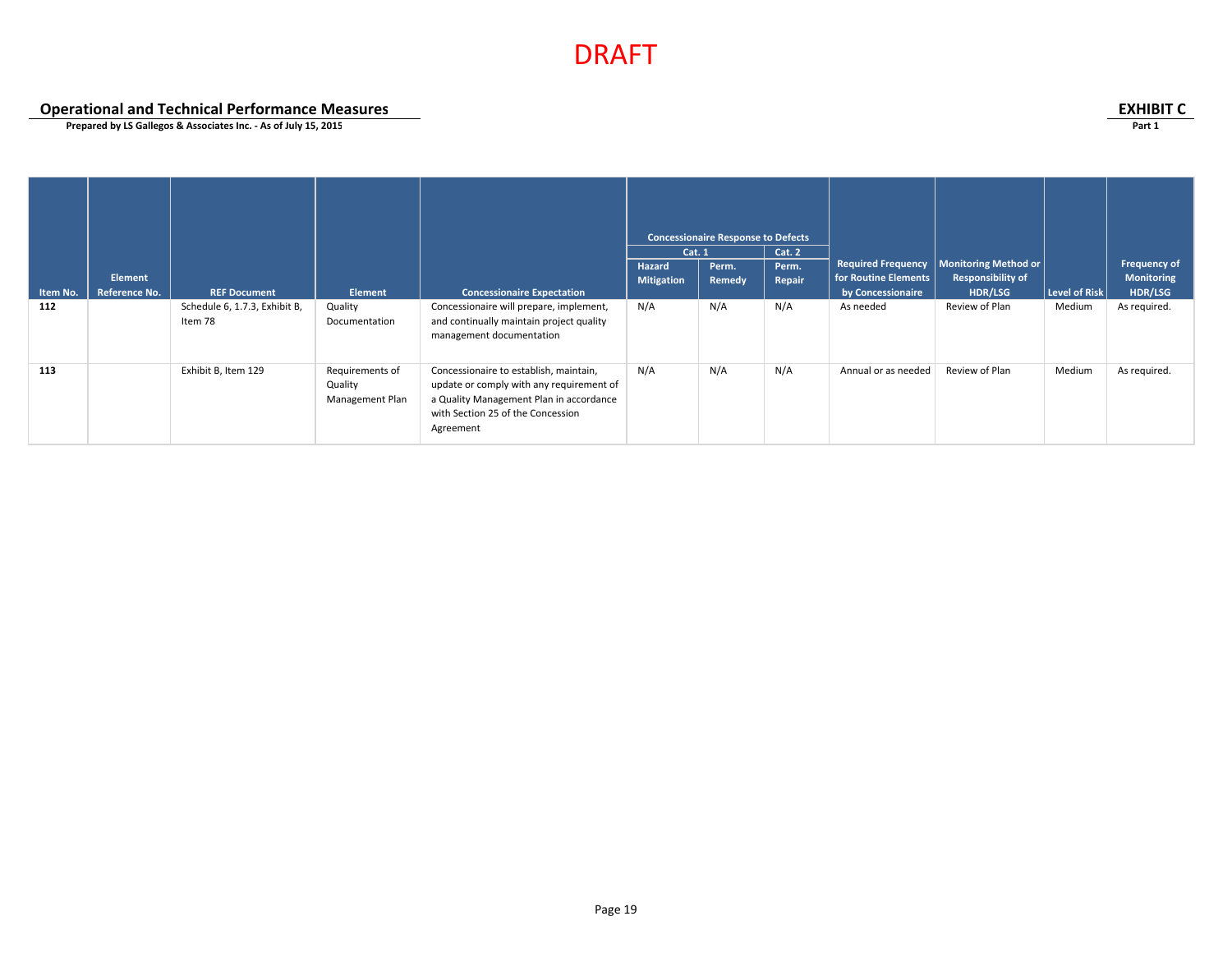# **Conduct And Separational and Technical Performance Guidelines**<br>
Prepared by LS Gallegos & Associates Inc. - As of July 15, 2015<br>
Part 2

|                     |     |                                    |                                                                     |                                                                                    | <b>Concessionaire Response Time Requirements</b>                                  |                                                                                              |                                                                                                                                                                                 |                              |        |                     |
|---------------------|-----|------------------------------------|---------------------------------------------------------------------|------------------------------------------------------------------------------------|-----------------------------------------------------------------------------------|----------------------------------------------------------------------------------------------|---------------------------------------------------------------------------------------------------------------------------------------------------------------------------------|------------------------------|--------|---------------------|
|                     |     |                                    |                                                                     | <b>Complete Manning and</b>                                                        | <b>Response Time from</b><br><b>Departure Loading</b>                             | <b>Maximum Response</b><br><b>Time for Ice</b>                                               |                                                                                                                                                                                 |                              |        | <b>Frequency of</b> |
|                     |     |                                    |                                                                     | <b>Loading of Spreading</b>                                                        | <b>Point to Treatment</b>                                                         | <b>Clearance Vehicles to</b>                                                                 |                                                                                                                                                                                 | <b>Monitoring</b>            |        | <b>Monitoring</b>   |
|                     |     | Item No. Element Cat. REF Document | <b>Element</b>                                                      | <b>Vehicles</b>                                                                    | <b>Completion and Return</b>                                                      | <b>Depart from Base</b>                                                                      | <b>Concessionaire Expectation</b>                                                                                                                                               | Method HDR/LSG Level of Risk |        | <b>HDR/LSG</b>      |
| <b>SNOW REMOVAL</b> |     |                                    |                                                                     |                                                                                    |                                                                                   |                                                                                              |                                                                                                                                                                                 |                              |        |                     |
| 114                 | 3.1 | Schedules 10<br>and 25             | Snow<br>Removal -<br>Managed<br>Lane                                | 30 min<br>(add 30 min for<br>unpredicted un-<br>forecasted<br>precipitation event) | 1 hr.<br>(add 30 min for<br>unpredicted un-<br>forecasted precipitation<br>event) | 1 <sub>hr.</sub><br>(add 30 min for<br>unpredicted un-<br>forecasted<br>precipitation event) | Maintain to a minimum level of service "A", standard condition<br>Category 1 for a minimum 95% bare pavement at the end of any Reports<br>precipitation event.                  | Visual/Review of             | High   | Per Event           |
| 115                 | 3.1 | Schedules 10<br>and 25             | Snow<br>Removal -<br>General<br>Purpose<br>Lanes                    | 30 min<br>(add 30 min for<br>unpredicted un-<br>forecasted<br>precipitation event) | 1 hr.<br>(add 30 min for<br>unpredicted un-<br>forecasted precipitation<br>event) | 1 <sub>hr.</sub><br>(add 30 min for<br>unpredicted un-<br>forecasted<br>precipitation event) | General Purpose lanes are to achieve minimum level of service<br>"B", for a minimum 95% bare pavement, no less than 2 hours<br>after the completion of any precipitation event. | Visual/Review of<br>Reports  | High   | Per Event           |
| 116                 | 3.4 | Schedules 10<br>& 25               | Sweeping                                                            | N/A                                                                                | N/A                                                                               | N/A                                                                                          | All sand and other materials that could result in PM 10 particles,<br>will be swept from the travel way within 72 hours                                                         | Visual/Review of<br>Reports  | High   | Per Event           |
| 117                 |     | Exhibit B, Item<br>128             | Update to<br>Snow<br>Removal &<br>Ice Control<br>Operations<br>Plan | N/A                                                                                | N/A                                                                               | N/A                                                                                          | Concessionaire to produce, review, and, as necessary, update<br>the Snow Removal and Ice Control Operations Plan                                                                | Review of<br>Reports         | Medium | Annual              |
| 118                 |     | Exhibit B, Item<br>132             | Service<br>Level Score                                              | N/A                                                                                | N/A                                                                               | N/A                                                                                          | A Service Level Score of 4 is received for an individual<br>Precipitation Event related to the Managed Lanes                                                                    | Visual/Review of<br>Reports  | High   | Per Event           |
| 119                 |     | Exhibit B, Item<br>133             | Service<br>Level Score                                              | N/A                                                                                | N/A                                                                               | N/A                                                                                          | A Service Level Score of 3 is received for an individual<br>Precipitation Event related to the Managed Lanes                                                                    | Visual/Review of<br>Reports  | High   | Per Event           |
| 120                 |     | Exhibit B. Item<br>134             | Service<br>Level Score                                              | N/A                                                                                | N/A                                                                               | N/A                                                                                          | A Service Level Score of 2 is received for an individual<br>Precipitation Event related to the Managed Lanes                                                                    | Visual/Review of<br>Reports  | High   | Per Event           |
| 121                 |     | Exhibit B. Item<br>135             | Service<br>Level Score                                              | N/A                                                                                | N/A                                                                               | N/A                                                                                          | A Service Level Score of 1 is received for an individual<br>Precipitation Event related to the Managed Lanes                                                                    | Visual/Review of<br>Reports  | High   | Per Event           |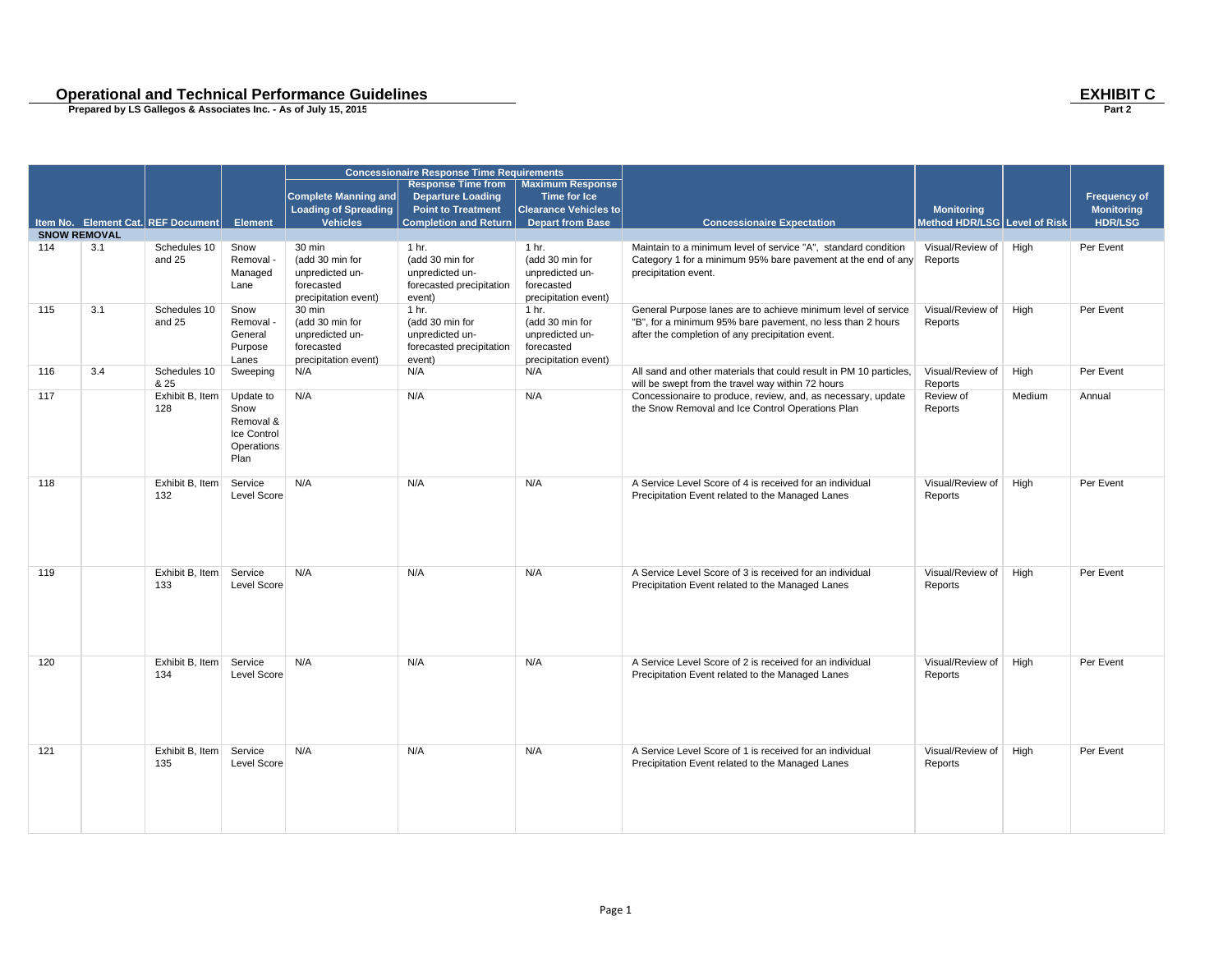# **Conduct And Separational and Technical Performance Guidelines**<br>
Prepared by LS Gallegos & Associates Inc. - As of July 15, 2015<br>
Part 2

|                 |                                    |                              |                                                     | <b>Concessionaire Response Time Requirements</b>                                   |                                                                         |                                                                                                                                 |                              |      |                                   |
|-----------------|------------------------------------|------------------------------|-----------------------------------------------------|------------------------------------------------------------------------------------|-------------------------------------------------------------------------|---------------------------------------------------------------------------------------------------------------------------------|------------------------------|------|-----------------------------------|
|                 |                                    |                              | Complete Manning and<br><b>Loading of Spreading</b> | <b>Response Time from</b><br><b>Departure Loading</b><br><b>Point to Treatment</b> | <b>Maximum Response</b><br>Time for Ice<br><b>Clearance Vehicles to</b> |                                                                                                                                 | <b>Monitoring</b>            |      | Frequency of<br><b>Monitoring</b> |
|                 | Item No. Element Cat. REF Document | <b>Element</b>               | <b>Vehicles</b>                                     | Completion and Return                                                              | <b>Depart from Base</b>                                                 | <b>Concessionaire Expectation</b>                                                                                               | Method HDR/LSG Level of Risk |      | <b>HDR/LSG</b>                    |
| 122             | Exhibit B, Item                    | Service                      | N/A                                                 | N/A                                                                                | N/A                                                                     | A Service Level Score of 0 is received for an individual                                                                        | Visual/Review of             | High | Per Event                         |
|                 | 136                                | Level Score                  |                                                     |                                                                                    |                                                                         | Precipitation Event related to the Managed Lanes                                                                                | Reports                      |      |                                   |
| <b>SWEEPING</b> |                                    |                              |                                                     |                                                                                    |                                                                         |                                                                                                                                 |                              |      |                                   |
| 123             | Exhibit B, Item<br>131             | Post Storm   N/A<br>Sweeping |                                                     | N/A                                                                                | N/A                                                                     | Failure to meet the requirements for completing sweeping within<br>72 hours after a Precipitation Event per 3.4 of Schedule 25. | Visual/Review of<br>Reports  | High | Per Event                         |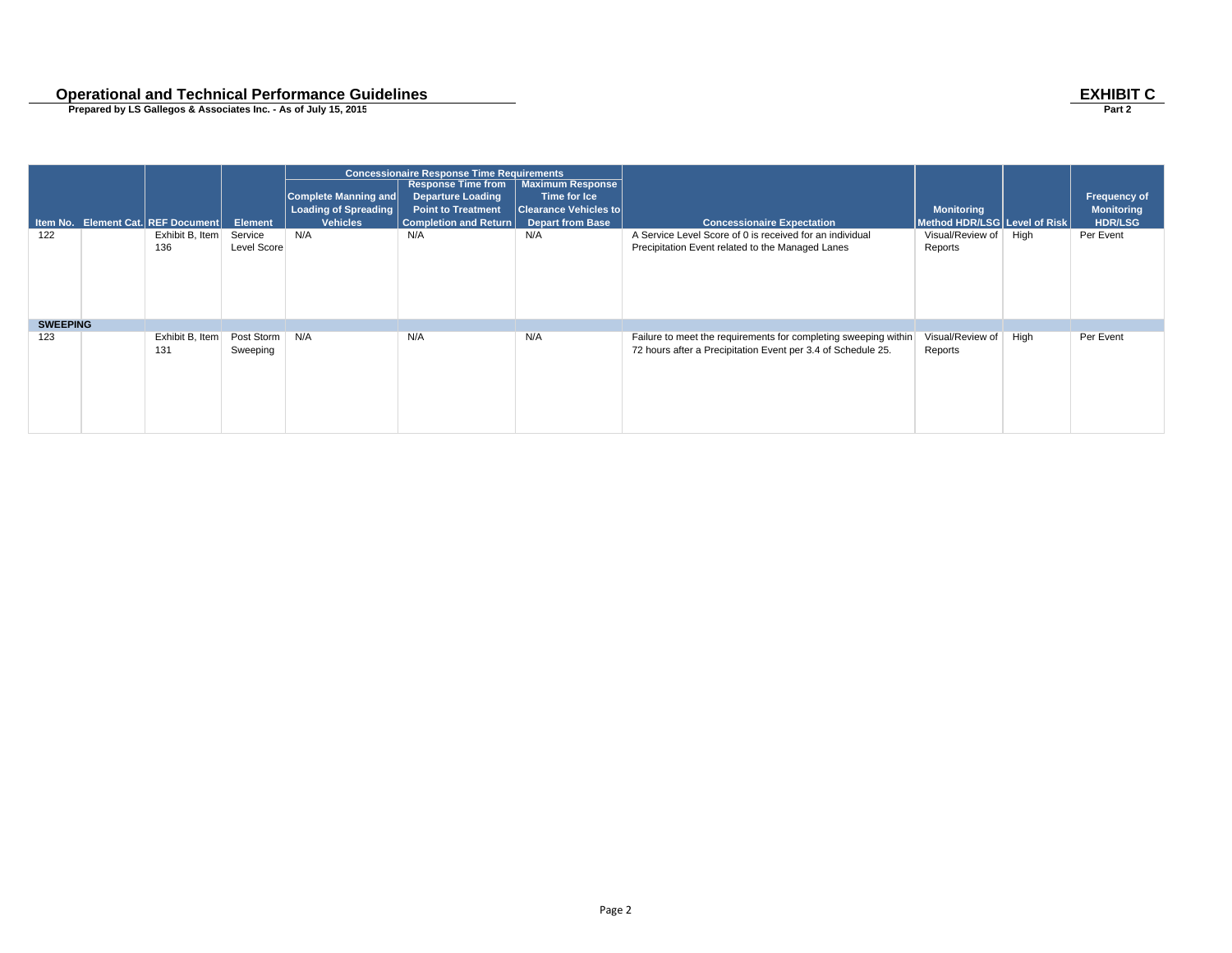| <b>Operational and Technical Performance Measures</b><br>Prepared by LS Gallegos & Associates Inc. - As of July 15, 2015 |                                                        |                                     |                                                                                                                                                                                                                                                                                                                                                                                                                                                                                                                                                                                                                |                                                                                      |                                            |                                                       |                      | <b>EXHIBIT C</b><br>Part 3                          |  |
|--------------------------------------------------------------------------------------------------------------------------|--------------------------------------------------------|-------------------------------------|----------------------------------------------------------------------------------------------------------------------------------------------------------------------------------------------------------------------------------------------------------------------------------------------------------------------------------------------------------------------------------------------------------------------------------------------------------------------------------------------------------------------------------------------------------------------------------------------------------------|--------------------------------------------------------------------------------------|--------------------------------------------|-------------------------------------------------------|----------------------|-----------------------------------------------------|--|
| <b>Item</b><br>No.                                                                                                       | <b>REF Doc.</b>                                        | <b>Element</b>                      | <b>Concessionaire Expectation</b>                                                                                                                                                                                                                                                                                                                                                                                                                                                                                                                                                                              | <b>Required Frequency for</b><br><b>Routine Elements by</b><br><b>Concessionaire</b> | <b>Monitoring Method</b><br><b>HDR/LSG</b> | <b>Required Response</b><br>Time by<br>Concessionaire | <b>Level of Risk</b> | <b>Frequency of</b><br><b>Monitoring</b><br>HDR/LSG |  |
|                                                                                                                          | <b>FINANCIAL AND TOLLING</b>                           |                                     |                                                                                                                                                                                                                                                                                                                                                                                                                                                                                                                                                                                                                |                                                                                      |                                            |                                                       |                      |                                                     |  |
| 124                                                                                                                      | Exhibit B, Item 97<br>Schedule 10/8<br>ID <sub>1</sub> | <b>ETCS Equipment</b>               | All ETCS equipment is fully functional and housing is<br>functioning and free of defects.                                                                                                                                                                                                                                                                                                                                                                                                                                                                                                                      | Continuous                                                                           | Visual                                     | N/A                                                   | High                 | Monthly                                             |  |
| 125                                                                                                                      | Exhibit B, Item 98<br>Schedule 10<br>ID <sub>2</sub>   | <b>Functioning Beacons</b>          | All beacons or other equipment associated with HOV<br>enforcement are functioning as required when a<br>vehicle passes through the lane declared as HOV.                                                                                                                                                                                                                                                                                                                                                                                                                                                       | Continuous                                                                           | Visual                                     | N/A                                                   | High                 | <b>Bi-Weekly</b>                                    |  |
| 126                                                                                                                      | Exhibit B, Item 99<br>Schedule 10<br>ID <sub>3</sub>   | Antennas and Readers                | All antennas and readers are capturing 99.95% of<br>transactions where a transponder is present in the<br>vehicle.                                                                                                                                                                                                                                                                                                                                                                                                                                                                                             | Continuous                                                                           | Review reporting.                          | N/A                                                   | High                 | Monthly                                             |  |
| 127                                                                                                                      | Exhibit B, Item 100<br>Schedule 10<br>ID <sub>4</sub>  | Lane Controllers                    | Lane controllers are up and running 99.99% of the time<br>that the managed lanes are open.                                                                                                                                                                                                                                                                                                                                                                                                                                                                                                                     | Continuous                                                                           | Review reporting.                          | N/A                                                   | High                 | Monthly                                             |  |
| 128                                                                                                                      | Exhibit B, Item 101<br>Schedule 10<br>ID <sub>5</sub>  | <b>Correct Number of Axels</b>      | AVC system is classifying the correct number of axles<br>on vehicles correctly 99.95% of the time a transaction is<br>detected in the lane.                                                                                                                                                                                                                                                                                                                                                                                                                                                                    | Continuous                                                                           | Review reporting.                          | N/A                                                   | Medium               | Monthly                                             |  |
| 129                                                                                                                      | Exhibit B, 102<br>Schedule 10<br><b>ID 14</b>          | <b>Tolling Transactions</b>         | Transmit transactions that are not duplicates with the<br>correct toll amounts to the Customer Service Center (to<br>be determined on a per transmission basis).                                                                                                                                                                                                                                                                                                                                                                                                                                               | Continuous                                                                           | Review reporting.                          | N/A                                                   | Medium               | Monthly                                             |  |
| 130                                                                                                                      | Exhibit B, Item 103<br>Schedule 10<br>ID 15            | Reconcile Duplicate<br>Transactions | Upon notification of a duplicate transaction or an<br>incorrect toll amount on a per transmissions basis, the<br>Concessionaire shall reconcile or audit the data<br>transmission within one Business Day to identify any<br>and all other duplicate transactions or incorrect toll<br>charges that may have occurred (to be determined on<br>a per transmission basis). Upon identification, the<br>Concessionaire shall transmit the correct information<br>to the customer service center for rectification<br>including appropriate correspondence and<br>crediting/debiting of accounts within five days. | Continuous                                                                           | Review reporting.                          | N/A                                                   | Medium               | Monthly                                             |  |
|                                                                                                                          | <b>ASSET CONDITION</b>                                 |                                     |                                                                                                                                                                                                                                                                                                                                                                                                                                                                                                                                                                                                                |                                                                                      |                                            |                                                       |                      |                                                     |  |
| 131                                                                                                                      | Exhibit, B, Item 106,<br>Schedule 10<br>ID 25          | <b>Overall Asset Condition</b>      | Concessionaire to achieve a mean Asset Condition<br>Score of 3.5 but at least 2 for any element Category in<br>any quarterly audit as described in paragraph 2.3.7 of<br>Schedule 6 of the Concession Agreement and Schedule<br>10 requirements.                                                                                                                                                                                                                                                                                                                                                               | Continuous                                                                           | Review of Quarterly<br>Audits              | N/A                                                   | Medium               | Quarterly                                           |  |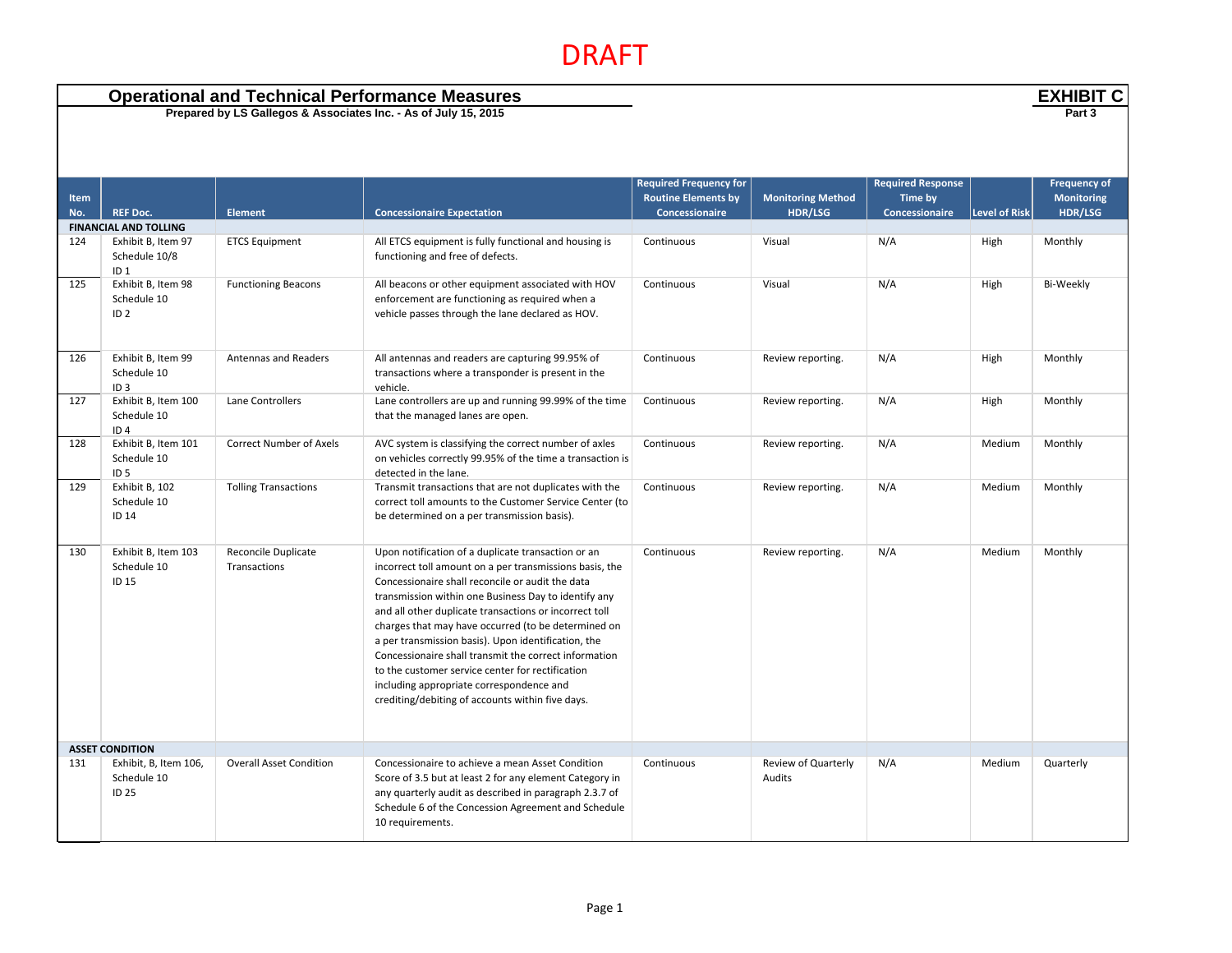| <b>Operational and Technical Performance Measures</b><br>Prepared by LS Gallegos & Associates Inc. - As of July 15, 2015 |                                                        |                                                  |                                                                                                                                                                                                                                                                                                                                                                                                                                                                                                                                                                                 |                                                                                      |                                              |                                                       |                      | <b>EXHIBIT C</b><br>Part 3                          |
|--------------------------------------------------------------------------------------------------------------------------|--------------------------------------------------------|--------------------------------------------------|---------------------------------------------------------------------------------------------------------------------------------------------------------------------------------------------------------------------------------------------------------------------------------------------------------------------------------------------------------------------------------------------------------------------------------------------------------------------------------------------------------------------------------------------------------------------------------|--------------------------------------------------------------------------------------|----------------------------------------------|-------------------------------------------------------|----------------------|-----------------------------------------------------|
|                                                                                                                          |                                                        |                                                  |                                                                                                                                                                                                                                                                                                                                                                                                                                                                                                                                                                                 |                                                                                      |                                              |                                                       |                      |                                                     |
| <b>Item</b><br>No.                                                                                                       | <b>REF Doc.</b>                                        | <b>Element</b>                                   | <b>Concessionaire Expectation</b>                                                                                                                                                                                                                                                                                                                                                                                                                                                                                                                                               | <b>Required Frequency for</b><br><b>Routine Elements by</b><br><b>Concessionaire</b> | <b>Monitoring Method</b><br><b>HDR/LSG</b>   | <b>Required Response</b><br>Time by<br>Concessionaire | <b>Level of Risk</b> | <b>Frequency of</b><br><b>Monitoring</b><br>HDR/LSG |
| 132                                                                                                                      | Exhibit B, Item 107,<br>Schedule 10<br>ID 26           | <b>Overall Asset Condition</b>                   | Concessionaire to achieve a mean Asset Condition<br>Score of less than 2 and greater than 1 for any Element<br>Category in any quarterly audit as described in<br>paragraph 2.3.7 of Schedule 6 of the Concession<br>Agreement.                                                                                                                                                                                                                                                                                                                                                 | Continuous                                                                           | Review of Quarterly<br>Audits                | N/A                                                   | Medium               | Quarterly                                           |
| 133                                                                                                                      | Exhibit B, Item 108,<br>Schedule 10<br><b>ID 27</b>    | <b>Overall Asset Condition</b>                   | Concessionaire to achieve a mean Asset Condition<br>Score of 1 or less for any Element Category in any<br>quarterly audit as described in paragraph 2.3.7 of<br>Schedule 6 of the Concession Agreement.                                                                                                                                                                                                                                                                                                                                                                         | Continuous                                                                           | Review of Quarterly<br>Audits                | N/A                                                   | Medium               | Quarterly                                           |
|                                                                                                                          | <b>CUSTOMER SERVICE</b>                                |                                                  |                                                                                                                                                                                                                                                                                                                                                                                                                                                                                                                                                                                 |                                                                                      |                                              |                                                       |                      |                                                     |
| 134                                                                                                                      | Exhibit B, Item 109,<br>Schedule 10<br>ID <sub>6</sub> | Response to Incorrect Toll<br>Amount             | The Concessionaire takes necessary action with<br>customer service center to validate, and then if valid,<br>have error corrected and customer informed within<br>seven (7) days of receiving notice that an incorrect toll<br>amount has been charged (provided appropriate<br>customer information available) This shall apply for<br>errors in excess of \$0.25 (to be determined on a per<br>transmission basis). Further, as Part of the validation<br>process the Concessionaire must assess and take<br>appropriate action to address any underlying billing<br>problem. | Continuous                                                                           | Review of<br>Concessionaire<br>Documentation | 7 days                                                | Medium               | <b>Bi-Monthly</b>                                   |
| 135                                                                                                                      | Exhibit B, Item 110,<br>Schedule 10<br>ID <sub>7</sub> | Response to Customer<br>Inquiries and Complaints | Respond within seven days to customer inquiries and<br>complaints about the Managed Lanes where contact<br>details of customers have been provided.                                                                                                                                                                                                                                                                                                                                                                                                                             | Continuous                                                                           | Review of<br>Concessionaire<br>Documentation | 7 days                                                | Medium               | <b>Bi-Monthly</b>                                   |
| 136                                                                                                                      | Exhibit B, Item 111,<br>Schedule 10<br>ID <sub>8</sub> | <b>Telephone Communication</b>                   | Telephone line manned during business hours and 24<br>hour availability of messaging system.                                                                                                                                                                                                                                                                                                                                                                                                                                                                                    | Continuous                                                                           | Review of<br>Concessionaire<br>Documentation | 7 days                                                | Medium               | <b>Bi-Monthly</b>                                   |
| 137                                                                                                                      | Exhibit B, Item 112,<br>Schedule 10<br>ID <sub>9</sub> | <b>Customer Satisfaction Score</b>               | Maintain a monthly average of at least 4.0 on a scale of<br>1.0 to 5.0 on Customer Driven Management (CDM)<br>customer service survey results.                                                                                                                                                                                                                                                                                                                                                                                                                                  | Continuous                                                                           | Review of<br>Concessionaire<br>Documentation | N/A                                                   | Medium               | Monthly                                             |
| 138                                                                                                                      | Exhibit B, Item 113,<br>Schedule 10<br>ID 10           | <b>Customer Satisfaction Score</b>               | Maintain a monthly average of 2.0 or better on a scale<br>of 1.0 to 5.0 on "after- call" customer service surveys<br>done through the phone system in accordance with<br>Appendix 6-2.                                                                                                                                                                                                                                                                                                                                                                                          | Continuous                                                                           | Review of<br>Concessionaire<br>Documentation | N/A                                                   | Medium               | Monthly                                             |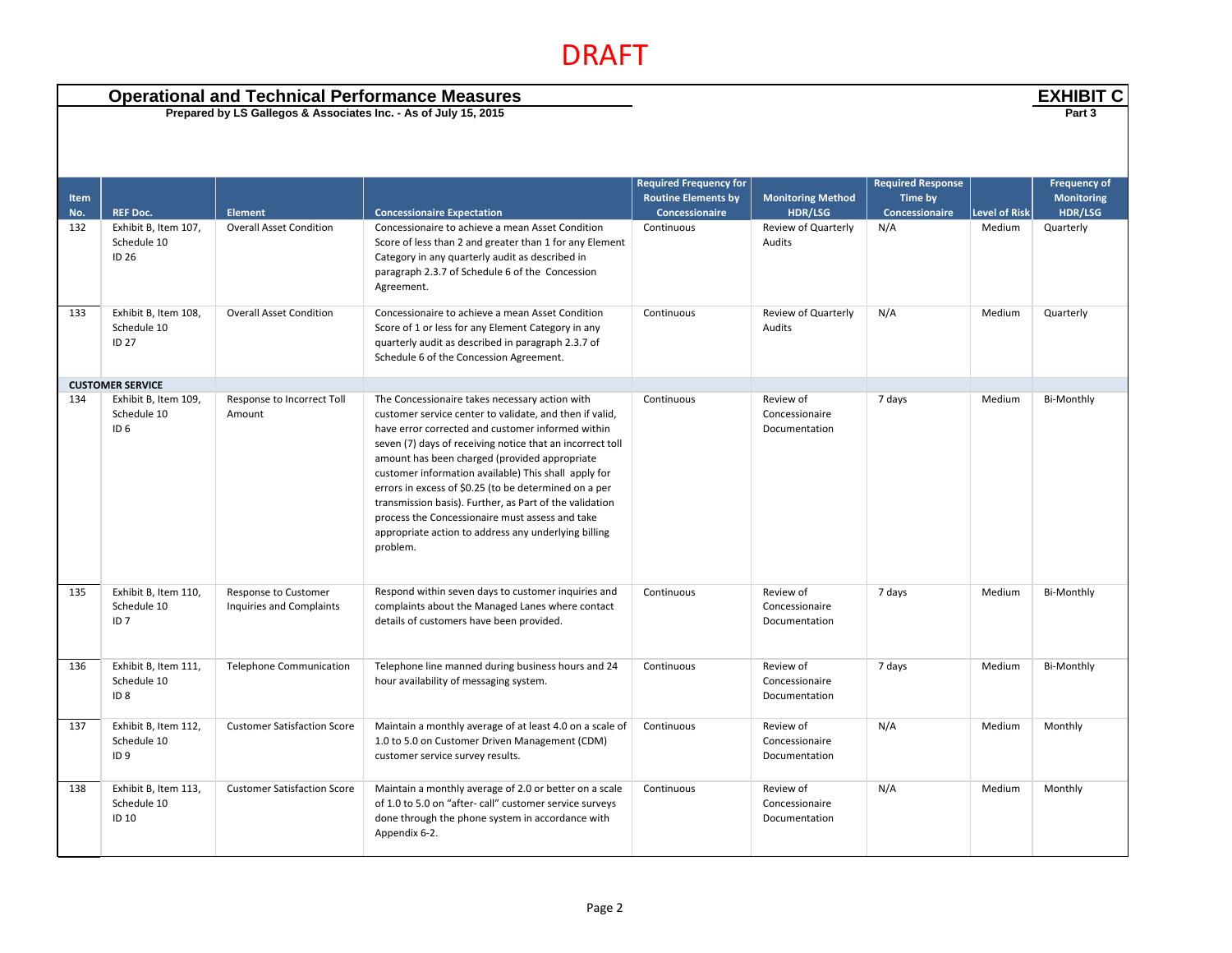|             |                                              | <b>Operational and Technical Performance Measures</b>           |                                                                                                                                                                                                                                                                                                                                                                                                                                                                                                                                                                                                                                   |                                                                                      |                                              |                                                       | <b>EXHIBIT C</b>     |                                                     |
|-------------|----------------------------------------------|-----------------------------------------------------------------|-----------------------------------------------------------------------------------------------------------------------------------------------------------------------------------------------------------------------------------------------------------------------------------------------------------------------------------------------------------------------------------------------------------------------------------------------------------------------------------------------------------------------------------------------------------------------------------------------------------------------------------|--------------------------------------------------------------------------------------|----------------------------------------------|-------------------------------------------------------|----------------------|-----------------------------------------------------|
|             |                                              | Prepared by LS Gallegos & Associates Inc. - As of July 15, 2015 |                                                                                                                                                                                                                                                                                                                                                                                                                                                                                                                                                                                                                                   |                                                                                      |                                              |                                                       |                      | Part 3                                              |
| Item<br>No. | <b>REF Doc.</b>                              | <b>Element</b>                                                  | <b>Concessionaire Expectation</b>                                                                                                                                                                                                                                                                                                                                                                                                                                                                                                                                                                                                 | <b>Required Frequency for</b><br><b>Routine Elements by</b><br><b>Concessionaire</b> | <b>Monitoring Method</b><br><b>HDR/LSG</b>   | <b>Required Response</b><br>Time by<br>Concessionaire | <b>Level of Risk</b> | <b>Frequency of</b><br><b>Monitoring</b><br>HDR/LSG |
| 139         | Exhibit B, Item 114,<br>Schedule 10<br>ID 11 | Average Hold Time                                               | Requirements for answering calls, wait times, quality<br>measurement for phone audits, workforce<br>management software are met in accordance with<br>Appendix 6-2.                                                                                                                                                                                                                                                                                                                                                                                                                                                               | Continuous                                                                           | Review of<br>Concessionaire<br>Documentation | N/A                                                   | Medium               | Monthly                                             |
| 140         | Exhibit B, Item 115,<br>Schedule 10<br>ID 12 | <b>Customer Requests</b>                                        | An monthly average of 98% of all customer and non-<br>customer requests and correspondence, regardless of<br>communication method, responded to within three (3)<br>business days.                                                                                                                                                                                                                                                                                                                                                                                                                                                | Continuous                                                                           | Review of<br>Concessionaire<br>Documentation | N/A                                                   | Medium               | Monthly                                             |
| 141         | Exhibit B, Item 116,<br>Schedule 10<br>ID 13 | Customer Web, Email,<br>Phone, IVR Functionality                | Requirements for online customer access (web), email<br>system functionality, phone system and IVR (Interactive<br>Voice Response) system functionality are met.                                                                                                                                                                                                                                                                                                                                                                                                                                                                  | Continuous                                                                           | Review of<br>Concessionaire<br>Documentation | N/A                                                   | Medium               | Monthly                                             |
| 142         | Exhibit B, Item 117,<br>Schedule 10<br>ID 17 | Response to Incorrect Toll<br><b>Amount Complaints</b>          | Following receipt of two or more complaints within 30<br>days emanating from a single toll point Concessionaire<br>shall investigate claims of tag reads from General<br>Purpose ("GP") lanes and in the event that a an<br>erroneous toll read occurred, or reasonable doubt<br>exists as to whether such occurred, Concessionaire<br>shall immediately contact HPTE and prepare<br>correspondence that can be sent to all customers who<br>have made such a complaint regarding the erroneous<br>GP reads. This shall occur within fifteen (15) days of<br>receipt of such second complaint within a thirty (30)<br>day period. | Continuous                                                                           | Review of<br>Concessionaire<br>Documentation | 15 days                                               | Medium               | Monthly                                             |
| 143         | Exhibit B, Item 118,<br>Schedule 10<br>ID 18 | Notification of Display of<br><b>Incorrect Toll Amount</b>      | Upon notification of the display of an incorrect toll<br>amount, the Concessionaire shall reconcile or audit<br>the data transmission within one Business Day to<br>identify any and all other customer accounts that may<br>have been impacted by the incorrect signage (to be<br>determined on a per transmission basis).                                                                                                                                                                                                                                                                                                       | Continuous                                                                           | Review of<br>Concessionaire<br>Documentation | 1 business day                                        | Medium               | Monthly                                             |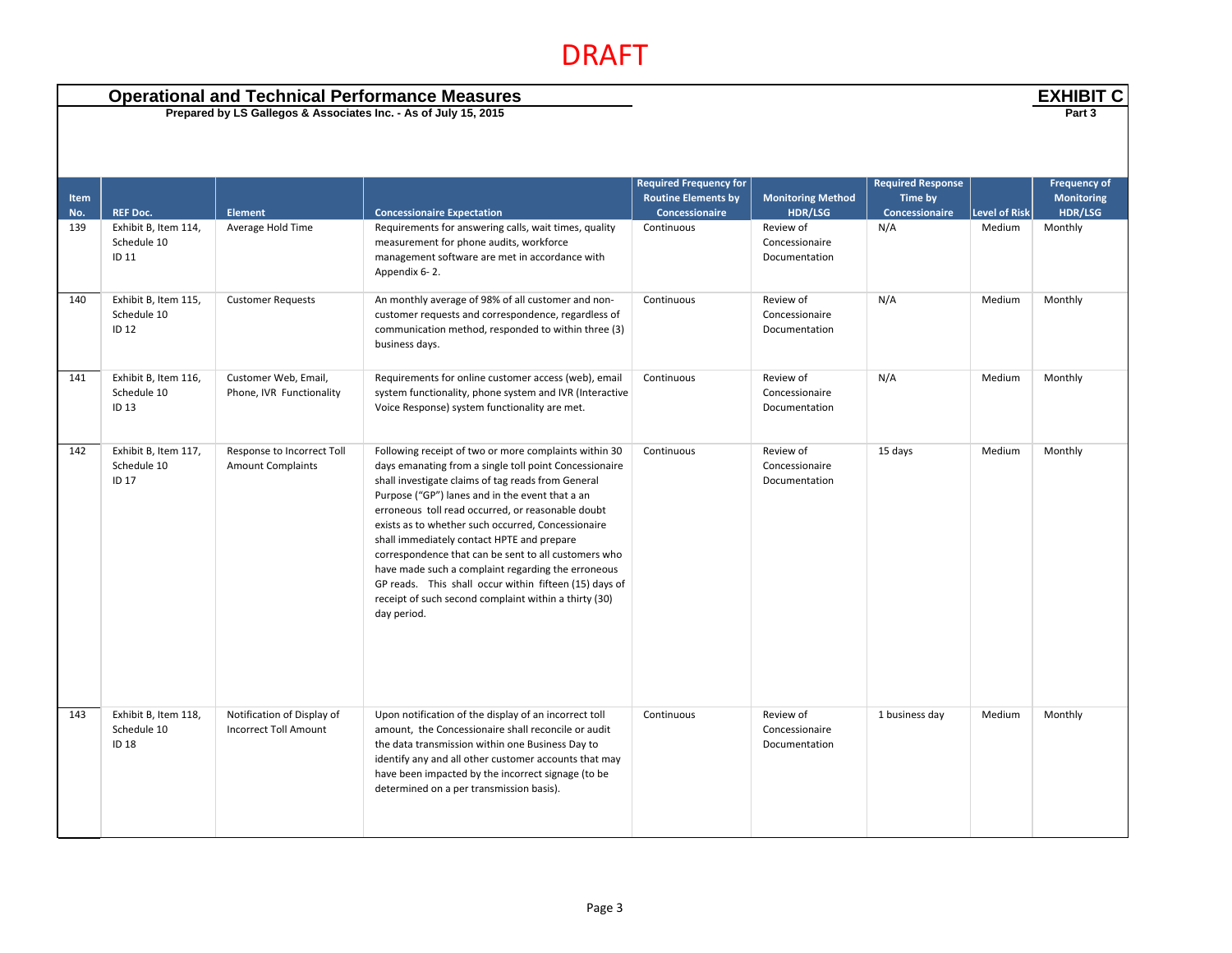| <b>Operational and Technical Performance Measures</b><br>Prepared by LS Gallegos & Associates Inc. - As of July 15, 2015 |                                                                                               |                                     |                                                                                                                                                                                                                                                                                                 |                                                                               |                                              |                                                       | <b>EXHIBIT C</b>     |                                                     |
|--------------------------------------------------------------------------------------------------------------------------|-----------------------------------------------------------------------------------------------|-------------------------------------|-------------------------------------------------------------------------------------------------------------------------------------------------------------------------------------------------------------------------------------------------------------------------------------------------|-------------------------------------------------------------------------------|----------------------------------------------|-------------------------------------------------------|----------------------|-----------------------------------------------------|
|                                                                                                                          |                                                                                               |                                     |                                                                                                                                                                                                                                                                                                 |                                                                               |                                              |                                                       |                      | Part 3                                              |
| Item<br>No.                                                                                                              | <b>REF Doc.</b>                                                                               | <b>Element</b>                      | <b>Concessionaire Expectation</b>                                                                                                                                                                                                                                                               | <b>Required Frequency for</b><br><b>Routine Elements by</b><br>Concessionaire | <b>Monitoring Method</b><br>HDR/LSG          | <b>Required Response</b><br>Time by<br>Concessionaire | <b>Level of Risk</b> | <b>Frequency of</b><br><b>Monitoring</b><br>HDR/LSG |
| 144                                                                                                                      | Exhibit B, Item 119,<br>Schedule 10<br>ID 19                                                  | Comply with Applicable<br>Standards | Comply with standards applicable to the retention of<br>and use of customer records pursuant to applicable<br>Law.                                                                                                                                                                              | Continuous                                                                    | Review of<br>Concessionaire<br>Documentation | N/A                                                   | Medium               | Monthly                                             |
|                                                                                                                          | US 36 MANAGED LANES SPEED / TRAVEL TIME                                                       |                                     |                                                                                                                                                                                                                                                                                                 |                                                                               |                                              |                                                       |                      |                                                     |
| 145                                                                                                                      | Exhibit B, Item 137,<br>Schedule 16 / IGA<br>with Denver RTD,<br>Schedule 10,<br><b>ID 53</b> | Lane Speed                          | Maintain an average speed of at least fifty-five (55)<br>mph for the portion of the US 36 Managed Lanes from<br>Table Mesa to the Broomfield Park'n-Ride during Peak<br>Periods, measured over a timeframe of one (1) month<br>where the actual speed is fifty (50) mph or less.                | Continuous                                                                    | Review of<br>Concessionaire<br>Documentation | N/A                                                   | High                 | Monthly                                             |
| 146                                                                                                                      | Exhibit B, Item 138,<br>Schedule 10<br><b>ID 54</b>                                           | Lane Speed                          | Maintain an average speed of at least fifty-five (55)<br>mph for the portion of the US 36 Managed Lanes from<br>Table Mesa to the Broomfield Park'n'Ride during Peak<br>Periods, measured over a timeframe of one (1)<br>month such that the average is between 40-50<br>miles per hour.        | Continuous                                                                    | Review of<br>Concessionaire<br>Documentation | N/A                                                   | High                 | Monthly                                             |
| 147                                                                                                                      | Exhibit B, Item 139,<br>Schedule 10<br><b>ID 55</b>                                           | Lane Speed                          | Maintain an average speed of at least fifty-five (55)<br>mph for the portion of the US 36 Managed Lanes from<br>Table Mesa to the Broomfield Park'n'Ride during Peak<br>Periods, measured over a timeframe of one (1)<br>month such that the average is less than forty (40)<br>miles per hour. | Continuous                                                                    | Review of<br>Concessionaire<br>Documentation | N/A                                                   | High                 | Monthly                                             |
| 148                                                                                                                      | Exhibit B, Item 140,<br>Schedule 10<br>ID 56                                                  | Lane Speed                          | Maintain an average speed of at least fifty (50) mph for<br>the portion of the US 36 Managed Lanes from the<br>Broomfield Park'n'Ride to Pecos Street during Peak<br>Periods, measured over a timeframe of one (1) month<br>where the average speed is forth-five (45 mph) or less.             | Continuous                                                                    | Review of<br>Concessionaire<br>Documentation | N/A                                                   | High                 | Monthly                                             |